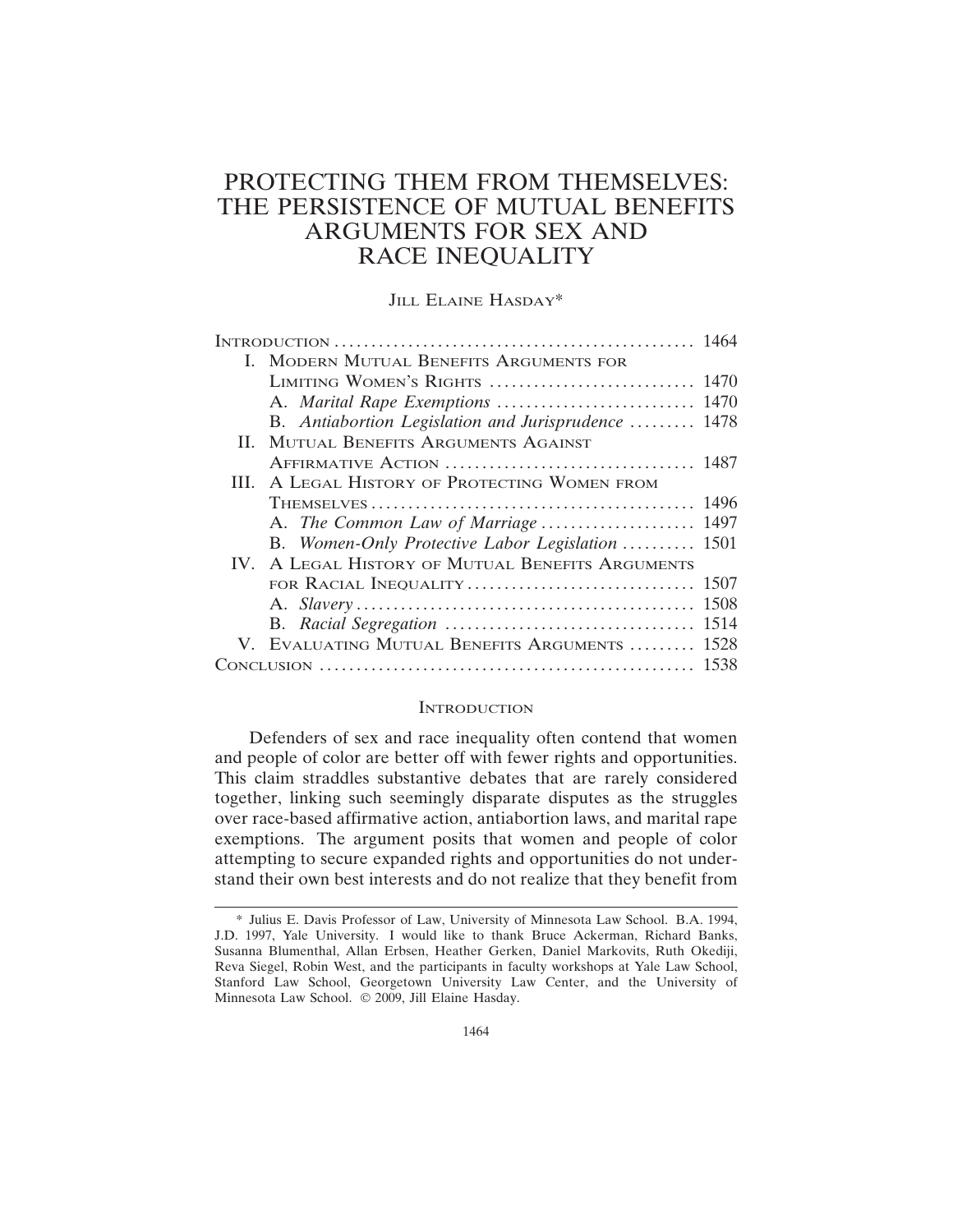limits on their prerogatives and choices. Indeed, proponents of this argument insist that restricting the rights and opportunities available to women and people of color helps everyone: the people misguidedly seeking more rights and opportunities, the people opposing those claims, and society as a whole. The beguiling conclusion is that the law need not decide between conflicting demands because all parties share aligned interests. I call this effort to assert social solidarity in the face of social conflict the "mutual benefits" argument.

This Article reveals and analyzes the mutual benefits argument to make three points. First, judges, legislators, and commentators defending contemporary laws and policies frequently claim that restricting rights and opportunities protects women and people of color. The claims appear across a range of contexts, but their common structure has remained hidden from view and critical scrutiny. Second, modern mutual benefits discourse has deep historical roots in widely repudiated forms of discrimination, including slavery, racial segregation, and women's legalized inequality. Third, the historical deployment of mutual benefits arguments to defend pernicious discrimination creates reason for caution in considering contemporary mutual benefits claims that are now accepted quickly with little evidence, investigation, or debate. Mutual benefits discourse historically operated to rationalize and reinforce discriminatory practices that the nation has since disavowed. Modern mutual benefits arguments must be evaluated carefully or they risk shielding subordination once again.

Parts I and II examine contemporary mutual benefits discourse. Part I explores how arguments contending that restrictions on women's legal rights promote women's welfare have flourished in the modern era, building on the assumption that women's true interests and ultimate obligations center on marriage and family life. At least twenty-four states, for instance, retain some form of a marital rape exemption. These states criminalize fewer offenses if committed within marriage, punish more leniently the marital rape they do recognize, and/or impose additional procedural barriers to marital rape prosecutions.1 Legislators, courts, and commentators have explained since the last quarter of the twentieth century that granting wives an unhindered right to pursue marital rape charges would allow women to shatter their marital harmony, destroy their marital privacy, and make marital reconciliation much more difficult. This argument maintains that both husbands and wives are better off if the law limits the criminality of marital rape, although the benefits to men and women differ. Marital rape exemptions protect husbands from prosecution

<sup>1</sup> *See infra* notes 17–19 and accompanying text.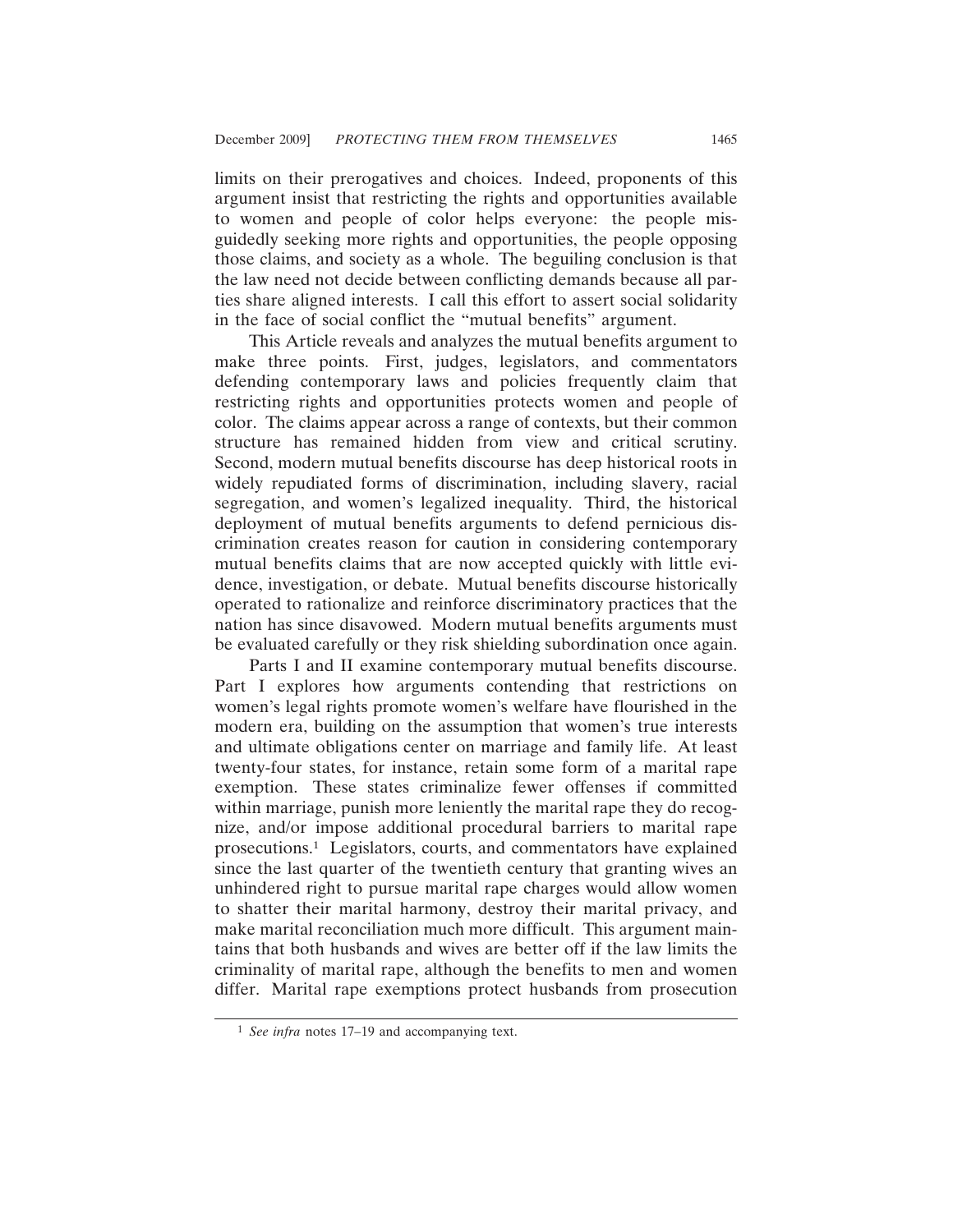and wives from damage to their marital relationship assertedly more harmful to them than the marital rape itself.<sup>2</sup>

Similar arguments that limiting women's rights serves women's best interests have increasingly come to shape antiabortion legislation and the Supreme Court's abortion jurisprudence. *Roe v. Wade*  $(1973)^3$  stressed the need to mediate between competing rights and interests: a woman's right to have an abortion versus a state's interest in protecting women's health and the potential life of the fetus. Since *Roe*, however, the antiabortion movement has recognized in increasingly explicit terms that many Americans are unwilling to criminalize abortion if doing so will harm women. The movement and its government allies have turned more and more to the language of aligned interests rather than competing rights, insisting that both women seeking abortions and people opposed to abortion are better off if the law restricts or prohibits abortion. This argument contends that antiabortion laws protect women from the psychological harm that abortion would inflict upon them and the regret they would and should experience after abortion. The argument visibly influenced the Court's plurality opinion in *Planned Parenthood of Southeastern Pennsylvania v. Casey* (1992),4 which upheld mandatory waiting periods before abortion and "informed consent" laws designed to persuade women not to have abortions. The Court explicitly endorsed the assumption of regret in *Gonzales v. Carhart* (2007)<sup>5</sup> with little discussion or explanation. *Carhart* upheld the federal prohibition of an abortion procedure—even where that procedure is the safest method of abortion—on the premise that some women will, and perhaps all women should, come to regret having abortions.<sup>6</sup>

Part II considers modern mutual benefits discourse in the racial context. Arguments that whites and people of color have aligned interests in defeating civil rights initiatives have become increasingly prominent in recent years. For example, the Supreme Court's initial decisions restricting race-based government affirmative action programs and early academic criticism emphasized the conflicting interests of whites and people of color, and the burdens that affirmative action imposed on whites. But the Court and academic critics abruptly switched focus within just a few years and a few opinions. More recent opposition to affirmative action has stressed that affirmative action policies must be severely restricted in scope and duration

<sup>2</sup> *See infra* Part I.A.

<sup>3</sup> 410 U.S. 113 (1973).

<sup>4</sup> 505 U.S. 833 (1992).

<sup>5</sup> 550 U.S. 124 (2007).

<sup>6</sup> *See infra* Part I.B.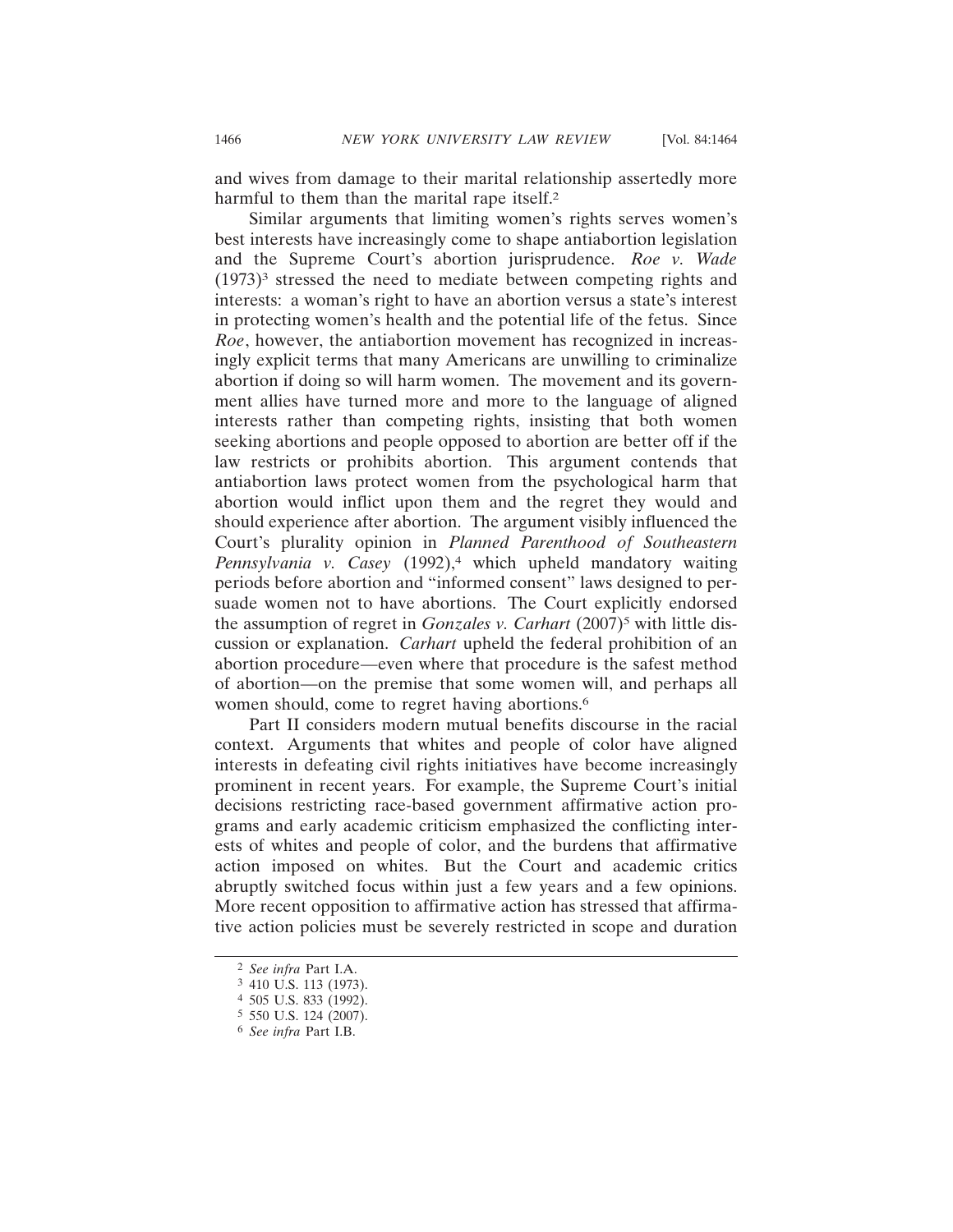because otherwise these policies will harm people of color. This account contends that legal decisionmakers need not choose between competing sides because the people participating in affirmative action programs and the people opposed to those programs have shared interests. People of every race and with every view on affirmative action all purportedly benefit in their own way if affirmative action is first limited and then eliminated.7

Parts III and IV uncover the genealogy of mutual benefits claims, analyzing historical manifestations of mutual benefits discourse. The mutual benefits argument is not a recent innovation devised to respond to the demands of the contemporary civil rights era.8 It is a long established claim that defenders of unequal status relations have repeatedly deployed, relying on the argument's familiarity to bolster its plausibility. The contention that more rights would harm the rights holders appeared prominently in defenses of slavery,<sup>9</sup> racial segregation,10 married women's subordination to their husbands at common law,<sup>11</sup> and legislation restricting women's rights to negotiate about market work.12 Mutual benefits arguments for sex and race inequality especially proliferated in eras, like our own, when reform movements

<sup>7</sup> *See infra* Part II.

<sup>8</sup> For analyses of how status regimes can maintain themselves in times of contestation by rearticulating their justifications in new language that resonates with contemporaries, see William N. Eskridge, Jr, *Some Effects of Identity-Based Social Movements on Constitutional Law in the Twentieth Century*, 100 MICH. L. REV. 2062, 2071 (2002) ("[Identity-based social movements] inevitably triggered a politics of preservation. There, a countermovement would reassert traditional normative and legal baselines and the inferiority of the minority group. Such a politics might ease up if the minority gained acceptance within the nation's social and political pluralist system; although extremists would still insist on traditional baselines and the minority's inferiority, moderates in the countermovement would concede toleration of the minority, but with social and legally protected space for traditional ingroup members to retain their dominance." (emphasis omitted)); Reva B. Siegel, *"The Rule of Love": Wife Beating as Prerogative and Privacy*, 105 YALE L.J. 2117, 2119 (1996) ("When the legitimacy of a status regime is successfully contested, lawmakers and jurists will both cede and defend status privileges—gradually relinquishing the original rules and justificatory rhetoric of the contested regime and finding new rules and reasons to protect such status privileges as they choose to defend. Thus, civil rights reform can breathe new life into a body of status law, by pressuring legal elites to translate it into a more contemporary, and less controversial, social idiom."); Kenji Yoshino, *Covering*, 111 YALE L.J. 769, 775, 778 (2002) ("I retell the history of the gay rights movement as a history of the increasingly attenuated assimilationist demands placed on gays by mainstream society, in both nonlegal and legal contexts. I show that as the gay rights movement has become stronger, the assimilationist demands made on gays have become weaker, shifting in emphasis from conversion, to passing, to covering. . . . Any real engagement with gay history, however, shows that in some instances, the shift from conversion to passing or covering can be experienced by gays as no shift at all.").

<sup>9</sup> *See infra* Part IV.A.

<sup>10</sup> *See infra* Part IV.B.

<sup>11</sup> *See infra* Part III.A.

<sup>12</sup> *See infra* Part III.B.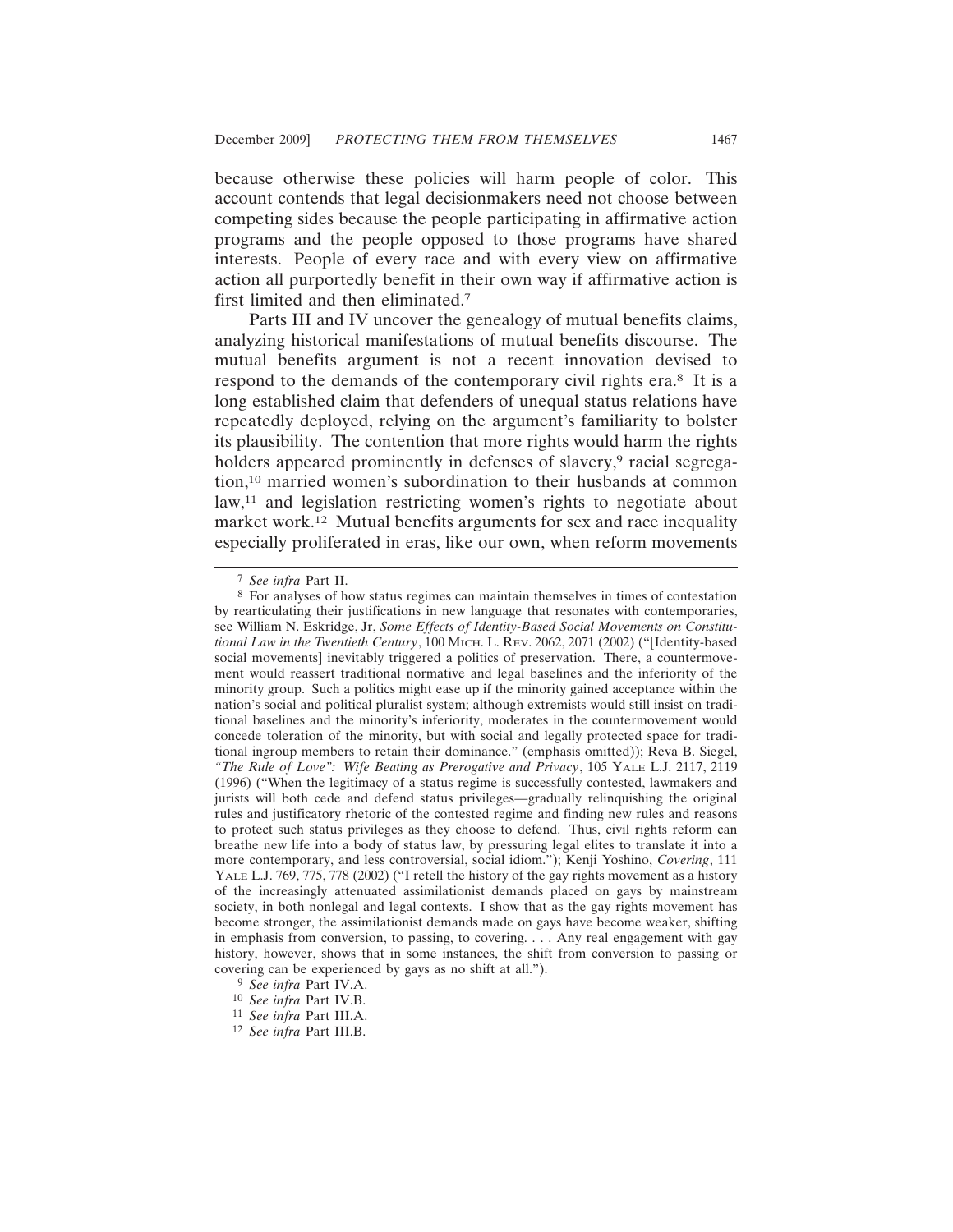were vigorously working to improve the status of women and people of color. The reform efforts presumably undermined claims that the law should favor men over women, or whites over people of color.<sup>13</sup> Historical mutual benefits arguments were nominally committed to helping women and people of color. But they consistently and explicitly assumed that women and people of color were unusually poor decisionmakers unable to assess their own interests, that women's true concerns were confined to domesticity, and that people of color were better off the less they challenged and disturbed white people and white-dominated institutions. Connections between the defenses of slavery, segregation, and women's legal inequality have rarely been noticed. Highlighting them uncovers important precursors to modern civil rights discourse.

Part V argues that the extensive use of mutual benefits claims to support now-rejected forms of discrimination should affect how we assess modern mutual benefits arguments. The fact that historical versions of the mutual benefits claim are no longer convincing does not necessarily mean that current or future expressions of the claim cannot be appropriate. Mutual benefits arguments may sometimes be reasonable and cogent. But the role that mutual benefits arguments played in defending pernicious forms of inequality creates grounds for caution in considering contemporary assertions that women and people of color are better off with limited rights and opportunities. Courts, legislators, and commentators may be predisposed to endorse these assertions quickly with little support, deliberation, or debate because the assertions resonate with a long history of mutual benefits arguments and invoke shared cultural memories of prior mutual benefits claims. The antecedent life of mutual benefits discourse can give

<sup>13</sup> Legal decisionmakers and advocates have also relied on mutual benefits discourse to defend limits on gay people's rights and opportunities. For instance, military and political leaders advanced mutual benefits claims in successfully rebuffing efforts in the 1990s to permit openly gay people to serve in the military. These leaders argued, suggested, or implied that excluding openly gay people from military service left gay people better off by protecting them from the violence that heterosexual soldiers would otherwise inflict upon them. *See Policy Concerning Homosexuality in the Armed Forces: Hearings Before the S. Comm. on Armed Servs.*, 103d Cong. 596 (1994) (statement of General H. Norman Schwarzkopf, USA (Ret.)); *id.* at 602, 615 (statement of Colonel Frederick C. Peck, USMC); *id.* at 643 (statement of Senator John Warner); *Policy Implications of Lifting the Ban on Homosexuals in the Military: Hearings Before the H. Comm. on Armed Servs.*, 103d Cong. 170–71 (1993) (statement of Master Chief Petty Officer Chuck Jackson, USN (Ret.), Non-Commissioned Officers Association); *id.* at 171–73 (statement of Colonel John Ripley, USMC, Retired, The Retired Officers Association). The history of mutual benefits discourse for sex and race inequality suggests that mutual benefits arguments supporting restrictions on gay people's rights and opportunities will become more prominent over time as the accelerating success of the gay rights movement undermines claims that the law should disfavor homosexuals and privilege heterosexuals.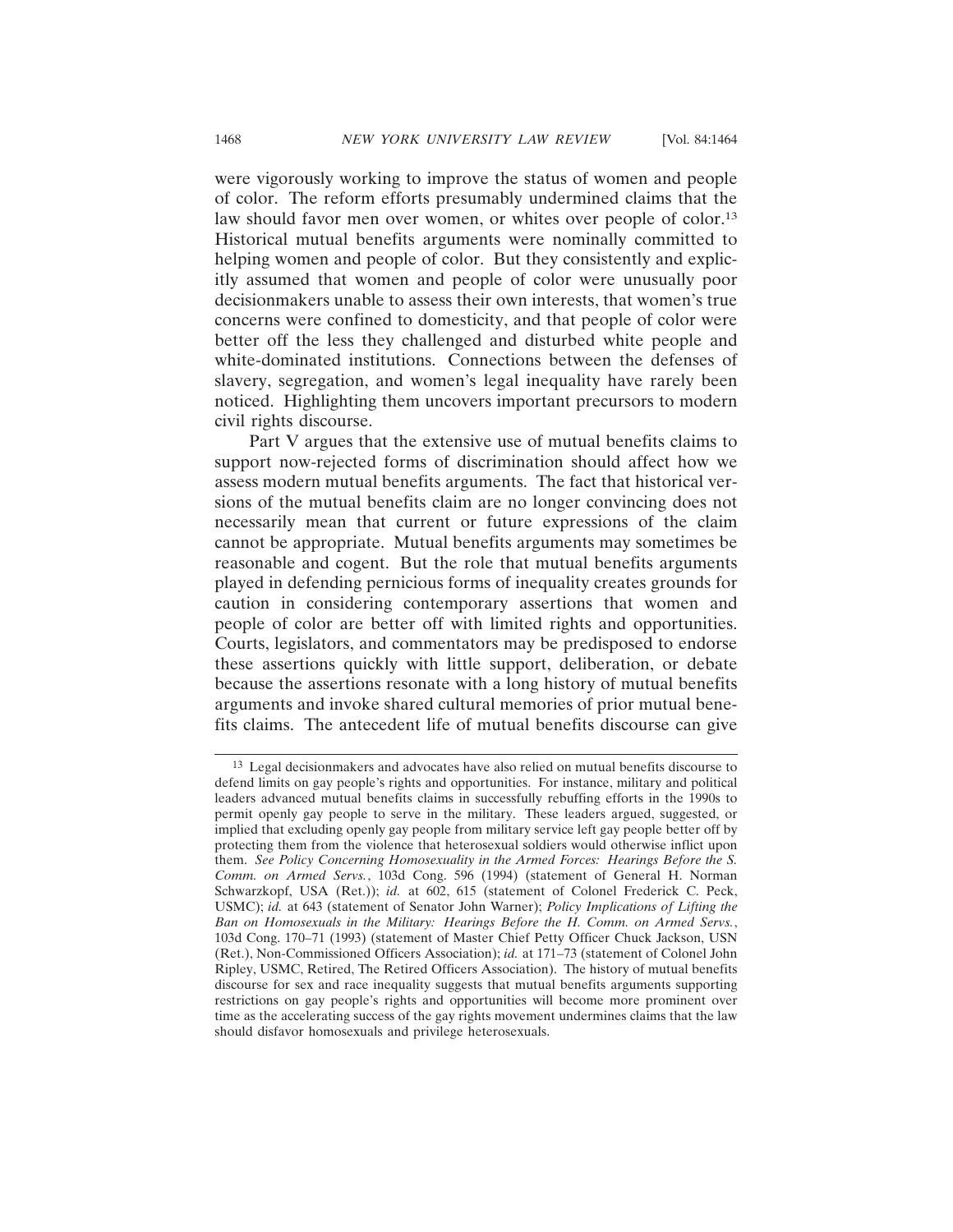modern mutual benefits arguments an inordinate power to persuade that makes explanation and elaboration seem unnecessary. Yet mutual benefits arguments were historically employed to support practices that are now repudiated, and they drew on ways of thinking about women and people of color that are now suspect. Whatever one's views on the merits of legal paternalism as a general matter, $14$ there is reason to be cautious about contentions that all parties benefit when the law denies rights and opportunities to women and people of color.

Part V concludes by seeking to stimulate greater conversation about mutual benefits claims that are often accepted too easily. I use the reasons why historical mutual benefits arguments are unconvincing to formulate four practical criteria that judges, legislators, and commentators should apply in evaluating contemporary mutual benefits discourse. These criteria ask whether advocates asserting that rights and opportunities will injure women or people of color are consistent in their arguments, whether they present evidence of harm, whether they rely on narrow assumptions about how women or people of color should behave, and whether they engage with counterarguments and opposing viewpoints. I employ these criteria to assess several modern mutual benefits arguments.

Contemporary claims that women or people of color benefit from limited rights and opportunities have many of the same weaknesses as their historical precursors. First, judges, legislators, and commentators have been very selective in contending that people seeking rights and opportunities can be safely ignored because they fundamentally misunderstand their own interests. The law does not usually assume that people are radically mistaken about how to improve their lives and need to be protected from themselves. But claims that women or people of color will be worse off with more rights and choices are common. Second, the evidence that rights and opportunities harm women or people of color is sometimes questionably reliable, and sometimes simply nonexistent. Third, mutual benefits claims frequently depend on and enforce rigid, historically embedded assumptions about how women and people of color should think, act, and live. Modern mutual benefits arguments, like their historical predecessors, typically take for granted that women should orient their lives toward domesticity instead of male-dominated spheres such as the

<sup>14</sup> I take no position on the merits of legal paternalism as a general matter. In fact, I doubt whether legal paternalism can be evaluated in categorical terms rather than in particular contexts. To that end, this Article examines and critiques a specific strain of paternalist argument, which claims that women and people of color are better off with limited rights and opportunities.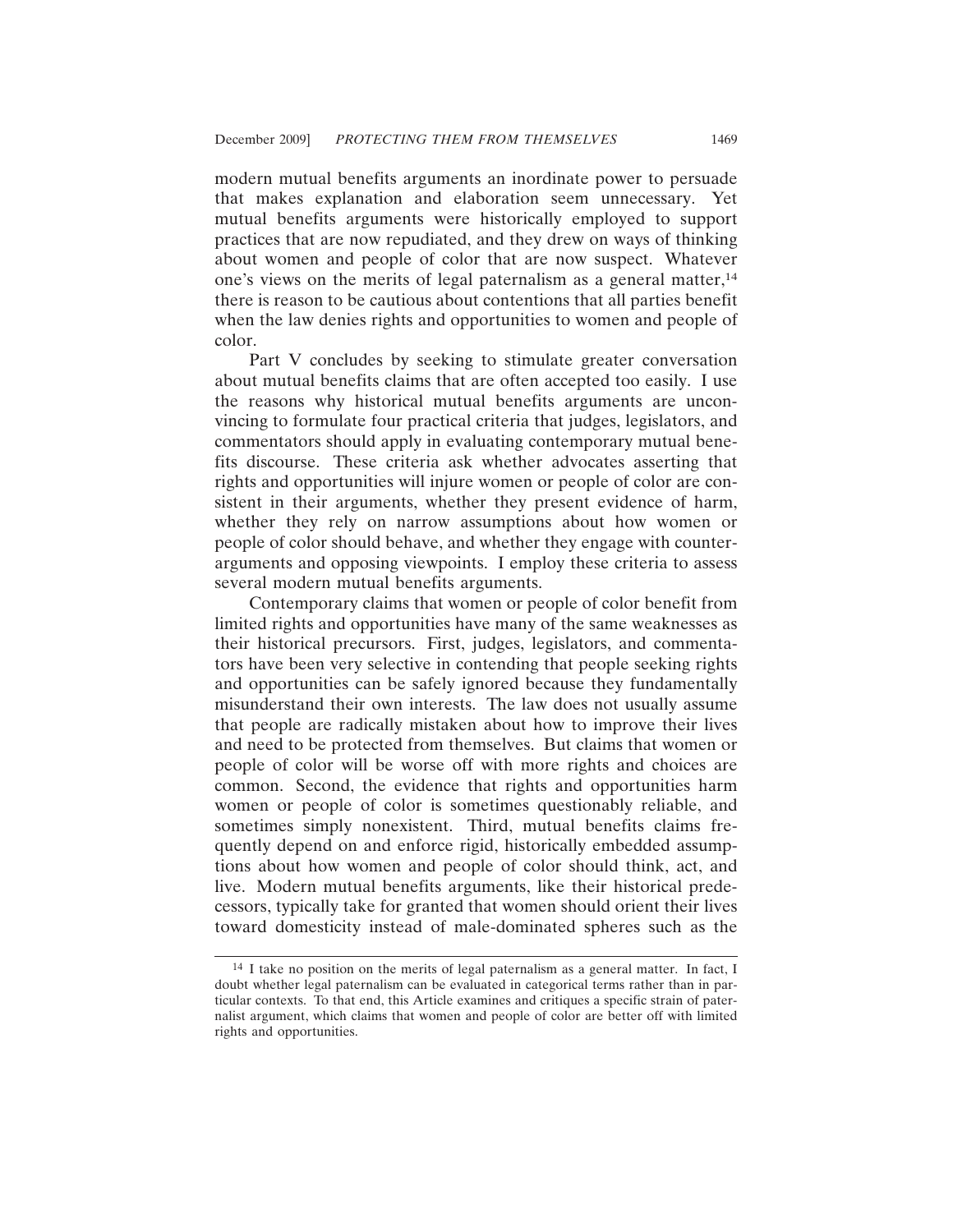market. Similarly, contemporary mutual benefits arguments track historical patterns in presuming that people of color are better off the more they accommodate and the less they demand from white society. Finally, modern arguments about mutual benefits to women and men, or to people of color and whites, often avoid acknowledging any possible costs associated with restricting the rights and opportunities open to women and people of color.15

History richly documents how mutual benefits claims have long served to rationalize and perpetuate legal hierarchies based on sex and race. This history also suggests criteria that legal authorities and advocates should employ in evaluating modern manifestations of mutual benefits discourse that are now accepted too readily. Applying these criteria can help assess arguments that risk reinforcing some of the nation's most entrenched and intransigent forms of status inequality.

I

# MODERN MUTUAL BENEFITS ARGUMENTS FOR LIMITING WOMEN'S RIGHTS

Lawmakers, jurists, and advocates frequently contend that limits on women's legal rights advance the shared interests of women and men by preventing women from making poor choices contrary to their own best interests and their appropriate domestic roles. This Part explores two contemporary examples of mutual benefits discourse spanning the last quarter of the twentieth century to the present day. The first considers how legislators, courts, and commentators employed mutual benefits arguments to explain, support, and defend marital rape exemptions in response to the reform initiatives of the modern feminist movement at the end of the twentieth century. The second considers how legislators, courts, and commentators have used mutual benefits arguments to counter abortion rights efforts, and explain, support, and defend antiabortion laws, in the late twentieth and early twenty-first centuries.

### *A. Marital Rape Exemptions*

At common law, a husband was absolutely exempt from prosecution for raping his wife. Courts and treatises throughout the nineteenth century routinely endorsed the marital rape exemption. They acknowledged that unwanted sex harmed wives. But they reasoned that protecting husbands from liability for marital rape fit smoothly

<sup>15</sup> *See infra* Part V.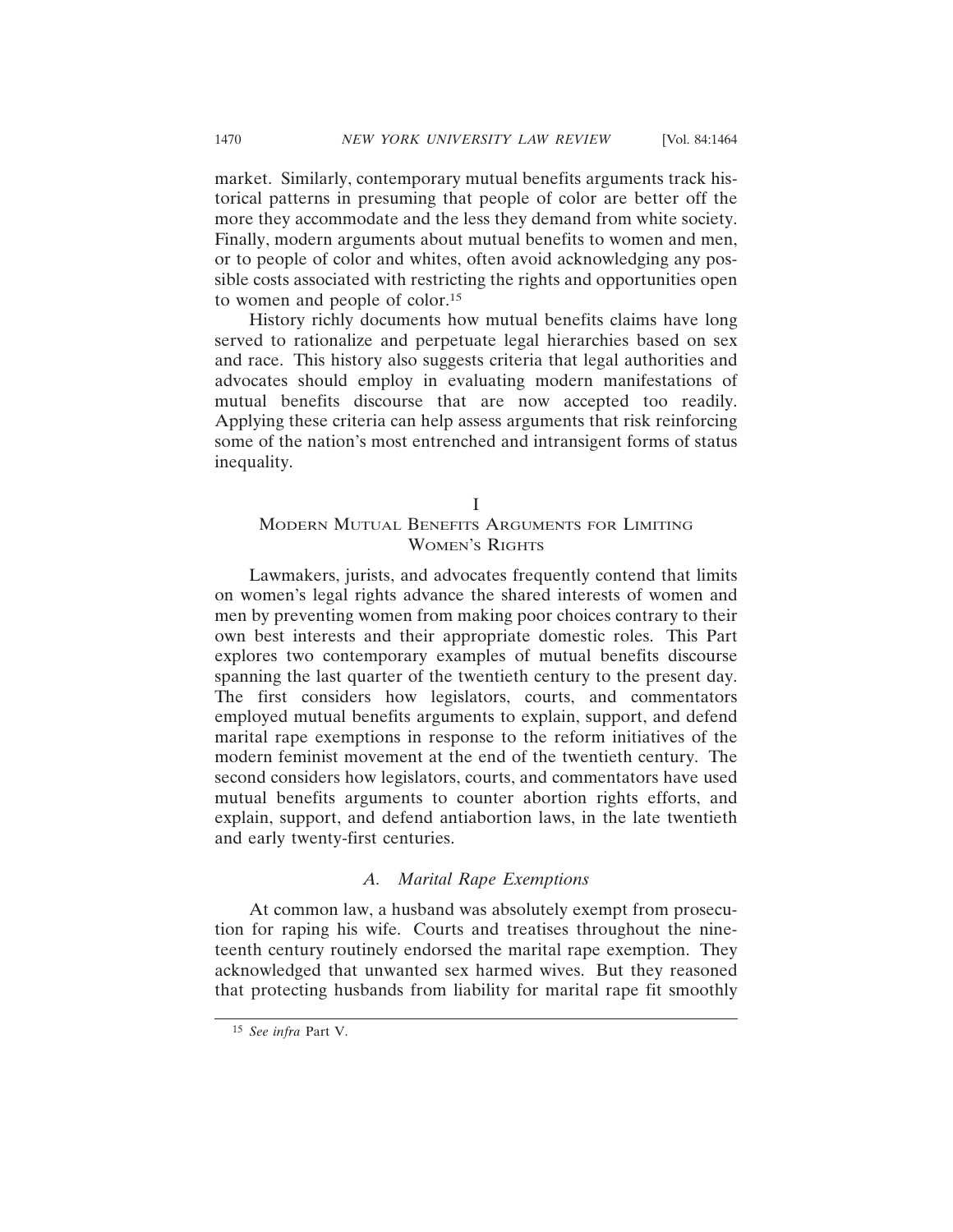within the rest of the common law, which legally subordinated wives to their husbands and stripped married women of the right to make many enforceable decisions.16

Although historical arguments for the marital rape exemption no longer sound convincing, at least twenty-four states retain some form of an exemption. These states criminalize a narrower range of offenses if committed within marriage, $17$  subject the marital rape they recognize to less severe sanctions,18 and/or create special procedural obstacles to marital rape prosecutions.19

Defending contemporary marital rape exemptions as consistent with women's interests might seem nearly impossible. Modern exemptions are written in facially sex-neutral language regulating one "spouse's" rape of the other.<sup>20</sup> But all available evidence indicates that husbands are almost always the perpetrators of marital rape and wives the victims.<sup>21</sup> Moreover, the best available empirical studies report that marital rape is both widespread<sup>22</sup> and extremely damaging,

18 *See, e.g.*, VA. CODE ANN. §§ 18.2-61(C), 18.2-67.1(C), 18.2-67.2(C) (2009) (permitting court, if victim and state prosecutor agree, to place marital rapist "on probation pending completion of counseling or therapy" and providing that once counseling or therapy is completed, "court may discharge the defendant and dismiss the proceedings against him if, after consideration of the views of the complaining witness and such other evidence as may be relevant, the court finds such action will promote maintenance of the family unit and be in the best interest of the complaining witness").

<sup>16</sup> *See* Jill Elaine Hasday, *Contest and Consent: A Legal History of Marital Rape*, 88 CAL. L. REV. 1373, 1392–406, 1464–74, 1504 (2000).

<sup>17</sup> *See, e.g.*, ALASKA STAT. § 11.41.432 (2008); ARIZ. REV. STAT. ANN. § 13-1407(D) (Supp. 2008); CAL. PENAL CODE §§ 261–262 (West 2008); CONN. GEN. STAT. ANN. §§ 53a-65(2)–(3), 53a-70b(b) (West 2007); IDAHO CODE ANN. § 18-6107 (2004); IOWA CODE ANN. § 709.4(1)–(2) (West 2003); KAN. STAT. ANN. § 21-3517(a) (2007); KY. REV. STAT. ANN. § 510.035 (LexisNexis 2008); LA. REV. STAT. ANN. § 14:93.5 (2004); MD. CODE ANN., CRIM. LAW § 3-318 (LexisNexis Supp. 2008); MICH. COMP. LAWS ANN. § 750.520*l* (West 2004); MINN. STAT. § 609.349 (2008); MISS. CODE ANN. § 97-3-99 (2006); NEV. REV. STAT. ANN. § 200.373 (LexisNexis 2006); N.H. REV. STAT. ANN. § 632-A:2 (LexisNexis Supp. 2008); OHIO REV. CODE ANN. §§ 2907.01(L), 2907.02 (LexisNexis Supp. 2009); OKLA. STAT. ANN. tit. 21, § 1111 (West Supp. 2009); R.I. GEN. LAWS §§ 11-37-1(9), 11-37-2 (2002); S.C. CODE ANN. § 16-3-658 (2003); S.D. CODIFIED LAWS §§ 22-22-7.2, 22-22-7.4 (2006); WASH. REV. CODE ANN. §§ 9A.44.010(3), 9A.44.050, 9A.44.060, 9A.44.100 (West 2009); W. VA. CODE ANN. § 61-8B-1(6) (LexisNexis Supp. 2008); WYO. STAT. ANN. § 6-2-307(a) (2009).

<sup>19</sup> *See, e.g.*, S.C. CODE ANN. § 16-3-658 (thirty-day reporting requirement).

<sup>20</sup> *See* statutes cited *supra* notes 17–19.

<sup>21</sup> *See* Hasday, *supra* note 16, at 1494–96 & nn.444–46.

<sup>22</sup> *See* DAVID FINKELHOR & KERSTI YLLO, LICENSE TO RAPE: SEXUAL ABUSE OF WIVES 6–7 (1985) ("*Ten percent of the married or previously married women in our sample ['of 323 Boston-area women'] said that their husbands had 'used physical force or threat to try to have sex with them*.'"); DIANA E.H. RUSSELL, RAPE IN MARRIAGE 1–2 (rev. ed. 1990) ("The study I undertook . . . is the only study of wife rape in the United States to be based on interviews with a random sample of women. *Fourteen percent (14%) of the 930*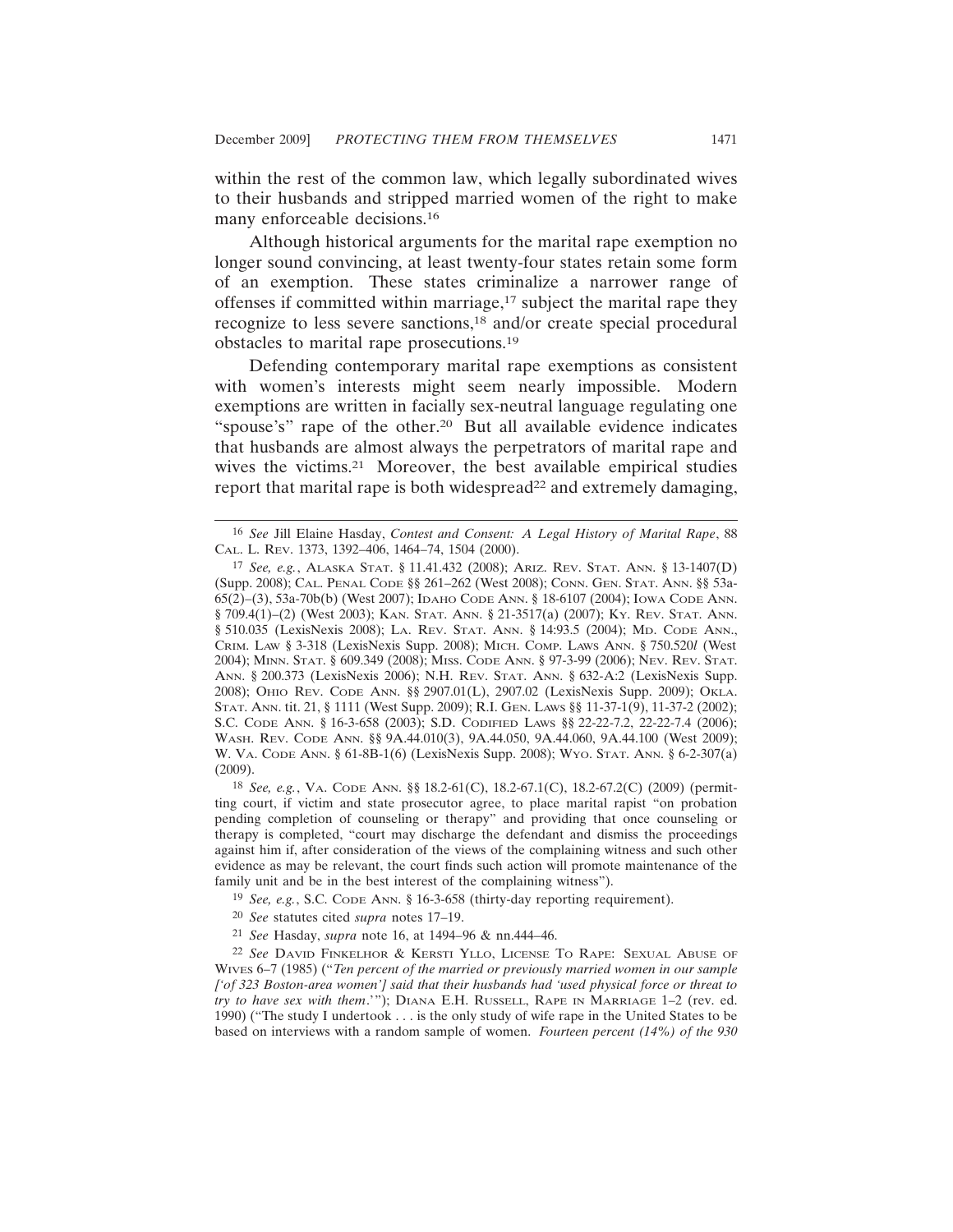frequently causing even more trauma than rape outside of marriage.23 Modern feminists, like their nineteenth-century predecessors,<sup>24</sup> have repeatedly condemned marital rape exemptions as central to women's legal subordination.25

However, many legal actors evince a powerful tendency to understand limits on women's rights as advancing the shared interests of women and men, often by preserving women's roles within marriage and constraining women's independent decisionmaking. The two most prominent arguments that courts, legislators, and commentators have put forward since the last quarter of the twentieth century to defend marital rape exemptions against the modern feminist movement's calls for reform are that the exemptions protect marital privacy and promote marital reconciliation. These arguments do not explain why the benefits that marital rape exemptions bestow on husbands, or on society at large, justify the harms that limited remediation for marital rape inflicts on wives. Indeed, the arguments do not mention the possibility that marital rape or marital rape exemptions might cause women any injury. Instead, exemption supporters have contended that marital rape exemptions further the mutual interests of husbands and wives by keeping women within intact marriages, suggested that if women were to seek prosecutions of their husbands for marital rape they would rue the consequences, and concluded that the appropriate legal solution is to deny wives the right to pursue such charges.

The claim that marital rape exemptions preserve marital privacy treats marital rape prosecutions as if they imposed parallel risks and inflicted parallel injuries on husbands and wives, violating the privacy of each. Exemption defenders invoke the image of the state invading and desecrating the intimacy of marital bedrooms, to the shared detriment of both spouses. For example, a California state senator and

24 *See* Hasday, *supra* note 16, at 1413–42.

25 *See, e.g.*, Robin West, *Equality Theory, Marital Rape, and the Promise of the Fourteenth Amendment*, 42 FLA. L. REV. 45, 45–46 (1990); Note, *To Have and To Hold: The Marital Rape Exemption and the Fourteenth Amendment*, 99 HARV. L. REV. 1255, 1255 (1986).

*women interviewed who had ever been married had been raped by a husband or exhusband*.").

<sup>23</sup> *See, e.g.*, RAQUEL KENNEDY BERGEN, WIFE RAPE: UNDERSTANDING THE RESPONSE OF SURVIVORS AND SERVICE PROVIDERS 59–61 (1996); FINKELHOR & YLLO, *supra* note 22, at 117–38; RUSSELL, *supra* note 22, at 190–205; David Finkelhor & Kersti Yllo, *Rape in Marriage: A Sociological View*, *in* THE DARK SIDE OF FAMILIES: CURRENT FAMILY VIOLENCE RESEARCH 119, 126–27 (David Finkelhor et al. eds., 1983); Patricia Mahoney, *High Rape Chronicity and Low Rates of Help-Seeking Among Wife Rape Survivors in a Nonclinical Sample: Implications for Research and Practice*, 5 VIOLENCE AGAINST WOMEN 993, 993–94 (1999); Mark A. Whatley, *For Better or Worse: The Case of Marital Rape*, 8 VIOLENCE & VICTIMS 29, 33–34 (1993).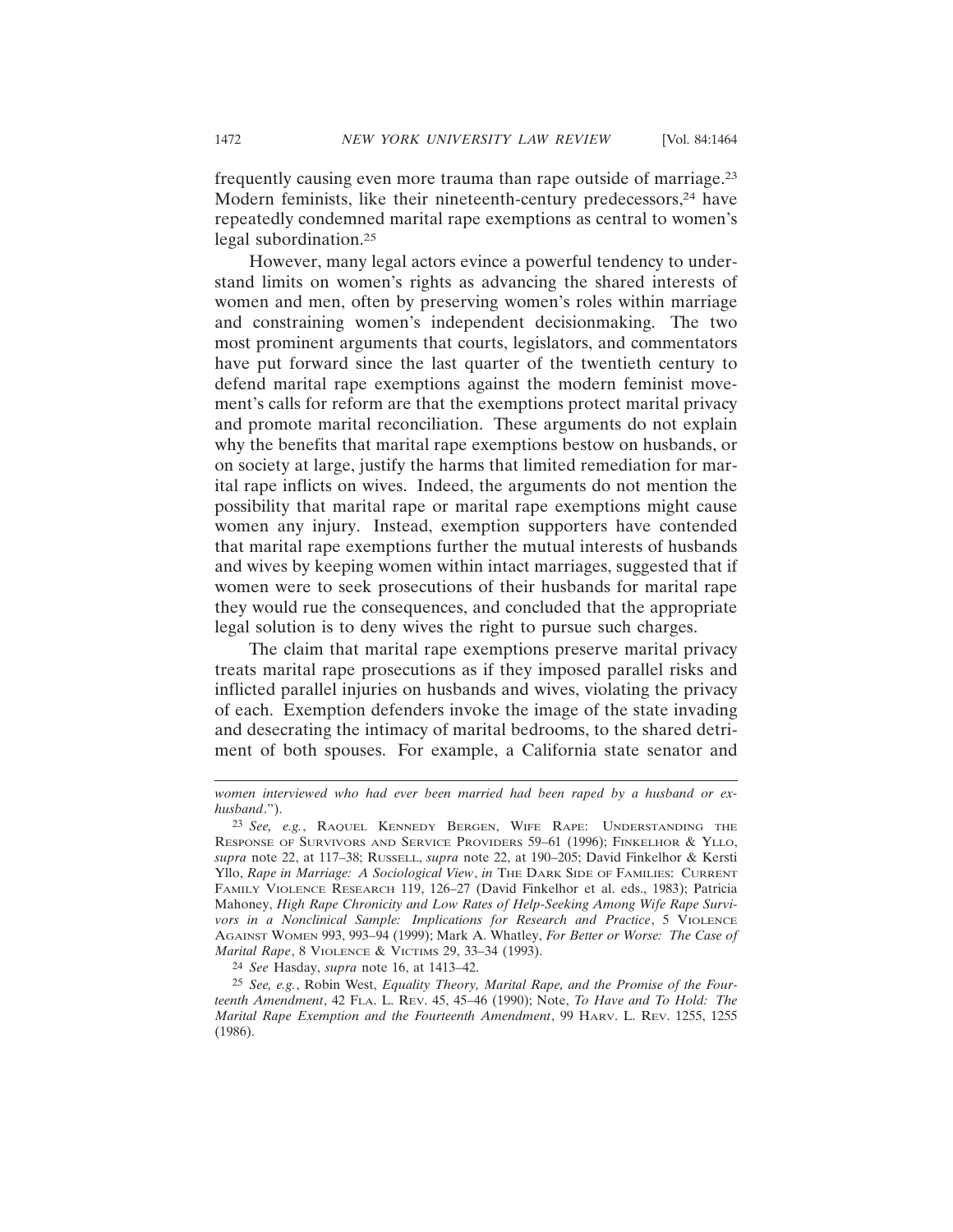former Los Angeles police chief insisted that criminalizing marital rape means that "'Big Brother [has] intruded himself into the bedroom, piercing the sanctity of marriage.'"26 A Kentucky state representative declared that laws penalizing marital rape "'are going into people's bedrooms, and that's overstepping our bounds.'"27 A Pennsylvania court interpreted a legislative modification of the state's marital rape exemption narrowly in order to prevent "courts and juries" from peering "into the privacy of the marital bedroom for the purpose of supervising the manner in which marital relationships are consummated."28

Arguments that marital rape exemptions protect marital privacy stress a husband and wife's joint interest in their shared relationship, rather than considering how the interests of a wife seeking prosecution for marital rape and a husband seeking to avoid such prosecution might diverge. A Florida state representative reported that a marital rape exemption keeps the state from "invading the sanctity and the intimacy of a husband and wife sexual relationship."29 A Colorado state representative reasoned that allowing marital rape prosecutions would "'take[] another chink out of the sanctity of marriage. . . . There are some areas the state just doesn't belong in. . . . These are personal things.'"30 The Model Penal Code, which endorses an absolute marital rape exemption,<sup>31</sup> observes that the exemption "avoids" [an] unwarranted intrusion of the penal law into the life of the

28 Commonwealth v. Mlinarich, 498 A.2d 395, 403 (Pa. Super. Ct. 1985).

<sup>26</sup> Kathleen Grubb, *Senate OKs Tougher Law on Spousal Rape*, DAILY NEWS (San Fernando Valley), Aug. 15, 1992, at News–5 (quoting California State Senator Ed Davis).

<sup>27</sup> Chad Carlton, *Sponsor: Marital Rape Bill Could Win OK This Session*, LEXINGTON HERALD-LEADER, Feb. 19, 1990, at A1 (quoting Kentucky State Representative June Lyne); *see also* Chuck Ervin, *Senate Approves Measure on Spousal Rape: Bill Would Make It Easier To File Charge Against a Husband*, TULSA WORLD, Apr. 7, 1993, at A13 ("Sen. Don Rubottom, R-Tulsa, said the proposal was an unwarr[a]nted intrusion by government. In such cases, the alleged victim and the alleged perpetrator share the same bed, he said. 'Don't vote for this as an act of cowardice or to be politically correct,' he urged.").

<sup>29</sup> Florida House of Representatives, Floor Debate (May 29, 1980) (statement of Representative Tom Bush) (on file with author and the *New York University Law Review*; State Archives of Florida); *see also id.* ("[T]he Bible doesn't give the state permission anywhere in that book, for the state to be in your bedroom and that's exactly what this bill has gone to. It's meddling in your bedroom, the state of Florida as an entity deciding what you can do and what you can't do.  $\ldots$  [W]e don't need to go to meddlin' in the marriage bedroom.") (statement of Representative John Mica).

<sup>30</sup> Natalie Phillips, *Marital-Rape Bill Clears House; Tebedo Votes 'No*,*'* COLO. SPRINGS GAZETTE TELEGRAPH, Jan. 27, 1988, at B1 (quoting Colorado State Representative Mary Anne Tebedo).

<sup>31</sup> *See* MODEL PENAL CODE AND COMMENTARIES § 213.1, at 274–75 (Official Draft and Revised Comments 1980).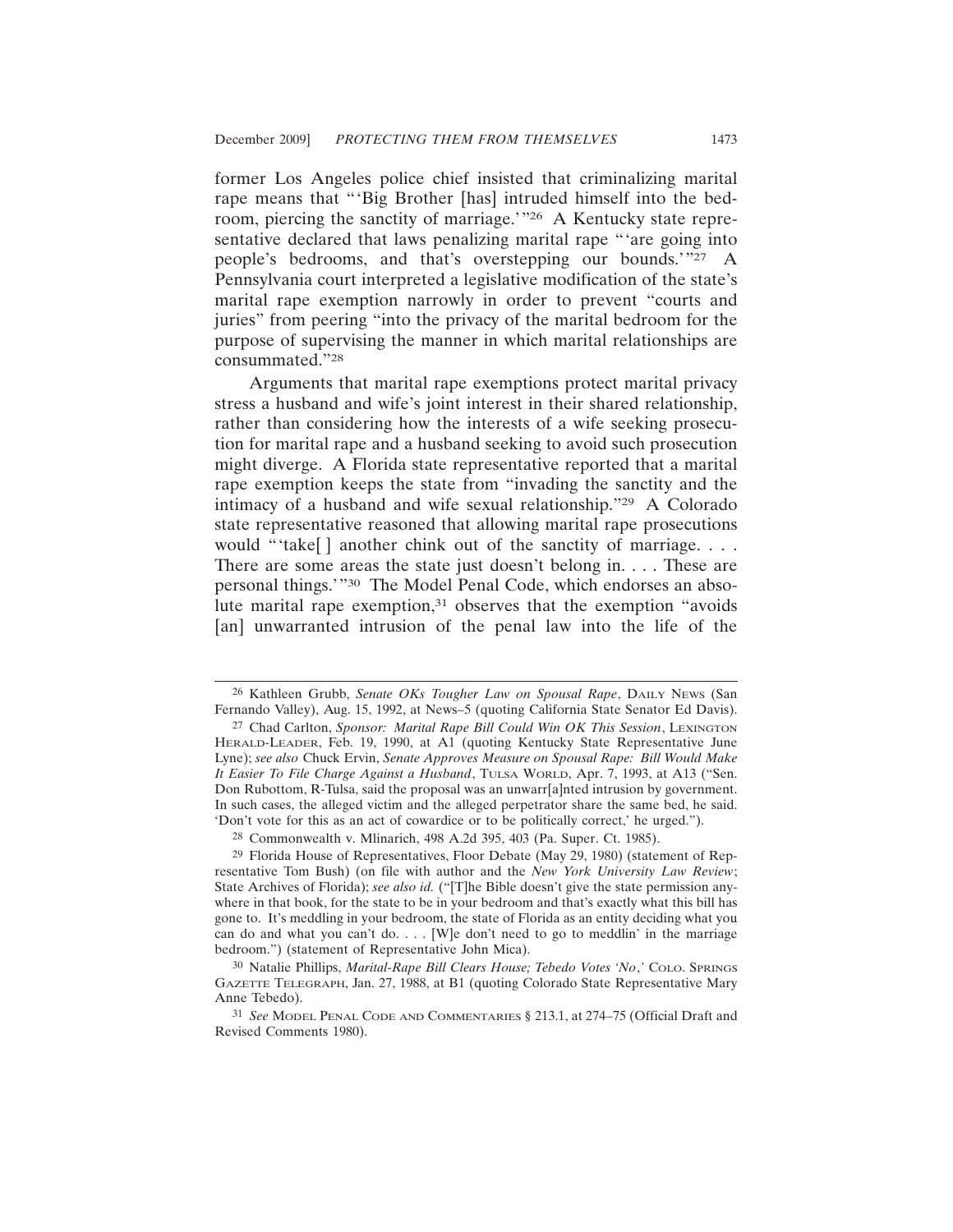family."32 These accounts posit that marital intimacy can survive marital rape, but not marital rape prosecutions. Exemption supporters insist that marital rape exemptions serve the aligned interests of wives and husbands by protecting marriages from outside scrutiny.

The second prominent defense of marital rape exemptions that legal authorities and advocates deployed in response to modern feminist reform efforts contends that such exemptions promote marital reconciliation. This claim acknowledges that wives might want to seek prosecution for marital rape, but identifies that decision as a massive mistake. The argument maintains that pursuing marital rape charges would halt a process of private reconciliation that would leave both husbands and wives better off than either would be if marital rape were fully criminalized. One commentator, an assistant district attorney in New York,<sup>33</sup> explained that allowing marital rape prosecutions "will discourage resolution by the spouses and will make their ultimate reconciliation more difficult." A marital rape exemption "requires the spouses to resolve their problems and differences on their own," and "[w]hen two people are able, on their own, to compromise differences and resolve problems, a greater mutual respect and bond might be expected to result than if the couple had to resort to the legal system for resolution."34 In fact, the Colorado Supreme Court insisted that a married couple is able to reconcile so thoroughly after marital rape that the couple's relationship is indistinguishable from any other marriage. The court stated that "the marital exception may remove a substantial obstacle to the resumption of *normal* marital relations."35 The Model Penal Code similarly stresses the normality of the reconciliation process after marital rape, reasoning that

<sup>32</sup> *Id.* § 213.1 cmt. 8(c), at 345; *see also* Michael Gary Hilf, *Marital Privacy and Spousal Rape*, 16 NEW ENG. L. REV. 31, 43–44 (1980) ("[P]roviding a party with immunity in cases of simple spousal rape can be justified by the state's interest in respecting marital privacy . . . .").

<sup>33</sup> *See* Hilf, *supra* note 32, at 31 n.\*.

<sup>34</sup> *Id.* at 34; *see also id.* at 34 n.15 ("There are two possible problems that can arise when marital disputes become involved with the legal system. First, knowledge by the spouses that the law can step in may pose impediments to direct resolution of disagreements by the spouses. . . . The second problem is that interspousal efforts at reconciliation may well be frustrated by a rape prosecution."); Ralph Slovenko, *Rape of a Wife by Her Husband*, MED. ASPECTS HUM. SEXUALITY, July 1974, at 65, 66 ("[I]t would not help the marital situation to send the husband off to prison."); Kenneth A. Cobb & Nancy R. Schauer, Legislative Note, *Michigan's Criminal Sexual Assault Law*, 8 U. MICH. J.L. REFORM 217, 233 (1974) ("[Permitting marital rape prosecutions where the couple lived together at the time of the rape] might act as an obstacle to reconciliation."); Comment, *Rape and Battery Between Husband and Wife*, 6 STAN. L. REV. 719, 725 (1954) ("If reconciliation between married persons is to be encouraged, it would appear best to allow a husband to be prosecuted for rape only after absolute and final divorce.").

<sup>35</sup> People v. Brown, 632 P.2d 1025, 1027 (Colo. 1981) (en banc) (emphasis added).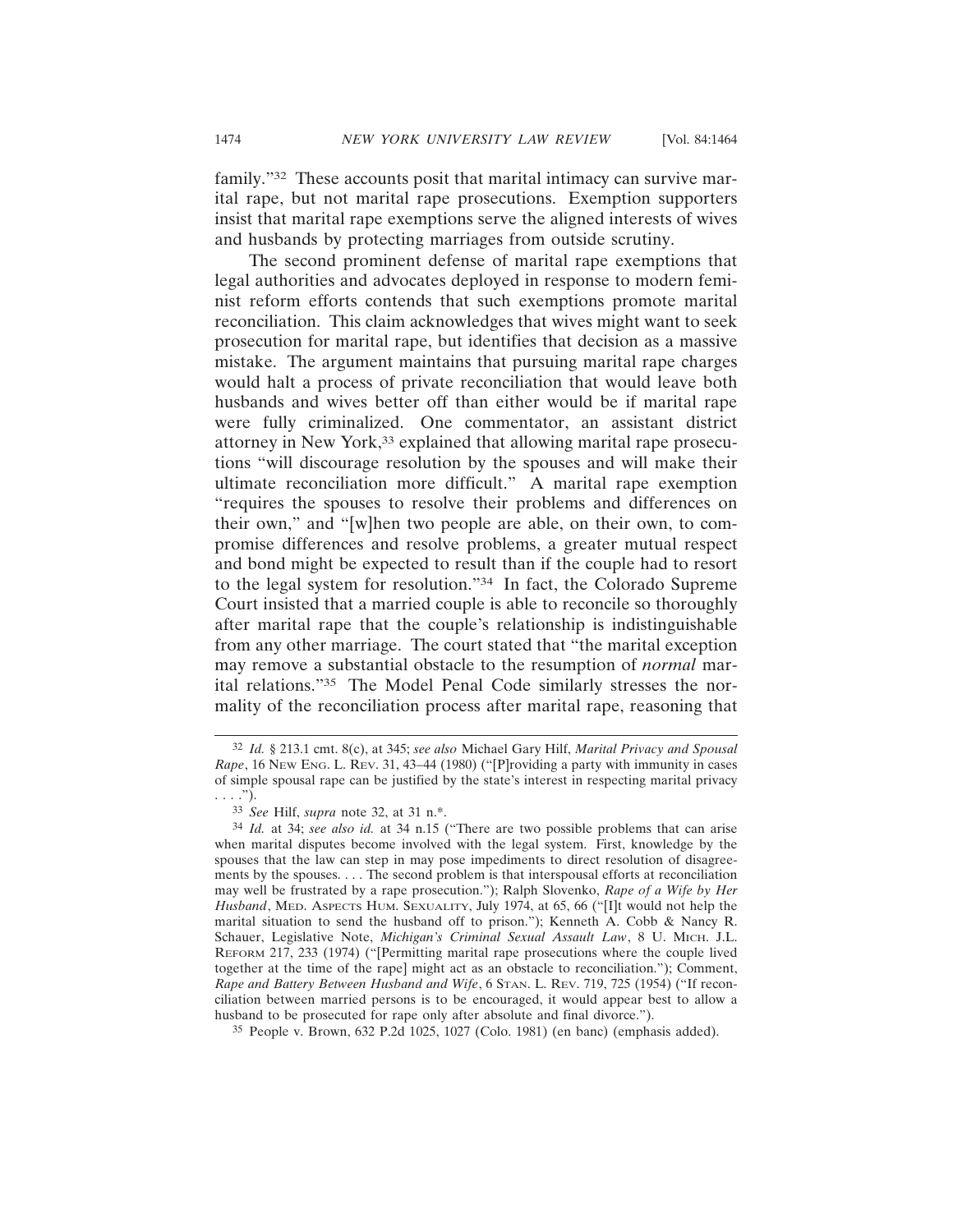"[t]he problem with abandoning the [marital] immunity in many such situations ['of rape by force or threat'] is that the law of rape, if applied to spouses, would thrust the prospect of criminal sanctions into the *ongoing process of adjustment* in the marital relationship."36 These arguments assume that avoiding marital conflict makes both husbands and wives better off, even if wives are left without the full protection of the criminal law from rape. The arguments contend that the insuperable obstacle to marital reconciliation and harmony is not marital rape itself, but a wife's decision to pursue a marital rape prosecution, which creates an unbridgeable divide in a marriage that operates against the true interests of both spouses. The purported solution is to prevent a wife from making such a mistake by denying her the right to choose it.

There is also a less prominent defense of modern marital rape exemptions, which I call the vindictive wife argument. This argument asserts that states should maintain marital rape exemptions to prevent vengeful wives from falsely charging their husbands with marital rape, especially during divorce proceedings.37

The vindictive wife argument insists yet more bluntly than the claims from marital privacy or marital reconciliation that women are poor decisionmakers whose judgments and statements cannot be

<sup>36</sup> MODEL PENAL CODE AND COMMENTARIES, *supra* note 31, at § 213.1 cmt. 8(c), at 345 (emphasis added).

<sup>37</sup> *See, e.g.*, Hilf, *supra* note 32, at 42 ("[Spousal rape] laws may exacerbate existing marital problems by providing another level of escalation for marital disputes with a concomitant danger of false accusations."); *Criminal Law—Rape—Husband Cannot Be Guilty of Raping His Wife*, 82 DICK. L. REV. 608, 613 n.39 (1977–1978) ("The drastic penalty attached to rape, in comparison with the penalty for assault or fraud, would significantly alter the bargaining power of the wife. The seriousness of the charge increases its effectiveness as a threat (hence, as a weapon of vengeance), particularly if chances of success are essentially comparable."); Francis Baumli, *The Matriarchy's Arsenal: A Pessimistic Appraisal*, TRANSITIONS, May/June 2004, at 1, 5 ("[T]he new nuclear bomb of the divorce wars . . . . was a false allegation of spousal rape. . . . This weapon would prevail against even the most honorable of men since it would be the man's word against the woman's, and our society always believes the woman over the man."); David Margolick, *Rape in a Marriage Is No Longer Within Law*, N.Y. TIMES, Dec. 23, 1984, at 6E ("'In a nasty custody fight, where a husband and wife are really playing hardball, a woman could threaten that unless her husband became more reasonable, she would charge him with a rape she says he committed six months earlier,' [Professor Yale Kamisar of the University of Michigan Law School] said. 'Given how embarrassing it might be to have to face these charges, they could become a very powerful weapon.' To offset such possibilities, he suggested that the Legislature require married women to bring rape charges within a fixed period of time . . . ."); George F. Will, *When Custom Doesn't Work Anymore*, WASH. POST, Dec. 28, 1978, at A23 ("[I]t is a grave business when the law empowers one partner to charge the other with a felony punishable by 20 years in prison. The problems of proof relating to the charge of rape in marriage are obvious, as is the potential for abuse of the charge in divorce proceedings. It is less obvious that there are fully compensating social benefits from a law distinguishing from others this particular category of assault.").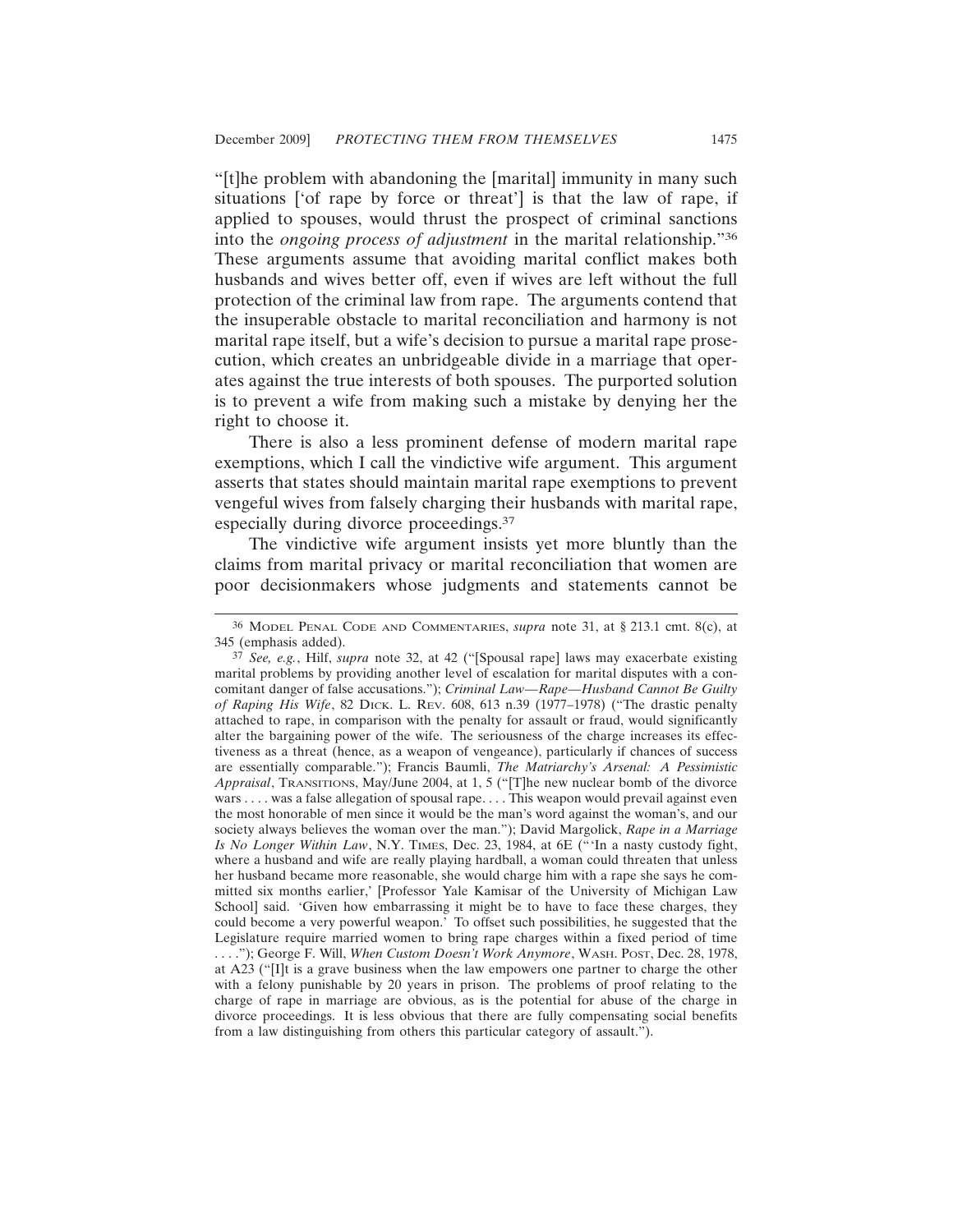trusted. The argument can cite no actual evidence indicating that wives are likely to file false charges of marital rape. To the contrary, the available data suggests that the incidents of marital rape that women report to law enforcement authorities tend to be extremely brutal and relatively easy to prove.38 But the vindictive wife argument fits within a long legal tradition contending that women are particularly unreliable when reporting rape.<sup>39</sup>

The vindictive wife argument concedes that marital conflict is possible, while asserting that the sources of such conflict are women's bad decisions, rather than men's. The argument focuses on the marital discord that would be created and the injury that would be sustained if a wife falsely accused her husband of marital rape. It does not acknowledge the marital discord created or the injury sustained when a wife is subject to actual acts of marital rape that marital rape exemptions leave legalized. For instance, an Arizona state representative defending his state's marital rape exemption invoked the specter of a wife falsely charging rape, explaining that "'if one person decides for whatever reason that they would like to attack the other person, this is a very serious way to get it done.'"40 A Connecticut state legislator concluded that "since society is already burdened with these kinds of women ['vengeful wives'], . . . the *last* thing we need is a law making it illegal for a husband to sexually assault his wife."41 An Iowa state senator observed that "'[t]here are certain people who are always wanting to get even,'" and insisted that "'there are other remedies, rather than going after something that is natural and making that a criminal offense.'"42 A Colorado state representative predicted that criminalizing marital rape would mean that "'[a]ll of a sudden [a wife] gets tired of [her husband] and she yells 'Rape!''"43 A Virginia state legislator justified his support for a marital rape exemption by insisting that when a couple is divorcing "'[t]here is no lie too outra-

<sup>38</sup> *See* Hasday, *supra* note 16, at 1489 & n.423.

<sup>39</sup> *See, e.g.*, 1 MATTHEW HALE, THE HISTORY OF THE PLEAS OF THE CROWN 635 (Philadelphia, Robert H. Small 1st Am. ed. 1847) (1736) ("[Rape] is an accusation easily to be made and hard to be proved, and harder to be defended by the party accused, tho never so innocent.").

<sup>40</sup> Howard Fischer, *Spousal Rape Bill Is Tossed by Panel*, ARIZ. DAILY STAR, Mar. 11, 2005, at A4 (quoting Arizona State Representative Mark Anderson).

<sup>41</sup> Dick Polman, *Sexual Assault in the Home: Is Marriage a License To Rape?*, HARTFORD ADVOC., Feb. 18, 1981, at 2 (reporting comments of Connecticut General Assemblyman Alfred Onorato, who previously spent eleven years as a state prosecutor).

<sup>42</sup> *Iowa 'Marital Rape' Measure Is Moving*, OMAHA WORLD-HERALD, Mar. 24, 1989, at 16 (quoting Iowa State Senator Joe Coleman).

<sup>43</sup> Phillips, *supra* note 30, at B1 (quoting Colorado State Representative Mary Anne Tebedo).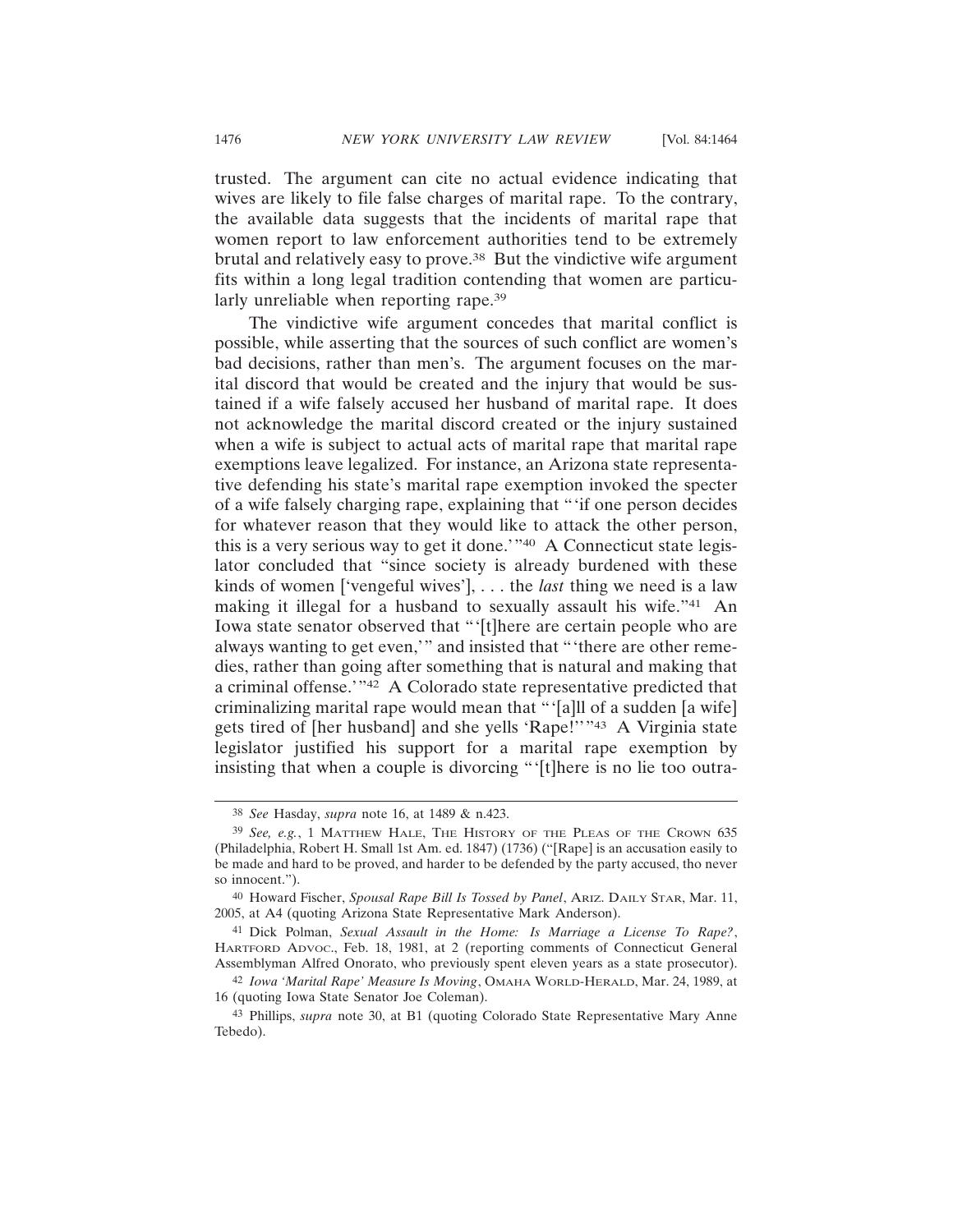geous.'"44 Here again, defenders of marital rape exemptions maintain that the exemptions serve the shared interests of husbands and wives, or at least their shared *legitimate* interests. The vindictive wife argument asserts that marital rape exemptions cost wives nothing of real value because the exemptions prevent women only from taking actions against their husbands that no one would defend.

The contention that limiting women's rights to pursue marital rape charges leaves both husbands and wives better off has allowed exemption supporters confronted with the reform efforts of the modern feminist movement to avoid explaining why the law should favor the interests of husbands who commit marital rape at the expense of wives who are subject to marital rape. But the contemporary defense of marital rape exemptions inflicts at least two distinct injuries on women. First, and most notably, this defense has succeeded in substantially limiting the legal remediation available for marital rape. Second, this defense denies that marital rape and marital rape exemptions cause real harm to women. Modern arguments for marital rape exemptions insist that the exemptions protect marital intimacy and harmony, and maintain that women seeking prosecution for marital rape are poor decisionmakers who are mistaken about their own best interests or vindictive. Exemption supporters have assumed that women's desire for prosecution is irrelevant because securing the right to be fully protected from marital rape would purportedly leave women worse off.

The overwhelming evidence of marital rape's harmfulness makes it remarkable that marital rape exemptions have remained so persistent. But as we will see, the arguments deployed to defend marital rape exemptions in the last years of the twentieth century are part of a long tradition contending that women benefit from restrictions on their rights and opportunities. These arguments draw on suspicions about women's decisionmaking and commitments to women's domesticity that have deep roots and vibrant life within the legal regulation of women's status.

Similar reasoning about women is evident in the legislation and jurisprudence enacting and defending limits on women's right to abortion.

<sup>44</sup> *Marital Rape Bill Advances in House: Delegates Give Preliminary OK*, DAILY PRESS (Hampton-Newport News, Va.), Feb. 8, 2002, at C4 (quoting Virginia State Delegate Kenneth Melvin).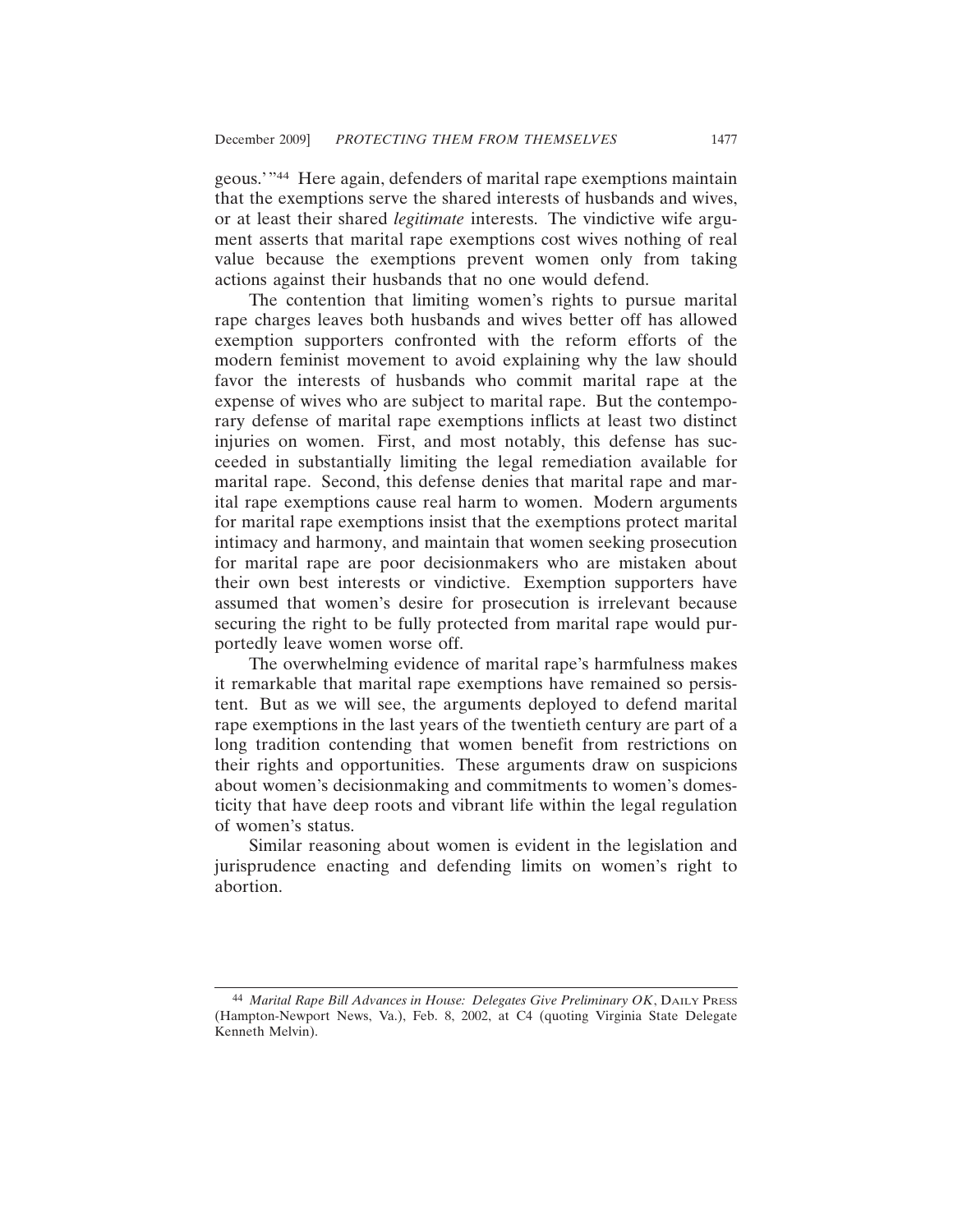### *B. Antiabortion Legislation and Jurisprudence*

Abortion regulation strikingly illustrates how claims that limiting women's rights serves women's own interests have expanded their scope in recent years to shape more aspects of women's legal status. In *Roe v. Wade* (1973),<sup>45</sup> the Supreme Court understood abortion regulation as a problem of conflicting rights and interests: a woman's (qualified) right to an abortion versus a state's interest in protecting the woman's health and the potential life of the fetus.46 *Roe* attempted to balance those rights and interests through a framework that gave women access to abortion in the first trimester of pregnancy, permitted states to regulate abortion after the first trimester "in ways . . . reasonably related to maternal health," and allowed states to prohibit abortion after fetal viability, except where abortion was necessary to preserve the woman's life or health.47 *Roe*'s articulation of the abortion right suggested some doubts about women's decisionmaking capacity. The Court's opinion notoriously insisted that the first-trimester "abortion decision and its effectuation must be left to the medical judgment of the pregnant woman's *attending physician*," rather than stating that this decision was to be left to a woman's own judgment.48 But *Roe* never claimed that women could not make reasonable decisions to have abortions, or that women seeking abortions and states attempting to enforce antiabortion laws had aligned interests best served by denying women abortion rights.

As early as the 1980s, however, antiabortion activists began to more systematically develop the argument that women who wanted abortions were poor decisionmakers who would regret their abortions if they managed to obtain them. This contention, which recalled themes from the nineteenth-century antiabortion movement,49 also shared fundamental continuities with the modern defense of marital rape exemptions. Antiabortion advocates assumed that women's true responsibilities and ultimate roles were familial, and that women's

<sup>45</sup> 410 U.S. 113 (1973).

<sup>46</sup> *See id.* at 154, 162.

<sup>47</sup> *Id.* at 164–65.

<sup>48</sup> *Id.* at 164 (emphasis added).

<sup>49</sup> *See, e.g.*, HORATIO ROBINSON STORER, WHY NOT?: A BOOK FOR EVERY WOMAN 14 (Boston, Lee & Shepard 1866) ("[C]ases of insanity in women from the physical shock of an induced abortion, or from subsequent remorse, are not uncommon."); *id.* at 79 ("We have now seen that the induction of a forced abortion is, in reality, a crime against the infant, its mother, the family circle, and society; that it is attended with extreme danger, whether immediate or remote, to the mother's happiness, to her health, mental and physical, and to her life . . . ."); JOHN TODD, SERPENTS IN THE DOVES' NEST 10 (Boston, Lee & Shepard 1867) ("[I]f any one thinks she can do [abortion] without the guilt of murder, she is greatly mistaken. The very remembrance of this guilt has often upset the reason, and by remorse turned the doer into madness.").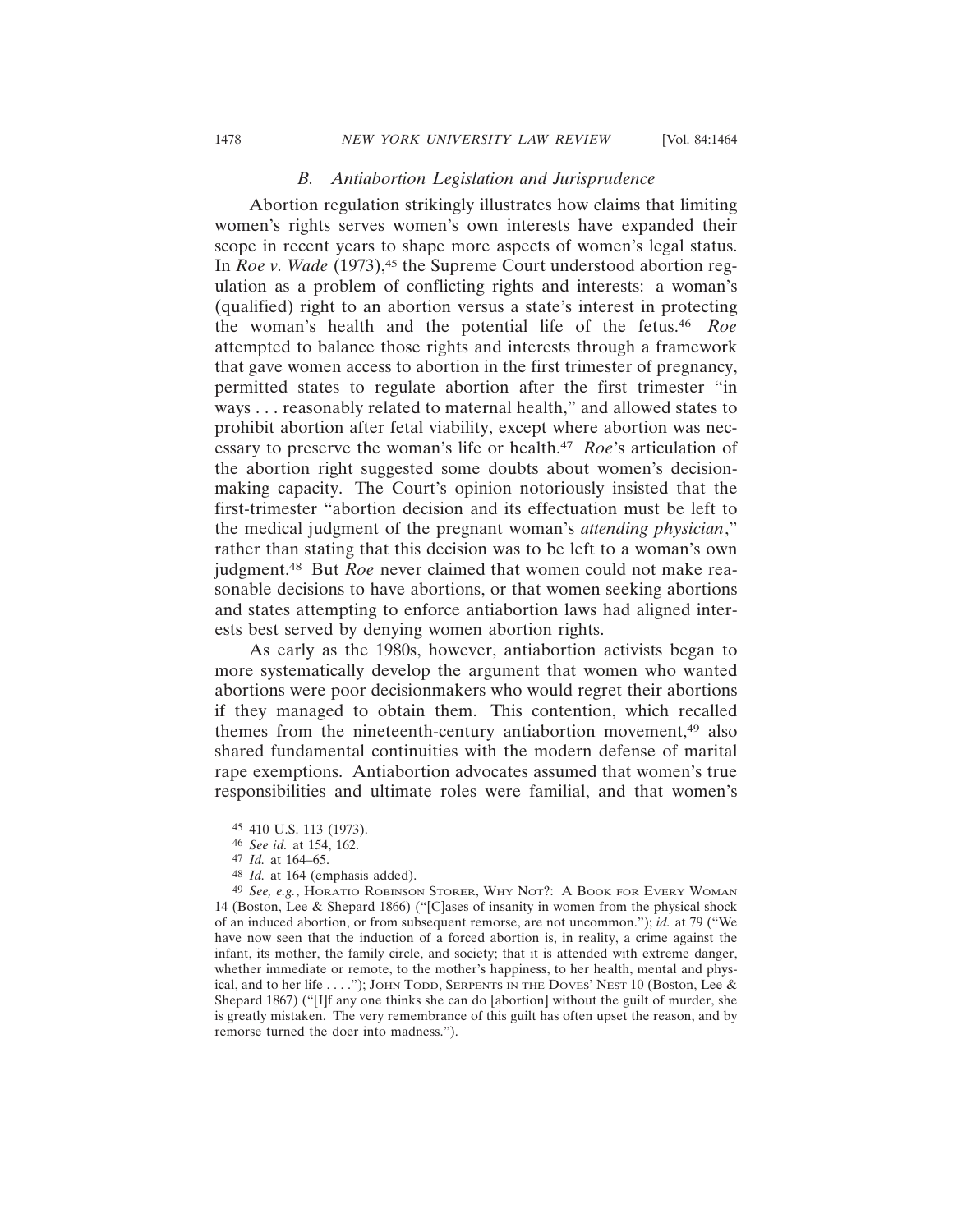efforts to evade or delay domesticity were inherently suspect. They insisted that women, men, and society as a whole would be better off if women could be prevented from opting out of motherhood.

In 1982, Nancyjo Mann founded Women Exploited by Abortion (WEBA) to promote the proposition that legal access to abortion was not a "'right'" for women to pursue and demand, but "a trap" for women to avoid and resist.<sup>50</sup> By 1986, WEBA had over one hundred local chapters throughout the country.<sup>51</sup> Mann insisted that abortion was "dangerous to both the physical and mental health of women."52 She discounted the possibility of differences between women and particularly stressed the psychological risks of abortion, contending that "almost all" women who have abortions "suffer from emotional or psychological aftershocks."53

David Reardon's *Aborted Women: Silent No More* (1987) used a survey of 252 WEBA members as the basis for one of the most developed expressions of the argument that prohibiting abortion, except when needed to save the pregnant woman's life, would serve the aligned interests of unborn children, society, and the pregnant women who would be unable to obtain abortions if abortion were criminalized.54 Reardon began from the premise that women's decisions to have abortions were not to be trusted. He posited "that the only time women seek abortion is when they are experiencing psychic distress."55 Even if women sincerely thought they wanted to abort, "almost all" women who had abortions would experience "psychological problems" because of them.56 Reardon stressed women's fundamental similarity. The only women possibly able to escape psychological injury after abortion were flawed, unnatural women who were "aggressive rather than nurturing"<sup>57</sup> and "addicted to the pseudo-happiness of their own plans, careers, and possessions."58 Indeed, "[t]he more difficult the circumstances prompting abortion, the more likely it [was] that the woman [would] suffer severe" psychological injury after abortion.<sup>59</sup> In measuring this injury, moreover, it was appropriate to ignore women's own perceptions of their exper-

<sup>50</sup> Nancyjo Mann, *Foreword* to DAVID C. REARDON, ABORTED WOMEN: SILENT NO MORE, at ix, xxii–xxiii (1987).

<sup>51</sup> *See id.* at xxiii.

<sup>52</sup> *Id.* at x–xi (emphasis omitted).

<sup>53</sup> *Id.* at xi.

<sup>54</sup> *See* REARDON, *supra* note 50, at 4, 320.

<sup>55</sup> *Id.* at 167.

<sup>56</sup> *Id.* at 21.

<sup>57</sup> *Id.* at 138.

<sup>58</sup> *Id.* at 140.

<sup>59</sup> *Id.* at 163 (emphasis omitted).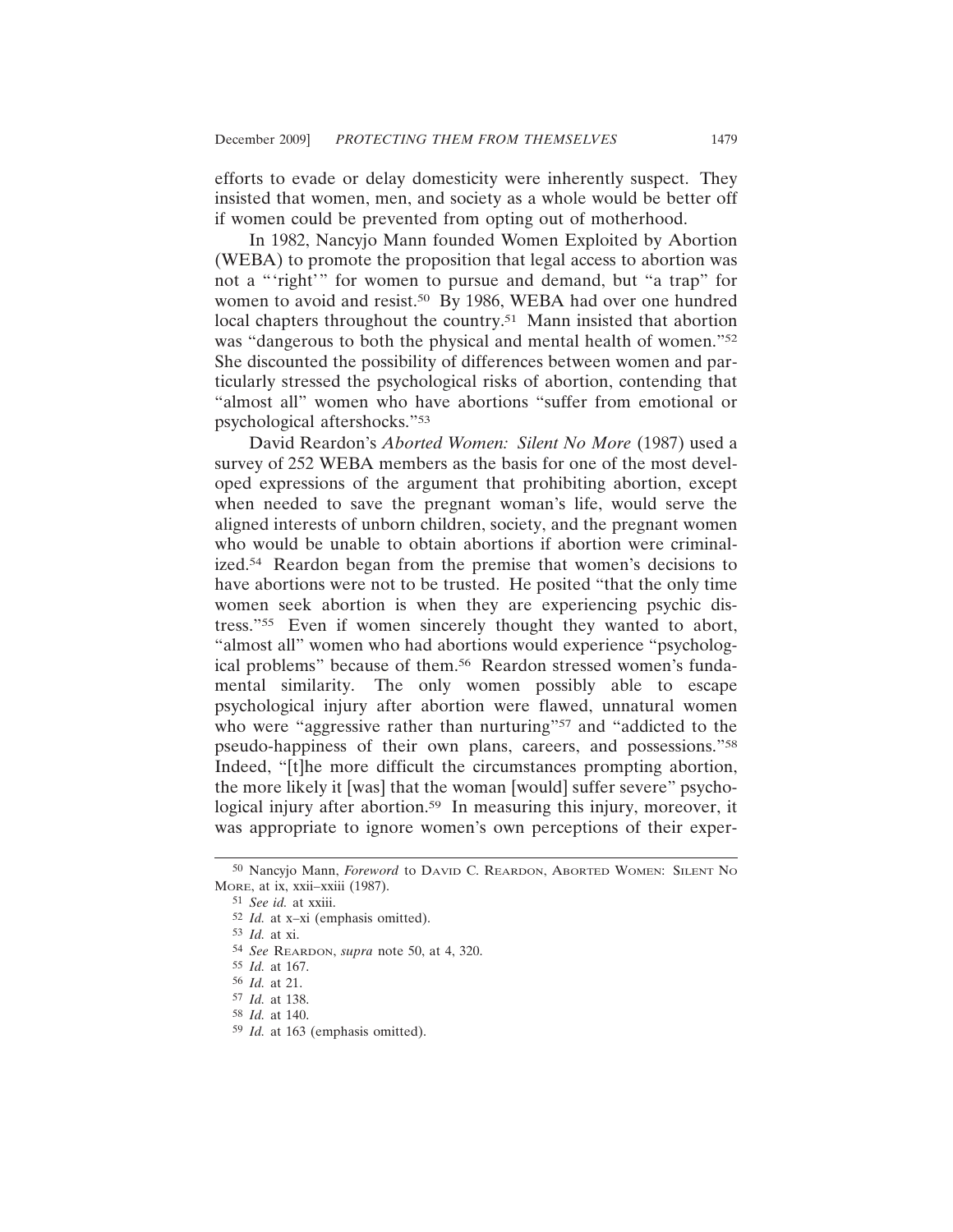iences and state of mind. Reardon explained that many of the women psychologically damaged by abortion denied or did not realize that they had been harmed.<sup>60</sup>

By July 1987, the argument that abortion harms women was influential enough within the antiabortion movement, and the antiabortion movement was influential enough within the White House, that President Ronald Reagan directed his ardently antiabortion Surgeon General, C. Everett Koop,<sup>61</sup> "to issue a comprehensive medical report on the health effects, physical and emotional, of abortion on women."62 According to Koop, the idea for this report originated with "one of the neophyte right-wingers on the White House staff" who believed that a study from the Surgeon General finding that abortion impaired women's mental health could be used to reverse *Roe*. 63 The House Committee on Government Operations later identified that staffer as Dinesh D'Souza,<sup>64</sup> who would go on to become a prominent conservative writer.65 In fact, Koop ultimately refused to write the report that Reagan ordered, finding in January 1989 that the existing scientific literature did not provide conclusive evidence about whether abortion "cause[s] or contribute[s] to psychological problems."66

In the years since Koop's refusal to write Reagan's desired report, many additional scientific and medical studies have challenged the empirical claim that most women who have abortions come to regret their decisions and to suffer psychological injury because of abortion.67 These studies consistently find that women's distress tends to

<sup>60</sup> *See id.* at 21, 142.

<sup>61</sup> For an example of Koop's antiabortion advocacy, see C. Everett Koop, *The Right To Live*, HUM. LIFE REV., Fall 1975, at 65, 87 ("It takes almost nothing to move from abortion which is killing of an unborn baby in the uterus to the killing of the retarded, the crippled, the sick, the elderly.").

<sup>62</sup> Ronald Reagan, Remarks at a White House Briefing for Right to Life Activists, 2 PUB. PAPERS 895, 898 (July 30, 1987).

<sup>63</sup> C. EVERETT KOOP, KOOP: THE MEMOIRS OF AMERICA'S FAMILY DOCTOR 274 (1991); *see also Medical and Psychological Impact of Abortion: Hearing Before the Subcomm. on Human Resources and Intergovernmental Relations of the H. Comm. on Government Operations*, 101st Cong. 247 (1989) (statement of C. Everett Koop, Surgeon General of the United States); Letter from C. Everett Koop, Surgeon Gen., to Ronald Reagan, President of the U.S. 2 (Jan. 9, 1989) (on file with author and the *New York University Law Review*; C. Everett Koop Papers, History of Medicine Division, National Library of Medicine).

<sup>64</sup> *See* H.R. REP. NO. 101-392, at 3 (1989).

<sup>65</sup> *See, e.g.*, DINESH D'SOUZA, ILLIBERAL EDUCATION: THE POLITICS OF RACE AND SEX ON CAMPUS (1991).

<sup>66</sup> Letter from C. Everett Koop to Ronald Reagan, *supra* note 63, at 2; *see also id.* at 4.

<sup>67</sup> *See, e.g.*, Nancy Felipe Russo & Jean E. Denious, *Controlling Birth: Science, Politics, and Public Policy*, 61 J. SOC. ISSUES 181, 185 (2005) ("There is no scientific basis for constructing abortion as a severe physical or mental health threat." (citations omitted)); Nada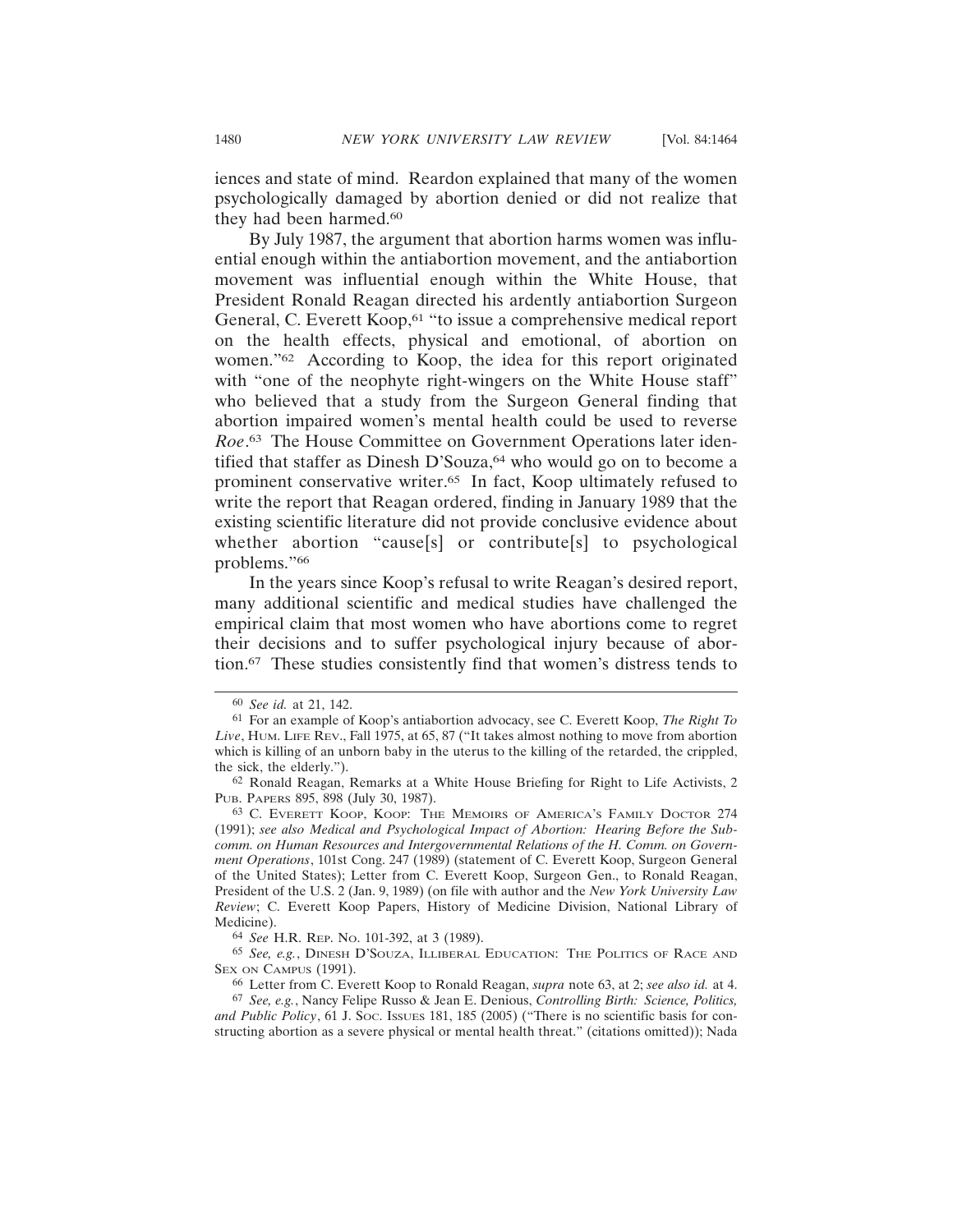be greatest before abortion rather than after it and that the incidence of negative reactions to abortion is low.68

Yet this scientific and medical literature has not halted the growing prevalence and influence of the argument that abortion psychologically injures women and leaves them regretting their decision to abort. The contention that abortion harms women may be empirically unsupported, but it draws on deep wells of understanding about women's nature, roles, and capacities, and resonates with a long tradition of mutual benefits discourse defending limits on women's rights. Moreover, leaders of the antiabortion movement have become even more convinced of their argument's political power. By the mid-1990s, they were explaining in increasingly explicit terms that if abortion restrictions served the shared interests of pregnant women, fetuses, abortion opponents, and society as a whole, then people concerned about women's rights and status might be persuaded to support antiabortion laws on the ground that the laws would leave everyone better off, including women denied abortions. The claim that abortion harms women could be the antiabortion movement's response to feminist contentions that women's equality depends on access to legal abortion.69

David Reardon's *Making Abortion Rare: A Healing Strategy for a Divided Nation* (1996) stressed more openly than his earlier work that focusing on fetal welfare would be insufficient to win the legal prohibition of abortion because "the middle majority of Americans" was too concerned about the welfare and autonomy of pregnant women seeking abortions.70 Reardon argued that the antiabortion movement needed to "tap into our society's hypersensitivity to women's rights" in order to develop an "unbeatable" case for abor-

L. Stotland, *The Myth of the Abortion Trauma Syndrome*, 268 JAMA 2078, 2078 (1992) ("This is an article about a medical syndrome that does not exist.").

<sup>68</sup> *See, e.g.*, Nancy E. Adler et al., *Psychological Responses After Abortion*, 248 SCIENCE 41, 41–43 (1990); Paul K.B. Dagg, *The Psychological Sequelae of Therapeutic Abortion— Denied and Completed*, 148 AM. J. PSYCHIATRY 578, 578, 583 (1991); Brenda Major et al., *Personal Resilience, Cognitive Appraisals, and Coping: An Integrative Model of Adjustment to Abortion*, 74 J. PERSONALITY & SOC. PSYCHOL. 735, 741 (1998); Jo Ann Rosenfeld, *Emotional Responses to Therapeutic Abortion*, 45 AM. FAM. PHYSICIAN 137, 137 (1992).

<sup>69</sup> For examples of sex equality arguments for abortion rights, see Ruth Bader Ginsburg, *Some Thoughts on Autonomy and Equality in Relation to* Roe v. Wade, 63 N.C. L. REV. 375, 382–86 (1985); Sylvia A. Law, *Rethinking Sex and the Constitution*, 132 U. PA. L. REV. 955, 1016–28 (1984); Catharine A. MacKinnon, *Reflections on Sex Equality Under Law*, 100 YALE L.J. 1281, 1308–24 (1991); Reva Siegel, *Reasoning from the Body: A Historical Perspective on Abortion Regulation and Questions of Equal Protection*, 44 STAN. L. REV. 261, 351–80 (1992).

<sup>70</sup> DAVID C. REARDON, MAKING ABORTION RARE: A HEALING STRATEGY FOR A DIVIDED NATION, at ix–x (1996); *see also id.* at 25–26.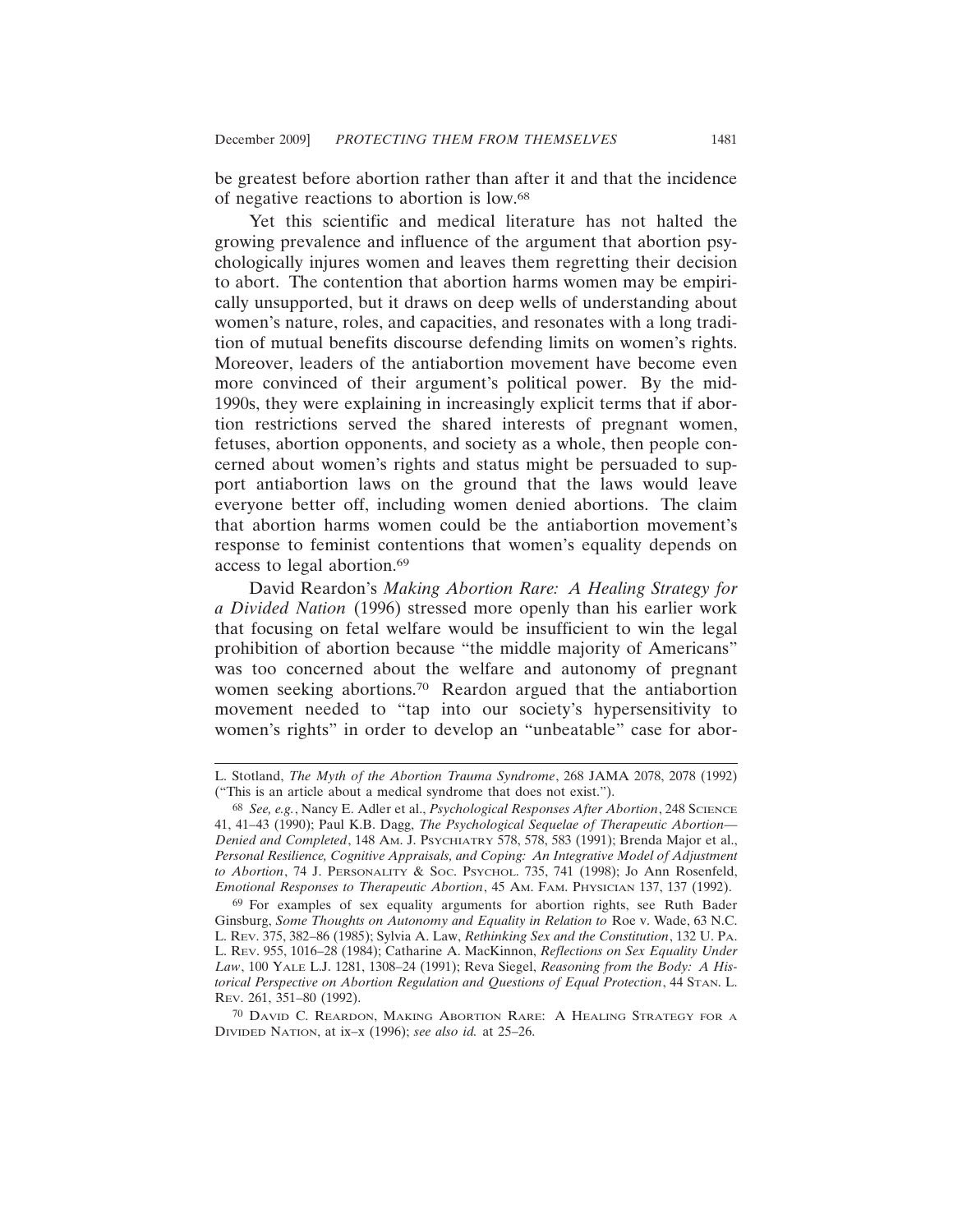tion prohibition.71 By emphasizing "that every abortion hurts a woman, as well as her child, we can defend every unborn child by defending the best interests of the mother, knowing that her best interests are never served by abortion."72 Reardon's conviction "that abortion is inherently harmful to women" reflected his assessment of every woman's true nature and ultimate responsibility: "It is simply impossible to rip a child from the womb of a mother without tearing out a part of the woman herself—a part of her heart, a part of her joy, a part of her maternity."73 Women who thought abortion would serve their interests were terrible decisionmakers, reaching "a hasty, rash, ill-informed, or even dangerous decision" "[o]ut of ignorance or despair."74

John and Barbara Willke's *Why Not Love Them Both?: Questions & Answers About Abortion* (1997) similarly focused on how the antiabortion movement could appeal "to those in the middle" by stressing that abortion prohibitions served the aligned interests of unborn children, women seeking abortions, and abortion opponents.75 The Willkes, like many other antiabortion writers, contended that women who have abortions experience a "Post Abortion Syndrome,"76 in which "[g]uilt is ever-present in many guises, along with regret, remorse, shame, lowered self-esteem, insomnia, dreams and nightmares, flash backs, anniversary reactions."77 The ubiquity of this syndrome, which purportedly resembled the post-traumatic stress that many Vietnam veterans described,78 meant that abortion was not in a woman's interest, even if she thought it was at the time. Where prochoice advocates insisted that "'a woman has the right to choose,'" the Willkes advised that "[t]he pro-life one-liner should be 'why not love them both?'"79

The antiabortion movement has not succeeded so far in securing the legal prohibition of abortion, but advocates, courts, and legislatures have already utilized the argument that abortion harms women to establish important limitations on women's abortion rights. Consider the contrast between the Supreme Court's abortion jurispru-

<sup>71</sup> *Id.* at 132, xi.

<sup>72</sup> *Id.* at 13.

<sup>73</sup> *Id.* at 5.

<sup>74</sup> *Id.* at 41, 13.

<sup>75</sup> JOHN C. WILLKE & BARBARA H. WILLKE, WHY NOT LOVE THEM BOTH?: QUES-TIONS & ANSWERS ABOUT ABORTION 6 (1997).

<sup>76</sup> *Id.* at 46.

<sup>77</sup> *Id.* at 47.

<sup>78</sup> *See id.* at 46–47.

<sup>79</sup> *Id.* at 17.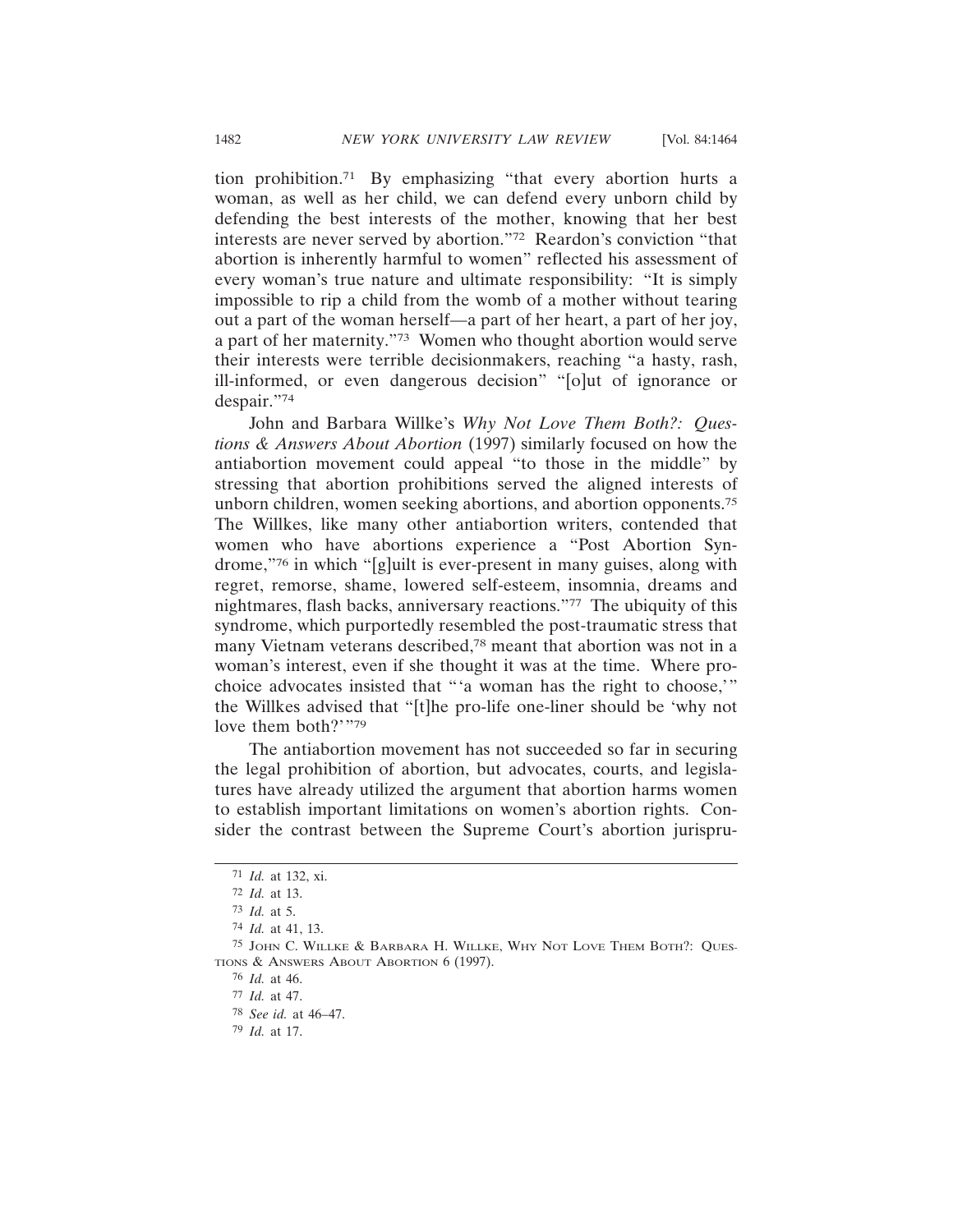dence from a quarter century ago and the Court's two most important recent decisions on abortion.

In *City of Akron v. Akron Center for Reproductive Health, Inc.*  $(1983)$ ,<sup>80</sup> the Court appeared wary of claims that abortion harms women and confident about women's decisionmaking capacities. *Akron* struck down a municipal "informed consent" ordinance providing that a woman could not obtain an abortion unless her physician first informed her of, among other things, "the physical and emotional complications that may result from an abortion."81 The Court found "that much of the information required is designed not to inform the woman's consent but rather to persuade her to withhold it altogether."82 For instance, the ordinance's description of "numerous possible physical and psychological complications of abortion, [was] a 'parade of horribles' intended to suggest that abortion is a particularly dangerous procedure."83 *Akron* held that informed consent requirements for abortion were unconstitutional if "designed to influence the woman's informed choice between abortion or childbirth."84 The Court also struck down a municipal requirement that delayed the availability of abortion until twenty-four hours after the pregnant woman had signed her consent form,<sup>85</sup> explaining that "if a woman, after appropriate counseling, is prepared to give her written informed consent and proceed with the abortion, a State may not demand that she delay the effectuation of that decision."86

In contrast, the Court expressed more concern about the purported psychological consequences of abortion, and more doubts about the decisionmaking capacities of women seeking abortions, in *Planned Parenthood of Southeastern Pennsylvania v. Casey* (1992).87 By this time, antiabortion advocacy contending that abortion injures women psychologically had become much more developed and reached the amicus briefs submitted to the Court.88 The *Casey* plurality held that states could constitutionally enforce "informed consent" laws designed "to persuade the woman to choose childbirth over

88 *See* Brief of Feminists for Life of America et al. as Amici Curiae in Support of Respondents & Cross Petitioners at 8, *Casey*, 505 U.S. 833 (Nos. 91-744 & 91-902) ("In addition to the obvious physical complications, abortion has a profound psychological impact upon many women that can be found in the testimonies of women who have undergone abortion." (footnote omitted)).

<sup>80</sup> 462 U.S. 416 (1983).

<sup>81</sup> *Id.* at 442.

<sup>82</sup> *Id.* at 444.

<sup>83</sup> *Id.* at 444–45 (footnote omitted).

<sup>84</sup> *Id.* at 444.

<sup>85</sup> *See id.* at 449–50.

<sup>86</sup> *Id.* at 450–51.

<sup>87</sup> 505 U.S. 833 (1992).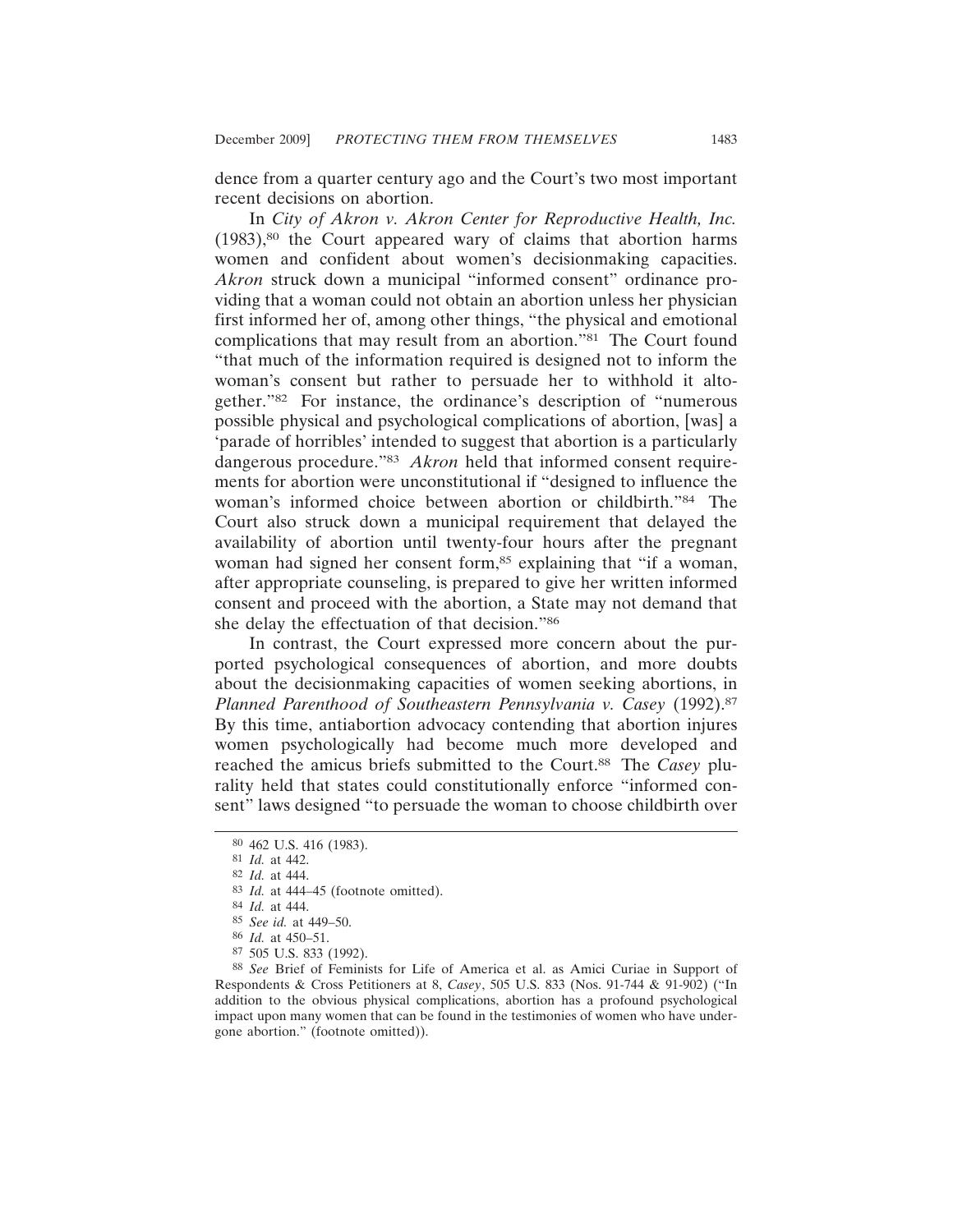abortion."89 The plurality also held that states could impose twentyfour hour waiting periods before abortion.<sup>90</sup>

The *Casey* plurality's explanation of its holdings emphasized risks associated with abortion, rather than risks associated with limiting women's access to abortion. Where the *Akron* Court had implied that the contention that abortion was associated with serious psychological complications was simply a stratagem to discourage abortion, the *Casey* plurality stressed that the state had "a substantial government interest" in requiring that women be informed "of the health risks of abortion" and noted that "[i]t cannot be questioned that psychological well-being is a facet of health." The psychological risk that the *Casey* plurality was particularly concerned about was the risk that a woman would later come to regret her abortion because of her faulty decisionmaking at the time: "In attempting to ensure that a woman apprehend the full consequences of her decision, the State furthers the legitimate purpose of reducing the risk that a woman may elect an abortion, only to discover later, with devastating psychological consequences, that her decision was not fully informed."91

The *Casey* plurality proceeded to reject the notion "that there is a constitutional right to *abortion on demand*."92 This phrase, a staple of antiabortion literature before much of that literature adopted the language of women's welfare,<sup>93</sup> insisted that the fact that a woman had decided to have an abortion for her own reasons was insufficient to give her a right to have the abortion, even in the first trimester of pregnancy. The *Casey* plurality agreed that a state need not trust women's decisionmaking capacity to that extent. For instance, a twenty-four hour waiting period before abortion might impose additional obstacles, delays, and expense.94 But it was constitutional for a state to mandate "some period of reflection"<sup>95</sup> in order to "facilitate[]

94 *See Casey*, 505 U.S. at 885–86 (opinion of O'Connor, Kennedy, Souter, JJ.).

95 *Id.* at 885.

<sup>89</sup> *Casey*, 505 U.S. at 878 (opinion of O'Connor, Kennedy, Souter, JJ.).

<sup>90</sup> *See id.* at 885–87.

<sup>91</sup> *Id.* at 882.

<sup>92</sup> *Id.* at 887 (emphasis added).

<sup>93</sup> *See, e.g.*, Ronald Reagan, *Abortion and the Conscience of the Nation*, HUM. LIFE REV., Spring 1983, at 7, 7 ("Our nationwide policy of abortion-on-demand through all nine months of pregnancy was neither voted for by our people nor enacted by our legislators not a single state had such unrestricted abortion before the Supreme Court decreed it to be national policy in 1973."); Patrick J. Buchanan, Editorial, *GOP Must Stand Firm on Abortion*, SAN JOSE MERCURY NEWS, Oct. 25, 1989, at 7B ("Abortion on demand is the great evil of our time, the ultimate act of selfishness and cruelty, the defining statement of the Me Generation in the Now Decade.").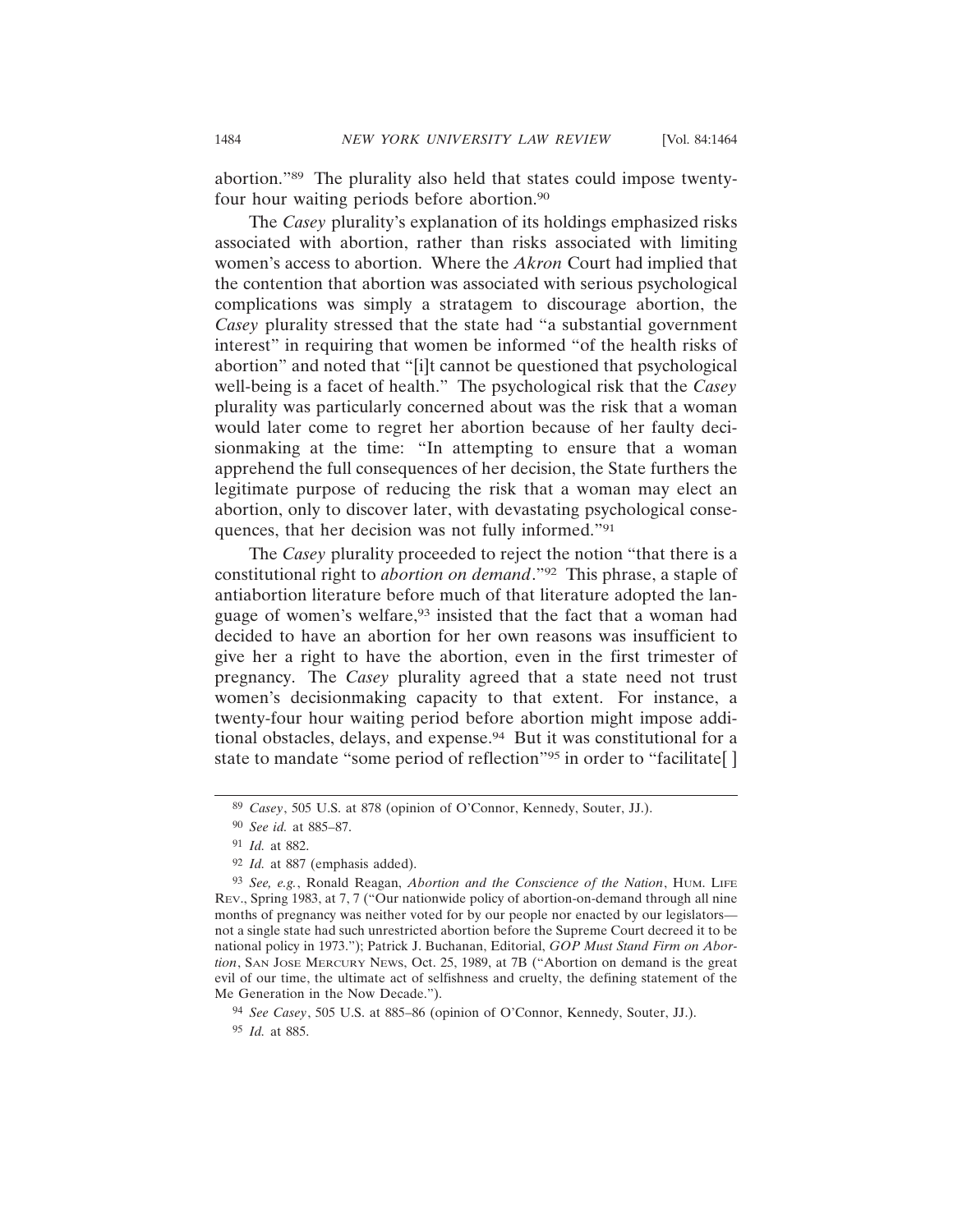the wise exercise of" the abortion right,<sup>96</sup> "to ensure that this choice is thoughtful and informed."97

The argument that women's abortion rights should be limited because abortion harms women reached its highest peak to date in *Gonzales v. Carhart* (2007).98 *Carhart* upheld the Partial-Birth Abortion Ban Act of 2003,<sup>99</sup> which prohibited a procedure for performing abortion even when that procedure would be the safest method of abortion.100 In upholding the statute, the Court steadfastly avoided recognizing the conflicting interests and competing claims at stake in abortion regulation. As an initial matter, the Court did not focus on the conflict between a woman's right to abortion and a state's interest in the potential life of a fetus. This silence was perhaps understandable because the statute at issue would not prevent any abortions and thus could not be justified as a means of protecting fetuses. But the Court also did not focus on a conflict that the statute directly presented: The Act prioritized Congress's expressive interests in banning an abortion procedure over women's health and safety interests in having access to the safest abortion procedure possible. Indeed, the Act prioritized Congress's expressive interests in honoring life even in circumstances where a woman wanted access to a safer abortion procedure in order to protect her capacity to bear children in the future. The Court did not explain why Congress's expressive concerns appropriately outweighed women's health and safety. Instead, the Court insisted with little discussion or elaboration that the Act served everyone's aligned interests and had only benefits, rather than costs. In doing so, *Carhart* explicitly endorsed the claim that women's abortion rights should be restricted because women regret their abortions. *Carhart* was not quite willing to echo the antiabortion literature's contention that regret plagues all or almost all women who have abortions,101 but the Court came close. The Court assumed that some women will regret having an abortion and used that assumption as a reason to ban all women from undergoing a type of abortion procedure.

In *Carhart*, as in the antiabortion literature, the argument that antiabortion laws protect women from regret had two central premises. The first premise was that women's fundamental nature was maternal. *Carhart*'s only evidence that some women will regret their

<sup>96</sup> *Id.* at 887.

<sup>97</sup> *Id.* at 872.

<sup>98</sup> 550 U.S. 124 (2007).

<sup>99</sup> *See id.* at 132–33.

<sup>100</sup> *See id.* at 141–43.

<sup>101</sup> *See supra* text accompanying notes 50–60, 70–79.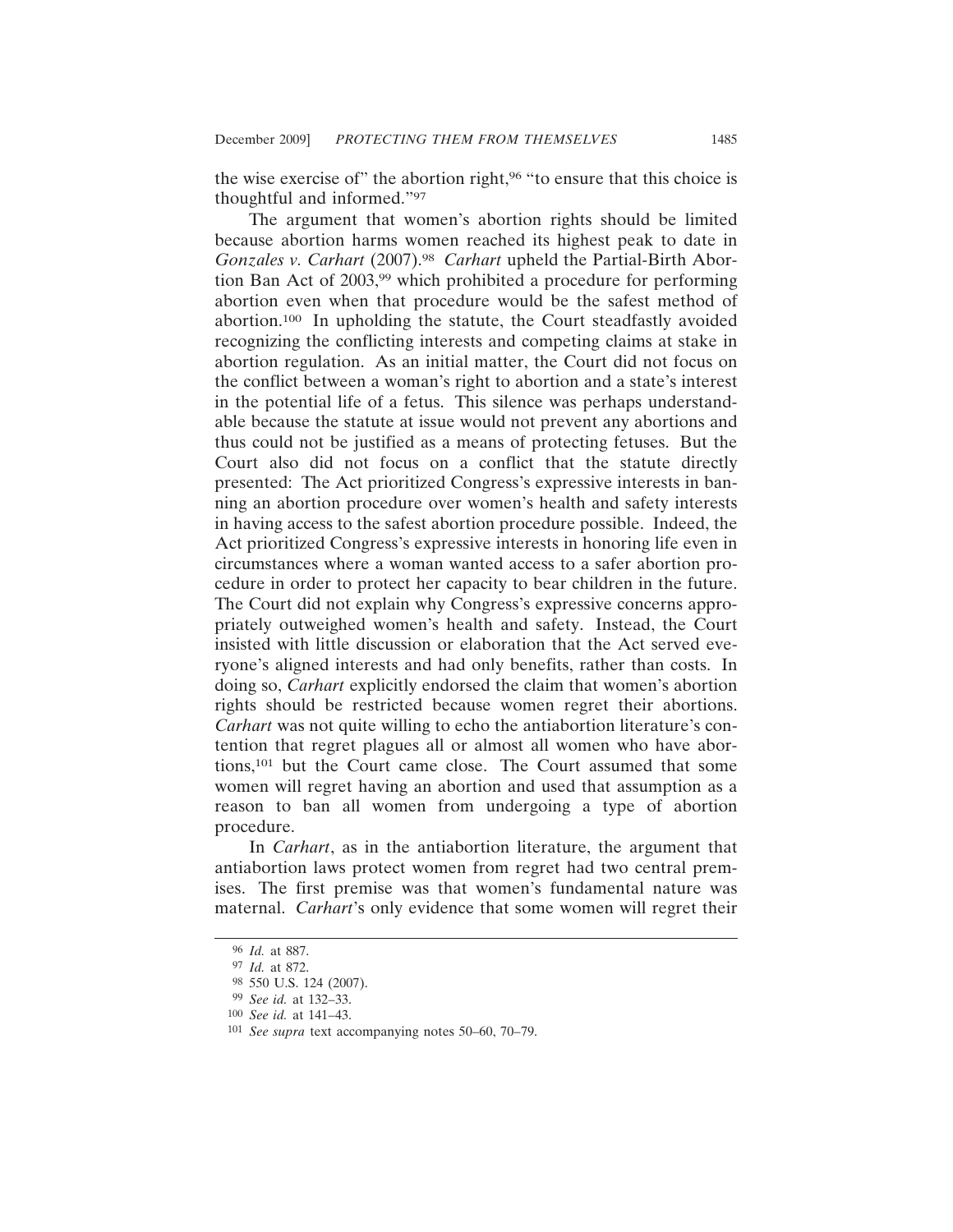abortions was the assertion of an antiabortion amicus brief collecting affidavits from women who claimed their abortions harmed them and the Court's own commonsense intuition, grounded in its understanding of women's true nature as mothers. As the Court explained:

Respect for human life finds an ultimate expression in the bond of love the mother has for her child. The Act recognizes this reality as well. Whether to have an abortion requires a difficult and painful moral decision. While we find no reliable data to measure the phenomenon, it seems unexceptionable to conclude some women come to regret their choice to abort the infant life they once created and sustained. Severe depression and loss of esteem can follow.<sup>102</sup>

The Court went on to identify women who regretted their abortions as "mother[s]."<sup>103</sup>

*Carhart*'s second premise was that women were poor decisionmakers whose judgments could not be trusted, especially if they led women away from their family responsibilities. The Court assumed that women had undergone the abortion procedure now statutorily prohibited without understanding what the procedure entailed. *Carhart* took it to be "self-evident that a mother who comes to regret her choice to abort must struggle with grief more anguished and sorrow more profound when she learns, only after the event," the abortion procedure's exact form.104 In the Court's view, however, the appropriate legal solution to this purported problem was not to require that women be given more information before abortion. Women's judgment could not be relied on to that degree. The solution was to strip every woman of the possibility of choosing the prohibited method of abortion.

The contention that limiting women's rights to pursue alternatives to domesticity leaves everyone better off, including women themselves, retains persistent appeal. The claim resonates with powerful convictions about the primacy of women's maternal responsibilities and deep-seated doubts about the decisionmaking capacities of women seeking other choices, in ways that prompt legal authorities and advocates to dismiss further explanation or elaboration as unnecessary.

<sup>102</sup> *Carhart*, 550 U.S. at 159 (citing *Casey*, 505 U.S. at 852–53; Brief of Sandra Cano et al. as Amici Curiae in Support of Petitioner at 22–24, *Carhart*, 550 U.S. 124 (No. 05-380)); *see also* Brief of Sandra Cano et al. as Amici Curiae in Support of Petitioner, *supra*, at app. 11–106 (quoting "Relevant Portion of 178 Sworn Affidavits of Post Abortive Women of the approximately 2,000 on file with The Justice Foundation").

<sup>103</sup> *Carhart*, 550 U.S. at 159.

<sup>104</sup> *Id.* at 159–60.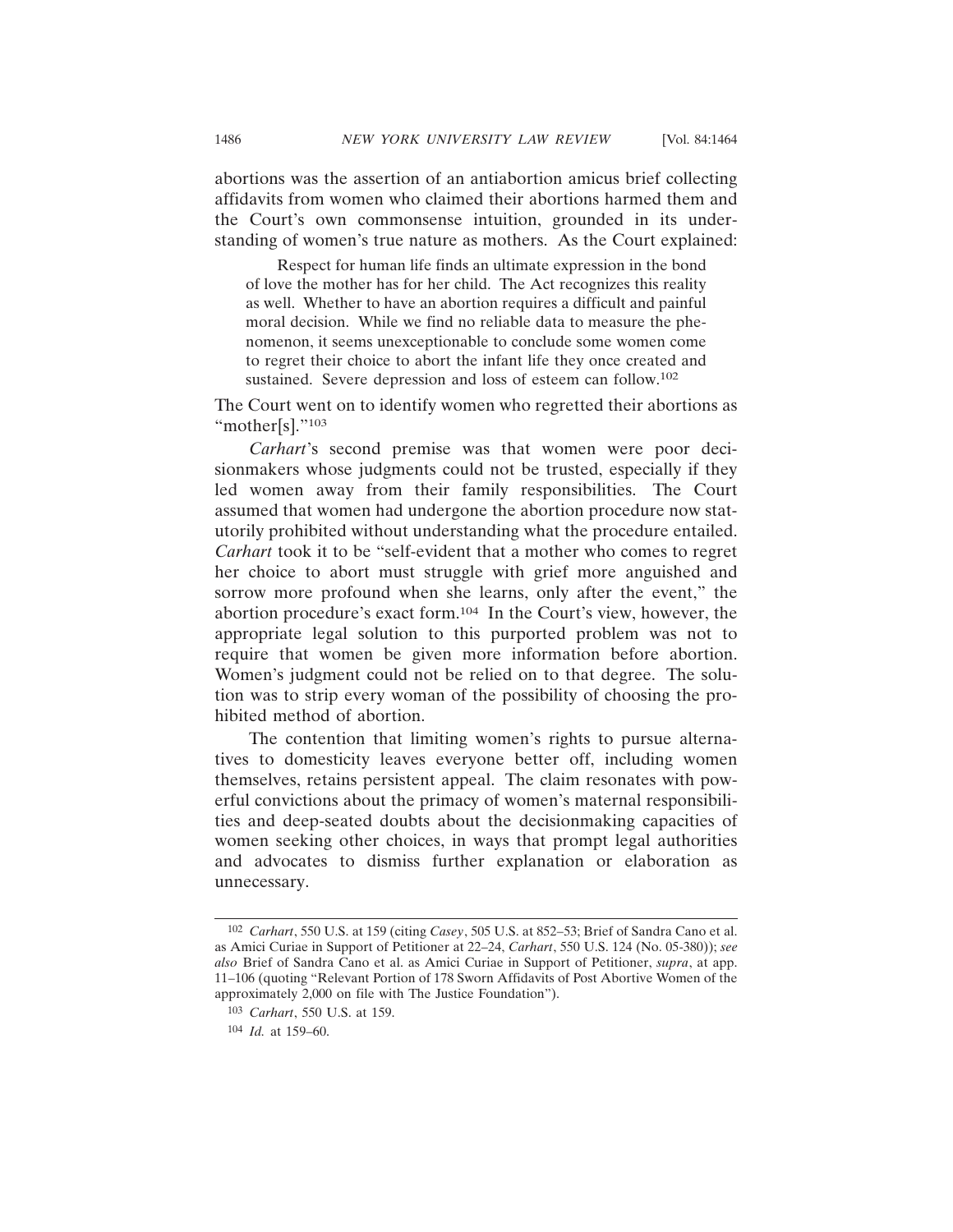#### II

## MUTUAL BENEFITS ARGUMENTS AGAINST AFFIRMATIVE ACTION

Compared to the law governing women's legal status, the law of race relations is more often described in terms emphasizing conflict rather than consensus. But the premise that both whites and people of color benefit from restrictions on people of color's rights and opportunities has prominently shaped race regulation in the United States. Indeed, arguments contending that whites and people of color have aligned interests in defeating civil rights initiatives have expanded their reach in recent years.

The jurisprudence and literature on affirmative action strikingly illustrate the resurgence of mutual benefits arguments for rejecting civil rights efforts. The Supreme Court's first opinions considering the constitutionality of race-based government affirmative action programs stressed the conflicting interests of racial groups and explained that the Constitution required limits on affirmative action in order to minimize the harms to whites. The Court's early focus on the injuries that affirmative action could impose on whites mirrored the dominant concerns in early academic criticism of affirmative action.105 Within just a few years and a few opinions, however, the Court and opponents of affirmative action off the bench increasingly began defending constitutional restrictions on permissible affirmative action policies in the language of mutuality, insisting that limits on affirmative action serve the shared interests of all races and protect people of color from the injuries that affirmative action would otherwise inflict upon them.

<sup>105</sup> *See* NATHAN GLAZER, AFFIRMATIVE DISCRIMINATION: ETHNIC INEQUALITY AND PUBLIC POLICY 201 (1975) ("[White immigrants] came to a country which provided them with less benefits than it now provides the protected groups. There is little reason for them to feel they should bear the burden of the redress of a past in which they had no or little part, or to assist those who presently receive more assistance than they did. We are indeed a nation of minorities; to enshrine some minorities as deserving of special benefits means not to defend minority rights against a discriminating majority but to favor some of these minorities over others."); Lino A. Graglia, *Special Admission of the "Culturally Deprived" to Law School*, 119 U. PA. L. REV. 351, 352 (1970) ("Discrimination in favor of some racial or ethnic groups necessarily is or appears to be discrimination against others. . . . [D]iscrimination in favor of particular racial or ethnic groups is largely or entirely unnecessary to achieve true equality in educational opportunity and is unjust to those who have been denied such opportunity on other grounds."); Antonin Scalia, *The Disease as Cure: "In Order To Get Beyond Racism, We Must First Take Account of Race.*,*"* 1979 WASH. U. L.Q. 147, 153–54 ("I am not willing to prefer the son of a prosperous and well-educated black doctor or lawyer—solely because of his race—to the son of a recent refugee from Eastern Europe who is working as a manual laborer to get his family ahead."); William Van Alstyne, *Rites of Passage: Race, the Supreme Court, and the Constitution*, 46 U. CHI. L. REV. 775, 801 (1979) ("The 'brunt' of the [affirmative action] plan [in *Bakke*] was borne by individuals like Allan Bakke—white applicants with reasonably good application portfolios, but not among the very best portfolios.").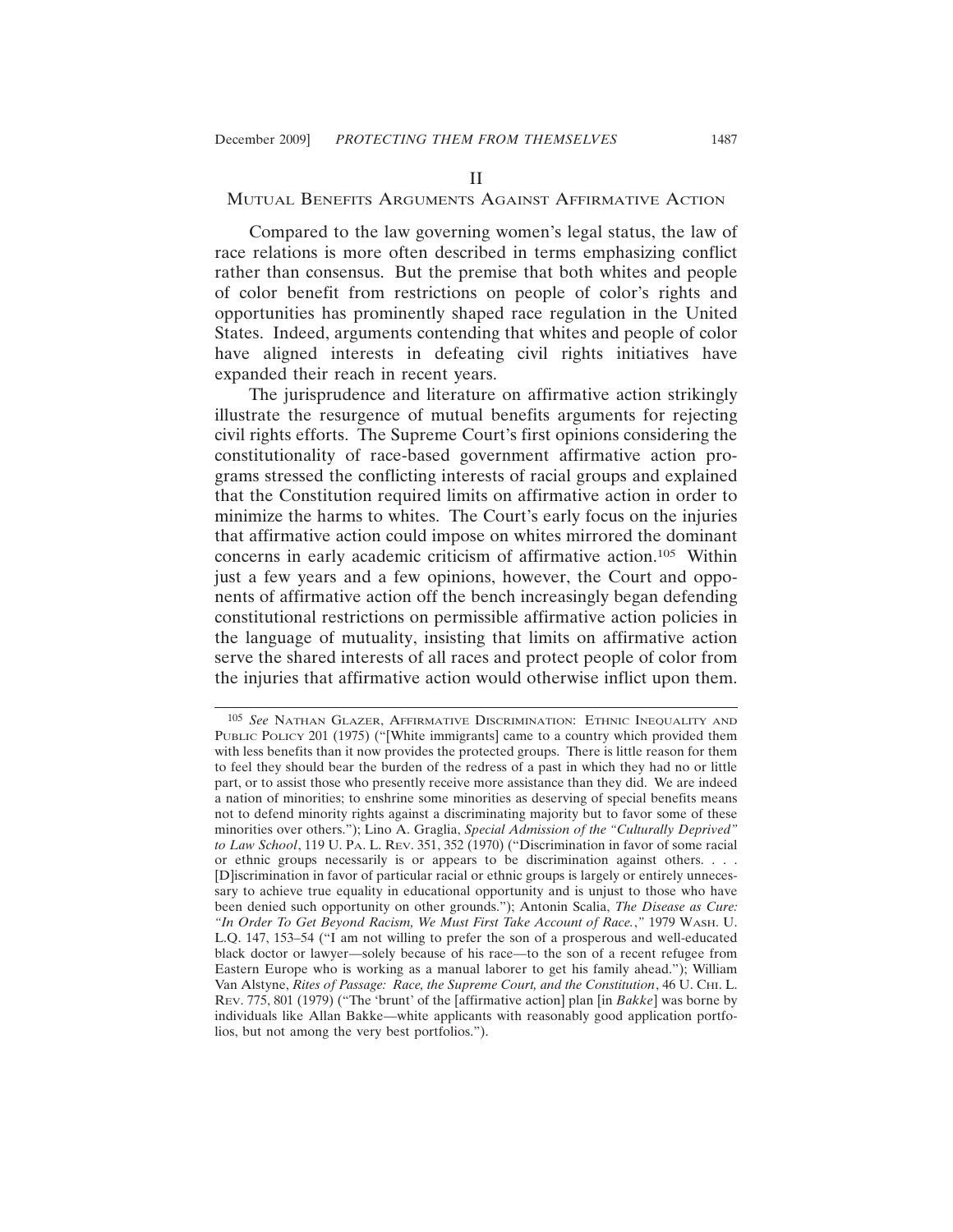*Regents of the University of California v. Bakke* (1978)106 exemplifies the Court's initial approach to affirmative action. *Bakke* struck down a state medical school admissions program that reserved sixteen spaces for people of color in an entering class of one hundred students.107 Justice Lewis Powell's controlling opinion in *Bakke* explaining why this program was unconstitutional focused on the competing interests of whites and people of color, and the harms that affirmative action programs caused whites. Powell began from the premise that the history of race relations in the United States, unlike the history of relations between men and women, was riven with conflict and oppression. He explained that "the perception of racial classifications as inherently odious stems from a lengthy and tragic history that gender-based classifications do not share."108 With that premise in place, Powell stressed that the medical school's affirmative action program would exacerbate racial animosity and conflict. This account adopted the perspective of white applicants to the medical school, who Powell assumed bore "no responsibility for" societal patterns of racial discrimination.109 Powell emphasized that the medical school's affirmative action program imposed enormous burdens on these "innocent"110 white applicants by "totally foreclos[ing]" them "from competition for the 16 special admissions seats in every Medical School class."<sup>111</sup> The result, Powell warned, would be white "outrage" and "deep resentment."112

Powell's discussion of affirmative action programs that could survive constitutional review also emphasized the conflicting interests of whites and people of color. Powell identified "the attainment of a diverse student body" as "a constitutionally permissible goal for an institution of higher education."113 He argued that schools seeking diversity could use "race or ethnic background" as "a 'plus'" in an applicant's favor, where that plus did "not insulate the individual from comparison with all other candidates for the available seats."114 In Powell's view, this form of affirmative action was constitutionally

<sup>106</sup> 438 U.S. 265 (1978).

<sup>107</sup> *See id.* at 269–71, 289 (opinion of Powell, J.).

<sup>108</sup> *Id.* at 303.

<sup>109</sup> *Id.* at 310.

<sup>110</sup> *Id.* at 307.

<sup>111</sup> *Id.* at 305.

<sup>112</sup> *Id.* at 294 n.34. Powell also briefly made an argument that would come to dominate the Court's later affirmative action cases, contending that "preferential programs may only reinforce common stereotypes holding that certain groups are unable to achieve success without special protection based on a factor having no relationship to individual worth." *Id.* at 298.

<sup>113</sup> *Id.* at 311–12.

<sup>114</sup> *Id.* at 317.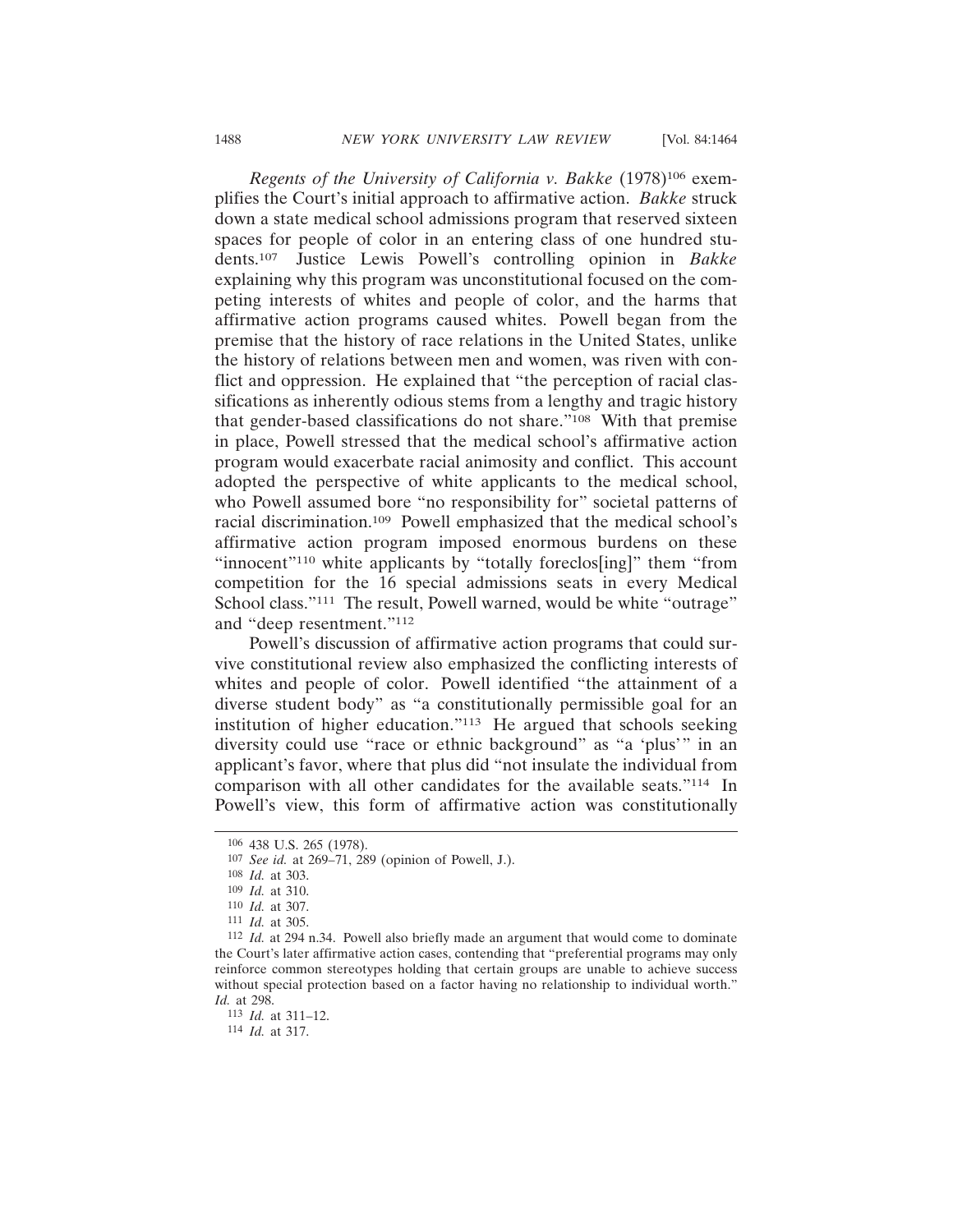acceptable precisely because it minimized the harm that affirmative action programs inflicted on whites. Powell's preferred form of affirmative action kept every admissions slot open to competition from applicants of every race and provided that white applicants could also benefit from a school's focus on diversity where they had qualities "likely to promote beneficial educational pluralism."115 Powell contended that this type of affirmative action weighed a white applicant's qualifications "fairly and competitively," and gave the white applicant "no basis to complain of unequal treatment under the Fourteenth Amendment."116

Eight years later, *Wygant v. Jackson Board of Education*117 similarly stressed the conflicting interests of whites and people of color. *Wygant* struck down a school board decision to grant some teachers preferential protection against layoffs because of their race or national origin.118 Justice Powell's plurality opinion recognized that the layoff plan benefited people of color and had been intended to help achieve "racial equality." But the plurality held that the layoff plan was not a constitutionally permissible means of accomplishing even legitimate affirmative action goals because the "burden" that layoffs imposed on "innocent" whites was "too intrusive."<sup>119</sup> Justice Sandra Day O'Connor's concurring opinion likewise insisted that affirmative action plans could "not impose disproportionate harm on the interests, or unnecessarily trammel the rights, of innocent individuals directly and adversely affected by a plan's racial preference."<sup>120</sup>

In more recent years, however, the Court has abruptly turned from its early focus on the burdens that affirmative action imposes on whites, perhaps because this initial approach proved insufficiently effective at countering arguments for affirmative action that were grounded in commitments to improving the status of people of color. Without explaining its quick switch in focus, the Court now emphasizes with the certainty of common sense that affirmative action programs must be restricted in scope and duration in order to protect people of color from the injuries that affirmative action would otherwise inflict upon them. This account maintains that limiting and eventually eliminating affirmative action serves the aligned interests of whites, people of color, people opposed to affirmative action programs, and people seeking to participate in those programs. The

<sup>115</sup> *Id.*

<sup>116</sup> *Id.* at 318.

<sup>117</sup> 476 U.S. 267 (1986).

<sup>118</sup> *See id.* at 269–70, 282–84 (plurality opinion).

<sup>119</sup> *Id.* at 282–83.

<sup>120</sup> *Id.* at 287 (O'Connor, J., concurring in part and concurring in the judgment).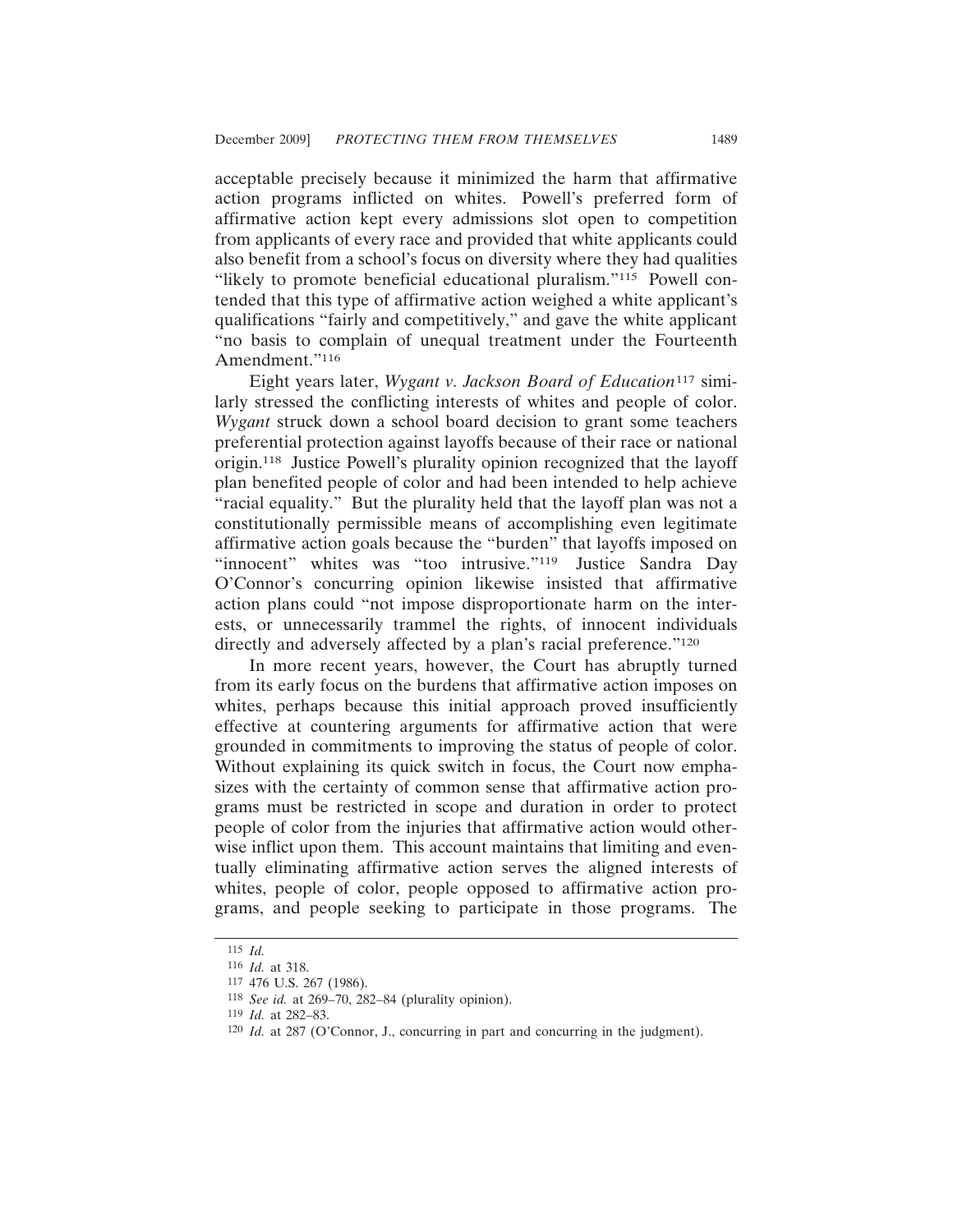Court purportedly does not need to choose between conflicting interests and competing sides, and explain why the harms that affirmative action causes whites have more constitutional weight than the benefits that affirmative action confers on people of color. Instead, the Court's opinions insist that people of all races and with every view on affirmative action will all be better off in their own way if people of color do not have access to affirmative action programs. This shift in judicial emphasis has drawn on contemporaneous trends in the literature criticizing affirmative action, which has also increasingly focused on the injuries that affirmative action programs assertedly inflict on

The Court's shift to a mutual benefits argument against affirmative action was perhaps first visible in *City of Richmond v. J.A. Croson Co.* (1989),122 a transitional opinion between the Court's initial approach to affirmative action and its more recent one. *Croson* struck down an affirmative action plan in Richmond, Virginia, that required white-owned contracting businesses receiving city construction contracts to subcontract at least thirty percent of the monetary amount of the contracts to minority-owned businesses.123 In detailing the plan's unconstitutionality, the *Croson* plurality discussed the harm the plan inflicted on whites who were denied "the opportunity to compete for a fixed percentage of public contracts based solely upon their race."124

people of color.121

<sup>121</sup> *See* STEPHEN L. CARTER, REFLECTIONS OF AN AFFIRMATIVE ACTION BABY 233 (1991) ("The likely demise, or severe restriction, of racial preferences . . . . is our chance to make ourselves free of the assumptions that too often underlie affirmative action, assumptions about our intellectual incapacity and other competitive deficiencies."); SHELBY STEELE, THE CONTENT OF OUR CHARACTER: A NEW VISION OF RACE IN AMERICA 120 (1990) ("Racial preferences implicitly mark whites with an exaggerated superiority just as they mark blacks with an exaggerated inferiority. They not only reinforce America's oldest racial myth but, for blacks, they have the effect of stigmatizing the already stigmatized."); Jim Chen, *Diversity and Damnation*, 43 UCLA L. REV. 1839, 1903 (1996) ("Because it must resort to a separate and unequal scheme of dual evaluative standards, race-based affirmative action stamps even its worthiest beneficiaries with an indelible stigma."); Carl Cohen, *Why Race Preference Is Wrong and Bad*, *in* CARL COHEN & JAMES P. STERBA, AFFIRMATIVE ACTION AND RACIAL PREFERENCE: A DEBATE 3, 110 (2003) ("[Affirmative action's] worst consequences . . . are the injuries it inflicts upon the racial minorities preferred, *creating widespread resentment*, *reinforcing stereotypes*, and *humiliating its purported beneficiaries* in the eyes of their classmates, colleagues, workmates, teachers—and even in their own eyes. Race preference has been an utter catastrophe for the ethnic minorities it was intended to benefit."); Richard Delgado, *Affirmative Action as a Majoritarian Device: Or, Do You Really Want To Be a Role Model?*, 89 MICH. L. REV. 1222, 1226 n.20 (1991) ("Affirmative action is soothing, limiting, and therapeutic for whites but psychologically and materially injurious to populations of color.").

<sup>122</sup> 488 U.S. 469 (1989).

<sup>123</sup> *See id.* at 477–78, 485–86.

<sup>124</sup> *Id.* at 493 (plurality opinion).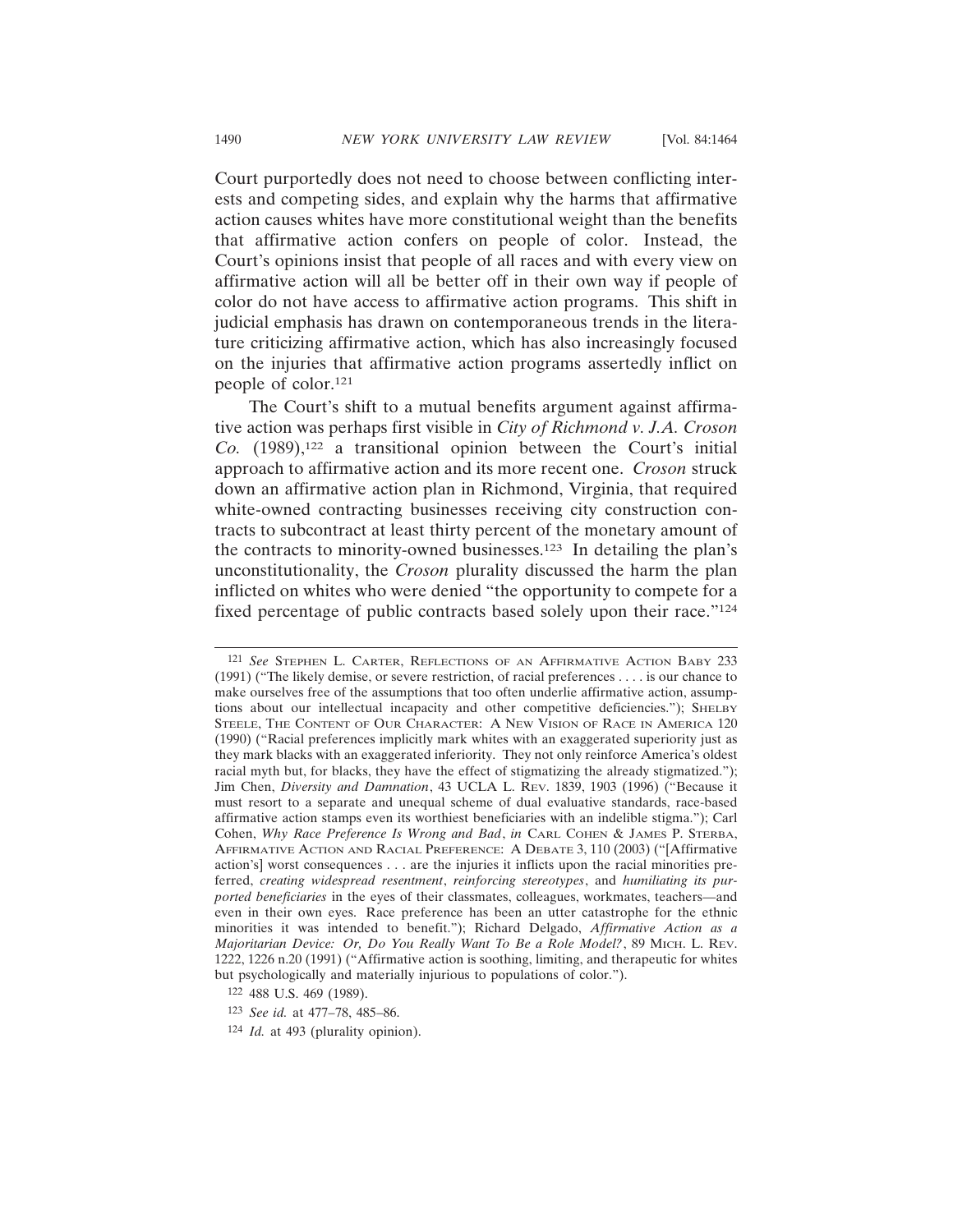But the plurality's emphasis was turning to an account of the different kinds of harm that affirmative action imposed on people of color.

The plurality identified three injuries that people of color, who had not brought the *Croson* suit,<sup>125</sup> would purportedly experience if they were permitted access to the affirmative action plan that the majority-black Richmond City Council had adopted.126 First, the plurality contended that the affirmative action plan "carr[ied] a danger of stigmatic harm" and could "promote notions of racial inferiority" on the theory that people of color needed affirmative action because of their lesser competence.127 The plurality presented no evidence that any people of color agreed that Richmond's affirmative action plan was stigmatizing or thought that potential stigma was a good reason to strike down the plan. But the plurality stressed the risk of stigma nonetheless. Second, the plurality argued that the affirmative action plan could leave people of color worse off because it might "lead to a politics of racial hostility."128 The danger of racial animosity and the advantages of avoiding racial conflict had been a central concern of Powell's *Bakke* opinion, but the *Croson* plurality appeared to identify affirmative action programs that might cause whites to resent people of color, rather than past and present race discrimination that might cause people of color to resent whites, as the primary source of modern racial animosity. The argument that Richmond's affirmative action plan could *lead* to racial animosity seemed to assume that societal practices of racial discrimination had not already created such animosity. Third, affirmative action programs like Richmond's plan, which were intended to counter "past societal discrimination," would actually harm people of color by preventing the development of "a society where race is irrelevant to personal opportunity and achievement."129

*Adarand Constructors, Inc. v. Pena* (1995)130 reiterated *Croson*'s insistence that affirmative action injures people of color. *Adarand* held that the Court would apply strict scrutiny to all race-based government affirmative action.131 *Adarand*'s explanation of the need for strict scrutiny recounted the litany of harms to people of color that *Croson* had identified: Affirmative action assertedly stigmatized people of color, aggravated racial animosity, and fostered racial

<sup>125</sup> *See id.* at 481–83 (majority opinion).

<sup>126</sup> *See id.* at 495 (plurality opinion).

<sup>127</sup> *Id.* at 493.

<sup>128</sup> *Id.*

<sup>129</sup> *Id.* at 505–06 (majority opinion).

<sup>130</sup> 515 U.S. 200 (1995).

<sup>131</sup> *See id.* at 235.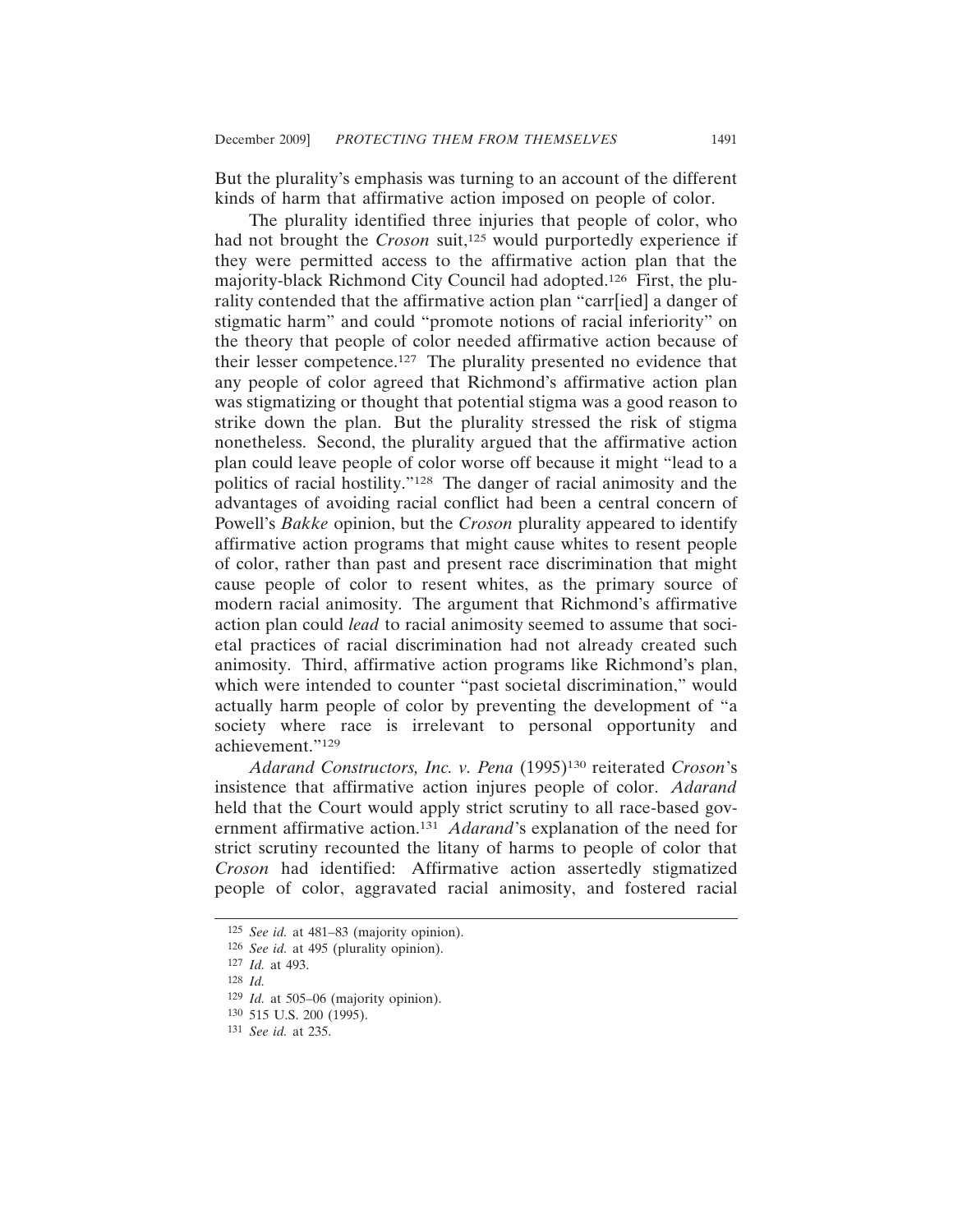prejudice. The Court reported that affirmative action "'inevitably is perceived by many as resting on an assumption that those who are granted this special preference are less qualified in some respect that is identified purely by their race. Because that perception—especially when fostered by the Congress of the United States—can only exacerbate rather than reduce racial prejudice, it will delay the time when race will become a truly irrelevant, or at least insignificant, factor.<sup>'"132</sup>

Justice Clarence Thomas, appointed to the Court in 1991, devoted his entire concurring opinion in *Adarand* to the premise that affirmative action harms racial minorities. Thomas contended that affirmative action programs taught "many" whites "that because of chronic and apparently immutable handicaps, minorities cannot compete with them without their patronizing indulgence." Affirmative action programs thus "[i]nevitably" "engender[ed] attitudes of superiority" on the part of whites or made whites "resent[ful]" of racial minorities, while "stamp[ing] minorities with a badge of inferiority" and potentially "caus[ing] them to develop dependencies or to adopt an attitude that they are 'entitled' to preferences." Thomas castigated affirmative action as a form of "racial paternalism."133

Justice Thomas's opinion built on and elaborated the shift in emphasis within the Court's affirmative action jurisprudence, but there was considerable irony in Thomas's condemnation of "paternalism." Although Thomas purported to identify the interests of people of color as a class, many people of color supported the affirmative action programs that Thomas vilified and believed they benefited from those programs. For instance, Justice John Paul Stevens's dissent in *Adarand* noted that "[n]o beneficiaries of the specific program under attack today have challenged its constitutionality—perhaps because they do not find the preferences stigmatizing, or perhaps because their ability to opt out of the program provides them all the relief they would need."134 Thomas's argument assumed that he and similarly-minded Justices knew better than these people of color what was best for them. Like the *Adarand* majority, Thomas maintained that both people of color and whites benefited if people of color were denied access to affirmative action programs they advocated and sought to use.

Thus far, proponents of the argument that affirmative action harms even its supposed beneficiaries have not succeeded in establishing the unconstitutionality of all forms of race-based government

<sup>132</sup> *Id.* at 229 (emphasis omitted) (quoting Fullilove v. Klutznick, 448 U.S. 448, 545 (1980) (Stevens, J., dissenting)).

<sup>133</sup> *Id.* at 241 (Thomas, J., concurring in part and concurring in the judgment).

<sup>134</sup> *Id.* at 247 n.5 (Stevens, J., dissenting).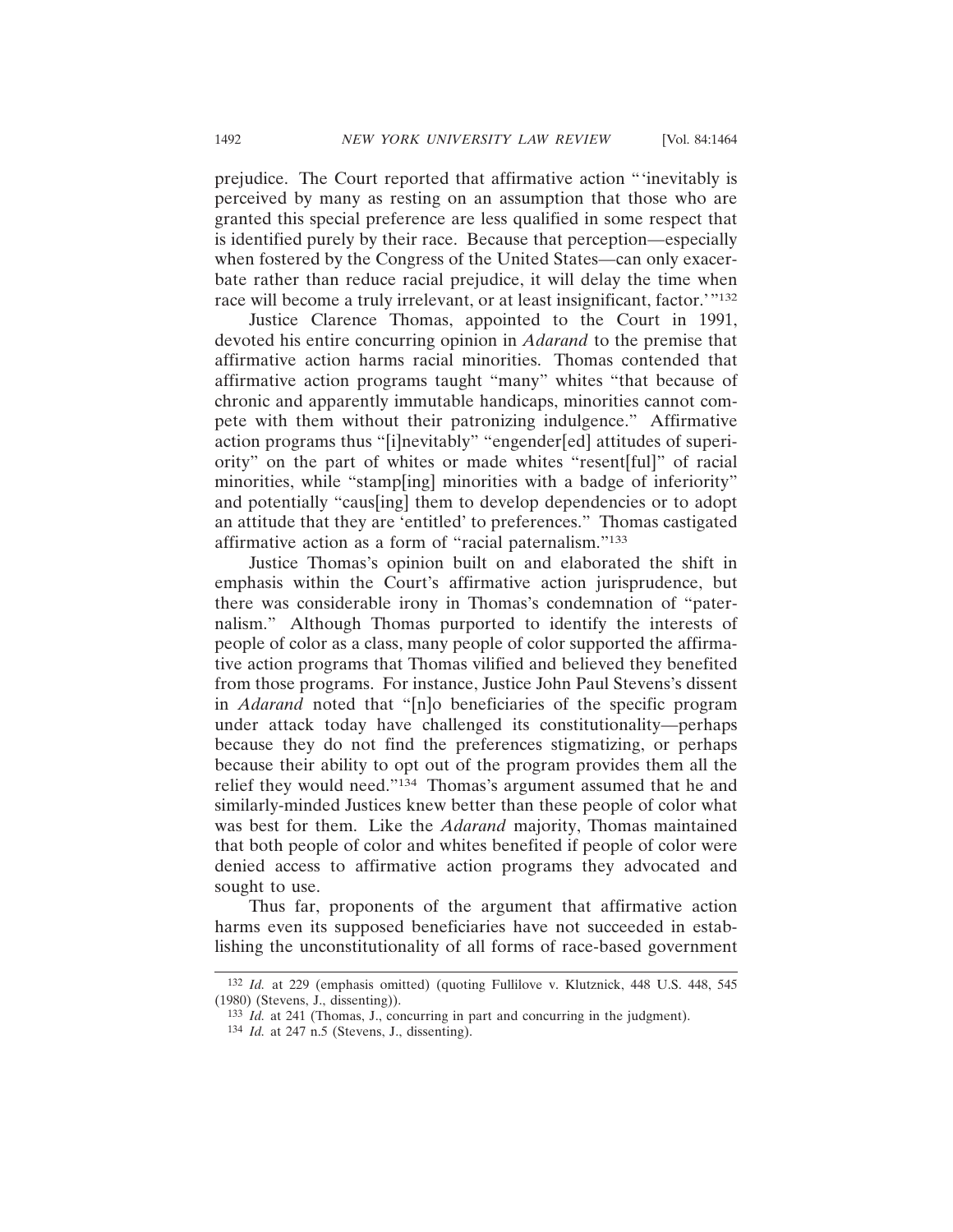affirmative action. *Grutter v. Bollinger* (2003)135 upheld the University of Michigan Law School's affirmative action program,136 endorsing Justice Powell's argument from *Bakke* "that student body diversity is a compelling state interest that can justify the use of race in university admissions."137

But *Grutter* affirmed severe limits on the constitutionality of race-based government affirmative action. State universities may consider an applicant's race or ethnicity only "flexibly as a 'plus' factor in the context of individualized consideration of each and every applicant," and every admissions slot must remain open to competition from applicants of all races.138 *Grutter* also held that "race-conscious admissions policies must be limited in time."139 It endorsed a twentyfive year lifespan for the constitutionality of race-based affirmative action plans designed "to further an interest in student body diversity in the context of public higher education," stating that "[w]e expect that 25 years from now, the use of racial preferences will no longer be necessary to further the interest approved today."140

Even with these restrictions in place, moreover, *Grutter*'s decision to uphold an affirmative action program provoked sharp criticism within the Court. Justice Thomas's separate opinion in *Grutter*, for instance, presented a yet more elaborate account of the harm that affirmative action assertedly causes people of color. Thomas repeated the charges in his *Adarand* concurrence, adding that "no social science has disproved" these charges.<sup>141</sup> The addition implicitly acknowledged that Thomas and his compatriots had presented no empirical evidence to substantiate the claim that affirmative action leaves people of color worse off, but contended that the burden of proof rests with affirmative action supporters. Justice Thomas proceeded to identify still more harms that affirmative action programs purportedly inflict on people of color. He contended that affirmative action programs injure their direct participants by diminishing the participants' incentives to study hard,<sup>142</sup> and then placing them in schools and jobs where they are not prepared to succeed.<sup>143</sup> He reported that affirmative action programs harm people of color who would have won admission without affirmative action because they are "tarred as

<sup>135</sup> 539 U.S. 306 (2003).

<sup>136</sup> *See id.* at 343.

<sup>137</sup> *Id.* at 325.

<sup>138</sup> *Id.* at 334.

<sup>139</sup> *Id.* at 342.

<sup>140</sup> *Id.* at 343.

<sup>141</sup> *Id.* at 373 (Thomas, J., concurring in part and dissenting in part).

<sup>142</sup> *See id.* at 377.

<sup>143</sup> *See id.* at 372.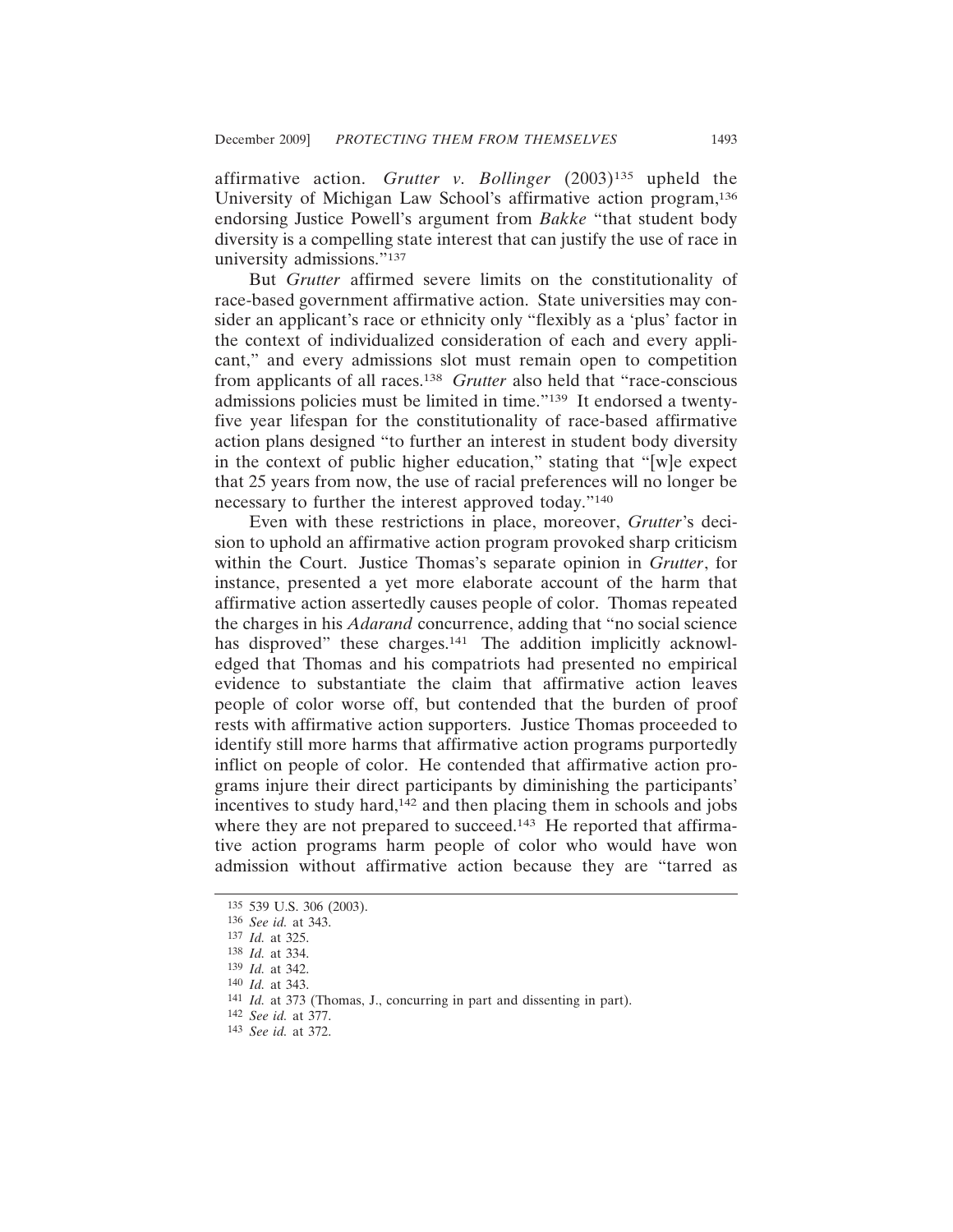undeserving" by the very existence of affirmative action.144 Thomas also appeared to criticize affirmative action plans for not going far enough. Michigan's admissions policy, for example, left black men underrepresented at the law school,<sup>145</sup> and did "nothing for those too poor or uneducated to participate in elite higher education."146 Justice Thomas assumed throughout his opinion that the people creating and supporting affirmative action programs were white "knowit-all elites"<sup>147</sup> who were conducting "their social experiments on other people's children."148 The assumption ignored the people of color who had participated in the advocacy, creation, and implementation of affirmative action programs, $149$  and the people of color who had voluntarily availed themselves of such programs.<sup>150</sup> But the assumption allowed Thomas to avoid explaining why this support and participation persists, if affirmative action inflicts so much damage on people of color.

The *Grutter* precedent's future prospects have already become uncertain. In *Parents Involved in Community Schools v. Seattle School District No. 1* (2007),<sup>151</sup> the Court returned to its emphasis on the harm that affirmative action programs assertedly inflict on people of color. *Parents Involved* struck down student assignment plans in Seattle, Washington, and Jefferson County, Kentucky, that sometimes used race to allocate students between public schools.152 The plans were intended to counter patterns of racial segregation in public education,153 a project that would appear to benefit students of all races. In addition, it was difficult to argue that the plans could stigmatize anyone as less qualified because the school districts assigning children to public elementary and high schools were not judging any student's relative qualifications or likelihood of academic success.154 But the *Parents Involved* plurality nonetheless maintained that the student assignment plans inflicted a now-familiar litany of harms on people of

<sup>144</sup> *Id.* at 373.

<sup>145</sup> *See id.* at 372 n.11.

<sup>146</sup> *Id.* at 354 n.3.

<sup>147</sup> *Id.* at 373 n.11.

<sup>148</sup> *Id.* at 372.

<sup>149</sup> *See, e.g.*, *supra* text accompanying note 126.

<sup>150</sup> *See, e.g.*, Brief of the University of Michigan Asian Pacific American Law Students Ass'n et al. as Amici Curiae in Support of Respondents at 20, *Grutter*, 539 U.S. 306 (No. 02-241) ("This Court should not require a system whereby the most selective law schools – the schools that open the door widest to the most prestigious jobs, professorships and judicial clerkships – effectively shut their doors to qualified minority students.").

<sup>151</sup> 551 U.S. 701 (2007).

<sup>152</sup> *See id.* at 709–13, 716–17.

<sup>153</sup> *See id.*

<sup>154</sup> *See id.*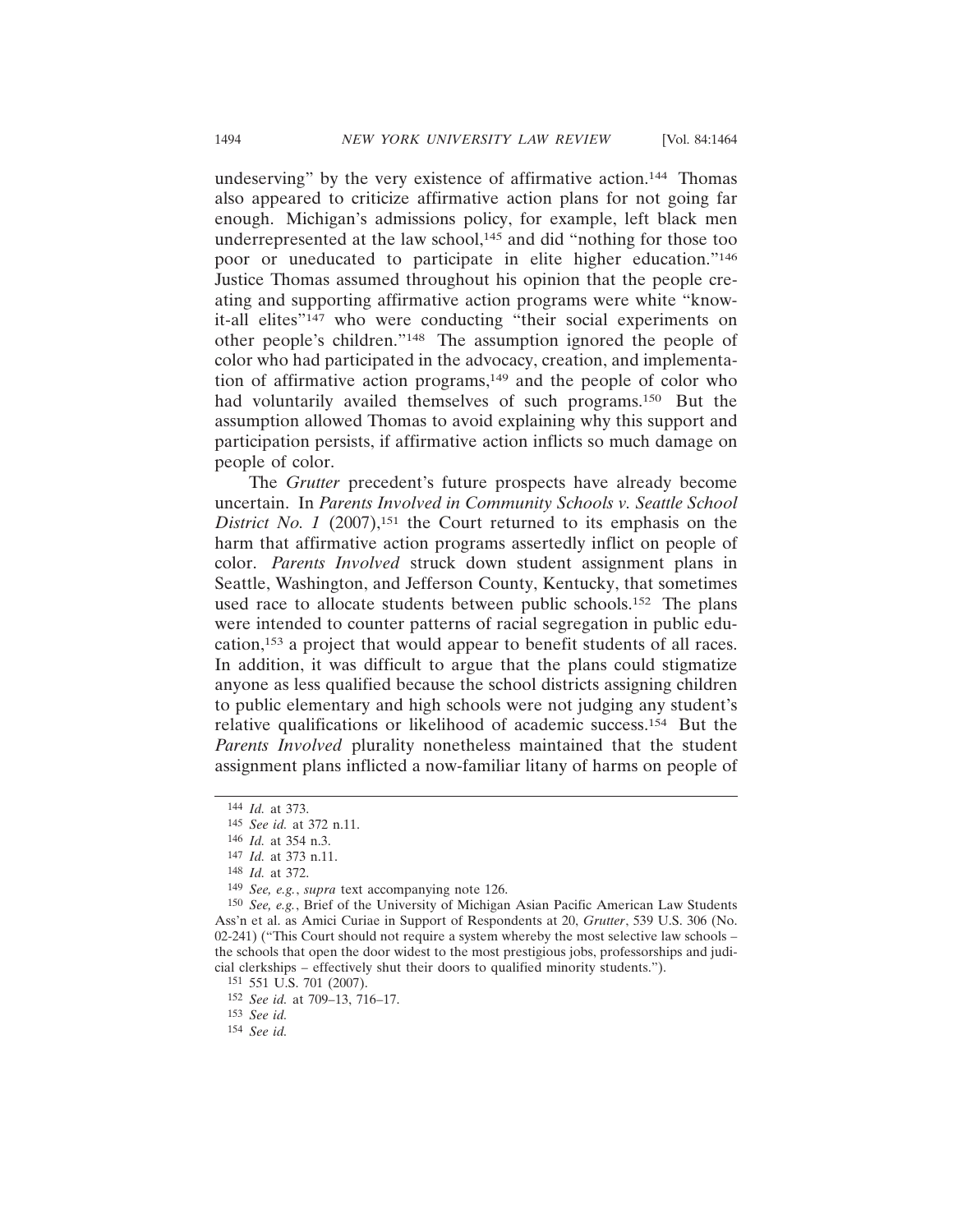color: They "promote 'notions of racial inferiority and lead to a politics of racial hostility,' 'reinforce the belief, held by too many for too much of our history, that individuals should be judged by the color of their skin,' and 'endorse race-based reasoning and the conception of a Nation divided into racial blocs, thus contributing to an escalation of racial hostility and conflict.'"155 Here too, the plurality contended that it need not choose between competing sides or explain why the costs of affirmative action outweigh the benefits. The plurality insisted that both whites and people of color would be better off without affirmative action, no matter what the supporters of affirmative action programs and the people seeking to participate within those programs might think. The Justices purported to know better that people of color would come to rue the consequences if the Court did not severely restrict the scope and duration of affirmative action.

Mutual benefits arguments for limiting the rights and opportunities available to women and people of color remain prominent and practically effective, constituting a deep-seated structural similarity that connects such seemingly disparate contemporary debates as the contests over marital rape exemptions, antiabortion laws, and racebased affirmative action. As Parts III and IV will explore, modern mutual benefits discourse draws on longstanding ways of reasoning about women and people of color, and a lengthy history of arguments contending that both groups are better off with fewer rights and opportunities. Mutual benefits arguments have long been particularly prominent in eras, like our own, when reform movements strive to improve the status of women and people of color. The reform activity presumably undercuts claims that the legal system should privilege men over women, or whites over people of color.

The extensive record of mutual benefits discourse may help explain why courts, legislators, and commentators continue to take mutual benefits arguments to be matters of common sense requiring little elaboration, support, questioning, or investigation. Modern mutual benefits claims resonate with and invoke a long tradition of mutual benefits arguments in ways that may give this discourse a special power to persuade, too quickly with too little evidence. But historical mutual benefits arguments explicitly assumed that women and people of color were unusually poor decisionmakers unable to understand their own best interests, insisting that women prioritize domesticity above all else and that people of color were better off making

<sup>155</sup> *Id.* at 746 (plurality opinion) (quoting City of Richmond v. J.A. Croson Co., 488 U.S. 469, 493 (1989) (plurality opinion); Shaw v. Reno, 509 U.S. 630, 657 (1993); Metro Broad., Inc. v. FCC, 497 U.S. 547, 603 (1990) (O'Connor, J., dissenting)).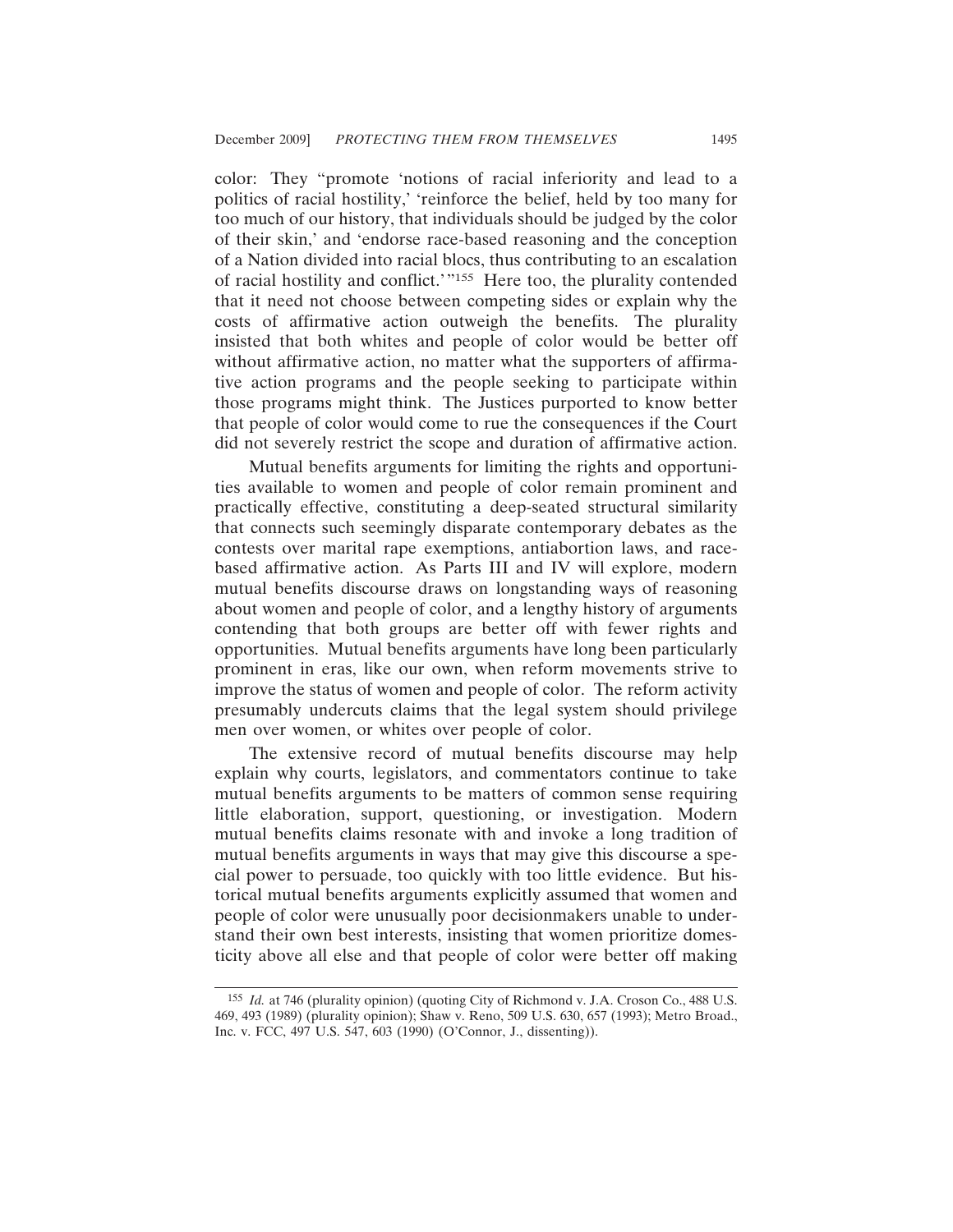fewer claims and demands on white society. Many of the practices that legal authorities and advocates once promoted as mutual benefits are now widely repudiated as pernicious inequality.

#### III

# A LEGAL HISTORY OF PROTECTING WOMEN FROM THEMSELVES

Defenders of women's inequality have reported throughout American history that women's unequal status serves the joint interests of women and men. One of the most common justifications that lawmakers, jurists, and advocates have offered for limitations on women's legal rights has been that those limitations protect women from themselves and the self-defeating decisions they would make if given more freedom. Legal authorities and commentators have repeatedly explained that women are much better off with circumscribed legal rights that leave women securely tied to their family obligations, instead of unmoored from their domestic roles and vulnerable to the consequences of their own bad judgment. Indeed, the historical prominence of mutual benefits arguments in defending now-rejected practices of sex inequality is so striking that the Supreme Court pointed to the perniciousness of historical mutual benefits claims in creating its modern constitutional jurisprudence on sex discrimination. A plurality of the Court explained in 1973 that America's "long and unfortunate history of sex discrimination. . . . was rationalized" as serving women's own interests, and concluded that this "attitude of 'romantic paternalism' . . . in practical effect, put women, not on a pedestal, but in a cage."156

Unsurprisingly, mutual benefits discourse has consistently tended to be most visible during periods in which limits on women's rights are under systematic attack. This Part focuses on two historical examples. The first explores how courts and treatises defended the common law's subordination of married women in the nineteenth century, an era in which a burgeoning woman's rights movement challenged the common law regime with a wide-ranging reform agenda seeking women's legal equality. The second explores how legal decisionmakers and commentators defended women-only protective labor laws in the early twentieth century after the Supreme Court struck down protective labor legislation that applied to male workers and

<sup>156</sup> Frontiero v. Richardson, 411 U.S. 677, 684 (1973) (plurality opinion); *see also* Sail'er Inn, Inc. v. Kirby, 485 P.2d 529, 541 (Cal. 1971) (in bank) ("Laws which disable women from full participation in the political, business and economic arenas are often characterized as 'protective' and beneficial. . . . The pedestal upon which women have been placed has all too often, upon closer inspection, been revealed as a cage.").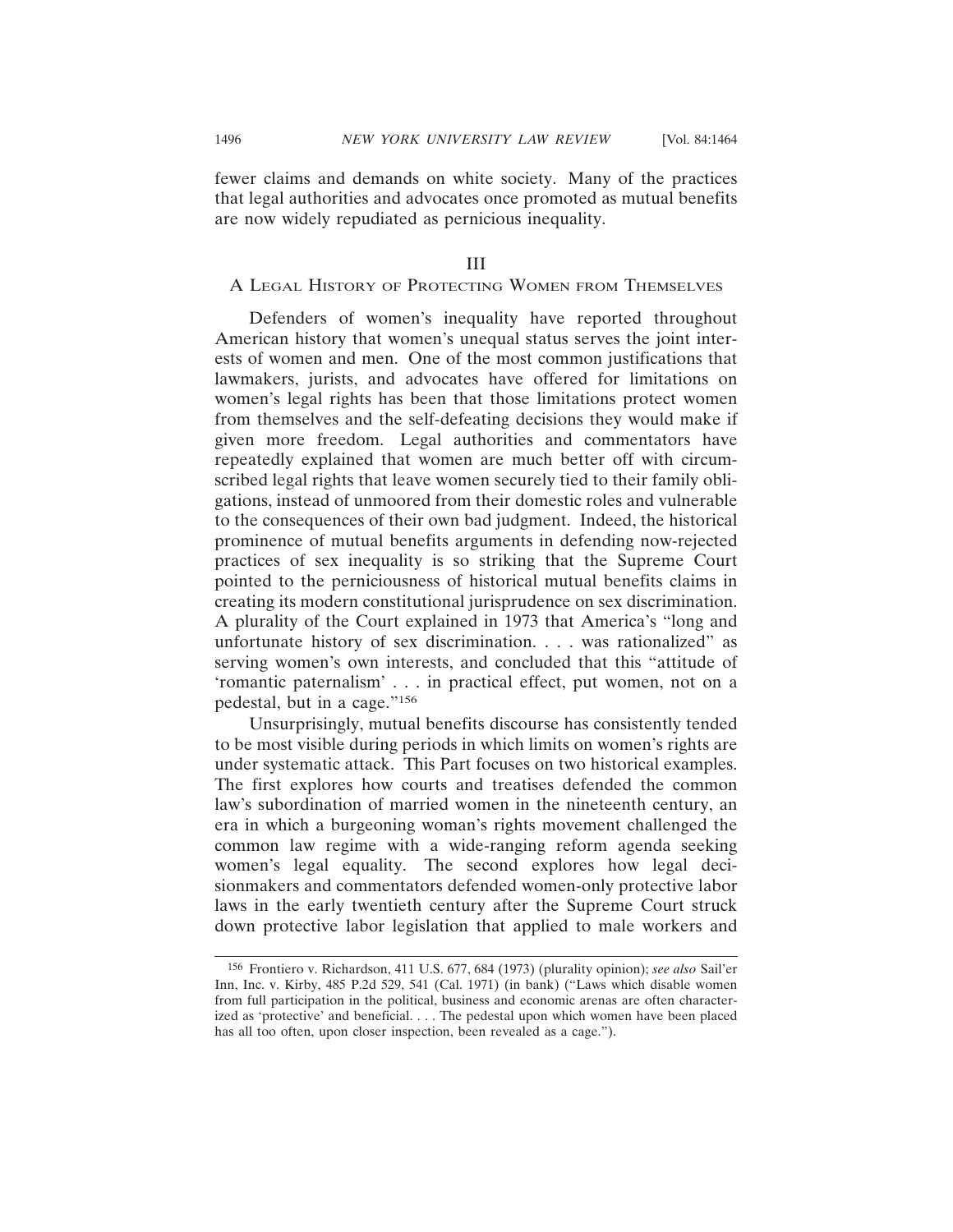many feminists began arguing that the legal status of protective labor laws should be the same for men and women.

#### *A. The Common Law of Marriage*

Nineteenth-century courts and treatises championing married women's subordinated status at common law often explained that restricting wives' legal rights furthered the aligned interests of women and men because wives released from common law constraints would make choices, exercise privileges, and take actions that would prove disastrous for themselves and their families alike. This argument became especially prevalent after the emergence of the woman's rights movement in the middle of the century made the common law look like it required more defending than ever before.

Under common law coverture, a wife's legal identity was almost entirely subsumed, or covered, by her husband's. Married women could not sue, be sued, make contracts, own property, or keep their own earnings. Husbands had legal custody and control over a married couple's children.157

Courts and treatises consistently stressed that the legal restraints coverture placed on married women promoted the shared interests of husbands and wives. Indeed, they claimed that if one spouse enjoyed any advantage, it was the wife rather than the husband. William Blackstone, whose *Commentaries on the Laws of England* provided what became the classic and most influential definition of coverture in the United States, explained that the common law safely ensconced a wife under her husband's "wing, protection, and *cover*."158 He went on to "observe, that even the disabilities, which the wife lies under, are for the most part intended for her protection and benefit. So great a favourite is the female sex of the laws of England."159 Following in Blackstone's wake, American courts and treatises routinely insisted that coverture was designed for "[t]he protection of the wife,"160 "for her good and for that of offspring."161

<sup>157</sup> *See* NORMA BASCH, IN THE EYES OF THE LAW: WOMEN, MARRIAGE, AND PROP-ERTY IN NINETEENTH-CENTURY NEW YORK 17, 51–55 (1982); MICHAEL GROSSBERG, GOVERNING THE HEARTH: LAW AND THE FAMILY IN NINETEENTH-CENTURY AMERICA 25 (1985); ELIZABETH BOWLES WARBASSE, THE CHANGING LEGAL RIGHTS OF MARRIED WOMEN, 1800–1861, at 7–24 (1987).

<sup>158</sup> WILLIAM BLACKSTONE, 1 COMMENTARIES \*430.

<sup>159</sup> *Id.* at \*433.

<sup>160</sup> Short v. Battle, 52 Ala. 456, 459 (1875).

<sup>161</sup> EDWARD W. SPENCER, A TREATISE ON THE LAW OF DOMESTIC RELATIONS 101 (1911); *see also* OCIE SPEER, A TREATISE ON THE LAW OF MARRIED WOMEN IN TEXAS 24 (1901) ("[A wife's] separate existence and identity as a distinct person was suspended during coverture, or incorporated in that of her husband under whose protection she per-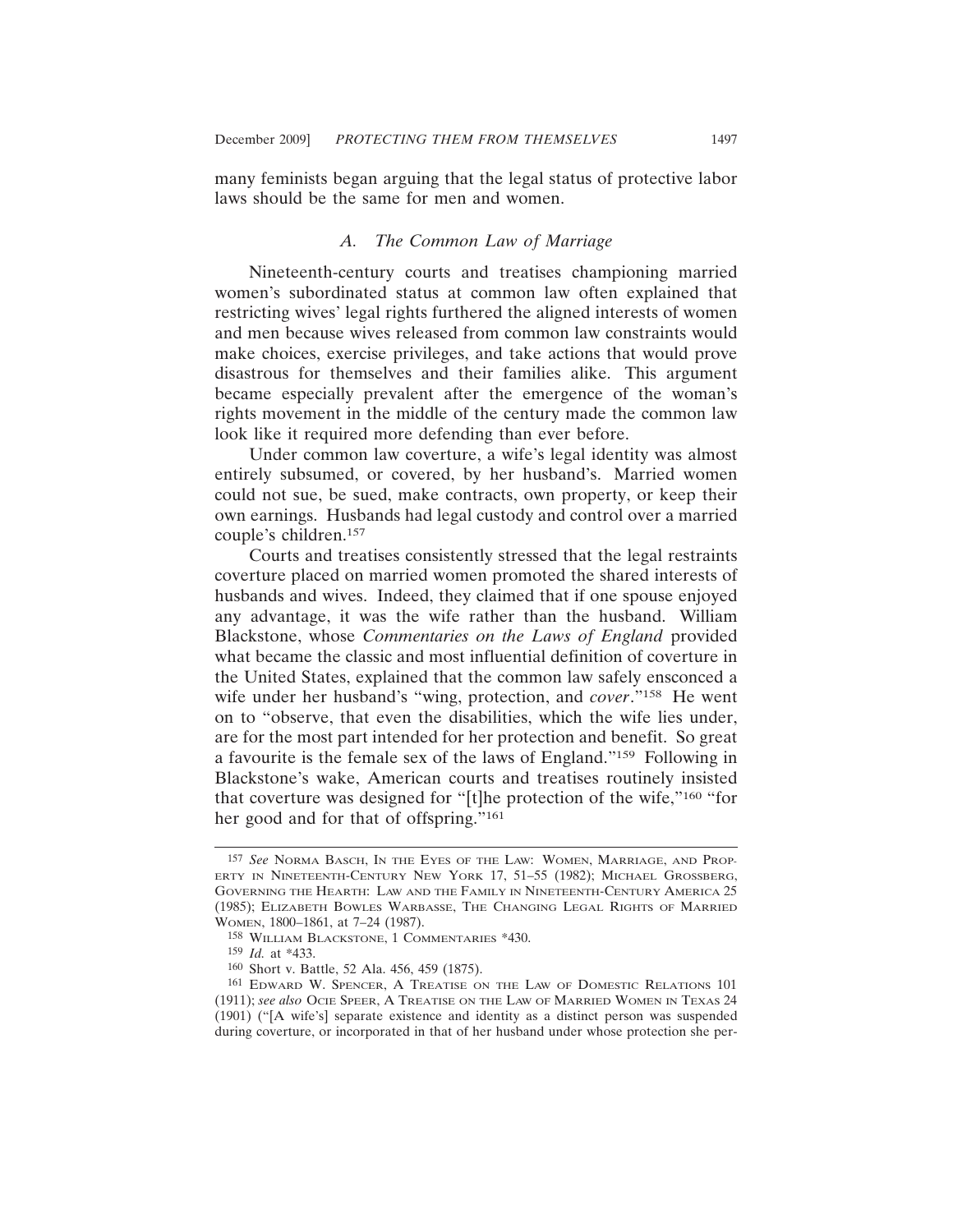The contention that coverture served women's and men's aligned interests—or favored women—might seem puzzling given the severe restrictions imposed on women's legal capacities and the mounting protests of the woman's rights movement. Modern legal authorities and commentators have denounced coverture's subordination of women. For instance, the Supreme Court in 1980 celebrated coverture's demise, reporting that a woman is no longer "regarded as chattel or demeaned by denial of a separate legal identity and the dignity associated with recognition as a whole human being."162 In the nineteenth century, woman's rights advocates directly contested the premise that women's legal inequality advanced the shared interests of women and men. The Declaration of Sentiments, adopted at the 1848 Seneca Falls convention that sparked the organization of the woman's rights movement,<sup>163</sup> condemned common law rules that made a woman "if married, in the eye of the law, civilly dead." The Declaration described "[t]he history of mankind" as "a history of repeated injuries and usurpations on the part of man toward woman, having in direct object the establishment of an absolute tyranny over her."<sup>164</sup> Elizabeth Cady Stanton, who would become a leading woman's rights advocate and the movement's most creative intellectual force, explained at Seneca Falls that the "care and protection" men supposedly offered women was "such as the wolf gives the lamb—such as the eagle the hare he carries to his eyrie!!"<sup>165</sup>

However, nineteenth-century courts and treatises expounding and enforcing coverture principles reasoned from a particular understanding of women's nature. They argued in favor of coverture even more vigorously in the face of challenges from the woman's rights movement.

162 Trammel v. United States, 445 U.S. 40, 52 (1980).

formed everything."); HENRY H. SPRAGUE, WOMEN UNDER THE LAW OF MASSACHUSETTS 26–27 (Boston, W.B. Clarke & Carruth 1884) ("Yet the very disabilities which the common law laid upon the wife were, for the most part, intended, says Blackstone again, in his Commentaries, for her protection and benefit, 'so great a favorite is the female sex of the laws of England'!").

<sup>163</sup> *See* 1 HISTORY OF WOMAN SUFFRAGE 67–74 (Elizabeth Cady Stanton et al. eds., Ayer Co. 1985) (1881).

<sup>164</sup> Declaration of Sentiments (1848), *reprinted in id.* at 70, 70.

<sup>165</sup> ADDRESS OF MRS. ELIZABETH CADY STANTON, DELIVERED AT SENECA FALLS & ROCHESTER, N.Y[.] JULY 19TH & AUGUST 2D, 1848, at 12 (New York, Robert J. Johnston 1870); *see also* SARAH M. GRIMKE, LETTERS ON THE EQUALITY OF THE SEXES, AND THE CONDITION OF WOMAN 10 (Boston, Isaac Knapp 1838) ("I ask no favors for my sex. I surrender not our claim to equality. All I ask of our brethren is, that they will take their feet from off our necks, and permit us to stand upright on that ground which God designed us to occupy.").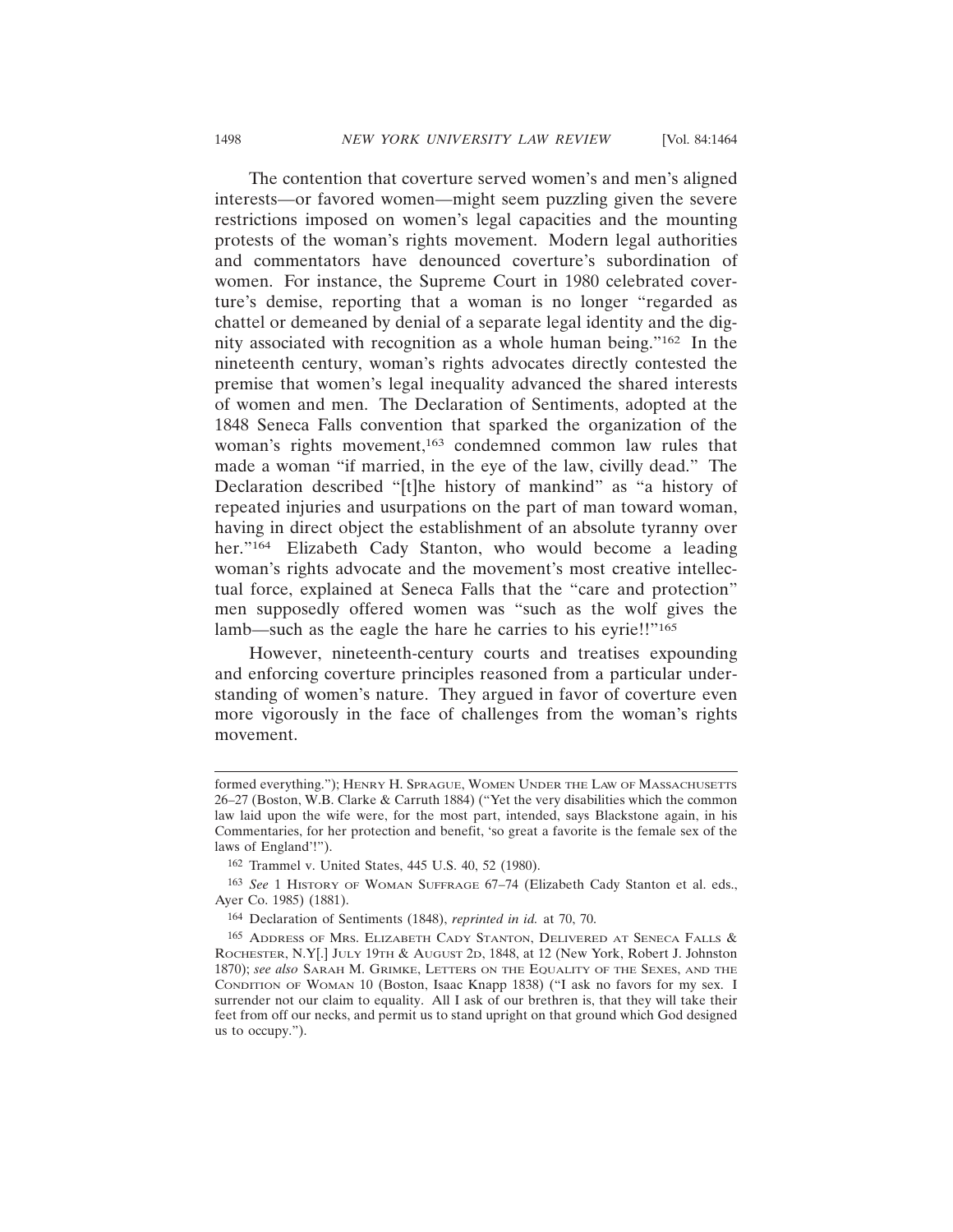Coverture's defenders maintained that women's appropriate sphere was limited to their family roles as wives and mothers, so coverture kept women exactly where they belonged. Treatises reported that women were "delicate, affectionate, confiding, dependent," while men were "capable of planning, providing, and protecting."166 A husband's role was "'to get, to travel abroad, and to defend.'" A wife's role was "'to save, to stay at home, and to distribute that which is gotten, for the nurture of the children and family.'"167 Supreme Court Justice Joseph Bradley, explaining in 1873 why states could constitutionally exclude women from the legal profession, similarly reasoned that "[t]he harmony . . . of interests and views which belong, or should belong, to the family institution is repugnant to the idea of a woman adopting a distinct and independent career from that of her husband." "The paramount destiny and mission of woman are to fulfil the noble and benign offices of wife and mother."168

Coverture's advocates also insisted that women were dreadful decisionmakers. Common law treatises repeatedly contended that women with the freedom to structure their lives as they saw fit would make choices that would leave them worse off. For instance, treatises were certain that if married women had the right to enter into contracts, the agreements they reached would be disastrous for the women themselves. The first American family law treatise, published in 1816, anticipated that a married woman with the right to "bind herself by her contracts . . . would be liable to be arrested [perhaps for unpaid debts], taken in execution, and confined in a prison."169 Fortyfive years later, another treatise reported that married women's contract rights were still limited to protect women "against *their own* improvidence."170 A 1900 treatise similarly declared that "feminine

<sup>166</sup> SPEER, *supra* note 161, at 23–24; *see also* EPAPHRODITUS PECK, THE LAW OF PER-SONS OR DOMESTIC RELATIONS 26 (1913) (stressing "the greater strength and activity of the man, the greater gentleness and especially the maternal function of the woman").

<sup>167</sup> PEREGRINE BINGHAM, THE LAW OF INFANCY AND COVERTURE 184 (Exeter, George Lamson 1st Am. ed. 1824) (quoting THOMAS SMITH, THE COMMONWEALTH OF ENGLAND); *see also* JAMES SCHOULER, A TREATISE ON THE LAW OF THE DOMESTIC RELATIONS 52–53 (Boston, Little, Brown, & Co. 1870) (same).

<sup>168</sup> Bradwell v. State, 83 U.S. (16 Wall.) 130, 141 (1873) (Bradley, J., concurring); *see also In re* Goodell, 39 Wis. 232, 245 (1875) ("The law of nature destines and qualifies the female sex for the bearing and nurture of the children of our race and for the custody of the homes of the world and their maintenance in love and honor. And all life-long callings of women, inconsistent with these radical and sacred duties of their sex, as is the profession of the law, are departures from the order of nature; and when voluntary, treason against it.").

<sup>169</sup> TAPPING REEVE, THE LAW OF BARON AND FEMME 98 (New Haven, Oliver Steele 1816).

<sup>170</sup> WILLIAM H. CORD, A TREATISE ON THE LEGAL AND EQUITABLE RIGHTS OF MAR-RIED WOMEN 207 (Philadelphia, Kay & Bro. 1861).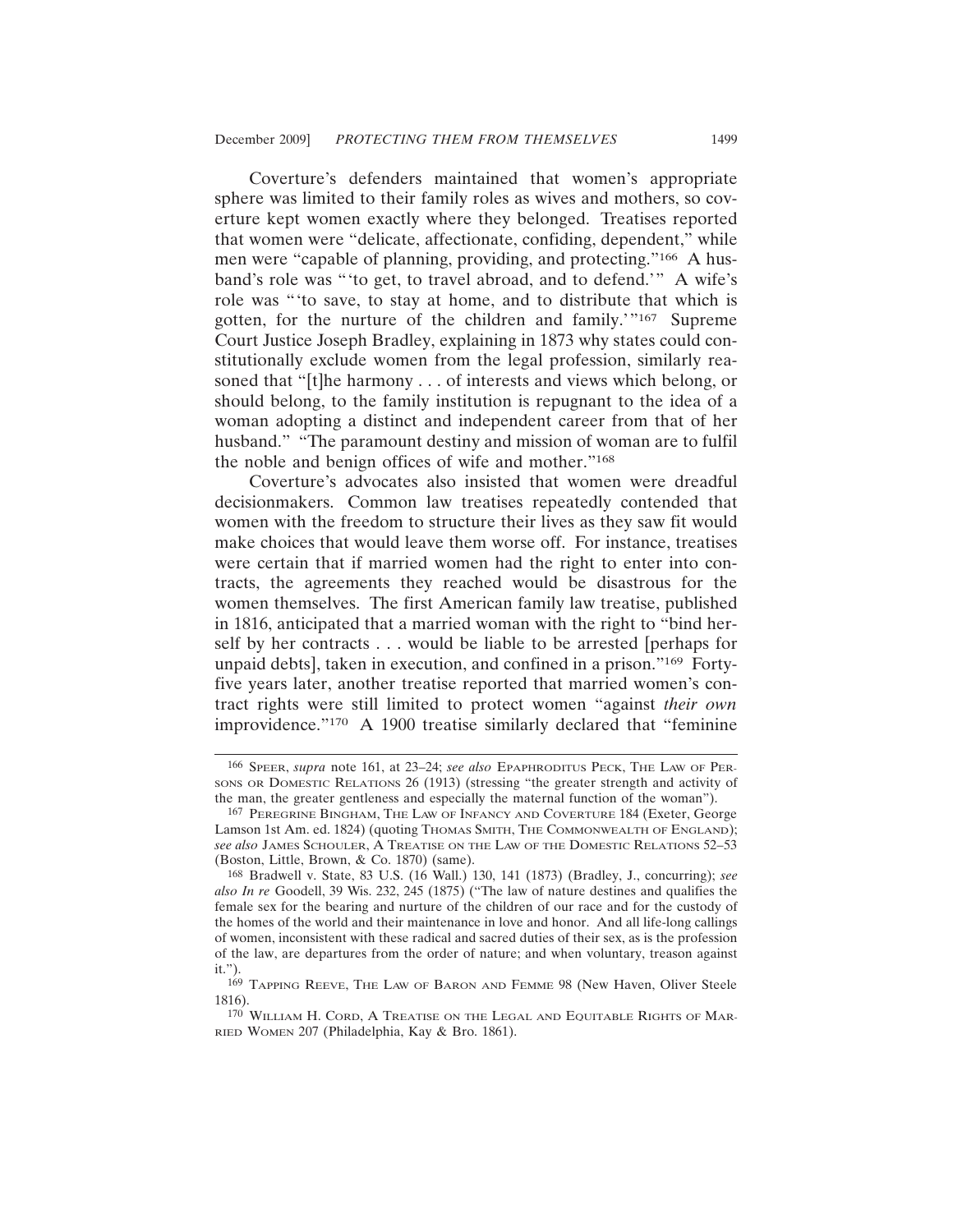weakness" was "the determining factor" accounting for continued restrictions on married women's rights to contract. "The inexperience of the woman and the probability that her confidence, which she so freely accords, may be taken advantage of, are the chief considerations at the basis of such provisions."171

More generally, defenders of the common law of marriage explained that coverture promoted marital harmony and aided both husbands and wives by facilitating the swift resolution of marital conflicts and discouraging wifely dissent. Placing decisionmaking authority with one spouse was "essential to family peace" "[i]n case of differences between husband and wife as to the management of the household."172 Moreover, coverture gave a married woman—who was, "legally speaking, at her husband's mercy"—an enormous incentive to stay in her husband's good graces and avoid entering into marital disagreements. This obviously benefited husbands, but treatises assured their readers that "her constant study to please has kept him generally merciful," leaving wives "on the whole as well protected, as well advanced" as men.<sup>173</sup>

In contrast, treatise writers predicted that if the woman's rights movement won more freedom for married women to make enforceable decisions contrary to their husbands' wishes, wives would destroy their marital harmony, arouse the fierce (and potentially violent) opposition of their husbands, and undermine their own welfare. This argument contended that expanding married women's formal legal rights would mean that wives would exercise even less practical power, largely because of what we would now characterize as the malevolence of their husbands. Peregrine Bingham explained that "[t]hey who, from some ill-defined notion of justice or generosity, would extend to women an absolute equality, only hold out to them a dangerous snare."<sup>174</sup> If "the law by conferring equality on wives, ... release[d] them from that necessity of pleasing which is at present

<sup>171</sup> ISIDOR LOEB, THE LEGAL PROPERTY RELATIONS OF MARRIED PARTIES 34 (1900).

<sup>172</sup> JOSEPH R. LONG, A TREATISE ON THE LAW OF DOMESTIC RELATIONS 119 (1905); *see also* BINGHAM, *supra* note 167, at 182 ("[I]t is absolutely necessary for the preservation of peace, that where two or more persons are destined to pass their lives together, one should be endued with such a pre-eminence as may prevent or terminate all contestation."); W.C. RODGERS, A TREATISE ON THE LAW OF DOMESTIC RELATIONS 107 (Chicago, T.H. Flood & Co. 1899) ("Both cannot be paramount, and it is clear that if the authority of each be the same much friction might follow. The wife might insist on living in one place, the husband in another.").

<sup>173</sup> JAMES SCHOULER, A TREATISE ON THE LAW OF HUSBAND AND WIFE 4 (Boston, Little, Brown, & Co. 1882); *see also* 1 WILLIAM H. CORD, A TREATISE ON THE LEGAL AND EQUITABLE RIGHTS OF MARRIED WOMEN 13 (Philadelphia, Kay & Bro. 2d ed. 1885) (same).

<sup>174</sup> BINGHAM, *supra* note 167, at 182–83.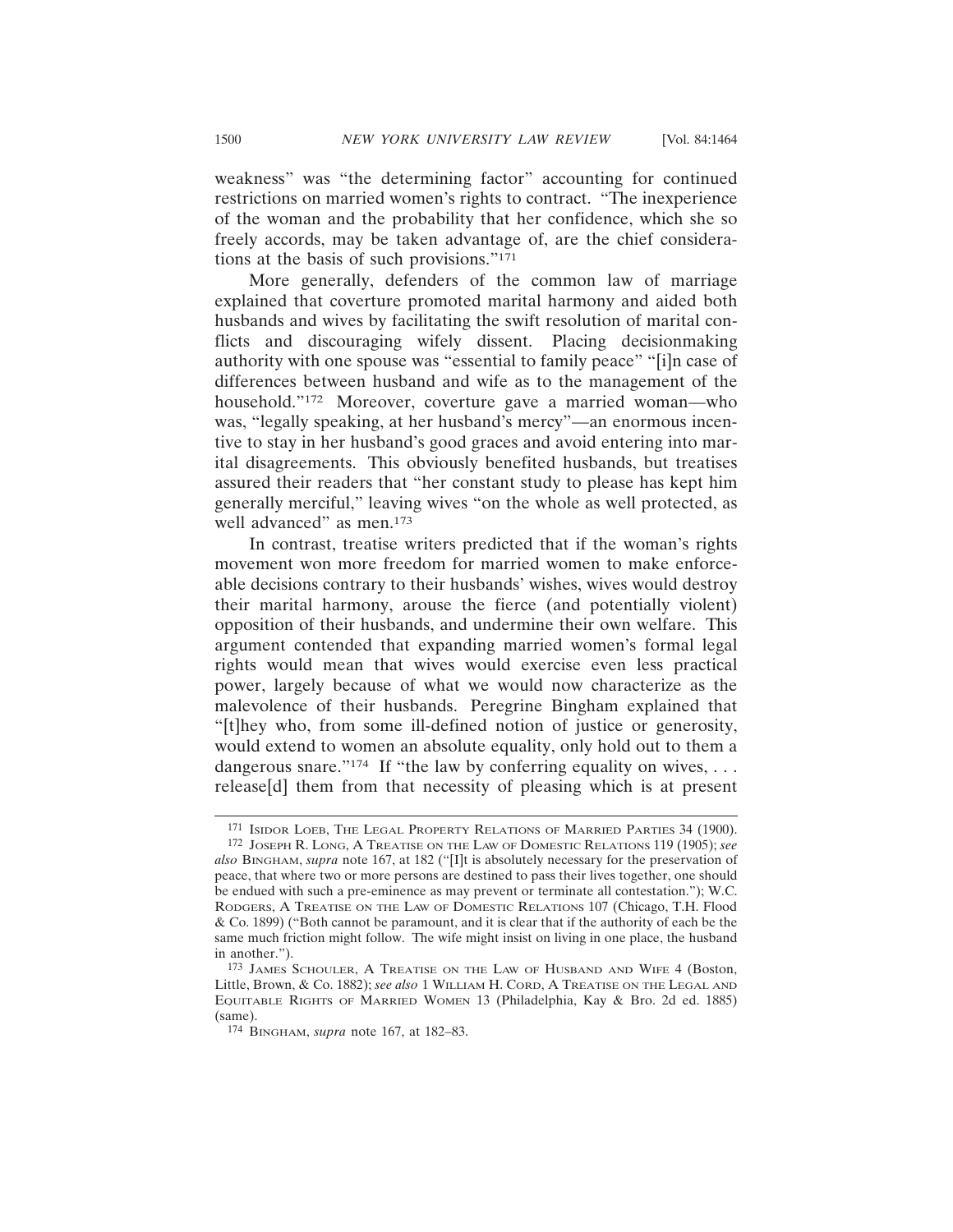imposed upon them," "it would in fact, instead of strengthening, only subvert the empire they now enjoy." A husband "forgets his self-love while secure of his prerogative, and derives enjoyment even from concession." But if a wife acquired "rival power" with her husband, "the continually wounded pride of the stronger party would soon rouse up in him a dangerous antagonist for the weaker." Husbands "would turn all [their] efforts to the forcible establishment of that prerogative which is now subdued by the dominion of female influence."<sup>175</sup> James Schouler agreed that "[w]oman's weakness has been her strongest weapon."176 He warned women against their efforts "to make the marriage terms equal," reporting that legal equality or even expanding wives' rights would unleash "the violence of man's unbridled appetite."177 History demonstrated that women and marriage were both better off under laws "degrading to woman" than under laws "elevating her independence to the utmost."178

In sum, the common law of marriage and its defenders sought to render wives doubly voiceless. First, coverture denied married women almost all aspects of a separate legal identity, pervasively subordinating wives to their husbands' authority. Second, coverture's advocates insisted that the mounting reform efforts of the woman's rights movement should be ignored because women had no legitimate cause for complaint. Coverture purportedly served the convergent interests of men and women, granting husbands control, wives protection, and both domestic peace. Women freed from common law strictures would make decisions and suffer consequences counter to their true interests and their proper roles as wives and mothers.

#### *B. Women-Only Protective Labor Legislation*

The premise that women would harm themselves if they had the autonomy associated with legal equality and the freedom to distance themselves from domesticity remained a powerful rationale for limiting women's rights in the early twentieth-century debate over women-only protective labor legislation. The Supreme Court in *Lochner v. New York* (1905)179 struck down protective labor legislation that applied to male workers. After *Lochner*, courts and commentators successfully employed rhetorical structures familiar from the nineteenth-century defense of common law coverture to establish that protective labor legislation, such as maximum hours laws or

<sup>175</sup> *Id.* at 183.

<sup>176</sup> SCHOULER, *supra* note 173, at 4; *see also* CORD, *supra* note 173, at 13 (same).

<sup>177</sup> SCHOULER, *supra* note 173, at 15.

<sup>178</sup> *Id.* at 4.

<sup>179</sup> 198 U.S. 45 (1905).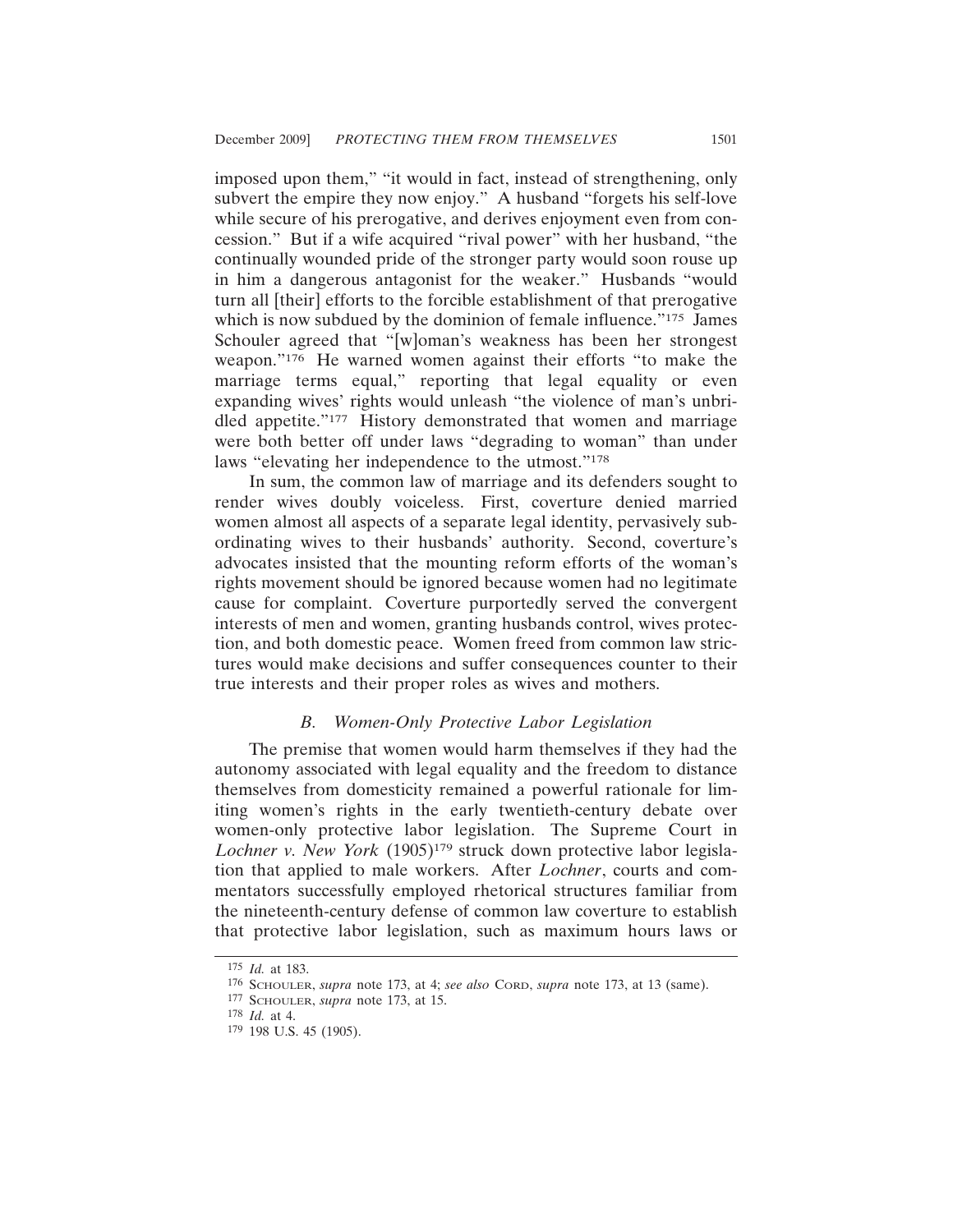prohibitions on working in certain occupations or at night, could still be constitutional when applied exclusively to female workers.

The *Lochner* Court, like lower courts before it, believed that protective labor legislation regulating male workers failed to recognize men's full citizenship and to respect men's constitutional right to freedom of contract. Men with little functional bargaining power in the marketplace may have practically experienced their "freedom" from some protective labor laws as more of a burden than a boon. But *Lochner* reasoned that statutes "limiting the hours in which grown and intelligent men may labor to earn their living" were "meddlesome interferences with the rights of the individual."180 Male workers were "able to assert their rights and care for themselves without the protecting arm of the State, interfering with their independence of judgment and of action."181 The Pennsylvania Supreme Court had similarly explained in 1886 that applying protective labor legislation to a male worker was "an insulting attempt to put the laborer under a legislative tutelage, which is not only degrading to his manhood, but subversive of his rights as a citizen of the United States."<sup>182</sup>

Advocates of women-only protective labor legislation successfully defended the statutes after *Lochner* by contending that restrictions on freedom of contract—when applied to women, but not men served the aligned interests of the restricted workers and society as a whole. *Muller v. Oregon* (1908),<sup>183</sup> in which the Supreme Court upheld women-only protective labor legislation "without questioning in any respect the decision in *Lochner*,"184 reflected the mindset. The *Muller* Court recognized that women might not have initially agreed to a legal regime that accorded women fewer rights than men. Man, the Court reported, "established his control at the outset by superior physical strength, and this control in various forms, with diminishing intensity, has continued to the present."185 But like nineteenthcentury judges and treatises, the *Muller* Court was confident that the system of women's legal subordination, once established, operated in women's interest and protected them. Despite the changes the woman's rights movement had wrought, *Muller* explained, woman "still looks to her brother and depends upon him." In the Court's view, women-only protective labor legislation fit smoothly within the

<sup>180</sup> *Id.* at 61.

<sup>181</sup> *Id.* at 57.

<sup>182</sup> Godcharles v. Wigeman, 6 A. 354, 356 (Pa. 1886).

<sup>183</sup> 208 U.S. 412 (1908).

<sup>184</sup> *Id.* at 423.

<sup>185</sup> *Id.* at 421.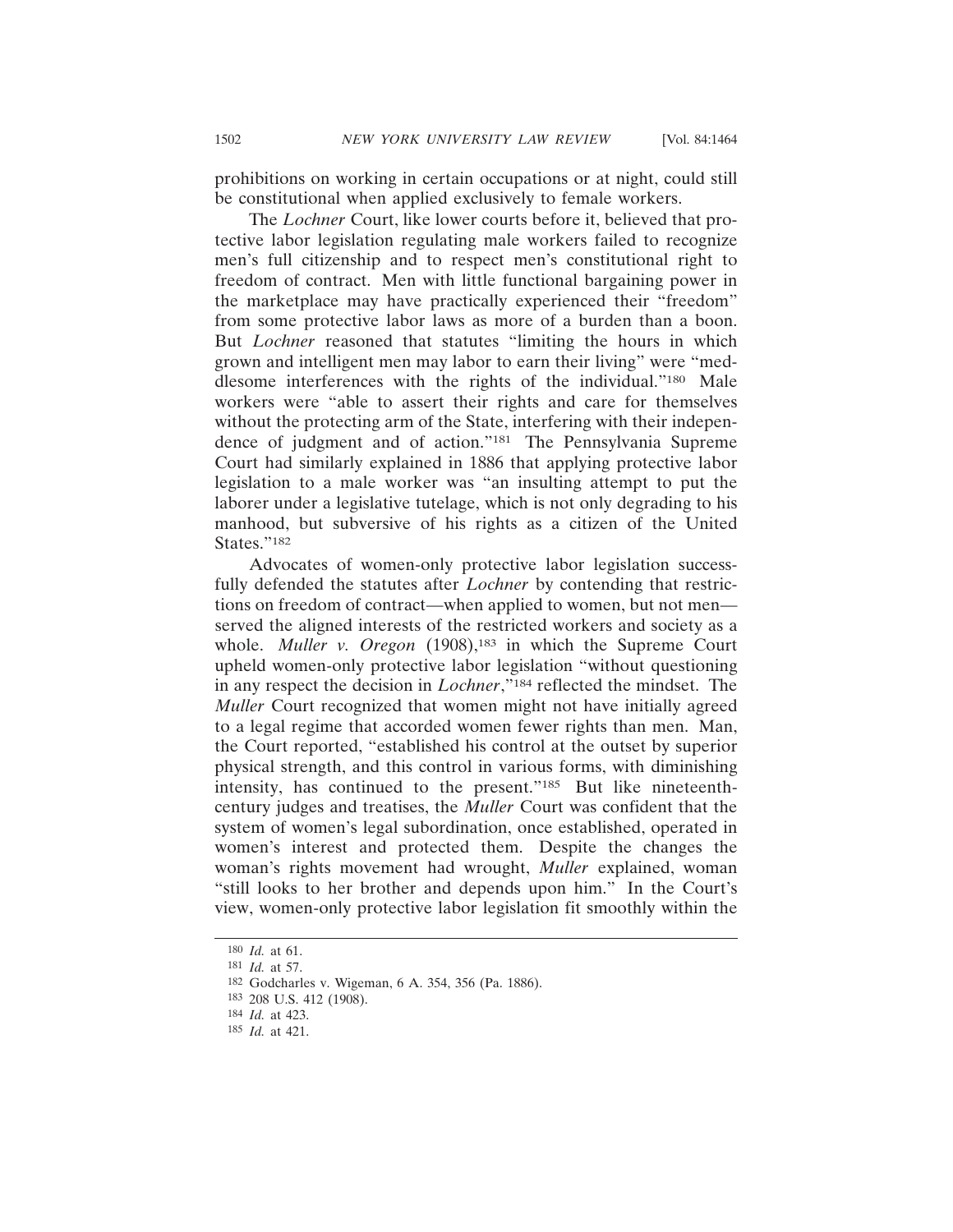common law framework. Protective labor laws also operated to both women's "benefit" and "for the benefit of all."<sup>186</sup>

Of course, there were obstacles to describing women-only protective labor legislation as advancing women's interests. Many women's advocates, who did not look fondly upon common law coverture, vigorously opposed such legislation. These feminists rejected mutual benefits arguments for limiting women's rights as "nothing but the familiar attitude of the common law brought back for a second blooming."187 They explained that women-only protective labor legislation "purports to protect" women, but actually "protects men workers from feminine competition."188 "[T]his latter-day 'protection' is not very different from the method of the common law, which gave a woman's property to her husband in order to protect her."189

Feminist critics argued after *Lochner* that if protective labor statutes were unconstitutional for men, they were also unconstitutional for women because women were equal citizens before the law and under the Constitution. Feminists acknowledged that the "regard of discriminations as 'protection' is traditional" where women's legal status is concerned, but they insisted that "[t]he modern demand of the modern woman is away with protection, and on with equality."190 They sought to make women "equals of men" and urged women to pursue the same strategies for improving working conditions that were available to male workers, such as unionization.191

In addition to feminist opposition, it was also unclear how many female workers supported women-only protective labor laws or complied with them. While women-only protective labor laws may have helped some women in some situations, these laws limited women's choices and employment opportunities, especially because they applied only to women and subjected them to unwaivable restrictions on hours, working conditions, and occupations that did not bind men. Indeed, the modern Supreme Court would ultimately stress the unequal constraint on women's employment prospects and employment decisions in explaining why women-only protective labor laws are inconsistent with sex equality. More than eight decades after its *Muller* decision, the Court noted that "[c]oncern for a woman's

<sup>186</sup> *Id.* at 422.

<sup>187</sup> Blanche Crozier, Note, *Constitutional Law—Regulation of Conditions of Employment of Women. A Critique of* Muller v. Oregon, 13 B.U. L. REV. 276, 291 (1933).

<sup>188</sup> *Id.* at 287.

<sup>189</sup> *Id.* at 291.

<sup>190</sup> Burnita Shelton Matthews, *Women Should Have Equal Rights with Men: A Reply*, 12 A.B.A. J. 117, 120 (1926).

<sup>191</sup> *Working Women and the Laws*, LADIES' GARMENT WORKER, Nov. 1912, at 11, 11.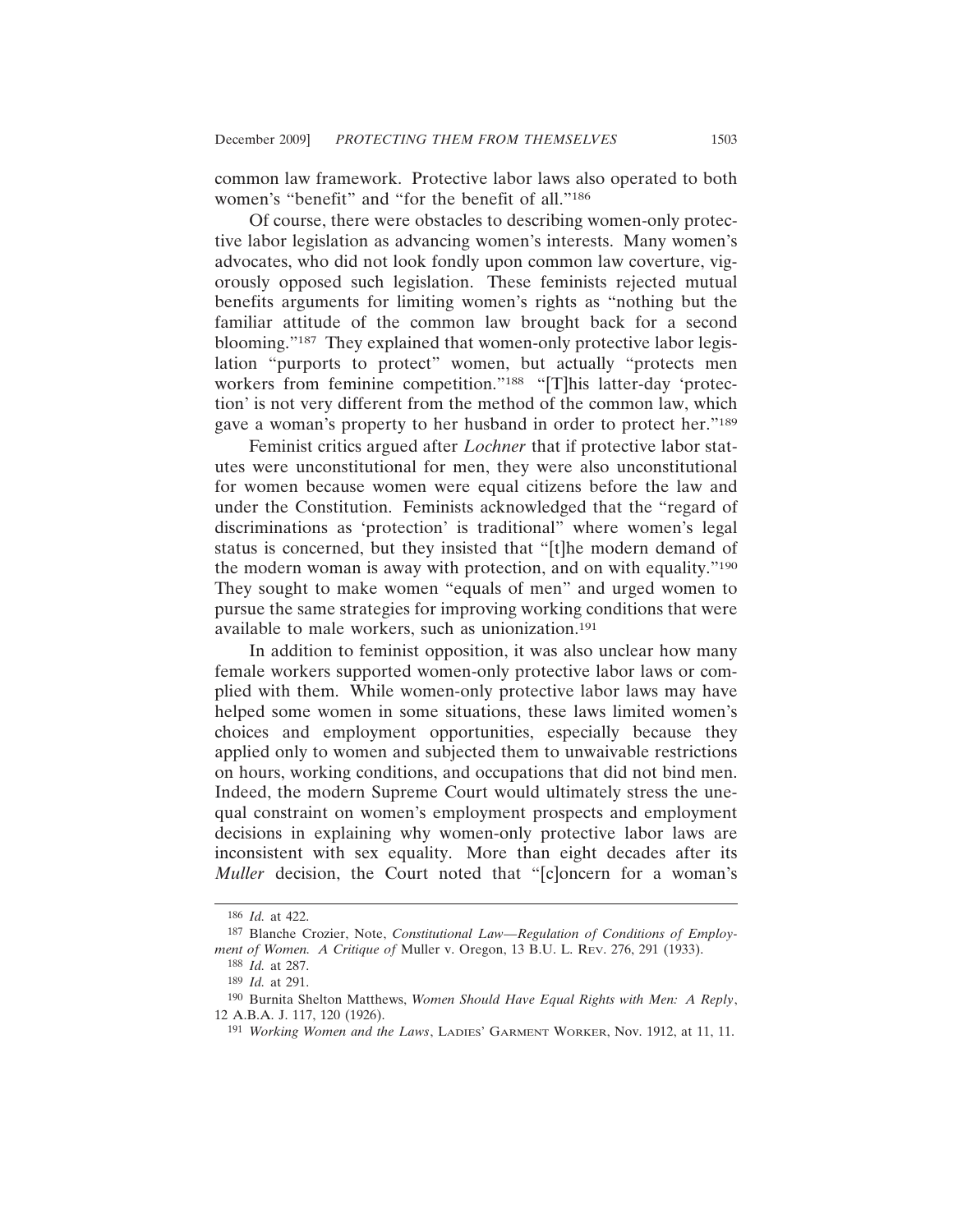existing or potential offspring historically has been the excuse for denying women equal employment opportunities" and declared that "[i]t is no more appropriate for the courts than it is for individual employers to decide whether a woman's reproductive role is more important to herself and her family than her economic role."192

Nonetheless, defenders of women-only protective labor legislation in the early twentieth century effectively built their case on the understanding of women's nature embedded in common law opinions and treatises.193 They explained that women's true responsibilities and greatest triumphs were domestic, and that the country would thrive when its women focused on bearing and rearing healthy and vigorous young citizens. *Muller* reasoned that women-only protective labor laws served the joint interests of women and society because the laws preserved a woman's capacity for the "proper discharge of her maternal functions," protecting both "her own health" and "the wellbeing of the race."<sup>194</sup> Lawyers successfully defending another womenonly protective labor law before the Court seven years later stressed the aligned interests of native-born white women and the nation that would benefit from their increased reproductive efforts. The advocates explained that "[t]he limitation of the number of hours of woman's labor in gainful occupations to not over a half of her waking time may check the rapid decline in reproduction of the older American stocks and in any event leaves her free for the development of mind and body for wifehood and motherhood."195

State courts upholding women-only protective labor legislation similarly contended that such laws left both women and society better off by respecting women's reproductive capacities and obligations. Courts explained that "weakly and sickly women cannot be the mothers of vigorous children." Women-only protective labor legislation safeguarded both female workers and "the health, morals, and general welfare of the public"196 because these statutes "preserve[d] the health, strength, and vigor of women,"<sup>197</sup> "insure[d] the produc-

<sup>192</sup> UAW v. Johnson Controls, Inc., 499 U.S. 187, 211 (1991) (citing Muller v. Oregon, 208 U.S. 412 (1908)).

<sup>193</sup> Joan Zimmerman has argued that some advocates of women-only protective labor legislation hoped that the success of these laws would eventually pave the way for protective labor legislation that applied to male workers as well. *See* Joan G. Zimmerman, *The Jurisprudence of Equality: The Women's Minimum Wage, the First Equal Rights Amendment, and* Adkins v. Children's Hospital*, 1905–1923*, 78 J. AM. HIST. 188, 199 & n.15 (1991). However, the arguments that advocates advanced for women-only protective labor legislation stressed women's differences from men.

<sup>194</sup> *Muller*, 208 U.S. at 422.

<sup>195</sup> Miller v. Wilson, 236 U.S. 373, 377–78 (1915); *see also id.* at 384 (upholding statute).

<sup>196</sup> W.C. Ritchie & Co. v. Wayman, 91 N.E. 695, 697 (Ill. 1910).

<sup>197</sup> People v. Elerding, 98 N.E. 982, 984 (Ill. 1912).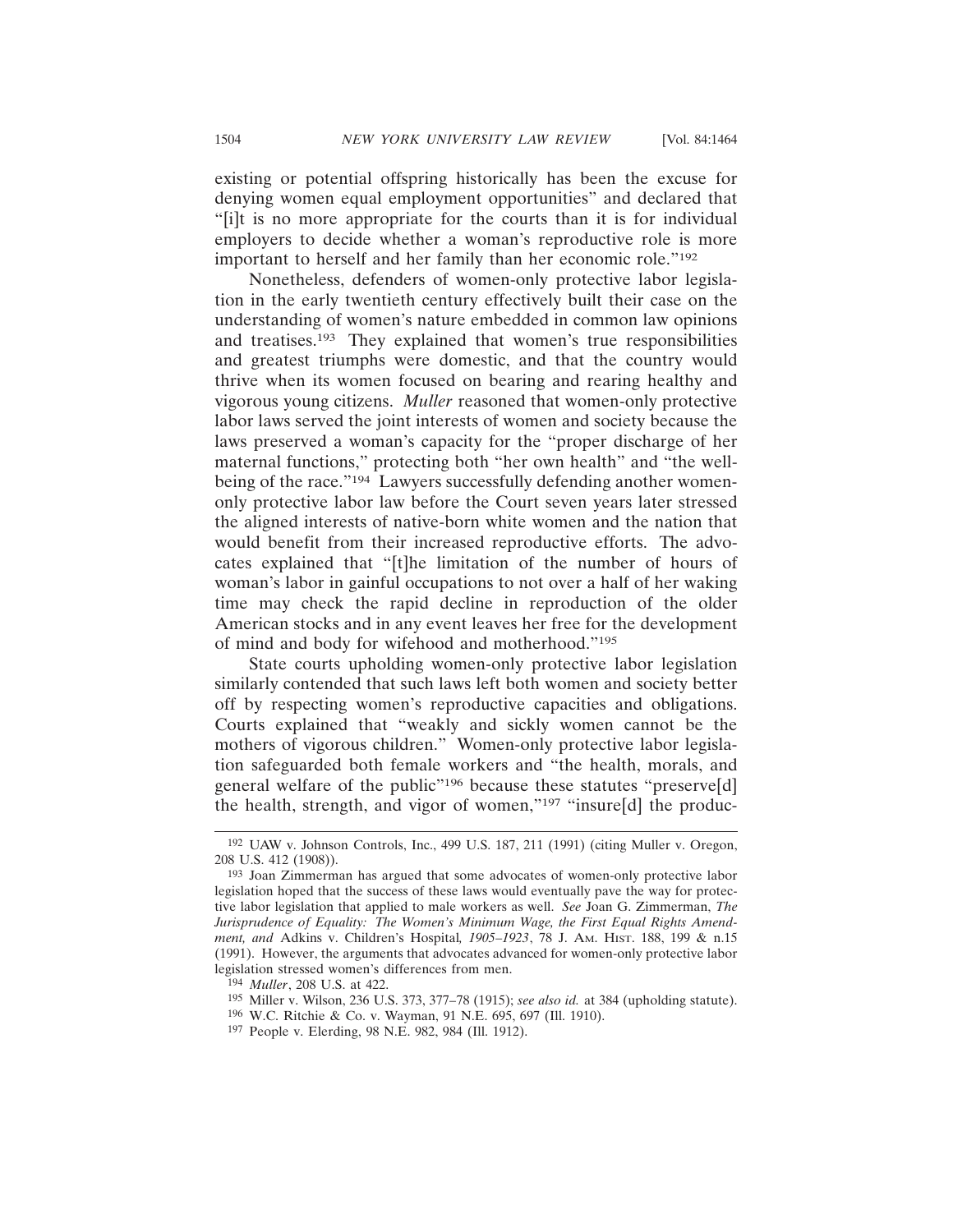tion of vigorous offspring by them,"198 left women with "the vitality necessary to the proper discharge of their maternal functions, the rearing and education of children, and the maintenance of the home,"<sup>199</sup> and protected "the ultimate strength and virility of the race."200

Advocates of women-only protective labor legislation insisted that women's fundamental roles and interests were domestic, and proceeded to explain that women—especially "the great, inarticulate body of working women"201—were poor decisionmakers with respect to judgments about whether, when, and how to work outside the home. There was considerable irony in this argument because some of the most prominent proponents of women-only protective labor legislation after *Lochner* made sex-neutral laws impossible were themselves professional women who had greatly benefited from their own increased access to the marketplace. But supporters of womenonly protective labor legislation nevertheless maintained that women left to their own devices made unwise choices about market work that were contrary to their best interests. Limiting women's rights to negotiate the terms of their paid employment purportedly protected women from themselves.

Some government advocates for women-only protective labor laws explained that poor female workers, especially those caring for children, lacked the opportunity for sound decisionmaking and were too overtaxed to negotiate reasonable labor arrangements. Mary Anderson, chief of the Women's Bureau in the Department of Labor,<sup>202</sup> reported that "[w]omen who are wage-earners with one job in the factory and another in the home have little time and energy left to carry on the fight to better their economic status. They need the help of other women, and they need labor laws."203

Other official advocates of women-only protective labor legislation went further, suggesting that female factory workers had little inherent capacity to make judgments about work outside the home that merited legislative respect. The New York State Factory Investigating Commission, created to investigate women's factory work at night, successfully recommended that the state legislature prohibit

<sup>198</sup> *W.C. Ritchie & Co.*, 91 N.E. at 697.

<sup>199</sup> *Elerding*, 98 N.E. at 984.

<sup>200</sup> Commonwealth v. Riley, 97 N.E. 367, 369 (Mass. 1912), *aff'd*, 232 U.S. 671 (1914).

<sup>201</sup> Alice Hamilton, *Protection for Women Workers*, 72 FORUM 152, 160 (1924).

<sup>202</sup> *See* Mary Anderson, *Should There Be Labor Laws for Women? Yes*, GOOD HOUSE-KEEPING, Sept. 1925, at 53, 53.

<sup>203</sup> *Id.* at 180.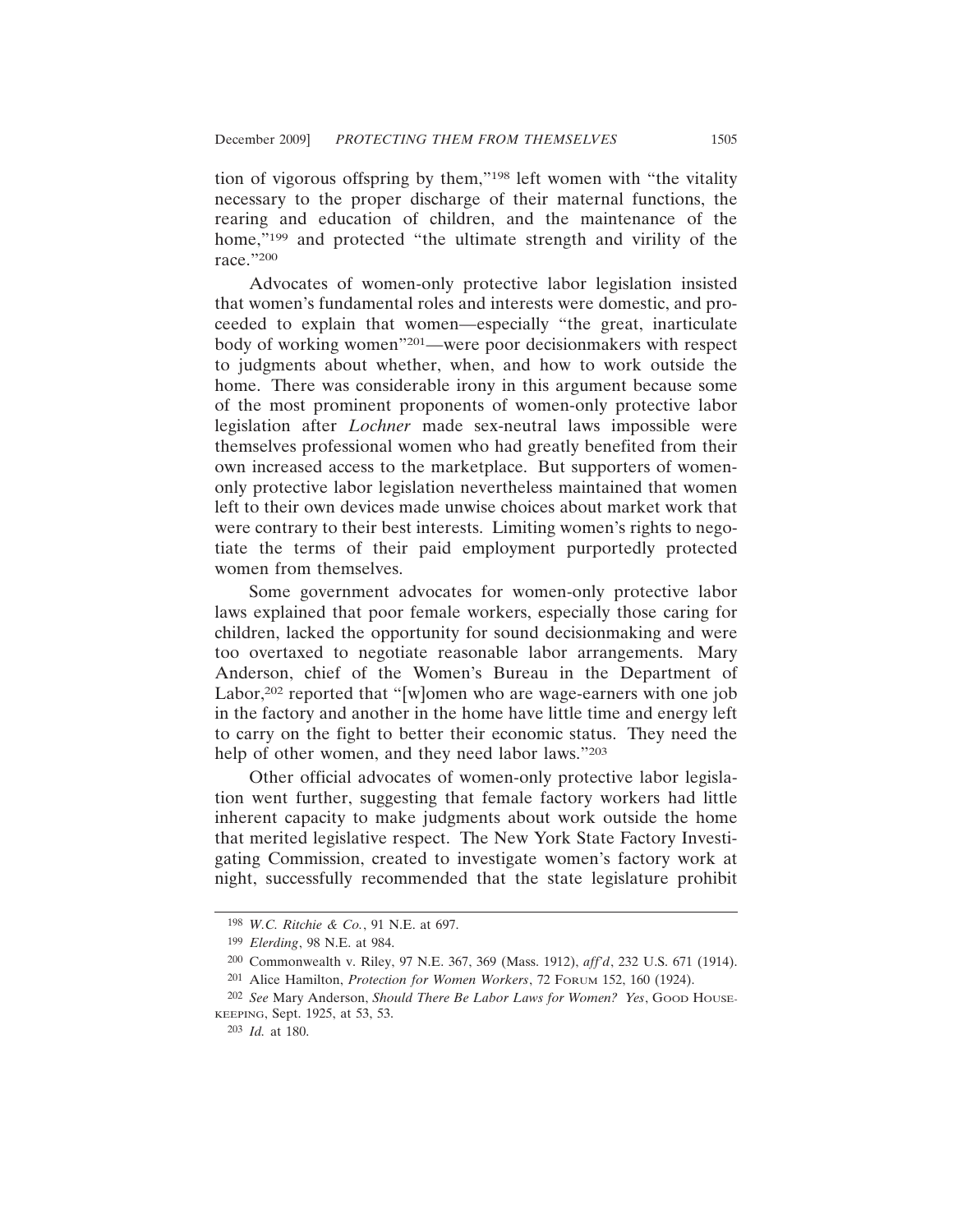such work.<sup>204</sup> Its 1913 report explained that "[i]gnorant women can scarcely be expected to realize the dangers not only to their own health but to that of the next generation from such inhuman usage. But it is precisely to prevent such conditions of toil as threaten the welfare of society that labor laws are designed."205

Whatever the cause, though, advocates of women-only protective labor legislation agreed that poor working women were untrustworthy decisionmakers who should not be permitted to make choices that impaired their ability to bear and raise children. Sophonisba Breckinridge, a social reformer and professor,206 freely admitted that women-only protective labor laws could severely limit women's employment prospects: "For example, the prohibition against work in mines or against night work may very well so limit the opportunities of women to find employment as to result in increased congestion and decreased wages in such other occupations as are open to them."207 But Breckinridge explained that the state could nonetheless not respect individual judgments about paid labor from "improvident, unworkmanlike, unorganized women, who are yet the mothers, actual or prospective, of the coming generation."208 Women-only protective labor laws recognized what was best for these women, even if the women themselves did not. The legislators enacting these statutes understood "that no group of . . . women workers should be allowed to unfit themselves by excessive hours of work, by standing, or other physical strain, for the burden of motherhood which each of them should be able to assume."209

Secretary of Labor James J. Davis similarly reasoned that the law could not abide by women's decisions to "invade the more rough and tumble activities of men" because these choices would leave women "[p]hysiologically . . . hurt," jeopardizing women, society, and "humanity itself." Davis supported women-only protective labor legislation because he was "forever and unalterably opposed to the employment of women in any such manner as will destroy or even

<sup>204</sup> *See* People v. Charles Schweinler Press, 108 N.E. 639, 640 (N.Y. 1915).

<sup>205</sup> REPORT OF THE NEW YORK STATE FACTORY INVESTIGATING COMMISSION 240 (1913).

<sup>206</sup> *See, e.g.*, ELLEN FITZPATRICK, ENDLESS CRUSADE: WOMEN SOCIAL SCIENTISTS AND PROGRESSIVE REFORM 176–95, 209–12, 214 (1990).

<sup>207</sup> S.P. Breckinridge, *Legislative Control of Women's Work*, 14 J. POL. ECON. 107, 108 (1906).

<sup>208</sup> *Id.* at 109.

<sup>209</sup> *Id.* at 107.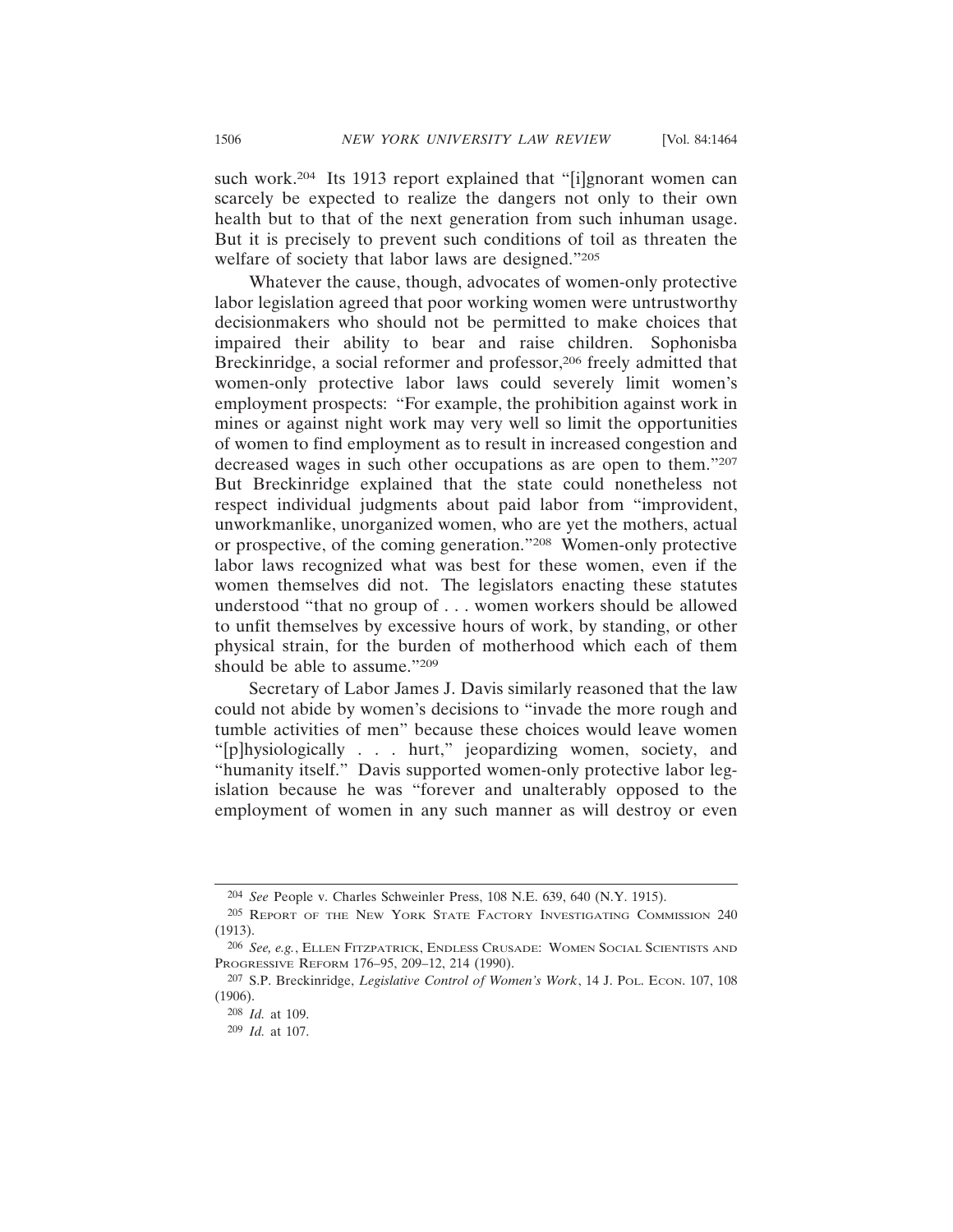endanger their future motherhood. Wherever we see women at work we must think of them in terms of motherhood."210

Courts reviewing women-only protective labor laws agreed that women's capacity to make decisions about market work was suspect, threatening everyone's welfare. As a Pennsylvania court upholding a maximum hours law for female workers explained,<sup>211</sup> the state legislature was better able to identify women's real interests and needs than women themselves:

The state at large is more interested than either employer or employee in preserving that normal physical condition which assures to the individual the most of health and happiness and is least likely to transmit physical, mental or moral defects to succeeding generations. The legislature has adjudged that the health of adult females is imperiled by being employed at labor in the establishments named for a longer time than stated in the act. The adult females, or even the employer, may think otherwise, but selfinterest from a financial standpoint is often an unsafe guide.<sup>212</sup>

Here too, jurists, lawmakers, and advocates defended limits on women's legal rights on the ground that the limits operated to the mutual benefit of women and society. Women were meant to devote themselves to childbearing and childrearing. If women secured equal freedom with men, they would make decisions about work outside the home that would leave them and everyone else worse off.

### IV

# A LEGAL HISTORY OF MUTUAL BENEFITS ARGUMENTS FOR RACIAL INEQUALITY

Arguments that people of color were better off with fewer rights and opportunities also undergirded historical debates about racial inequality. Courts, legislators, and commentators asserted that people of color were naturally suited for subordinate societal roles and maintained that racial harmony aiding all races was best achieved when people of color accommodated themselves to whites, severely limiting the claims they made on white people and white-dominated institutions.

This Part explores two striking historical examples of the contention that legalized white supremacy and African American subordina-

<sup>210</sup> Address of Hon. James J. Davis, Secretary of Labor, Before Second Women's Industrial Conference, Washington 6 (Jan. 18, 1926) (on file with author and the *New York University Law Review*; Mary van Kleeck Papers, Sophia Smith Collection, Smith College).

<sup>211</sup> *See* Commonwealth v. Beatty, 15 Pa. Super. 5, 12–13, 20 (1900).

<sup>212</sup> *Id.* at 16–17.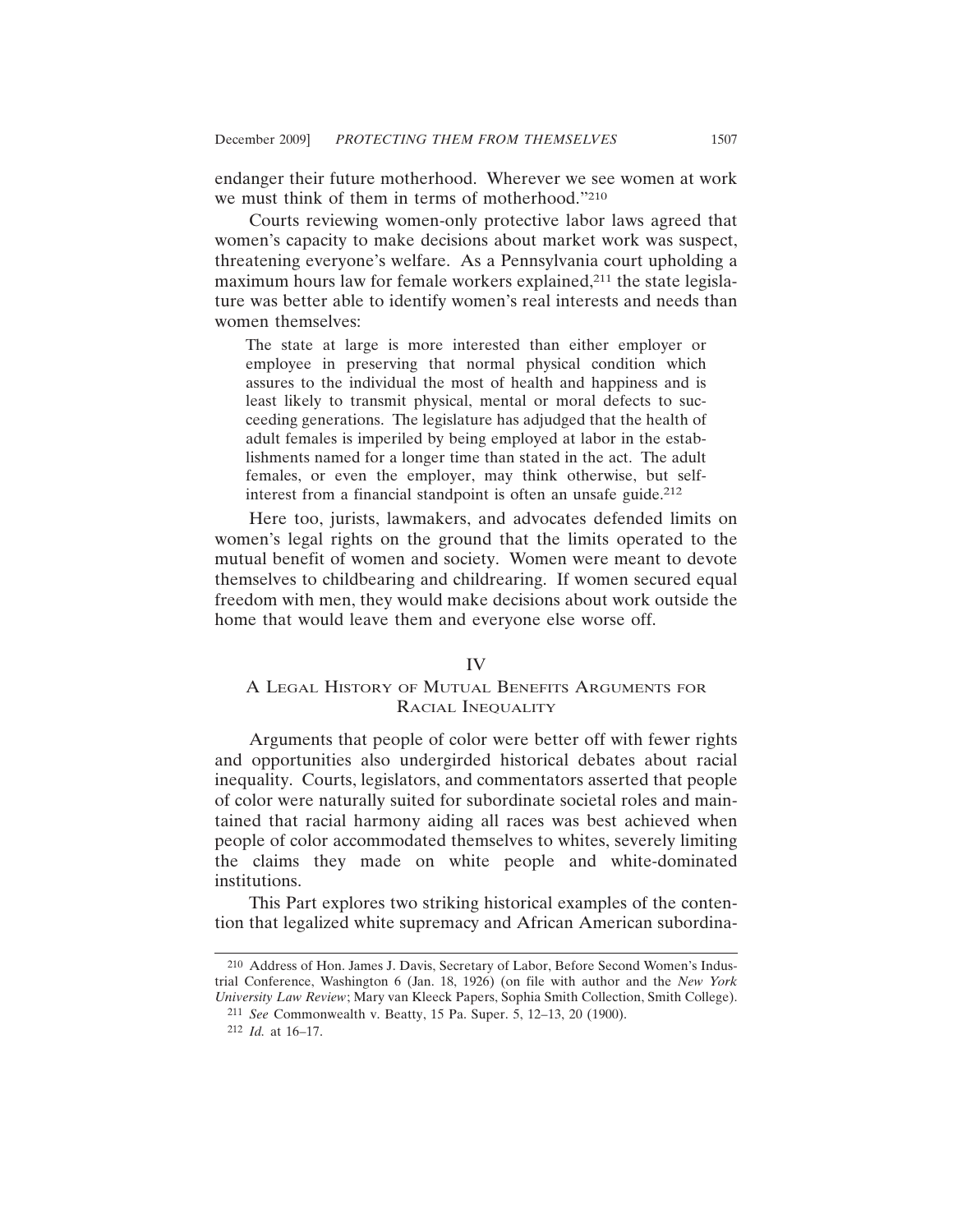tion benefited blacks and whites alike.213 The first example focuses on the defense of slavery that lawmakers and commentators advanced from the nation's earliest days and elaborated as the abolitionist movement grew stronger in the decades preceding the Civil War. The second focuses on the defense of racial segregation that legal authorities and advocates initiated before the Civil War and then intensified in the century after the war as the civil rights movement mounted an escalating challenge to Jim Crow.

### *A. Slavery*

Defenders of the American system of chattel slavery commonly explained that bondage furthered the mutual interests of African American slaves and white masters. Senators reported that slavery "has been a great blessing to both of the races—the European and African"214 and was "indispensable to the peace and happiness of both."215 Judges stressed that slavery "subserves the best interests of

214 CONG. GLOBE, 25th Cong., 3d Sess. 177 (1839) (statement of Senator John Calhoun).

215 John C. Calhoun, Speech on the Reception of Abolition Petitions, Delivered in the Senate, February 6th, 1837, *in* 2 REPORTS AND PUBLIC LETTERS OF JOHN C. CALHOUN 625, 630 (Richard K. Crallé ed., New York, D. Appleton & Co. 1855).

<sup>213</sup> Mutual benefits arguments for racial inequality also appeared in discussions of Native Americans. Presidents and other federal officials in the 1820s and 1830s explained that removing Native Americans from eastern states helped both whites and Native Americans. The advantages to whites were obvious: Removal permitted whites to take over the Native Americans' land. *See* Andrew Jackson, Second Annual Message (Dec. 6, 1830), *in* 2 A COMPILATION OF THE MESSAGES AND PAPERS OF THE PRESIDENTS, 1789–1908, at 500, 519–20 (James D. Richardson ed., 1909) ("[A] speedy removal . . . . will place a dense and civilized population in large tracts of country now occupied by a few savage hunters."). However, advocates contended that removal would also leave Native Americans better off by shielding them from conflict with whites and (somehow) encouraging Native Americans to adopt white customs and traditions. *See id.* at 520 ("[Removal] will separate the Indians from immediate contact with settlements of whites; free them from the power of the States; enable them to pursue happiness in their own way and under their own rude institutions; will retard the progress of decay, which is lessening their numbers, and perhaps cause them gradually, under the protection of the Government and through the influence of good counsels, to cast off their savage habits and become an interesting, civilized, and Christian community."); Elbert Herring, *Report from the Office of Indian Affairs*, *in* H.R. DOC. NO. 22-2, at 159, 160 (1832) ("[Removal constitutes] the sole chance of averting Indian annihilation. Founded in pure and disinterested motives, may it meet the approval of heaven, by the complete attainment of its beneficent ends!"); Letter from James Barbour, Dep't of War, to William McLean, Chairman, House Comm. of Indian Affairs (Apr. 29, 1828), *reprinted in* 4 REG. DEB. 2750 (1828) ("[T]he plan of collocating the Indians on suitable lands West of the Mississippi, contains the elements of their preservation; and will tend, if faithfully carried into effect, to produce the happiest benefits upon the Indian race."); James Monroe, To the Senate and House of Representatives of the United States (Jan. 27, 1825), *in* A COMPILATION OF THE MESSAGES AND PAPERS OF THE PRESIDENTS, 1789–1908, *supra*, at 280, 281 ("[T]he removal of the tribes from the territory which they now inhabit . . . would not only shield them from impending ruin, but promote their welfare and happiness.").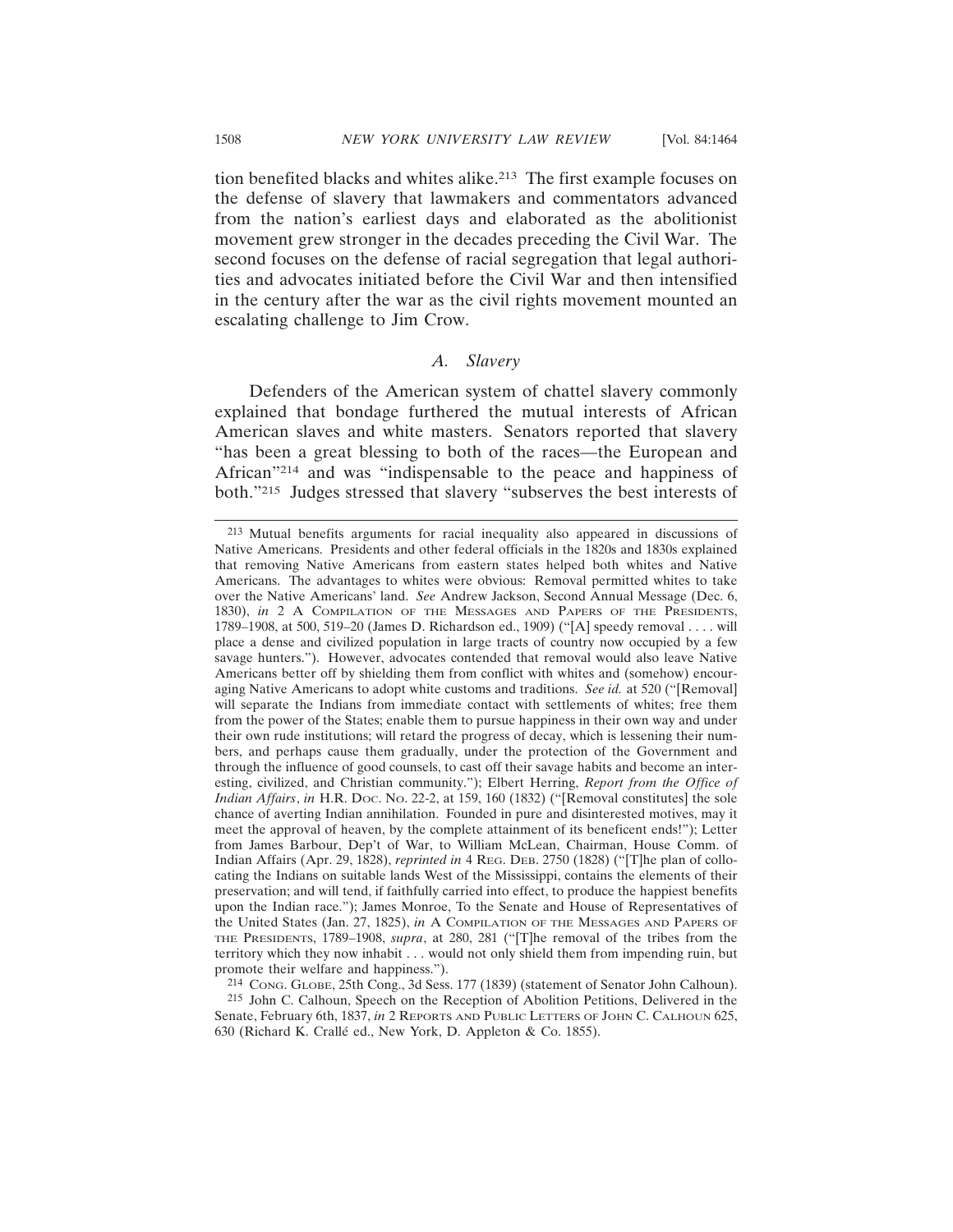both races."216 Writers declared that slavery was structured "so as best to promote [the slave's] own good and that of society."217

In fact, many of the most prominent proslavery advocates went further than these claims of mutual benefit to master and slave. Where abolitionists condemned slavery as an "abyss of misery,"218 slavery defenders insisted that America's slaves were living in "Eden."219 Slaves in the United States were "the happiest three millions of human beings on whom the sun shines,"220 "the happiest portion of our society,"221 "the happiest of the human race,"222 "the happiest, and, in some sense, the freest people in the world."223 "There [was] not upon the face of the earth, any class of people, high or low, so perfectly free from care and anxiety."224 Slavery was "the most perfect system of social and political happiness, that ever has existed."225 If slavery disadvantaged anyone according to proslavery accounts, it was the master whose "labors commence[d] just when the slave's end."226 Unlike the joyous and carefree slave, "[t]he owner of

219 J.H. HAMMOND, TWO LETTERS ON SLAVERY IN THE UNITED STATES, ADDRESSED TO THOMAS CLARKSON, ESQ. 25 (Columbia, Allen, McCarter, & Co. 1845); *see also* George M'Duffie, Governor's Message, *in* JOURNAL OF THE GENERAL ASSEMBLY, OF THE STATE OF SOUTH CAROLINA, FOR THE YEAR 1835, at 3, 7 ("In a word, our slaves are cheerful, contented and happy, much beyond the general condition of the human race, except where those foreign intruders and fatal ministers of mischief, the emancipationists, like their arch-prototype in the Garden of Eden, and actuated by no less envy, have tempted them to aspire above the condition to which they have been assigned in the order of Providence.").

220 HAMMOND, *supra* note 219, at 25.

221 THOMAS R. DEW, REVIEW OF THE DEBATE IN THE VIRGINIA LEGISLATURE OF 1831 AND 1832, at 111 (Richmond, T.W. White 1832); *Abolition of Negro Slavery*, 12 AM. Q. REV. 189, 252 (1832) (same).

222 DEW, *supra* note 221, at 100; *Abolition of Negro Slavery*, *supra* note 221, at 241 (same).

223 FITZHUGH, *supra* note 217, at 29.

224 M'Duffie, *supra* note 219, at 7.

225 *Id.*; *see also* J.P. KENNEDY, SWALLOW BARN, OR A SOJOURN IN THE OLD DOMINION 455 (New York, G.P. Putnam & Co. rev. ed. 1853) ("Having but few and simple wants, they seem to me to be provided with every comfort which falls within the ordinary compass of their wishes; and,  $\overline{I}$  might say, that they find even more enjoyment,—as that word may be applied to express positive pleasures scattered through the course of daily occupation than any other laboring people I am acquainted with.").

226 FITZHUGH, *supra* note 217, at 26.

<sup>216</sup> Jos. H. Lumpkin, *Judge Lumpkin's Report on Law Reform*, U.S. MONTHLY L. MAG., Jan. 1850, at 68, 78.

<sup>217</sup> GEORGE FITZHUGH, CANNIBALS ALL! OR, SLAVES WITHOUT MASTERS 116 (Richmond, A. Morris 1857).

<sup>218</sup> GEORGE BUCHANAN, AN ORATION UPON THE MORAL AND POLITICAL EVIL OF SLAVERY 11 (Baltimore, Philip Edwards 1793); *see also* Speech of Mr. James A. Thome (May 6, 1834), *in* DEBATE AT THE LANE SEMINARY, CINCINNATI 7, 8 (Boston, Garrison & Knapp 1834) ("[I]s it not unquestionable that slavery is the parent of more suffering than has flowed from any one source since the date of its existence?").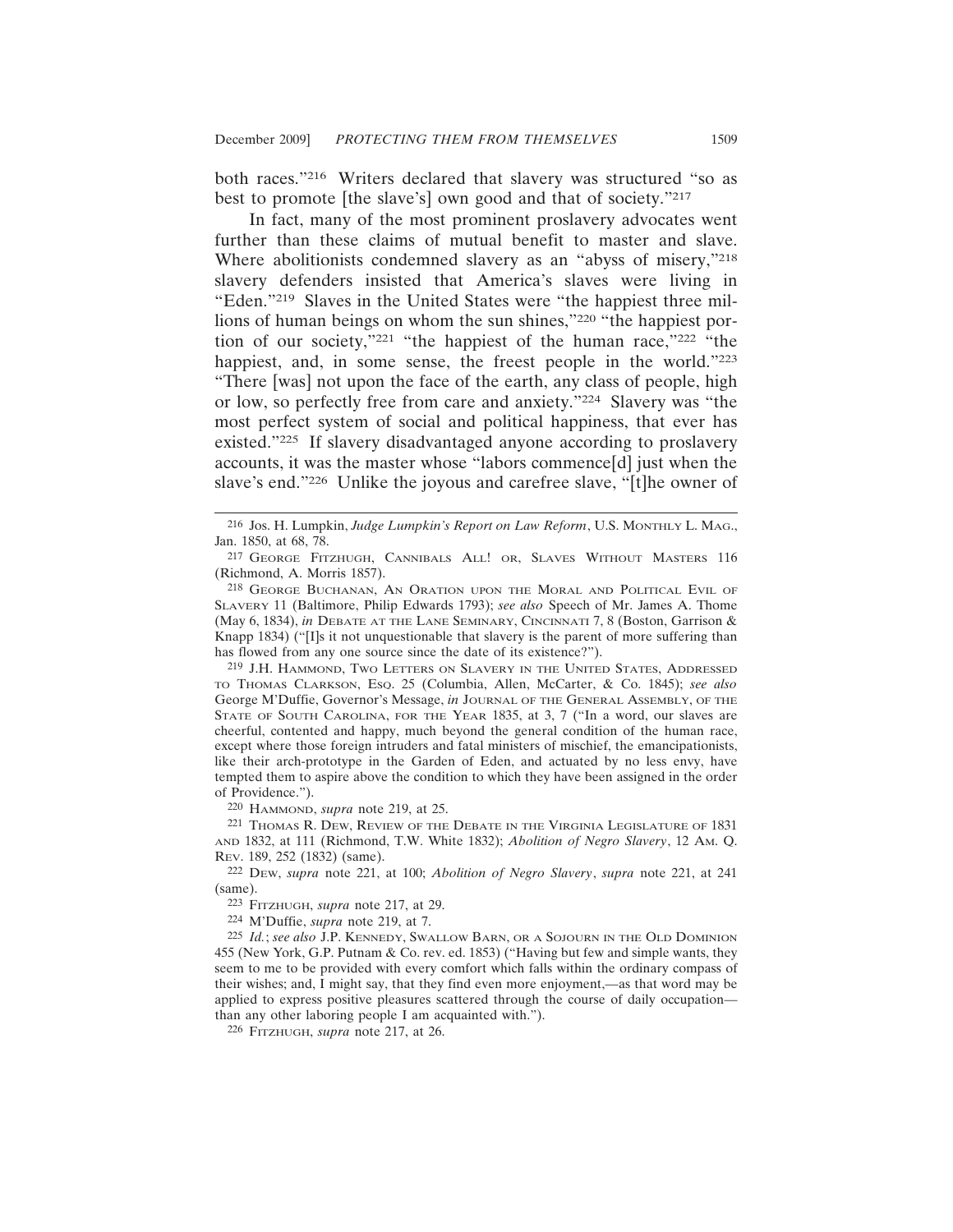slaves" was "usually condemned to a constant, permanent and anxious burthen of care and expenditure."227

This rosy view of slavery, which nineteenth-century abolitionists<sup>228</sup> and twentieth-century civil rights advocates<sup>229</sup> denounced and debunked, rested on the premise that African Americans were inherently unable to manage their own lives or to function successfully outside of bondage. Slavery's supporters maintained that America's slaves were "incapable of taking part with [whites], in the exercise of self-government."<sup>230</sup> More than that, they were "incapable of selfpreservation."231 "A negro" had "the power of thought and volition, and [was] capable of ministering to the cravings of his appetite, and providing for their gratification, but [did] not generally have judgment to direct him in what is proper for him, or prudence and self-denial to restrain him from the use of what is injurious."232 "[T]he negro" was "in his moral constitution, a dependant upon the white race; dependant for guidance and direction even to the procurement of his most indispensable necessaries. Apart from this protection he ha[d] the helplessness of a child,—without foresight, without faculty of contrivance, without thrift of any kind."233

<sup>227</sup> Peter v. Hargrave, 46 Va. (5 Gratt.) 12, 19 (1848).

<sup>228</sup> *See* CONG. GLOBE, 31st Cong., 1st Sess. app. at 767 (1850) (statement of Representative Thaddeus Stevens) ("[G]entlemen on this floor, and in the Senate, had repeatedly, during this discussion, asserted that slavery was a moral, political, and personal blessing; that the slave was free from care, contented, happy, fat, and sleek. Comparisons have been instituted between slaves and laboring freemen, much to the advantage of the condition of slavery. Instances are cited where the slave, after having tried freedom, had voluntarily returned to resume his yoke. Well, if this be so, let us give all a chance to enjoy this blessing. Let the slaves, who choose, go free; and the free, who choose, become slaves."); FREDERICK DOUGLASS, MY BONDAGE AND MY FREEDOM 99 (New York & Auburn, Miller, Orton & Co. 1857) ("The remark is not unfrequently made, that slaves are the most contented and happy laborers in the world. They dance and sing, and make all manner of joyful noises—so they do; but it is a great mistake to suppose them happy because they sing. The songs of the slave represent the sorrows, rather than the joys, of his heart; and he is relieved by them, only as an aching heart is relieved by its tears.").

<sup>229</sup> *See* Sterling A. Brown, *Negro Character as Seen by White Authors*, 2 J. NEGRO EDUC. 179, 186 (1933) ("Designed originally to defend slavery, [the contented slave stereotype] is now a convenient argument for those wishing to keep 'the Negro in his place'—out of great love for him, naturally—believing that he will be happier so.").

<sup>230</sup> Vance v. Crawford, 4 Ga. 445, 459 (1848); *see also* M'Duffie, *supra* note 219, at 6 ("[T]hey are yet wholly unprepared for any thing like a rational system of selfgovernment."); GEORGE FITZHUGH, SOCIOLOGY FOR THE SOUTH, OR THE FAILURE OF FREE SOCIETY 83 (Richmond, A. Morris 1854) ("[I]t is clear the Athenian democracy would not suit a negro nation, nor will the government of mere law suffice for the individual negro. He is but a grown up child, and must be governed as a child . . . .").

<sup>231</sup> Gorman v. Campbell, 14 Ga. 137, 143 (1853).

<sup>232</sup> Collins v. Hutchins, 21 Ga. 270, 274 (1857).

<sup>233</sup> KENNEDY, *supra* note 225, at 453; *see also* Editorial, DAILY DISPATCH (Richmond), Aug. 7, 1852, at 1 ("'Africa, Hayti, and Jamaica, prove that Cuffee cannot get along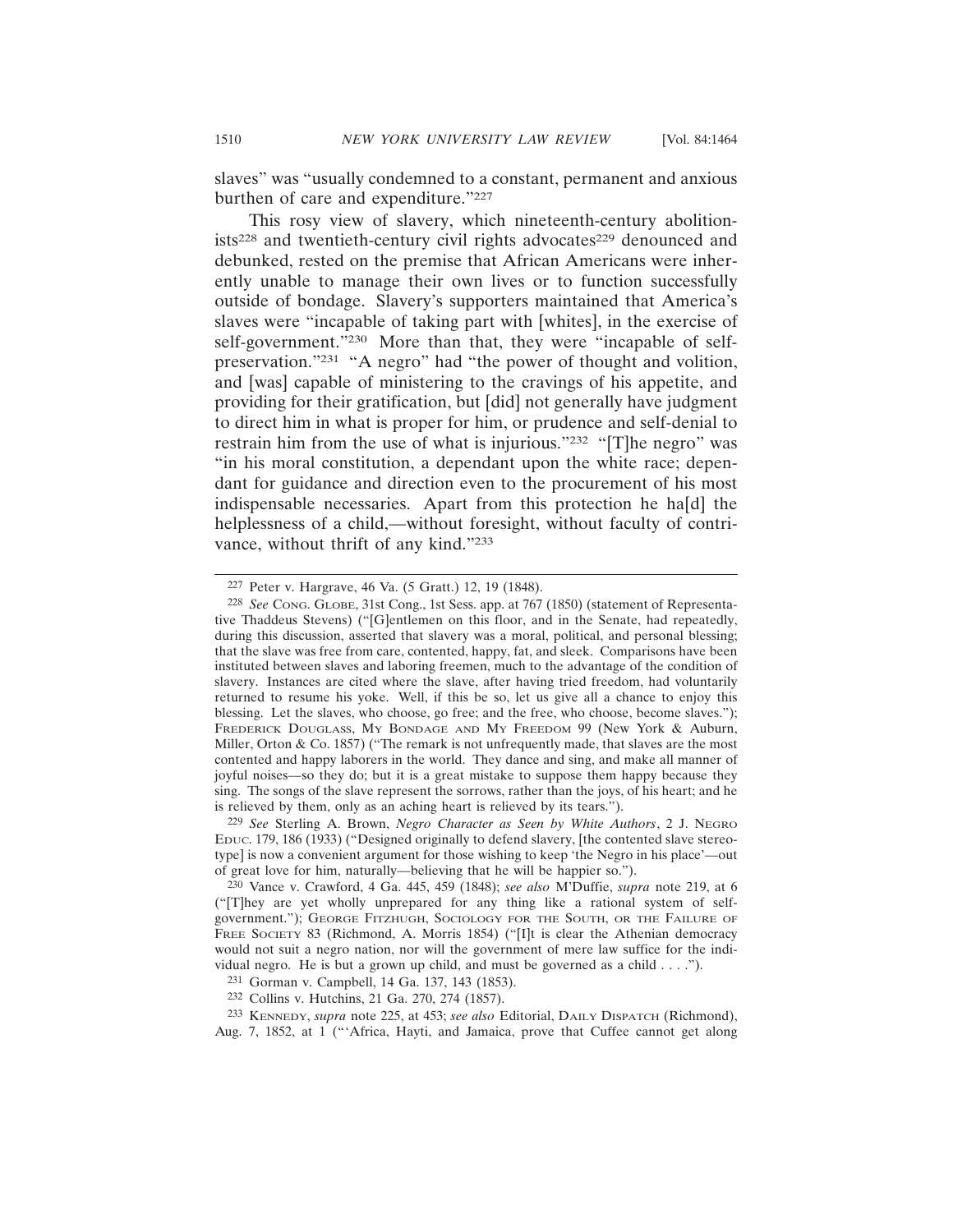Slavery's advocates combined their self-serving account of the nature and capacities of slaves with an extremely partial version of how American slavery was practiced that ignored the "cruelties"<sup>234</sup> and "barbarous inhumanity"235 that abolitionists described. In the proslavery vision, African Americans were naturally suited for slavery and America's slaveholders had created a benign structure to provide it. One United States congressman from Maryland236 called American slavery a "mild and beneficent guardianship," "secure from harm."<sup>237</sup> The Georgia Supreme Court described "the relation of master and slave in Georgia" as "an institution subject to the law of kindness to as great an extent as any institution springing out of the relation of employer and employed, any where existing amongst men."238

Proslavery voices routinely insisted that slaves performed less work, with more security and comfort, than the white working class in the areas where most abolitionists lived, Europe and the northern United States. Compared to the American slaveholding South, "few countries" left "so much" "to the share of the laborer" and "exacted" "so little," or paid "more kind attention" "in sickness or infirmities of age."239 In practice, "[t]he free laborer" was "more of a slave than the negro, because he works longer and harder for less allowance than the slave, and has no holiday, because the cares of life with him begin when its labors end."240 For instance, "in Great Britain the poor and laboring classes" were "more miserable and degraded, morally and physically, than [America's] slaves; to be elevated to the actual condition of whom, would be . . . a most glorious act of *emancipation*."241 In one proslavery poet's verse, the American slave was:

without a master. Left to himself, he rapidly deteriorates back again to the savage cannibal.'" (quoting the New York Herald)).

<sup>234</sup> WILLIAM GOODELL, THE AMERICAN SLAVE CODE IN THEORY AND PRACTICE 224 (New York, Am. & Foreign Anti-Slavery Soc'y 3d ed. 1853).

<sup>235</sup> AMERICAN SLAVERY AS IT IS: TESTIMONY OF A THOUSAND WITNESSES 9 (New York, Am. Anti-Slavery Soc'y 1839).

<sup>236</sup> *See* CHARLES H. BOHNER, JOHN PENDLETON KENNEDY: GENTLEMAN FROM BALTIMORE 124–26 (1961).

<sup>237</sup> KENNEDY, *supra* note 225, at 453.

<sup>238</sup> Neal v. Farmer, 9 Ga. 555, 582 (1851).

<sup>239</sup> Calhoun, *supra* note 215, at 631.

<sup>240</sup> FITZHUGH, *supra* note 217, at 30.

<sup>241</sup> HAMMOND, *supra* note 219, at 26.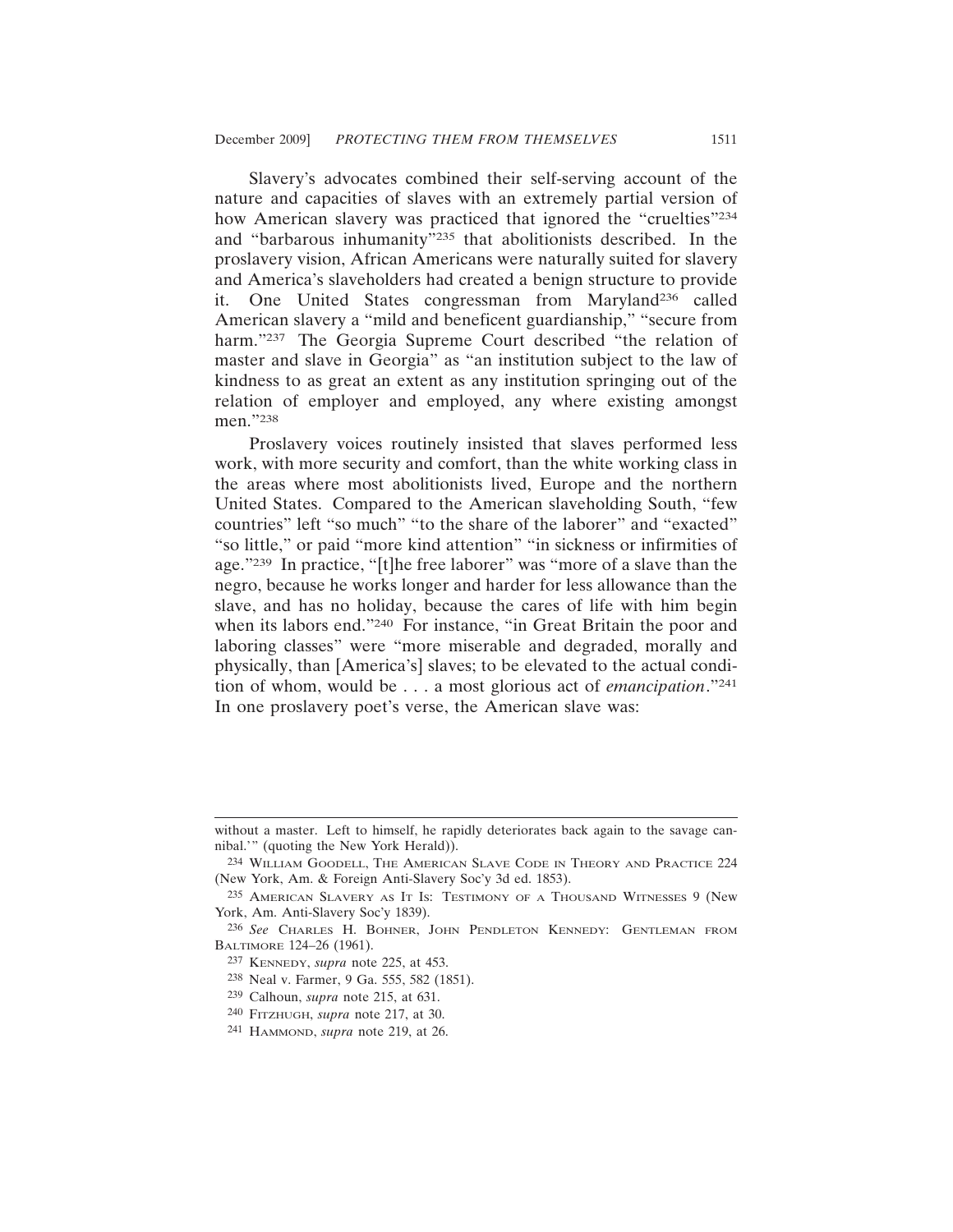Guarded from want, from beggary secure, He never feels what hireling crowds endure, Nor knows, like them, in hopeless want to crave, For wife and child, the comforts of the slave.<sup>242</sup>

Indeed, many of slavery's defenders maintained that the masterslave relationship was too close, intimate, caring, and generous to even resemble employment in the industrial economy. They stressed that slavery was best understood as a domestic relation, whose hierarchical bonds of reciprocal obligation, mutual affection, and common concern mirrored the relationship between husband and wife or parent and child. Advocates explained that "besides wife and children, brothers and sisters, dogs, horses, birds and flowers—slaves, also, belong to the family circle."243 "[T]he interests of master and slave are bound up together, and each in his appropriate sphere naturally endeavors to promote the happiness of the other."244 They reported "that there is nothing but the mere relations of husband and wife, parent and child, brother and sister, which produce a closer tie, than the relation of master and servant." "[T]he slaves of a good master, are his warmest, most constant, and most devoted friends; they have been accustomed to look up to him as their supporter, director and defender."245

Where proslavery advocates described slavery as a shared blessing for master and slave, they warned that emancipation would be a mutual disaster with each race suffering terribly in its own way. Emancipation could "easily be shown to be utterly subversive of the interests, security, and happiness, of both the blacks and whites."246

Whites would be devastated economically. "[T]he African race, notoriously idle and improvident," would leave whites' plantations untended. "Few, very few" would be willing "to do a stroke of work, none to labor continuously."247 The production of cotton would plummet, the commodity's price would skyrocket, and it would not be "extravagant to say, that for little more than two millions of negro slaves, cut loose from their tranquil moorings, and set adrift upon the untried ocean, of at least a doubtful experiment, ten millions of poor

<sup>242</sup> WILLIAM J. GRAYSON, THE HIRELING AND THE SLAVE, CHICORA, AND OTHER POEMS 44 (Charleston, McCarter & Co. 1856).

<sup>243</sup> FITZHUGH, *supra* note 217, at 301.

<sup>244</sup> *Id.* at 302.

<sup>245</sup> DEW, *supra* note 221, at 109–10; *Abolition of Negro Slavery*, *supra* note 221, at 251 (similar).

<sup>246</sup> DEW, *supra* note 221, at 8; *Abolition of Negro Slavery*, *supra* note 221, at 193 (similar).

<sup>247</sup> HAMMOND, *supra* note 219, at 34.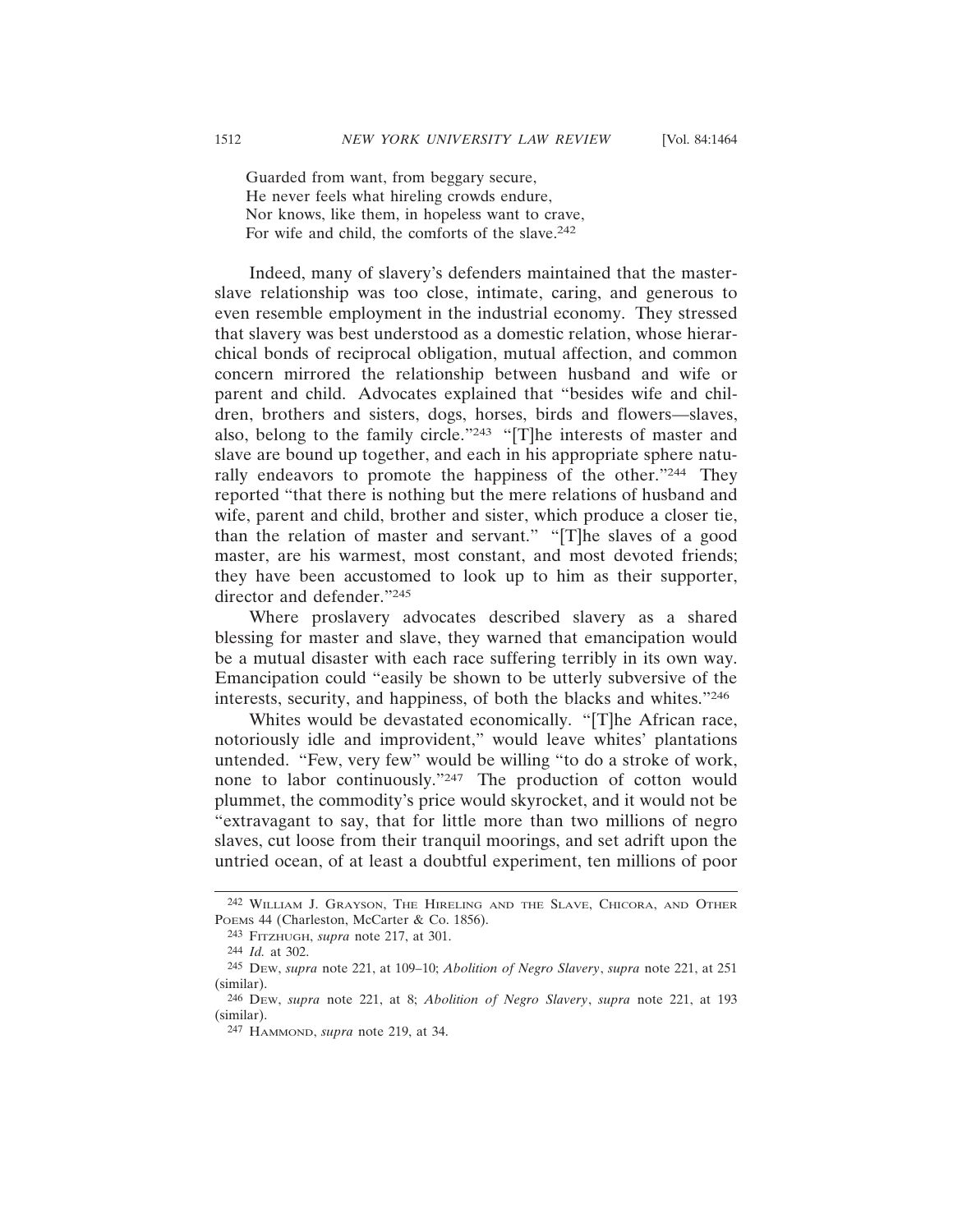white people would be reduced to destitution, pauperism and starvation."248

The former slaves would suffer even more from emancipation— "a positive curse, depriving them of a guardianship essential to their happiness."<sup>249</sup> Slavery's defenders anticipated that emancipation would leave blacks morally adrift, vulnerable to their own worst instincts, and subject to potentially genocidal retribution. Freed slaves, unable or unwilling to support themselves through work, would turn to "self-destruction," "debaucheries,"250 "murder," and "every species of crime."251 "It was well known that they were an indolent people, improvident, averse to labor: when emancipated, they would either starve or plunder."252 A former slave's "idleness [would] produce want and worthlessness, and his very worthlessness and degradation [would] stimulate him to deeds of rapine and vengeance." "[T]he provoked whites," in turn, would respond with violence of their own.253 Proslavery advocates were quick to assert that white violence against freedmen would be justified, but the threat of white malevolence palpably remained. Many predicted that the ultimate result of emancipation would be the "drenching" of "the country in blood" and even the annihilation of black people in America.254 "'Ere many moons went by,' the African race would be exterminated, or reduced again to slavery, their ranks recruited . . . by fresh 'Emigrants' from their father land."255

The American regime of chattel slavery favored the interests of slaveholders over slaves pervasively, overwhelmingly, and systematically. But lawmakers and commentators adopted a convenient appraisal of the limited capacities of African Americans and an elaborately sanitized account of the practice of slavery in the United States. Thus armed, they insisted that slavery served the aligned interests of slaves and masters, and warned that emancipation would be calamitous for both groups. This pattern of championing the legalized enforcement of white supremacy and African American subordination

<sup>248</sup> M'Duffie, *supra* note 219, at 10.

<sup>249</sup> *Id.* at 6.

<sup>250</sup> Thomas Ruffin, Address of Thomas Ruffin Delivered Before the State Agricultural Society of North Carolina, October 18th, 1855, *in* 4 THE PAPERS OF THOMAS RUFFIN 323, 330 (J.G. de Roulhac Hamilton ed., 1920).

<sup>251</sup> 10 ANNALS OF CONG. 235 (1800) (statement of Representative James Jones).

<sup>252</sup> 2 ANNALS OF CONG. 1455 (1790) (statement of Representative William Smith).

<sup>253</sup> DEW, *supra* note 221, at 101; *Abolition of Negro Slavery*, *supra* note 221, at 242 (same).

<sup>254</sup> Calhoun, *supra* note 215, at 630.

<sup>255</sup> HAMMOND, *supra* note 219, at 34; *see also* GRAYSON, *supra* note 242, at 68–69 ("If slavery guard his subject race no more, . . . . war's swift sword, or peace, with slow decay, Must, like the Indian, sweep his race away.").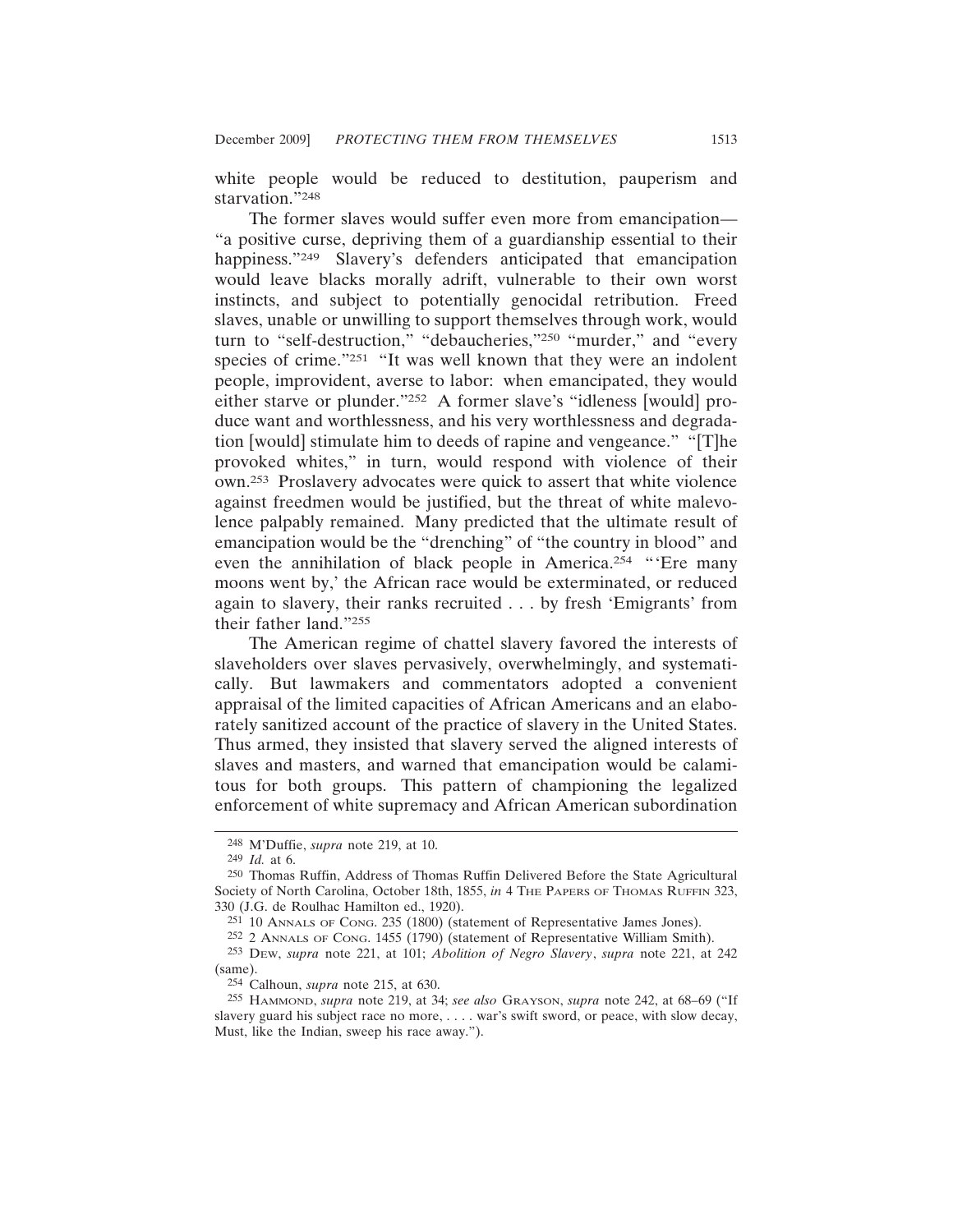as a mutual benefit to whites and blacks persisted after slavery's abolition in the defense of racial segregation.

#### *B. Racial Segregation*

Even before slavery's end, many whites were eager to find additional ways to express, enforce, and maintain their hierarchical position over African Americans. Racial segregation laws, in place in some contexts before emancipation, became a central vehicle for perpetuating legalized racial inequality in the century after the Civil War. Yet much like slavery's supporters, segregationists routinely contended that segregation furthered the shared interests of blacks and whites, asserted that African Americans opposing segregation did not understand their own best interests, and warned that integration would leave both blacks and whites much worse off.

This mutual benefits argument for segregation was visible as early as the 1840s. In 1846, African Americans in Boston petitioned the city's Primary School Committee seeking the desegregation of city schools.<sup>256</sup> The committee rejected the petition,<sup>257</sup> insisting that racial segregation helped both whites and blacks. As a subcommittee explained, interracial contact was inherently harmful to all concerned. "[T]he less the colored and white people become intermingled, the better it will be for both races." "We maintain, that the true interests of both races require, that they should be kept distinct. Amalgamation is degradation."258

The subcommittee proceeded to report that racial integration would impair the educational opportunities of whites and blacks alike. The subcommittee assumed that integrating primary schools would not reduce racial prejudice, warned that white children "would vex and insult" their African American classmates,<sup>259</sup> and predicted "that the attendance of the colored children would, in the aggregate, be seriously diminished."260 White children, for their part, would desert integrated public schools in droves, either because "[m]any parents would not allow their children to associate with colored children" or because of the "discord" that racial integration would create.<sup>261</sup>

<sup>256</sup> *See* CITY DOCUMENT NO. 23, REPORT TO THE PRIMARY SCHOOL COMMITTEE, JUNE 15, 1846, ON THE PETITION OF SUNDRY COLORED PERSONS, FOR THE ABOLITION OF THE SCHOOLS FOR COLORED CHILDREN. WITH THE CITY SOLICITOR'S OPINION 2 (Boston, J.H. Eastburn 1846).

<sup>257</sup> *See id.* at 2, 30.

<sup>258</sup> *Id.* at 13.

<sup>259</sup> *Id.* at 14.

<sup>260</sup> *Id.* at 13–14.

<sup>261</sup> *Id.* at 14. Boston's Grammar School Board rejected more integration petitions in 1849. *See* REPORT OF A SPECIAL COMMITTEE OF THE GRAMMAR SCHOOL BOARD,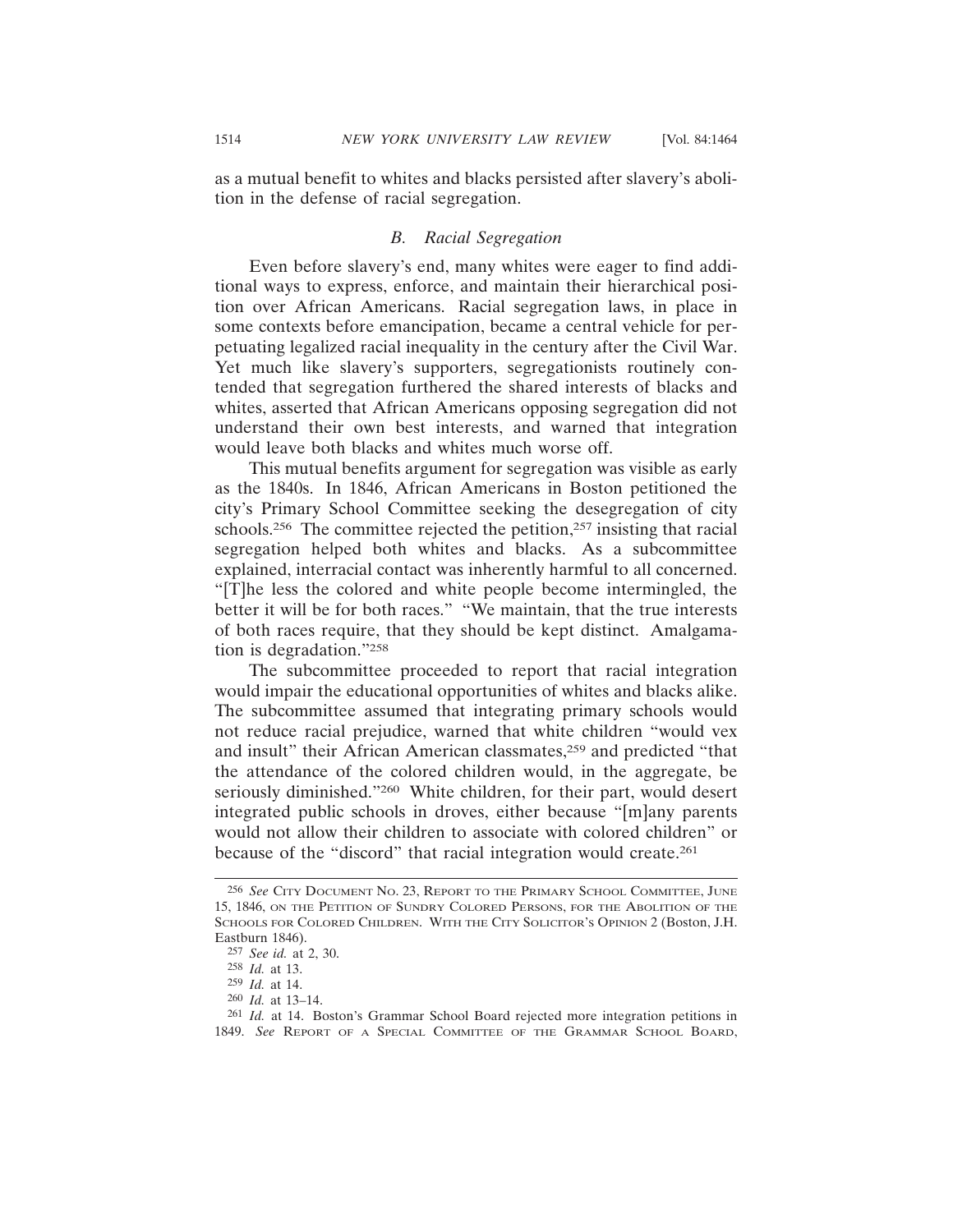When African Americans in Boston turned to litigation,<sup>262</sup> the Massachusetts Supreme Judicial Court accepted the contention that racial segregation was in the best interests of both whites and blacks. The court explained in 1850 that Boston school authorities, "apparently upon great deliberation, have come to the conclusion, that the good of both classes of schools will be best promoted, by maintaining the separate primary schools for colored and for white children, and we can perceive no ground to doubt, that this is the honest result of their experience and judgment."263

The Massachusetts legislature prohibited racial segregation in the state's public schools in 1855.264 But the claim that segregation was a shared benefit for blacks and whites, and that integration would harm both, persisted for over a century.

Southern states advanced mutual benefits arguments in establishing and maintaining racially segregated public schools after the Civil War. The North Carolina constitutional convention of 1868 resolved that "the interests and happiness of the two races would be best promoted by the establishment of separate schools."265 The New Orleans school board took a similar approach in 1877. It explained that "its paramount duty" was "to give the best education possible with the means at its disposal to the whole population, without regard to race, color or previous condition" and contended "that this end can be best attained by educating the different races in separate schools."266 The United States Circuit Court in Louisiana, which

262 *See* Roberts v. City of Boston, 59 Mass. (5 Cush.) 198, 204–05 (1850).

263 *Id.* at 209.

264 *See* Act of Apr. 28, 1855, ch. 256, § 1, 1855 Mass. Acts 674, 674.

265 CONSTITUTION OF THE STATE OF NORTH-CAROLINA, TOGETHER WITH THE ORDI-NANCES AND RESOLUTIONS OF THE CONSTITUTIONAL CONVENTION, ASSEMBLED IN THE CITY OF RALEIGH, JAN. 14TH, 1868, at 122 (Raleigh, Joseph W. Holden 1868).

266 Orleans Parish School Board Meeting Minutes 63–64 (July 3, 1877) (on file with author and the *New York University Law Review*; University of New Orleans Library).

PRESENTED AUGUST 29, 1849, ON THE PETITION OF SUNDRY COLORED PERSONS, PRAYING FOR THE ABOLITION OF THE SMITH SCHOOL: WITH AN APPENDIX 3–7 (Boston, J.H. Eastburn 1849). The board endorsed a subcommittee report that stressed its "tender regard to the best interests" of the city's African American population, *id.* at 42–43, and warned that African American students in racially integrated schools would face both social ostracism and insurmountable academic competition. Black children could not "hope to escape the 'cold shoulder,' the petty tyrannies, the slights, rebuffs and insults from the unfeeling and rude of a different complexion." Even if "free fellowship" did improbably emerge between white and black students, "a poor colored boy" would be unable to contend academically with "a white lad,—some rich man's son," and would suffer "repinings and chafings and discontents." African American parents seeking to integrate Boston's schools were simply mistaken about their families' best interests. "[S]elfrespect" should "restrain them from forcing their children where they would not be welcomed" and where they could not succeed. *Id.* at 54.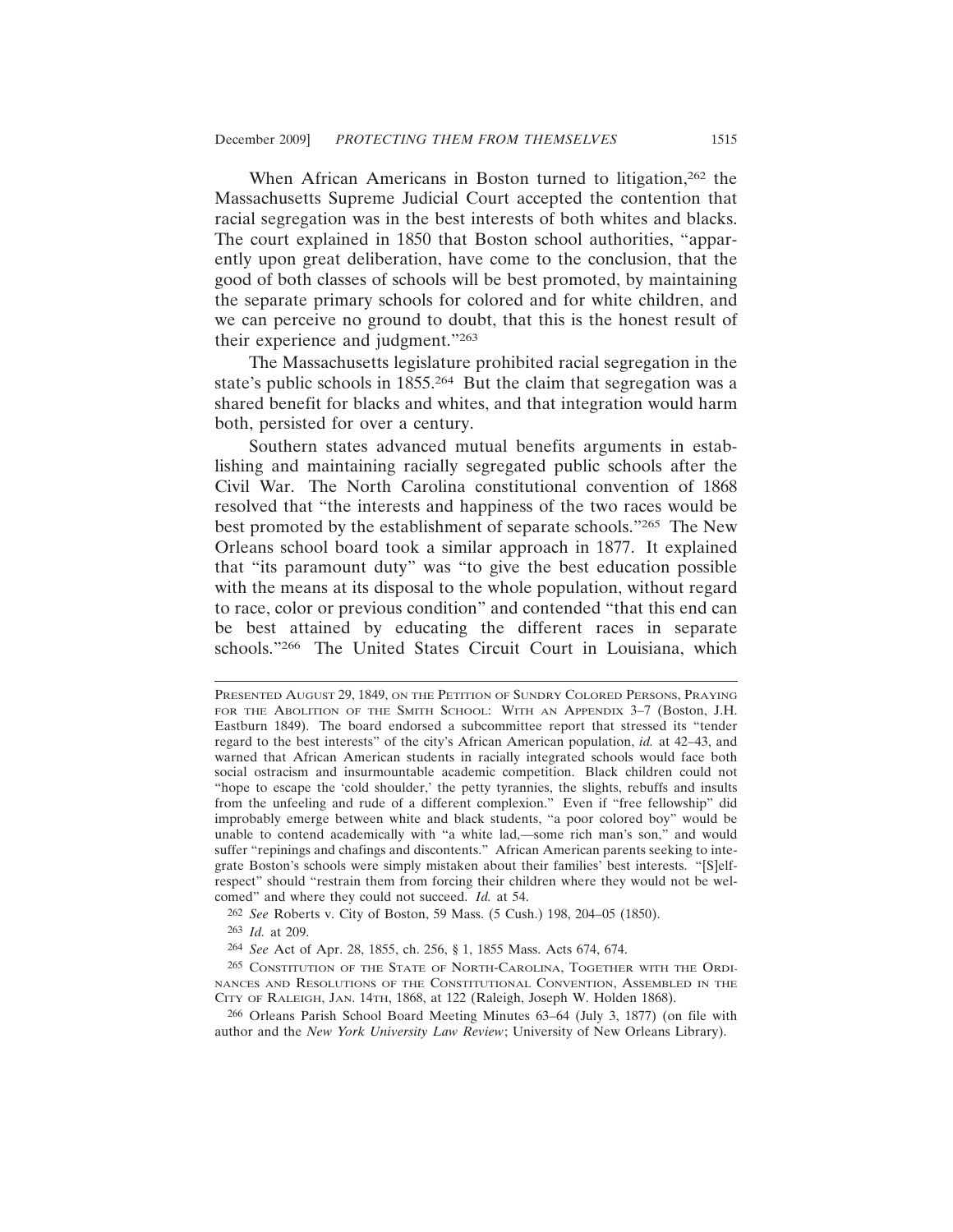upheld the segregation of New Orleans public schools in 1878,<sup>267</sup> endorsed the same line of argument. Judge William B. Woods, who would join the United States Supreme Court in 1880,<sup>268</sup> insisted that "[t]he state, while conceding equal privileges and advantages to both races, has the right to manage its schools in the manner which, in its judgment, will best promote the interest of all."269

The argument that segregation was a mutual benefit to blacks and whites expanded its reach in the twentieth century. In the 1910s, a wave of cities and towns in southern and border states enacted ordinances requiring residential racial segregation,270 and Virginia passed legislation expressly authorizing any city or town in that state to do the same.271 Some of these segregation ordinances focused on maintaining the uniform racial character of blocks occupied exclusively by whites or African Americans.<sup>272</sup> Other ordinances regulated racially integrated blocks as well, prohibiting African Americans and whites from moving onto blocks where members of the other race occupied the majority of the houses.273

<sup>267</sup> *See* Bertonneau v. Bd. of Dirs. of City Sch., 3 F. Cas. 294, 296 (C.C.D. La. 1878) (No. 1361).

<sup>268</sup> *See* A.H.T., *William Burnham Woods*, *in* 10 DICTIONARY OF AMERICAN BIOGRAPHY 505, 506 (Dumas Malone ed., 1936).

<sup>269</sup> *Bertonneau*, 3 F. Cas. at 296; *see also* Lehew v. Brummell, 15 S.W. 765, 766 (Mo. 1891) ("If we cast aside chimerical theories and look to practical results, it seems to us it must be conceded that separate schools for colored children is a regulation to their great advantage.").

<sup>270</sup> *See infra* notes 272–73 and accompanying text.

<sup>271</sup> *See* Act of Mar. 12, 1912, ch. 157, 1912 Va. Acts 330.

<sup>272</sup> *See, e.g.*, Dallas, Tex., Ordinance 195, §§ 1–2 (Aug. 8, 1916) (on file with author and the *New York University Law Review*; Dallas Municipal Archives); Okla. City, Okla., Ordinance 1825, §§ 1–2 (Mar. 29, 1916) (on file with author and the *New York University Law Review*; City of Oklahoma City); St. Louis, Mo., Ordinance 28,545, §§ 1–2 (Mar. 3, 1916) (on file with author and the *New York University Law Review*; St. Louis Public Library); Atlanta, Ga., An Ordinance for preserving peace, preventing conflict and ill feeling between the white and colored races and promoting the general welfare of the City by providing for the use of separate blocks by white and colored people for residences and for other purposes §§ 1–2 (June 17, 1913) (on file with author and the *New York University* Law Review; Atlanta History Center); GREENVILLE, S.C., CODE §§ 570A-570B (1912); BALT., MD., ORDINANCES 654, §§ 1–2 (1911); *see also id.* Ordinance 692 (repealing and reenacting Ordinance 654 to remedy technical problem with enactment). An earlier Baltimore ordinance also covered racially integrated blocks. *See id.* Ordinance 610, §§ 1–2. But a Baltimore court struck down this ordinance within a month of its enactment as "inaccurately drawn." W. Ashbie Hawkins, *A Year of Segregation in Baltimore*, CRISIS, Nov. 1911, at 27, 29.

<sup>273</sup> *See, e.g.*, Louisville, Ky., An Ordinance to Prevent Conflict and Ill-Feeling Between the White and Colored Races in the City of Louisville and to Preserve the Public Peace and Promote the General Welfare by Making Reasonable Provisions Requiring, as Far as Practicable, the Use of Separate Blocks for Residences, Places of Abode and Places of Assembly by White and Colored People Respectively §§ 1–2 (May 11, 1914) (on file with author and the *New York University Law Review*; Louisville City Archives) (capitalization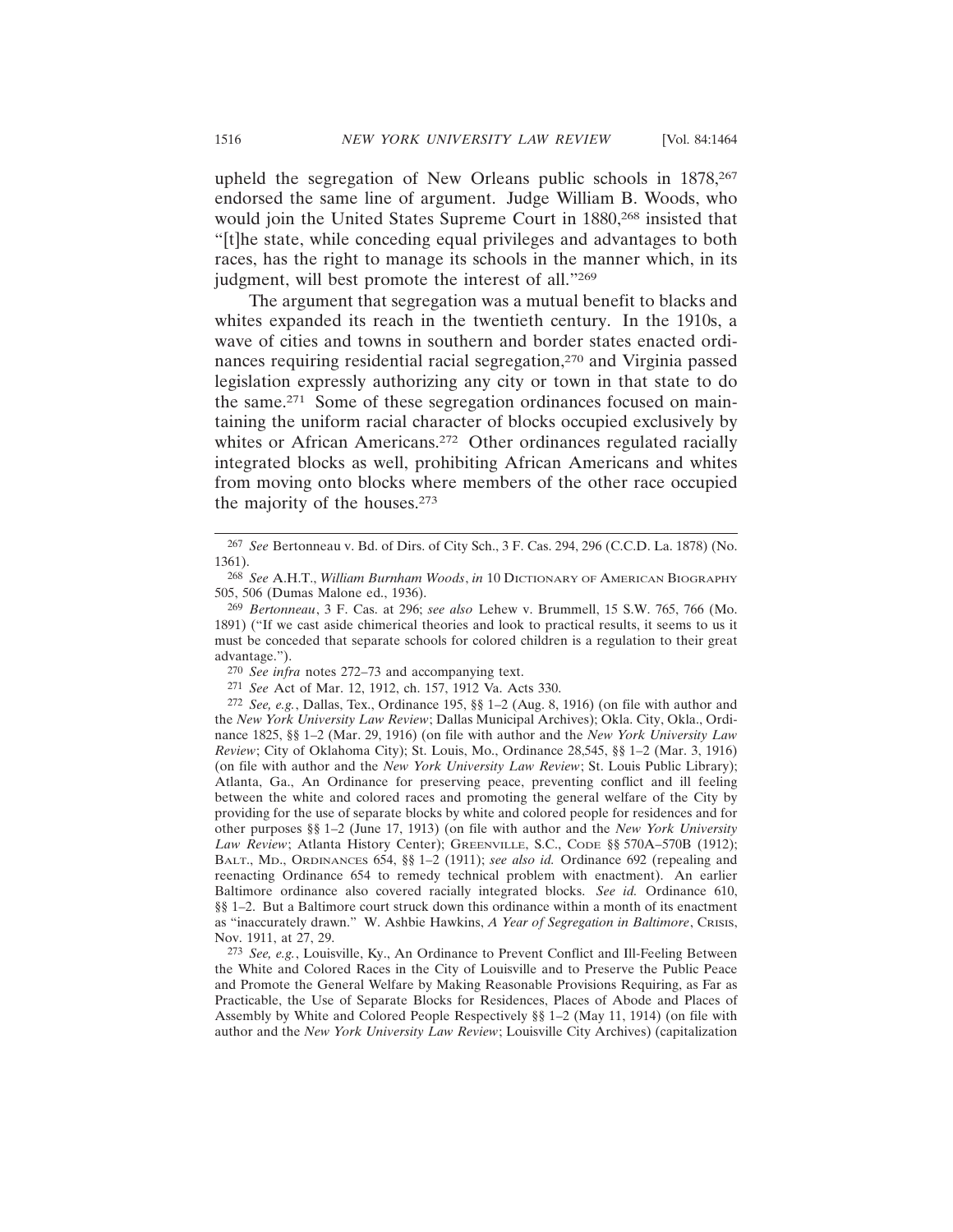Lawmakers consistently justified the residential segregation ordinances, often in their very titles, as advancing the mutual interests of whites and blacks alike. Baltimore (in 1911),<sup>274</sup> Greenville  $(1912)$ ,<sup>275</sup> Atlanta (1913),276 Louisville (1914),277 St. Louis (1916),278 Oklahoma

274 BALT., MD., ORDINANCES 654 ("An ordinance for preserving peace, preventing conflict and ill-feeling between the white and colored races in Baltimore city, and promoting the general welfare of the city by providing, so far as practicable, for the use of separate blocks by white and colored people for residences, churches and schools."); *see also id.* Ordinance 692 (similar); *id.* Ordinance 610 ("An ordinance for preserving order, securing property values and promoting the great interests and insuring the good government of Baltimore city.").

275 GREENVILLE, S.C., CODE §§ 570A–570B ("An Ordinance for Preserving Peace, Preventing Conflict and Ill Feeling between the White and Colored Races in the City of Greenville, and Promoting the General Welfare of the City by Providing, so far as Practicable for the Use of Separate Blocks for Residences, Churches, Schools, Hotels, Boarding Houses, Restaurants, Places of Public Amusement, Stores and Places of Business of all kinds." (emphasis omitted)).

276 Atlanta, Ga., An Ordinance for preserving peace, preventing conflict and ill feeling between the white and colored races and promoting the general welfare of the City by providing for the use of separate blocks by white and colored people for residences and for other purposes.

277 Louisville, Ky., An Ordinance to Prevent Conflict and Ill-Feeling Between the White and Colored Races in the City of Louisville and to Preserve the Public Peace and Promote the General Welfare by Making Reasonable Provisions Requiring, as Far as Practicable, the Use of Separate Blocks for Residences, Places of Abode and Places of Assembly by White and Colored People Respectively.

278 St. Louis, Mo., Ordinance 28,546 ("An ordinance to prevent ill feeling, conflict and collisions between the white and colored races in the City of St. Louis, in the city blocks occupied by both races, and to preserve the public peace, and promote the general welfare, by making reasonable provisions whereby gradually such blocks may become in time occupied wholly by either white or colored people, thereby promoting the general welfare of white and colored people, respectively."); St. Louis, Mo., Ordinance 28,545 (Mar. 3, 1916) (on file with author and the *New York University Law Review*; St. Louis Public Library) ("An ordinance to prevent ill feeling, conflict and collisions between the white and colored races in the City of St. Louis, and to preserve the public peace and promote the general welfare by making reasonable provisions requiring the use of separate blocks for residence by white and colored people respectively.").

omitted); Ashland, Va., An Ordinance To Secure for White and Colored People, respectively, the Separate Location of Residences for each Race §§ 1–2 (Sept. 12, 1911) (on file with author and the *New York University Law Review*; Town of Ashland) (capitalization omitted); Clifton Forge, Va., Ordinance §§ 1–2 (June 28, 1911) (on file with author and the *New York University Law Review*; Town of Clifton Forge); Richmond, Va., An Ordinance To secure for white and colored people, respectively, the separate location of residences for each race §§ 1–2 (Apr. 19, 1911) (on file with author and the *New York University Law Review*; University of Virginia Library) (capitalization omitted). Residential segregation ordinances in Oklahoma City and St. Louis prohibited African Americans and whites from moving onto blocks where members of the other race occupied at least seventy-five percent of the houses. *See* Okla. City, Okla., Ordinance 1824, §§ 1–2 (Mar. 29, 1916) (on file with author and the *New York University Law Review*; City of Oklahoma City); St. Louis, Mo., Ordinance 28,546, §§ 1–2 (Mar. 3, 1916) (on file with author and the *New York University Law Review*; St. Louis Public Library).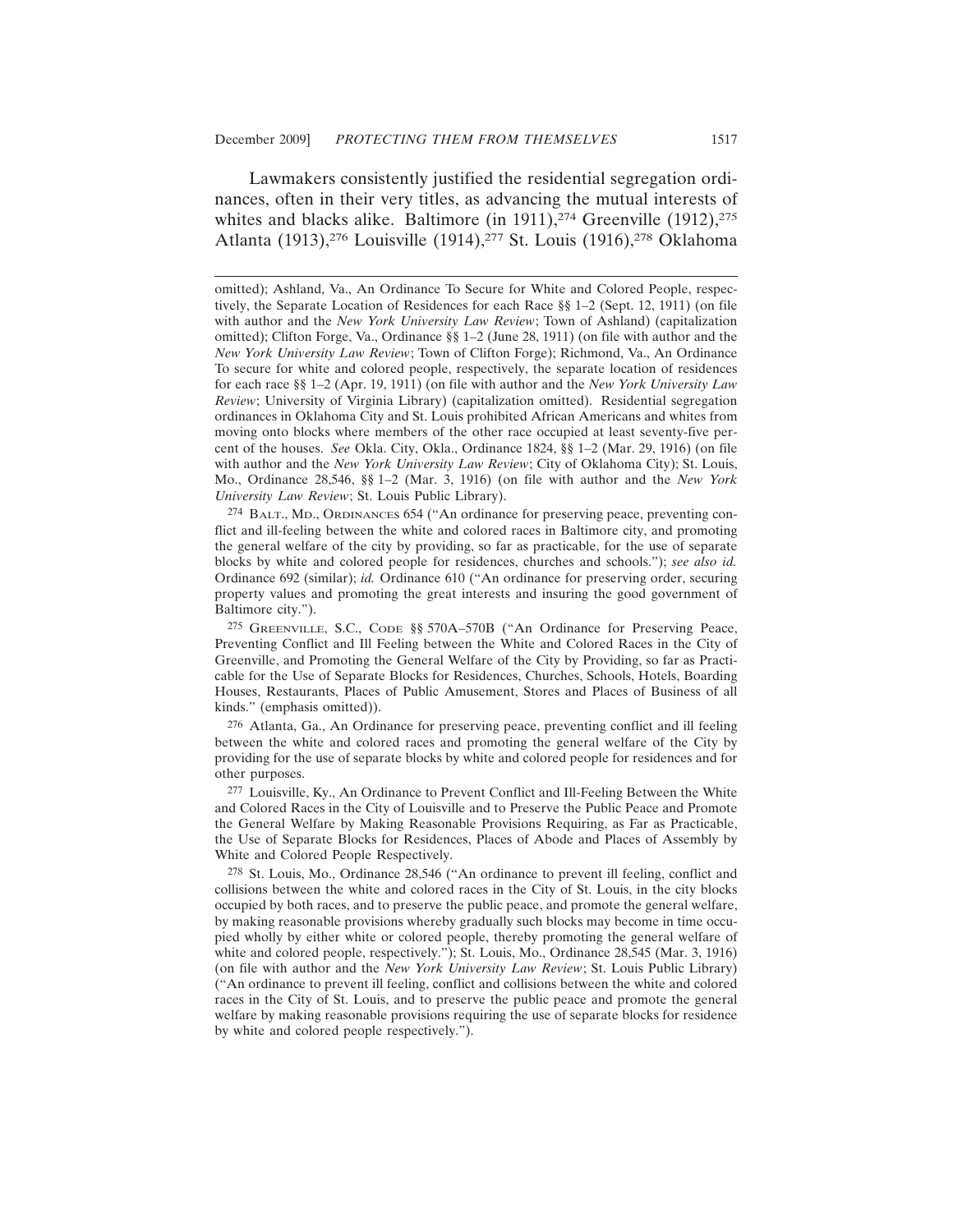City (1916),279 and Dallas (1916)280 described their ordinances as measures for preserving "peace," preventing "conflict and ill-feeling" between whites and African Americans, and promoting "the general welfare." Virginia's 1912 statute authorizing residential segregation ordinances was similarly for "the preservation of the public morals, public health and public order."281

Advocates explained that the ordinances were needed because of "the ill-effect of a too close commingling of the two races, which is of ill effect to both, and which seriously interferes with the efforts of civic and moral uplift and betterment."282 Requiring residential racial segregation helped both whites and blacks by "furnish[ing] an additional safeguard to the community from lawlessness and breaches of the peace, which are the inevitable result of too intimate contact between the white and negro races."283 It was "expedient for the best interest of both races that they shall live in distinct sections of the cities where such ordinances have been enacted."284

Indeed, defenders of residential segregation ordinances insisted that if the ordinances disproportionately burdened any group, it was whites, who were more likely to own houses and thus more likely to have their property rights limited by legal restrictions on occupancy.285 In contrast, blacks purportedly benefited most from these

<sup>279</sup> Okla. City, Okla., Ordinance 1825 (Mar. 29, 1916) (on file with author and the *New York University Law Review*; City of Oklahoma City) ("An ordinance to prevent ill feeling, conflict and collisions between the white and colored races in the city of Oklahoma City, Okla. and to preserve the public peace and promote the general welfare by making reasonable provisions requiring the use of separate blocks for residence by white and colored people respectively, and declaring an emergency." (capitalization omitted)); Okla. City, Okla., Ordinance 1824 (Mar. 29, 1916) (on file with author and the *New York University Law Review*; City of Oklahoma City) ("An ordinance to prevent ill feeling, conflict and collisions between the white and colored races in the city of Oklahoma City, Okla., in the city blocks occupied by both races and to preserve the public peace, and promote the general welfare, by making reasonable provisions whereby gradually such blocks may become in time occupied wholly by either white or colored people, thereby promoting the general welfare of white and colored people, respectively, and declaring an emergency." (capitalization omitted)).

<sup>280</sup> Dallas, Tex., Ordinance 195 (Aug. 8, 1916) (on file with author and the *New York University Law Review*; Dallas Municipal Archives) ("An ordinance for preserving peace, preventing conflict and ill feeling between the white and colored races by providing for the use of separate blocks by white and colored people for residences and for other purposes, prescribing a penalty and declaring an emergency." (capitalization omitted)).

<sup>281</sup> Act of Mar. 12, 1912, ch. 157, 1912 Va. Acts 330, 330.

<sup>282</sup> T.B. Benson, *Segregation Ordinances*, 1 VA. L. REG. (n.s.) 330, 330 (1915).

<sup>283</sup> Brief for Defendant in Error at 22–23, Buchanan v. Warley, 245 U.S. 60 (1917) (No. 33).

<sup>284</sup> James F. Minor, *Constitutionality of Segregation Ordinances*, 18 VA. L. REG. 561, 561 (1912).

<sup>285</sup> *See* State v. Gurry, 88 A. 546, 551 (Md. 1913); Benson, *supra* note 282, at 335; *see also* Minor, *supra* note 284, at 574–75.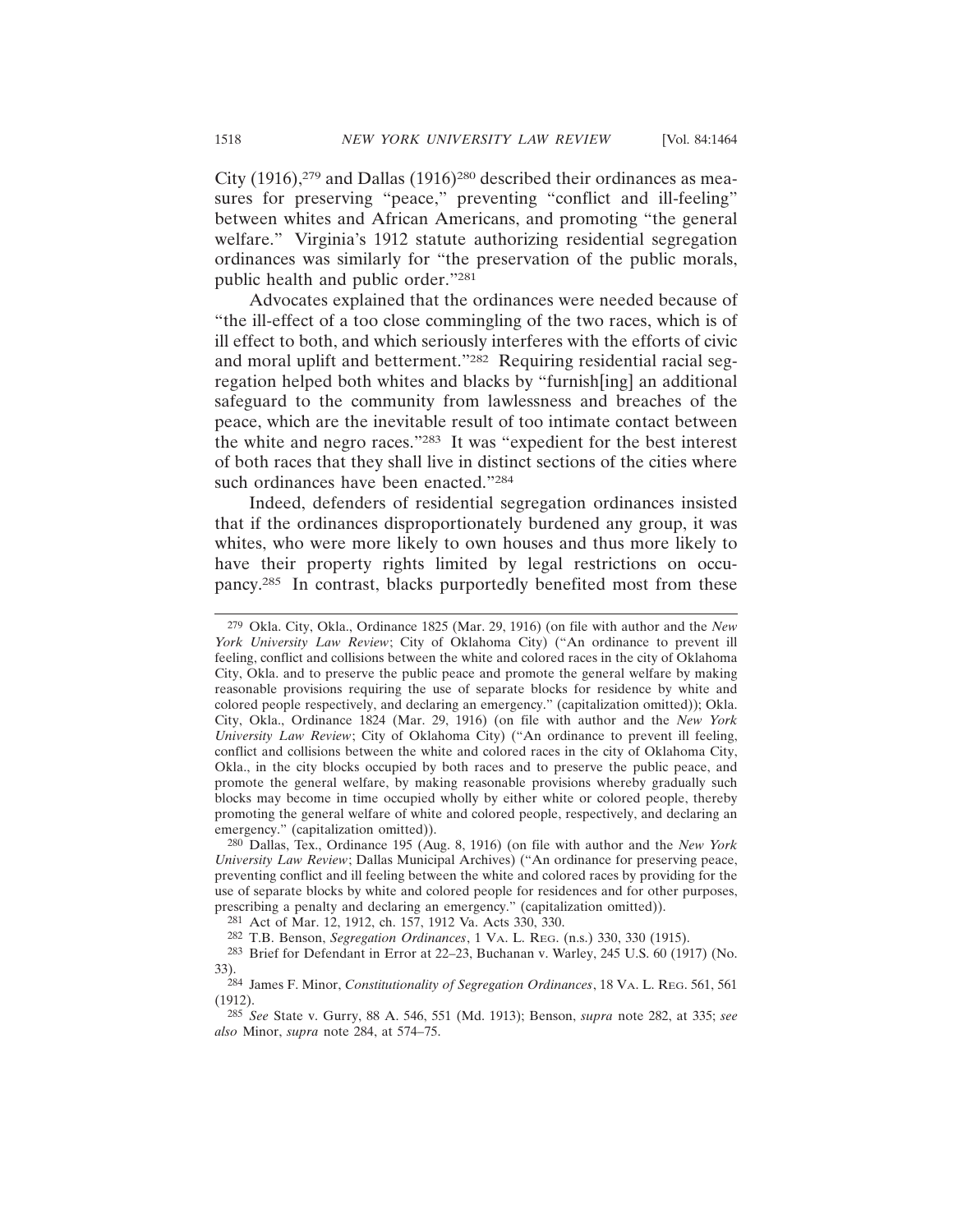ordinances because they would supposedly suffer most if residential segregation were not legally mandated. This argument drew on the strength of racial prejudice as a reason to accommodate and legalize that prejudice. For instance, Louisville contended that "[t]he alternative to" the type of ordinance it enacted "seems unfortunately to be those extra-legal or positively illegal methods which only too many communities, North and South, have employed to prevent the negro from living among them, and where, instead of giving him a fair and equal chance, have forced the negro at the point of a shotgun to move on."286

African Americans and their advocates vigorously contested the claim that residential segregation ordinances benefited whites and blacks alike, or even favored blacks. They condemned the ordinances as blatant efforts to enforce white supremacy. African American opponents of St. Louis's ordinances, which were enacted by popular vote,287 distributed pamphlets entitled *Negro Segregation: A Measure To Assassinate a Race*288 and cartoons captioned "'Back to slavery'" that depicted a white man whipping a black man.289 The NAACP, which sued challenging Louisville's ordinance,<sup>290</sup> noted that "[n]o one

288 GEO. E. STEVENS, NEGRO SEGREGATION: A MEASURE TO ASSASSINATE A RACE IN ST. LOUIS, MO. (FALL OF 1915) A STATEMENT OF PRINCIPLES A REVIEW OF RACE RELA-TIONS AND A PROTEST (1915); *see also id.* at 1 ("This statement of principles was adopted and ordered published Aug. 2, 1915, by the Antioch Baptist Association, of St. Louis. Mo., representing ten thousand Negro citizens.").

<sup>286</sup> Brief for Defendant in Error, *supra* note 283, at 119.

<sup>287</sup> *See* Roger N. Baldwin, *Negro Segregation by Initiative Election in St. Louis*, 14 AM. CITY 356, 356 (1916) ("The first popular vote by use of the initiative under the new St. Louis city charter, and the first popular vote in the United States on negro segregation, resulted in adopting the segregation ordinance by a three-to-one vote on February 29. Seventy thousand voters, one-half of the total registered, cast their ballots. Of the eighteen thousand votes cast against segregation, about nine thousand were those of negroes. The only white wards which voted against it were two in the downtown district inhabited by citizens of foreign birth.").

<sup>289</sup> *Negro-Segregation in St. Louis*, LITERARY DIG., Mar. 18, 1916, at 702, 702.

<sup>290</sup> *Buchanan v. Warley*, 245 U.S. 60 (1917), was a test case that the NAACP arranged and litigated. Six months after Louisville enacted its residential segregation ordinance, William Warley, the African American president of the NAACP's Louisville branch, contracted to buy a plot of land from Charles Buchanan, a white real estate agent who had agreed to cooperate with the NAACP. *See* C.H. PARRISH ET AL., LEGAL COMM., N.A.A.C.P., THE HISTORY OF LOUISVILLE SEGREGATION CASE AND THE DECISION OF THE SUPREME COURT 3 (n.d.); C.B. Blakey, *History by Attorney Blakey*, *in id.* at 10, 10–11; Roger L. Rice, *Residential Segregation by Law, 1910–1917*, 34 J.S. HIST. 179, 185–86 (1968). The land was on a block in Louisville where whites occupied most of the houses, and the contract specified that Warley did not have to go through with the purchase agreement if the laws of Kentucky and Louisville prohibited him from occupying a house on the land. Buchanan tendered the deed, and Warley refused to accept it or to pay for the land on the ground that Louisville's residential segregation ordinance barred him from moving onto the block. Buchanan then sued to challenge the constitutionality of Louisville's ordinance. *See* Brief for the Plaintiff in Error on Rehearing at 1–2, 7, *Buchanan*, 245 U.S. 60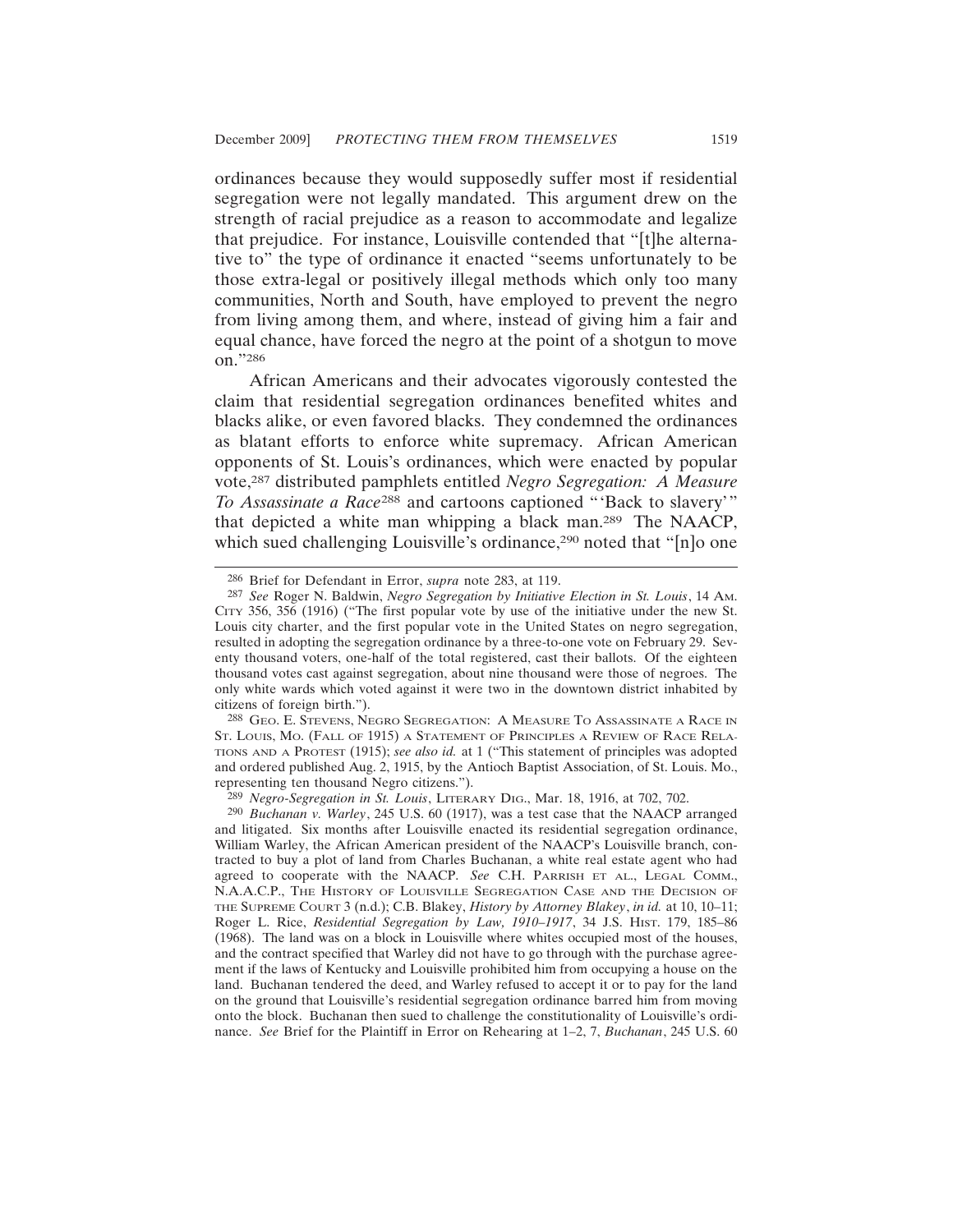outside a court room would imagine for an instant that the predominant purpose of this ordinance was not to prevent the negro citizens of Louisville, however industrious, thrifty and well-educated they might be, from approaching that condition vaguely described as 'social equality."<sup>291</sup>

However, several state courts in the 1910s insisted that African Americans opposing residential segregation ordinances misunderstood their own best interests. These courts endorsed the claim that residential segregation operated to the mutual benefit of blacks and whites. Their opinions dismissed the notion that segregation ordinances promoted racial conflict by enforcing racial subordination. Instead, courts asserted that residential segregation avoided racial conflict through racial separation, and maintained that both blacks and whites would benefit from the resulting racial peace. The Kentucky Court of Appeals, which upheld Louisville's ordinance,<sup>292</sup> denied that legally required racial segregation imposed any "stigma." To the contrary, legalized racial segregation, including Louisville's ordinance, was enacted "in order to prevent such conflicts as are shown by this record to have resulted in Louisville from the racial discord consequent upon the close association of the races, and in order that the solidarity of the races may be preserved, and, finally, that in a spirit of mutual helpfulness and racial friendship each race may attain those heights of human development which are its to be won, and may aid in bringing to this state and nation of ours all that the undreamed future has in store for us."293 The Georgia Supreme

<sup>(</sup>No. 33); Brief for the Plaintiff in Error at 1–2, 7, *Buchanan*, 245 U.S. 60 (No. 33). Buchanan's lawyers included Moorfield Storey, the NAACP's first president. *See* Brief for the Plaintiff in Error on Rehearing, *supra*, at 47; Brief for the Plaintiff in Error, *supra*, at 33; WILLIAM B. HIXSON, JR., MOORFIELD STOREY AND THE ABOLITIONIST TRADITION 98–99, 139–42 (1972). Warley invited Louisville's city attorneys to represent him so that they could defend the city's ordinance. *See* Brief for Defendant in Error, *supra* note 283, at 1.

<sup>291</sup> Brief for the Plaintiff in Error on Rehearing, *supra* note 290, at 17; *see also* Brief for the Plaintiff in Error, *supra* note 290, at 32 (similar). "The ordinance was manifestly drawn with great ingenuity in order to place the negro citizens of Louisville in as inferior a position as possible with respect to their right of residence and to violate the spirit of the Fourteenth Amendment without transgressing the letter. If one of those who enacted the ordinance were defending his course before his constituents, he would ask their approval just because he had succeeded so well in establishing a permanent superiority for the white race." Brief for the Plaintiff in Error on Rehearing, *supra* note 290, at 23; *see also* Brief for the Plaintiff in Error, *supra* note 290, at 33 (similar).

<sup>292</sup> *See* Harris v. City of Louisville, 177 S.W. 472, 477 (Ky. 1915), *rev'd sub nom. Buchanan*, 245 U.S. 60.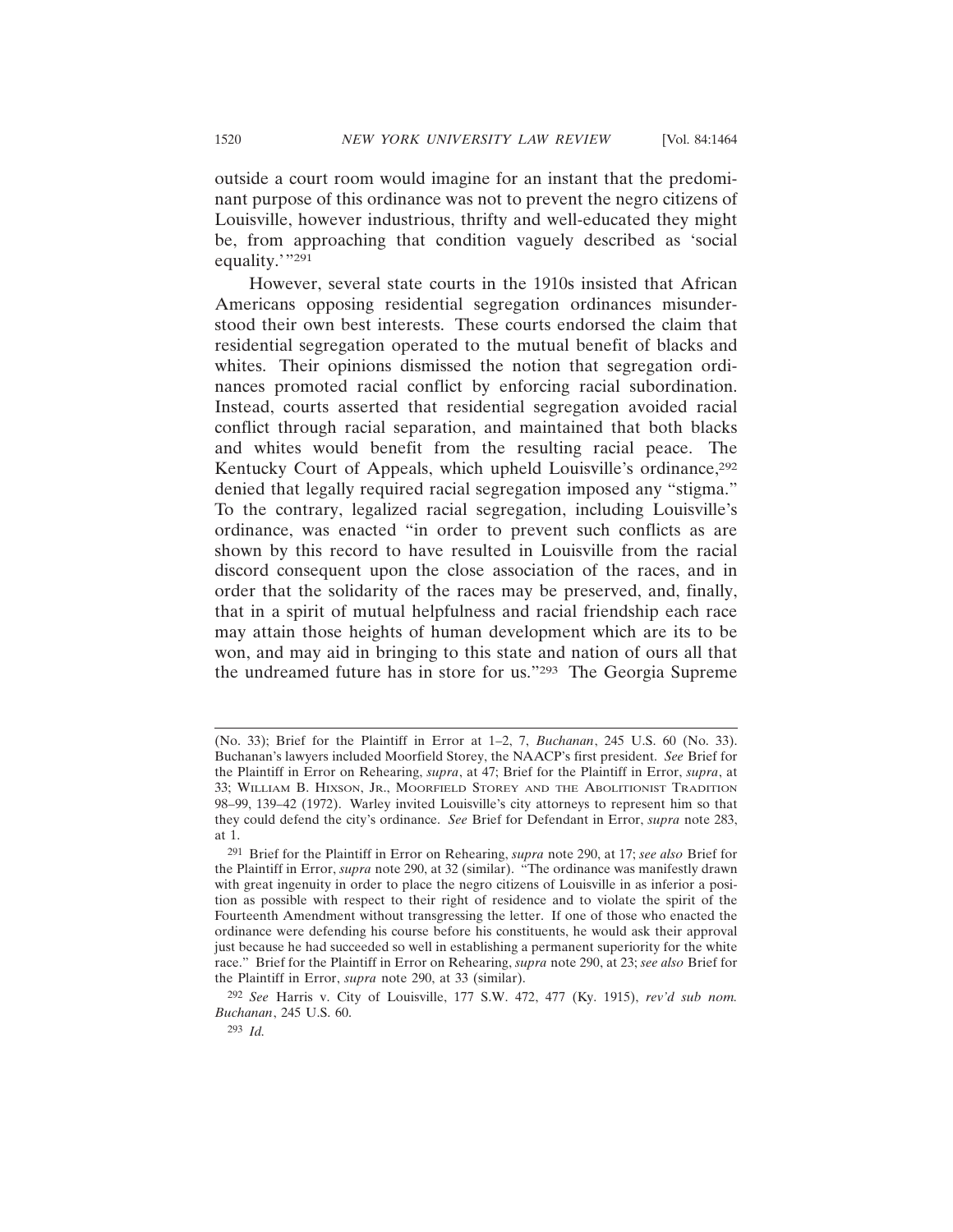Court, which upheld an Atlanta segregation ordinance,<sup>294</sup> similarly contended that "[s]egregation is not imposed as a stigma upon either race, but in order to uphold the integrity of each race and to prevent conflicts between them resulting from close association."295

Ultimately, the United States Supreme Court rejected the mutual benefits argument as a justification for legally required residential racial segregation. In 1917, the Court struck down Louisville's segregation ordinance.296 The Court agreed that "the preservation of the public peace" was "important" and "[d]esirable," but explained that "this aim cannot be accomplished by laws or ordinances which deny rights created or protected by the Federal Constitution."297 Nonetheless, the contention that racial segregation was a mutual benefit to whites and blacks, and that racial integration would be a shared calamity, remained vibrant. Segregationists emphasized mutual benefits discourse over the next decades when African Americans and their allies attempted to secure new forms of racial equality.298

296 *See Buchanan*, 245 U.S. at 81–82.

297 *Id.* at 81.

298 For instance, Supreme Court Justice James McReynolds, who opposed integrating the University of Missouri School of Law, warned in 1938 that "break[ing] down the set-

<sup>294</sup> *See* Harden v. City of Atlanta, 93 S.E. 401, 403 (Ga. 1917), *overruled by* Glover v. City of Atlanta, 96 S.E. 562, 562–63 (Ga. 1918) (per curiam) (striking down Atlanta ordinance after United States Supreme Court's *Buchanan* decision).

<sup>295</sup> *Id.* at 402–03. The Virginia Supreme Court of Appeals upheld residential segregation ordinances from Richmond and Ashland, Virginia. *See* Hopkins v. City of Richmond, 86 S.E. 139, 141 (Va. 1915) (per curiam), *overruled by* Irvine v. City of Clifton Forge, 97 S.E. 310, 310 (Va. 1918) (relying on *Buchanan*). The court explained that the ordinances were designed "'to prevent too close association of the races, which association results, or tends to result, in breaches of peace, immorality, and danger to the health.'" *Id.* at 144 (quoting Town of Ashland v. Coleman, 19 VA. L. REG. 427, 437 (Cir. Ct. Hanover County 1913)). The Maryland Court of Appeals struck down Baltimore's segregation ordinance because it applied retrospectively as well as prospectively: People who owned homes at the time of the ordinance's enactment could be barred from occupying them under the ordinance's rules. *See* State v. Gurry, 88 A. 546, 552–53 (Md. 1913). But the court noted that "[n]o intelligent observer in communities where there are many colored people can fail to notice that there are sometimes exhibitions of feelings between members of the two races which are likely to, and occasionally do, result in outbreaks of violence and disorder." "[I]f a segregation of the races to such extent as may be permissible under the Constitution and laws of the land will have a tendency, not only to avoid disorder and violence, but to make a better feeling between the races, every one having the interests of the colored people as well as of the white people at heart ought to encourage rather than oppose it." *Id.* at 551. The court decided *Gurry* on October 7, 1913. *See id.* at 546. On September 25, 1913, Baltimore had enacted a new residential segregation ordinance that applied prospectively only. *See* BALT., MD., ORDINANCES 339, § 1 (1914) ("An ordinance to prevent conflict and ill-feeling between the white and colored races in Baltimore City, and to preserve the public peace and promote the general welfare by making reasonable provisions requiring the use of separate blocks for residences by white and colored people, respectively."). The Maryland Court of Appeals struck this ordinance down in 1918. *See* Jackson v. State, 103 A. 910, 910–11 (Md. 1918) (relying on *Buchanan*).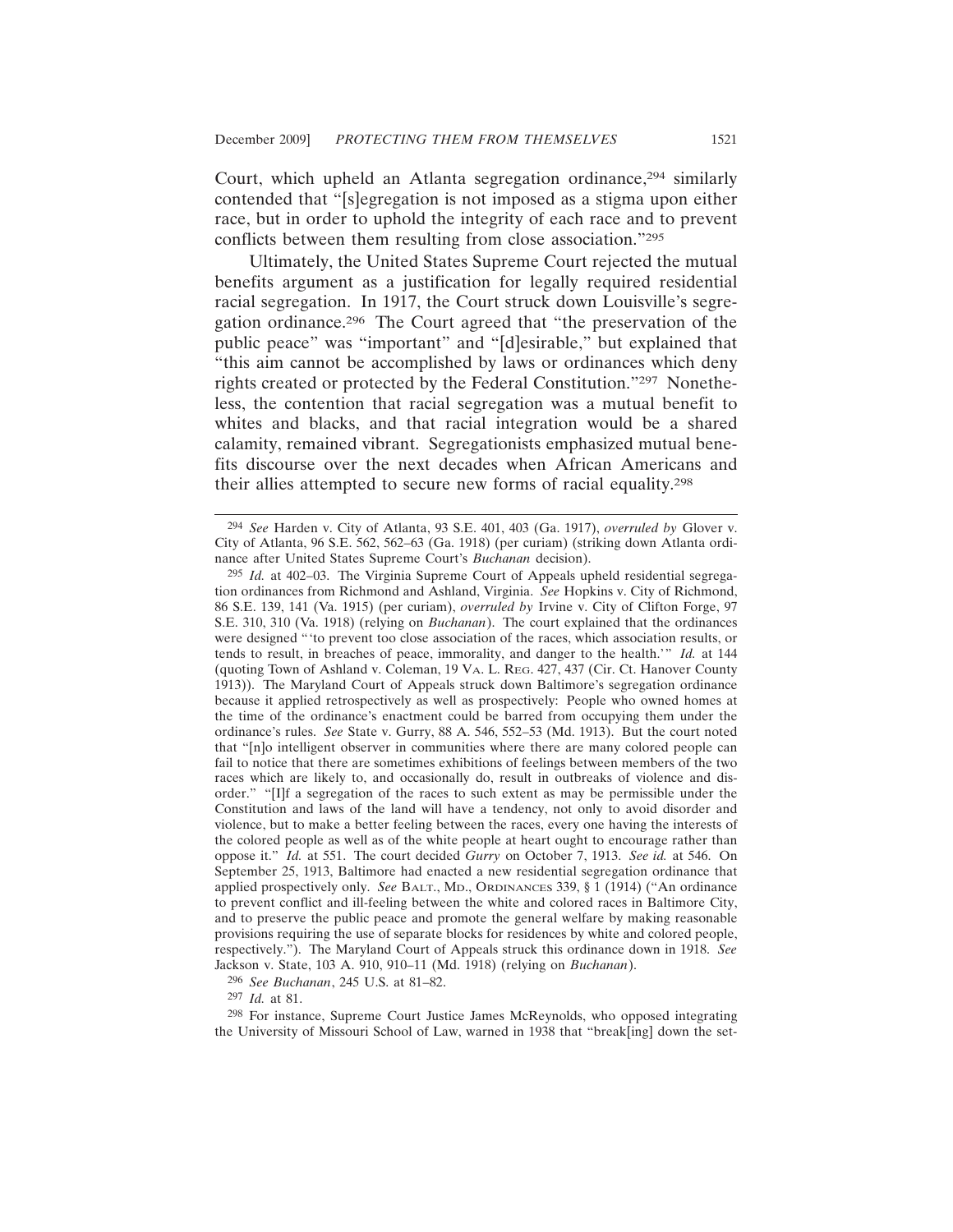The claim that legalized racial segregation operated to the mutual advantage of whites and blacks reached a fever pitch in the defense of racially segregated public education that southern states mounted in the consolidated cases that became *Brown v. Board of Education* (1954).299 With civil rights arguments ascendant and Jim Crow's future at stake, South Carolina insisted that it was intent on producing "equality for all of its children of whatever race or color" and "convinced that the happiness, the progress and the welfare of these children [was] best promoted in segregated schools."300 Virginia contended that its eighty years of racial segregation in public education had caused "no hurt or harm to either race."301 Instead, the state asserted, "segregation by race in Virginia's public schools . . . not only does not offend the Constitution of the United States but serves to provide a better education for living for the children of both races."302

299 347 U.S. 483 (1954).

300 Transcript of Oral Reargument in *Briggs v. Elliott* and *Davis v. County School Board* (Dec. 7, 1953), *in* 49A LANDMARK BRIEFS AND ARGUMENTS OF THE SUPREME COURT OF THE UNITED STATES: CONSTITUTIONAL LAW 447, 492 (Philip B. Kurland & Gerhard Casper eds., 1975) (argument of John W. Davis on behalf of appellees).

301 Transcript of Oral Argument in *Davis v. County School Board* (Dec. 10, 1952), *in* 49 LANDMARK BRIEFS AND ARGUMENTS OF THE SUPREME COURT OF THE UNITED STATES: CONSTITUTIONAL LAW, *supra* note 300, at 347, 367 (argument of T. Justin Moore on behalf of appellees).

302 Brief for Appellees on Reargument at 82–83, Davis v. County School Board, 347 U.S. 483 (1954) (No. 4). Virginia did not have much evidence from African Americans to support this proposition, but it included the testimony of the state's white superintendent of public instruction, who reported "'that the customs and the habits and the traditions of Virginia citizens are such that they believe for the best interests of both the white and the Negro that the separate school is best.'" *Id.* at 70 (quoting Dowell Howard, Virginia Superintendent of Public Instruction). Colgate Darden, president of the University of Virginia and former Virginia governor, added that "'the races separated, if given a fairly good opportunity, are better off.'" *Id.* (quoting Colgate Darden). In the companion case to *Brown* that challenged segregation in Washington, D.C.'s public schools, *see* Bolling v. Sharpe, 347 U.S. 497, 498 (1954), the city similarly maintained that integrated classrooms

tled practice concerning separate schools" would "thereby, as indicated by experience, damnify both races." Missouri *ex rel.* Gaines v. Canada, 305 U.S. 337, 353 (1938) (McReynolds, J., dissenting). The Alabama legislature passed a joint resolution in 1943 urging Alabama's United States Senators to oppose a federal bill abolishing poll taxes. *See* S.J. Res. 42, No. 154, 1943 Ala. Laws 139, 139–40. The resolution identified the proposed federal legislation, rather than the virtually complete disenfranchisement of African Americans in the South, as the source of racial conflict. It explained that "throughout the years since Reconstruction there has been an amicable and friendly relationship between the two races in the South, and the continuous agitation from outside sources is creating bitterness and hostility, greatly to the detriment of our people, both white and black, ... and is preventing the orderly solution of our problems in a manner assuring lasting justice to both races." *Id.* at 139. Kansas City, Missouri, contended in 1952 that segregation of the city's public swimming pools "preserve[d] peace and order in the community for the protection and welfare of both races," Williams v. Kansas City, Mo., 104 F. Supp. 848, 852 (W.D. Mo. 1952), *aff'd*, 205 F.2d 47 (8th Cir. 1953), and warned that integrating the pools "would produce a condition detrimental to the best interests of both races," *id.* at 853.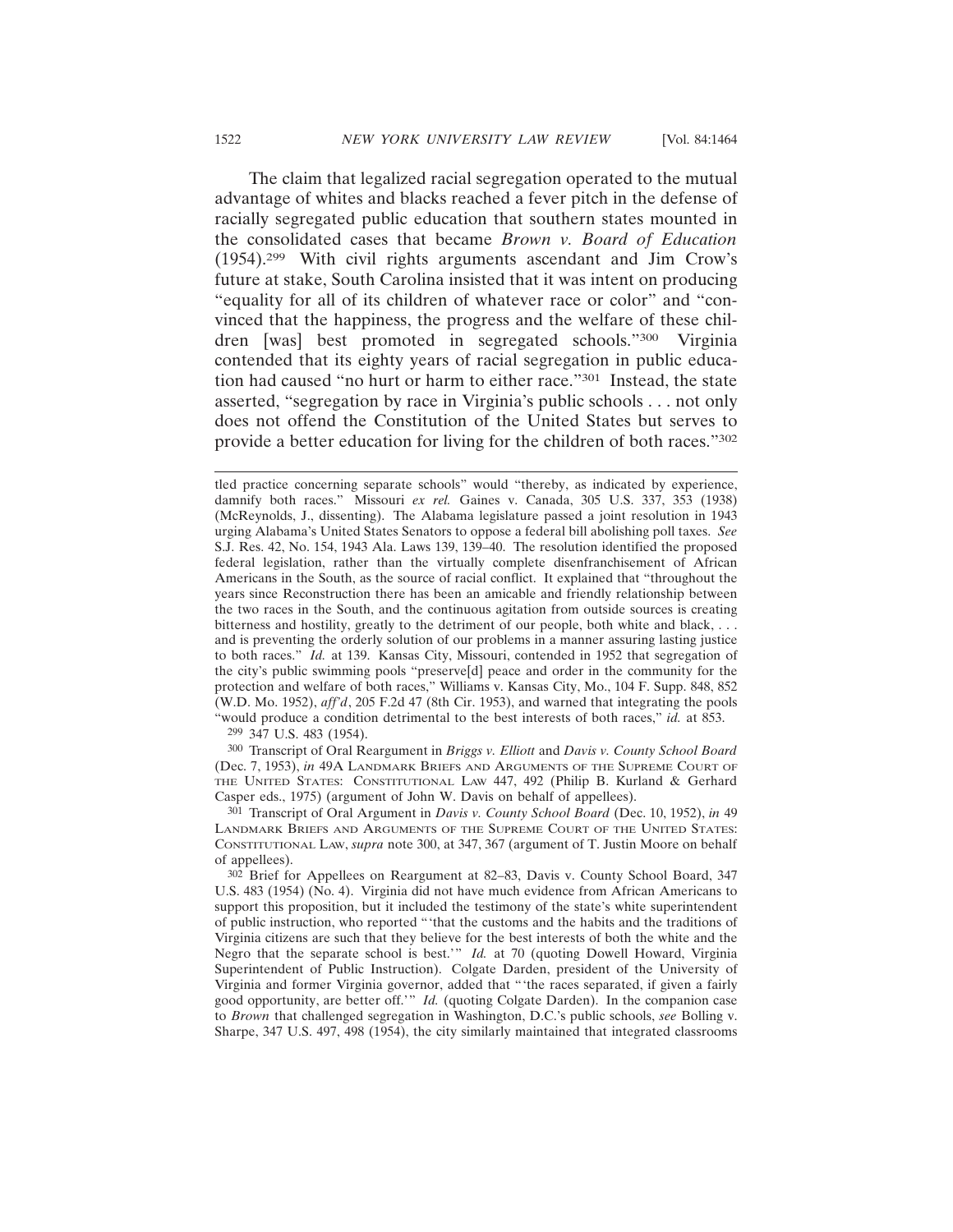The civil rights movement that developed over the course of the twentieth century directly countered these mutual benefits arguments. Civil rights advocates repeatedly emphasized how racial segregation harmed African Americans, reflecting and reinforcing their confinement to a subordinated position in American society. As early as 1935, Chas. H. Thompson, Professor of Education at Howard University, condemned as "sheer sophistry" the argument "that Negroes are no more stigmatized by the separate school than white people who are also segregated." "For we all know that segregation is practically always initiated by the whites, and initiated on the basis that Negroes are inferior and undesirable."303 Thurgood Marshall, the plaintiffs' lead lawyer in *Brown*, argued before the Court that the white South's defense of racially segregated public education reduced to two points: "one, that they got together and decided that it is best for the races to be separated, and, two, that it has existed for over a century. Neither argument, to my mind, is any good."304 Other civil rights supporters similarly attacked the claim "that segregation is 'better' for the Negroes, is not intended to hurt them," explaining that "a little probing would demonstrate that what is meant is that it is better for the Negroes to accept a position of inferiority, at least for the indefinite future."305

The Supreme Court in *Brown* soundly rejected arguments that legalized racial segregation advanced the mutual interests of blacks and whites. *Brown* held that racially segregated public education could never be constitutional,<sup>306</sup> in an opinion that detailed the harms that segregation inflicted on African American children. The Court explained that "[t]o separate [African American children] from others

were likely to foster a "hostile atmosphere" that would "harm the ability to learn of both the races," Transcript of Oral Argument in *Bolling v. Sharpe* (Dec. 10, 1952), *in* 49 LANDMARK BRIEFS AND ARGUMENTS OF THE SUPREME COURT OF THE UNITED STATES: CONSTITUTIONAL LAW, *supra* note 300, at 395, 429 (argument of Milton D. Korman on behalf of respondents). The city contended that white and African American children were both better off with "completely adequate, separate, full educational opportunities on both sides, where they will be instructed on the white side by white teachers, who are sympathetic to them, and on the colored side by colored teachers, who are sympathetic to them, and where they will receive from the lips of their own people education in colored folklore, which is important to a people." *Id.* at 429–30.

<sup>303</sup> Chas. H. Thompson, *Court Action the Only Reasonable Alternative To Remedy Immediate Abuses of the Negro Separate School*, 4 J. NEGRO EDUC. 419, 433 (1935).

<sup>304</sup> Transcript of Oral Reargument in *Briggs v. Elliott* and *Davis v. County School Board* (Dec. 8, 1953), *in* 49A LANDMARK BRIEFS AND ARGUMENTS OF THE SUPREME COURT OF THE UNITED STATES: CONSTITUTIONAL LAW, *supra* note 300, at 501, 516 (rebuttal argument of Thurgood Marshall on behalf of appellants).

<sup>305</sup> Charles L. Black, Jr., *The Lawfulness of the Segregation Decisions*, 69 YALE L.J. 421, 424 (1960).

<sup>306</sup> *See* Brown v. Bd. of Educ., 347 U.S. 483, 495 (1954).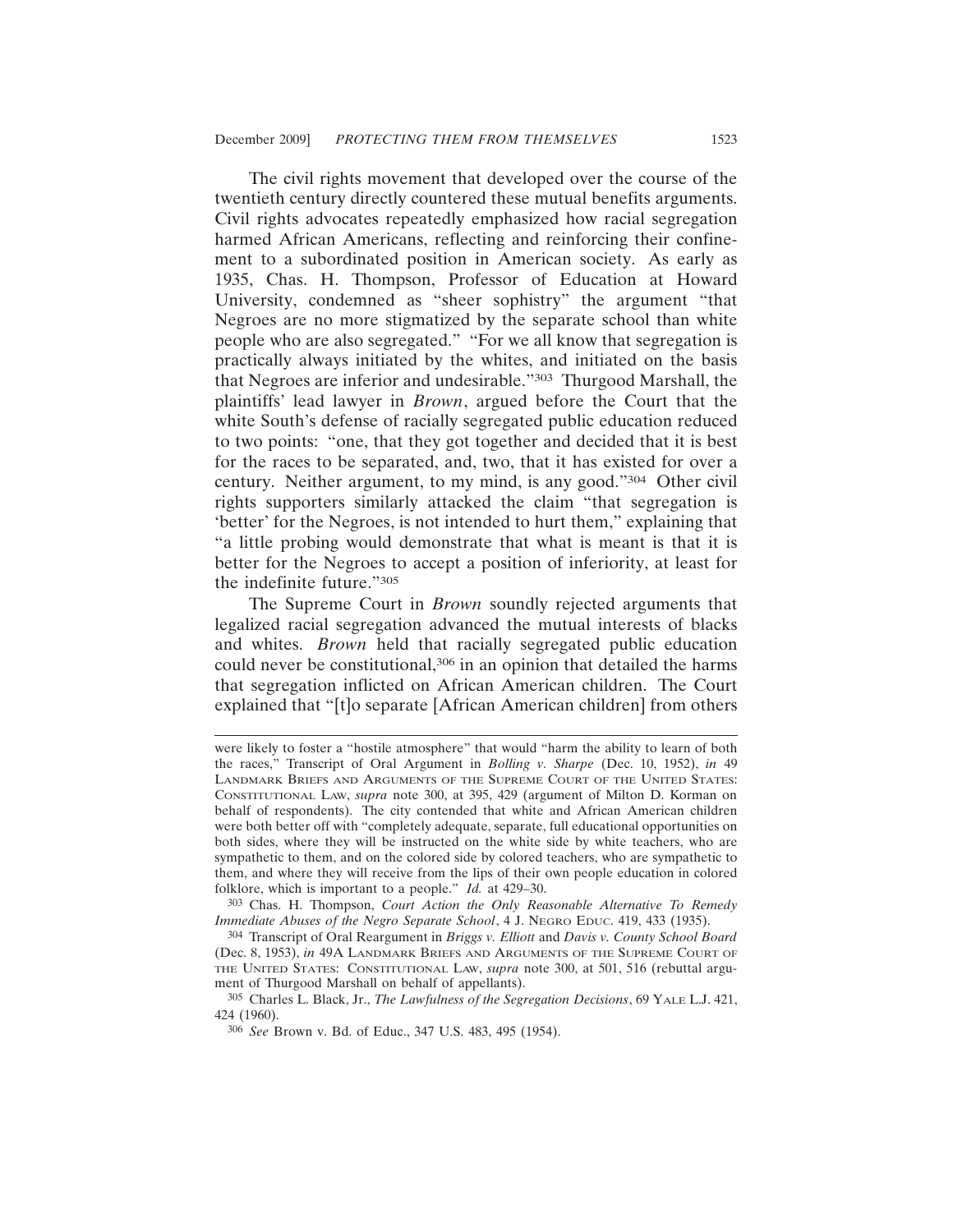of similar age and qualifications solely because of their race generates a feeling of inferiority as to their status in the community that may affect their hearts and minds in a way unlikely ever to be undone."307

But even after *Brown*, legal advocates and authorities commonly contended that public institutions should not integrate because racial segregation benefited both blacks and whites. This argument still convinced segregationists, or they still thought that the claim resonated with constituencies outside the Supreme Court, or both. When segregationists needed to present their last, best case for preserving Jim Crow despite the mounting successes of the civil rights movement, they turned to mutual benefits arguments.

James Eastland, a United States senator from Mississippi, declared in the days after the Court's decision that "the vast majority of the members of both of the races in the South" supported segregation because it "promotes racial harmony" and "permits each race to follow its own pursuits, to develop its own culture, its own institutions, and its own civilization."308 "Everyone knows," Eastland asserted, "that the school atmosphere, the tension, and frictions generated in interracial schools will have a detrimental effect upon the children of both races, will lessen their ability to learn, and will retard the progress of education."309 "[W]ithout the intervention of northern meddlers, segregated schools would continue by mutual agreement of the leaders of both races."310

A few months after *Brown*, Virginia Governor Thomas Stanley appointed thirty-two members of the Virginia General Assembly to a commission charged with recommending how the state should

<sup>307</sup> *Id.* at 494.

<sup>308</sup> 100 CONG. REC. 7255 (1954) (statement of Senator James Eastland).

<sup>309</sup> *Id.* at 7252.

<sup>310</sup> *Id.* at 7257; *see also* TOM P. BRADY, BLACK MONDAY 65 (1955) ("[Segregation is] the greatest factor for peace and harmony between the races."); Hazel Brannon Smith, *Through Hazel Eyes*, LEXINGTON ADVERTISER (Lexington, Miss.), May 20, 1954, at 1 ("We know that it is to the best interest of both races that segregation be maintained in theory and in fact—and that where it isn't maintained trouble results."); *We Are Not Acquiescent*, JACKSON DAILY NEWS (Jackson, Miss.), May 23, 1954, at 10 ("One deplorable result of the [*Brown*] decision is that it will halt the steady improvement in educational facilities under way in all Southern states and thus the Negro race will suffer, instead of benefitting, from the court ruling. It inevitably means a lessening of friendly interest in Negro education among school officials and the public generally. The decree is a blow instead of a benefit to the Negro race."); *id.* ("[T]he thinking people of neither race want the abandonment of segregation[.] Radicals and rabble-rousers and race agitators are in great glee of course but all persons in both races who use their heads for something other than loafing places for hair well realize the gravity of the situation and the tragic consequences to which it may lead.").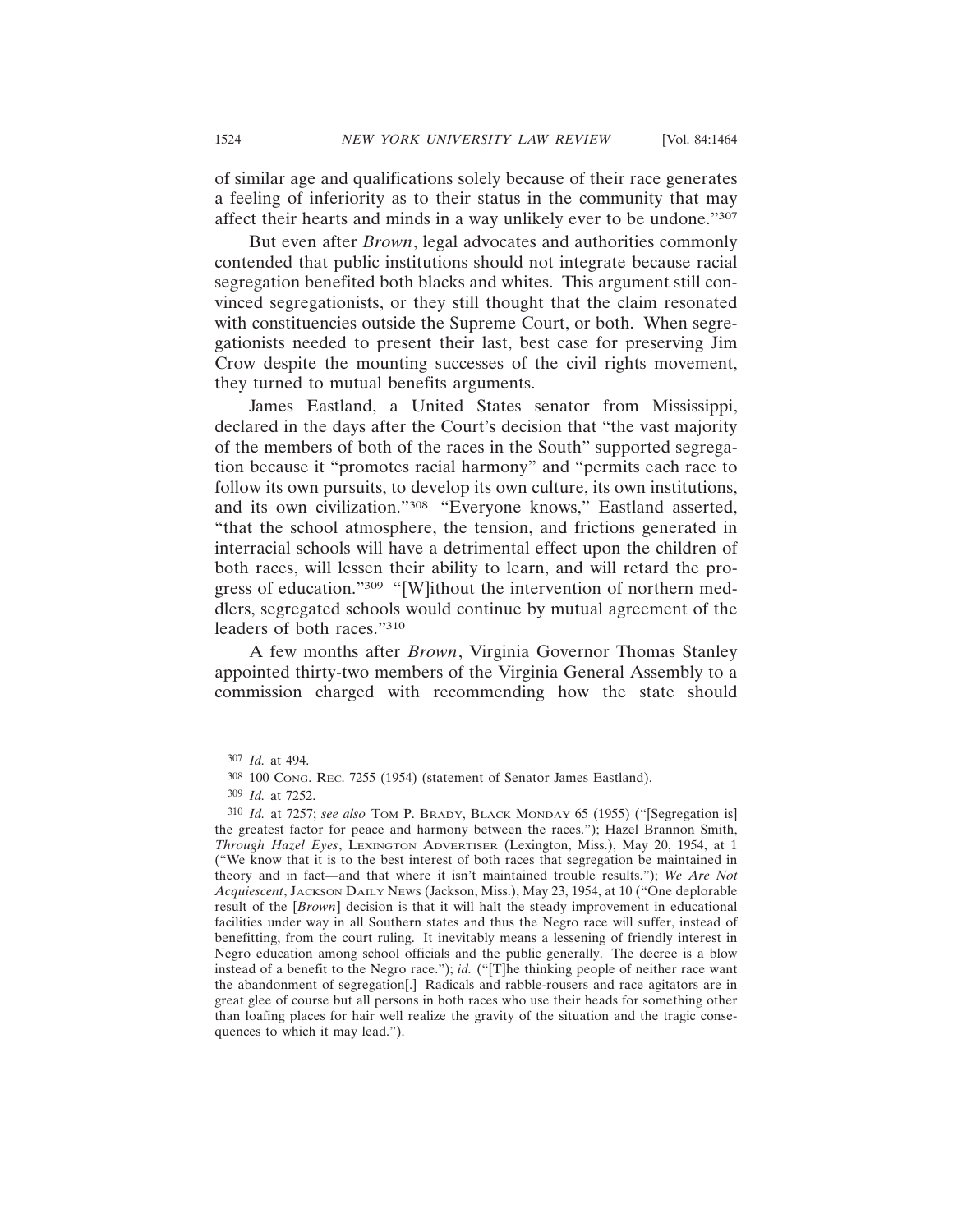respond to the Supreme Court decision.311 The commission concluded in 1955 "that separate facilities in our public schools are in the best interest of both races, educationally and otherwise, and that compulsory integration should be resisted by all proper means in our power."312 Governor Stanley agreed "that the best interest of both white and Negro races will be served by continued separation in the public schools."313 He proposed legislation in August 1956 to enforce and perpetuate the segregation of Virginia's public schools, 314 explaining that the legislation was "designed to promote the best interests of all Virginians, white and Negro, and especially the welfare of the greatest asset of any people, the boys and girls who constitute our future citizenship."315 One month later, the Virginia "General Assembly, for the purpose of protecting the health and welfare of the people and in order to preserve and maintain an efficient system of public elementary and secondary schools,"316 enacted a statute that cut off state funding for all public elementary schools in a county, city, or town if any of the locality's public elementary schools integrated and that cut off state funding for all public secondary schools in a county, city, or town if any of the locality's public secondary schools integrated.317

Jackson, Mississippi, Mayor Allen Thompson, testifying in 1961 to defend the segregation of the city's public transportation facilities, 318 explained that Jackson's policy of racial segregation had "'worked

318 *See* Bailey v. Patterson, 199 F. Supp. 595, 610–11 (S.D. Miss. 1961) (Rives, J., dissenting), *vacated and remanded*, 369 U.S. 31 (1962) (per curiam).

<sup>311</sup> *See* PUBLIC EDUCATION: REPORT OF THE COMMISSION TO THE GOVERNOR OF VIRGINIA, S. DOC. NO. 1, at 5 (1955); Thos. B. Stanley, Address of Thos. B. Stanley Governor to the General Assembly Extra Session Monday, August 27, 1956, *in* COMMONWEALTH OF VIRGINIA: INAUGURAL ADDRESS AND ADDRESSES DELIVERED TO THE GENERAL ASSEMBLY OF VIRGINIA BY THOS. B. STANLEY 1954–1958, at 3, 3.

<sup>312</sup> PUBLIC EDUCATION: REPORT OF THE COMMISSION TO THE GOVERNOR OF VIRGINIA, *supra* note 311, at 7.

<sup>313</sup> Stanley, *supra* note 311, at 4.

<sup>314</sup> *See id.* at 5–7.

<sup>315</sup> *Id.* at 8.

<sup>316</sup> Act of Sept. 29, 1956, ch. 71, § 1, 1956 Extra Sess. Va. Acts 78, 106 (emphasis omitted).

<sup>317</sup> *See id.* at 107. For a Virginia school district that anticipated the legislature's language, see *Surry Officials Strongly Favor Present County School System*, SUSSEX-SURRY DISPATCH (Waverly, Va.), July 1, 1954, at 1 ("[T]he Board of Supervisors of Surry County and the County School Board on [June 30 resolved] . . . . 'That it is our considered judgment that the best interest of public education for both the White and Negro children in Surry County, and the only way to maintain an efficient system of public education as required by the Constitution of Virginia, is through the continuation of a segregated school system; and to that end we express our unalterable opposition to integration of the races in the public schools to any degree, now or at any time in the future, and pledge to the people of this County our best efforts to continue our present educational system.'").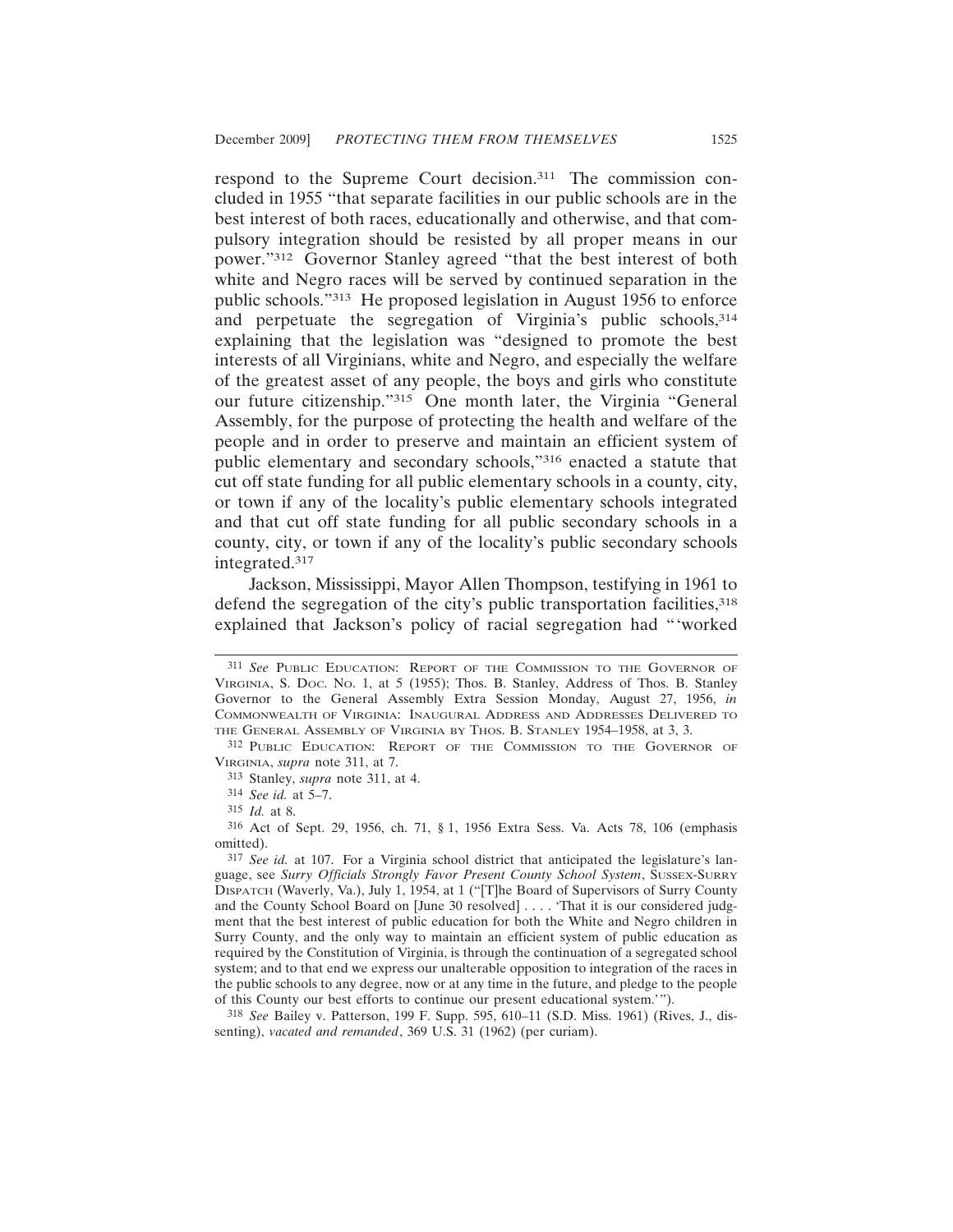over the last hundred years to bring happiness and peace and prosperity to everyone within our city.'" Thompson insisted that segregation was "'agreeable to both the white and the colored.'" It "'maintain[ed] happiness and contentment between the races, within the law, and at the same time [gave] the benefit of the great advantage over the years of living together in peace and quiet.'"<sup>319</sup> Thompson and W.D. Rayfield, Jackson's chief of police, contended in a 1963 suit that the city posted "racial signs" outside rail and bus "terminals because 'it is for the best interest of all of the citizens of the City of Jackson that the races be encouraged to separate voluntarily in order to promote the peace, harmony and health of all the citizens of Jackson.'"320

More strikingly, some lower courts continued to accept claims that racial segregation benefited both blacks and whites as adequate justification for maintaining segregation notwithstanding *Brown*. These courts insisted that African Americans seeking to enforce *Brown*'s mandates misunderstood their own best interests. Judge Frank Scarlett of the United States District Court for the Southern District of Georgia held in 1963 that Savannah-Chatham County did not have to desegregate its public schools because "pupils of both races in Savannah-Chatham County are entitled to the best education available and on the unassailable facts that education is best given in separate schools adapted to their varying abilities."321 This argument drew on the long white supremacist tradition asserting the innate intellectual superiority of whites over blacks. The court found that "differences in test results between the white and Negro students" were "attributable in large part to hereditary factors, predictably resulting from a difference in the physiological and psychological characteristics of the two races." "Substantially all the difference between these two groups of children" was "inherent."322 The court concluded that integrating African American and white children into the same classrooms "would seriously injure both white and Negro

<sup>319</sup> *Id.* at 611 (quoting Allen Thompson, mayor of Jackson, Mississippi).

<sup>320</sup> United States v. City of Jackson, Miss., 318 F.2d 1, 6 n.9 (5th Cir. 1963) (quoting "affidavits of both Mayor Thompson and Chief of Police Rayfield"). Clarendon County, South Carolina, advanced a mutual benefits argument in 1965 to explain why the county had yet to integrate its public schools, despite having been one of the losing defendants in *Brown*. *See* Brunson v. Bd. of Trs. of Sch. Dist. No. 1, 244 F. Supp. 859, 859–60 & n.2 (E.D.S.C. 1965). Clarendon "contend[ed] that the maintenance of segregated public schools is in the best interest of pupils of both races," *id.* at 862, and "assert[ed] that such a system is maintained in accordance with the wishes and desires of the great majority of parents of both races living within the District," *id.* at 860.

<sup>321</sup> Stell v. Savannah-Chatham County Bd. of Educ., 220 F. Supp. 667, 682 (S.D. Ga. 1963), *rev'd*, 333 F.2d 55 (5th Cir. 1964).

<sup>322</sup> *Id.* at 683.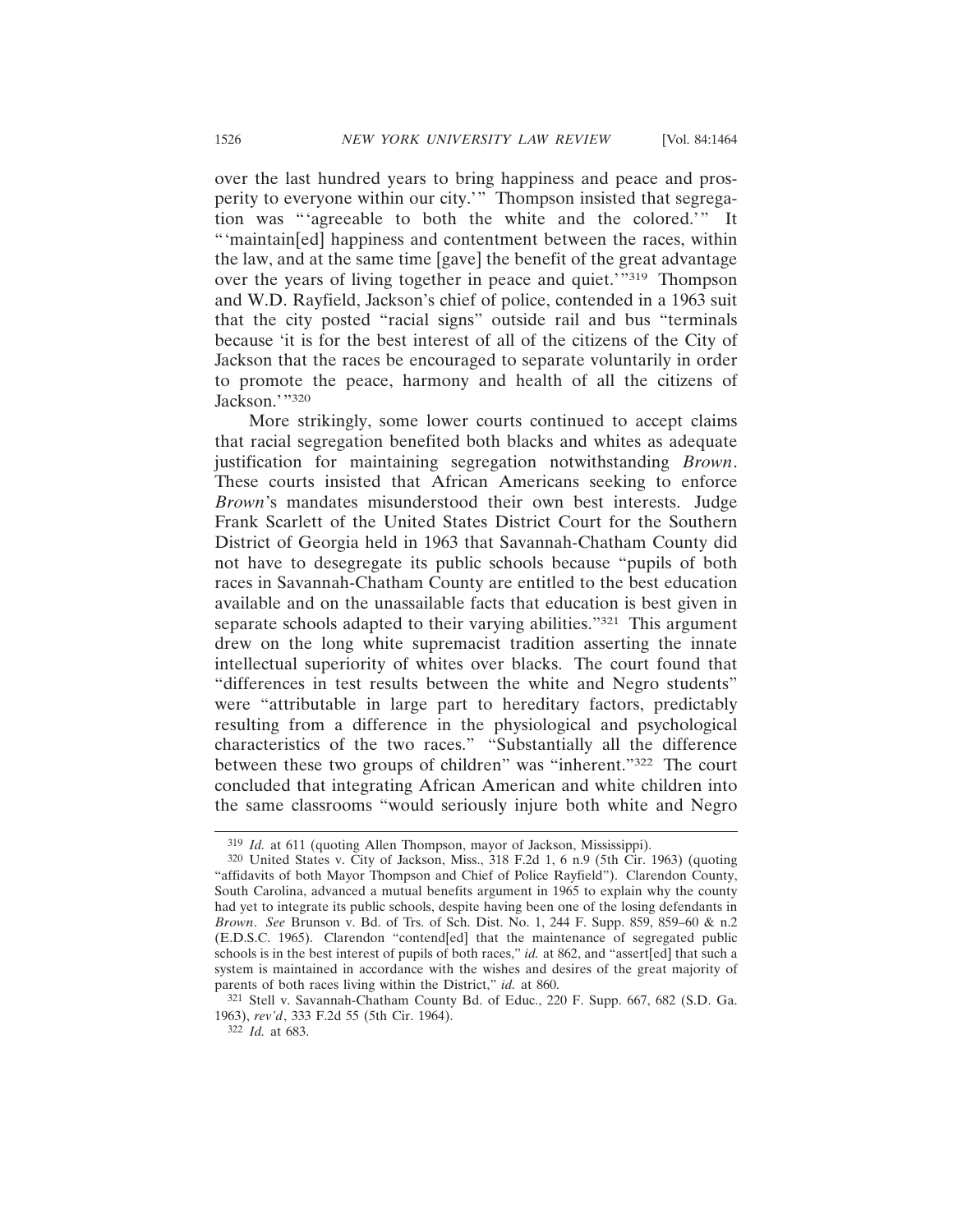students in the Savannah-Chatham County schools and adversely affect the educational standards and accomplishments of the public school system."<sup>323</sup> "White students in such a class" would "lose any challenge to further academic accomplishment." "Failure to attain the existing white standards would create serious psychological problems of frustration on the part of the Negro child, which would require compensation by attention-creating antisocial behavior."324

The Fifth Circuit reversed Judge Scarlett in June 1964. The appellate court cited the controlling *Brown* precedent,<sup>325</sup> and disputed the contention that white and black students were both better off in segregated schools because of supposed intellectual differences between the two groups.326

Nonetheless, just a few weeks after this Fifth Circuit decision, Judge Sidney Mize of the United States District Court for the Southern District of Mississippi found that Jackson, Mississippi, had proven its contention that its segregated public schools operated "for the benefit and best interest of all pupils of the District."327 Here again, the district court maintained that African Americans seeking integration misunderstood their own interests. The court's argument started from the premise "that white and Negro pupils of public school age have substantially different educational aptitudes and learning patterns which are innate in character."<sup>328</sup> On this theory, segregated schools were needed "if equal educational opportunity [was] to be made available to the children of both races."329 "[S]eparate classes allow[ed] greater adaptation to the differing educational traits of Negro and white pupils, and actually result[ed] in

327 Evers v. Jackson Mun. Separate Sch. Dist., 232 F. Supp. 241, 242 (S.D. Miss. 1964).

<sup>323</sup> *Id.* at 684.

<sup>324</sup> *Id.* at 683.

<sup>325</sup> *See Stell*, 333 F.2d at 61 ("We reiterate that no inferior federal court may refrain from acting as required by [*Brown*] even if such a court should conclude that the Supreme Court erred either as to its facts or as to the law.").

<sup>326</sup> The Fifth Circuit explained that "[t]he real fallacy, Constitution-wise, of the classification theory is that many of the Negro pupils overlap many of the white pupils in achievement and aptitude but are nevertheless to be segregated on the basis of race. They are to be separated, regardless of how great their ability as individuals, into schools with members of their own race because of the differences in test averages as between the races. Therein is the discrimination. The individual Negro student is not to be treated as an individual and allowed to proceed along with other individuals on the basis of ability alone without regard to race." *Id.* at 62.

<sup>328</sup> *Id.* at 248; *see also id.* at 251 ("[P]laintiffs have conceded, by their unwillingness or inability to contest the issues of which they had been seasonably informed, . . . that differences between Caucasians and Negroes are genetically determined and cannot be changed materially by environment . . . .").

<sup>329</sup> *Id.* at 248.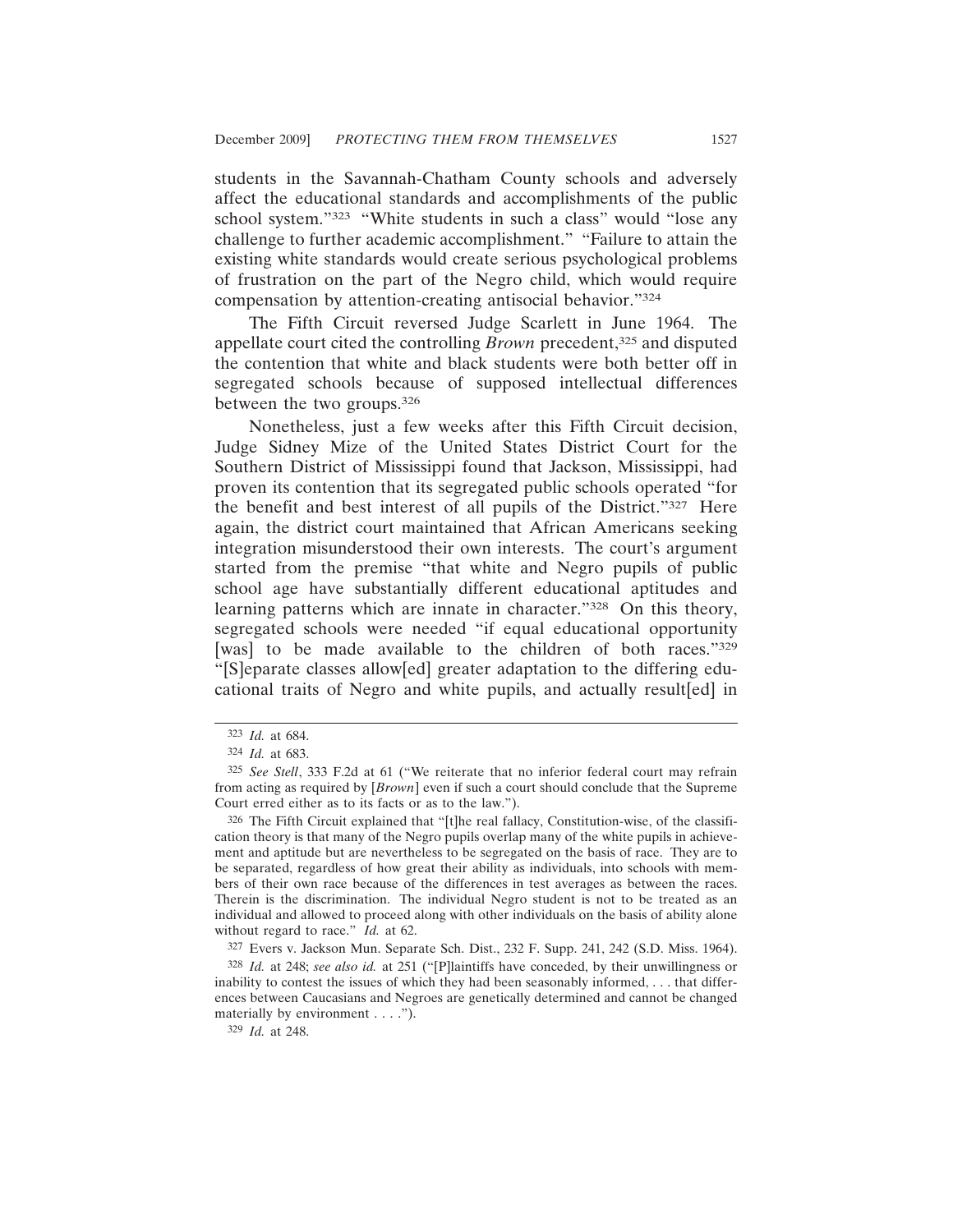greater scholastic accomplishments for both."330 Judge Mize warned that integration would be disastrous for white and black students alike, "substantially destroy[ing] the present levels of academic achievement in the school district."331 Moreover, Mize contended that the harm would fall hardest on African Americans, who "would be driven to compensate for their comparative shortcomings" in integrated classrooms "either by rationalization in the form of discrediting educational values and dropping out of school, or by substitution of diversionary, attention-seeking delinquent behavior."332 Mize ultimately conceded that "the obvious holding of the United States Court of Appeals for the Fifth Circuit" required him to obey *Brown*. But Mize stressed that "the facts in this case point up a most serious situation, and, indeed, 'cry out' for a reappraisal and complete reconsideration of the findings and conclusions of the United States Supreme Court in the Brown decision, as interpreted by the United States Court of Appeals for the Fifth Circuit."333

Legalized racial segregation was a pivotal means of maintaining, promoting, and enforcing white supremacy in the wake of slavery's abolition. But for over a century before *Brown*, and a decade after, legal authorities and advocates commonly contended that racial segregation benefited blacks and whites alike, warned that racial integration would be disastrous for both, and insisted that African Americans challenging segregation did not recognize their own best interests.

## V

#### EVALUATING MUTUAL BENEFITS ARGUMENTS

As we have seen, mutual benefits arguments have been remarkably resilient across substantive contexts and over time. These arguments insist that women and people of color seeking greater rights and opportunities misunderstand their own interests and fail to realize that more prerogatives and choices will harm them or have harmed them already. Proponents contend that limiting the rights and opportunities available to women and people of color helps everyone. Mutual benefits discourse offers the tempting promise that legal decisionmakers do not have to choose between conflicting views and opposing sides because all parties share aligned interests.

The record this Article presents richly illustrates how mutual benefits claims have historically operated to rationalize, reinforce, and

<sup>330</sup> *Id.* at 249.

<sup>331</sup> *Id.* at 252.

<sup>332</sup> *Id.* at 249.

<sup>333</sup> *Id.* at 255.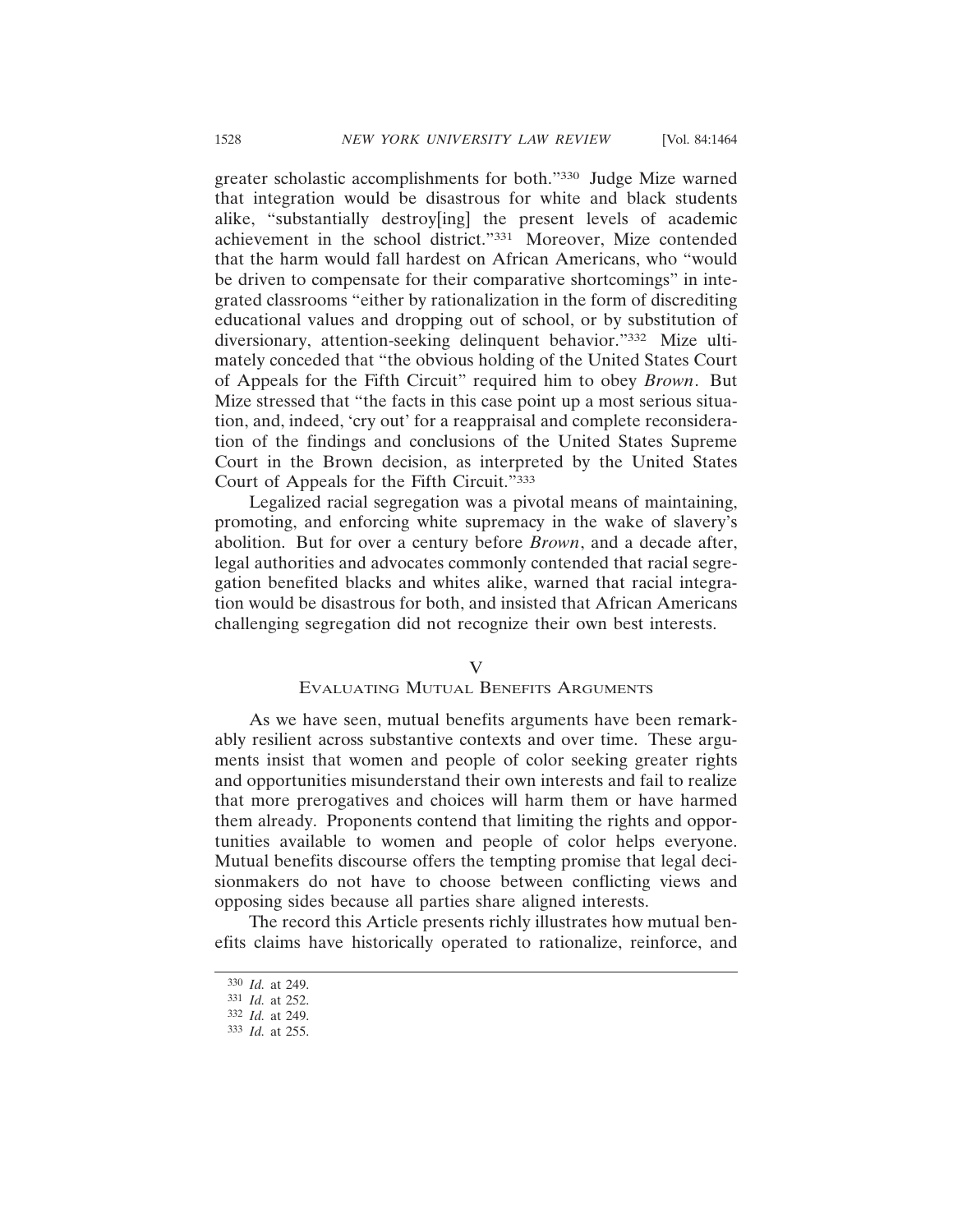perpetuate inequalities based on sex and race that are now widely denounced. Arguments that rights and opportunities would harm their supposed beneficiaries were central to the defenses of slavery, racial segregation, common law coverture, and legal restraints on women's ability to participate in market work.

The fact that historical expressions of mutual benefits discourse are no longer convincing does not necessarily mean that modern examples of this discourse are also unconvincing. But the prominent place that mutual benefits arguments assumed in supporting nowrepudiated manifestations of sex and race inequality creates reason for caution in evaluating contemporary mutual benefits claims. Modern mutual benefits arguments invoke deep-seated ways of reasoning about women and people of color, and an established tradition of arguments asserting that both groups are better off with fewer rights and opportunities. The long record and historical resonance of mutual benefits discourse may explain why courts, legislatures, and commentators are primed to accept mutual benefits claims with so little debate, deliberation, evidence, or investigation. Yet mutual benefits arguments, for all their cultural familiarity, were historically deployed in support of practices that virtually no one would still defend.

I would like to encourage more careful examination of arguments too quickly accepted as persuasive or even commonsensical. This Part draws on the reasons why historical mutual benefits arguments are unconvincing to propose four practical criteria that legal authorities and commentators should use in assessing contemporary mutual benefits discourse. These criteria consider whether advocates advancing a mutual benefits argument are consistent in their claims, whether they present evidence that rights and opportunities will harm or have harmed their intended beneficiaries, whether they depend upon narrow assumptions about how women and people of color should act, and whether they respond to counterarguments and opposing perspectives.

I apply the criteria to several concrete contexts—marital rape, abortion, and affirmative action—in which judges, legislators, and commentators are contending that women and people of color are better off without rights and opportunities. The criteria offer useful guidance in evaluating arguments that risk shielding sex and race inequality. As this Part demonstrates, mutual benefits arguments tend to share a constellation of common flaws.

The first criteria concerns consistency. It asks whether decisionmakers and advocates insisting that rights and opportunities will harm women or people of color express similar misgivings about com-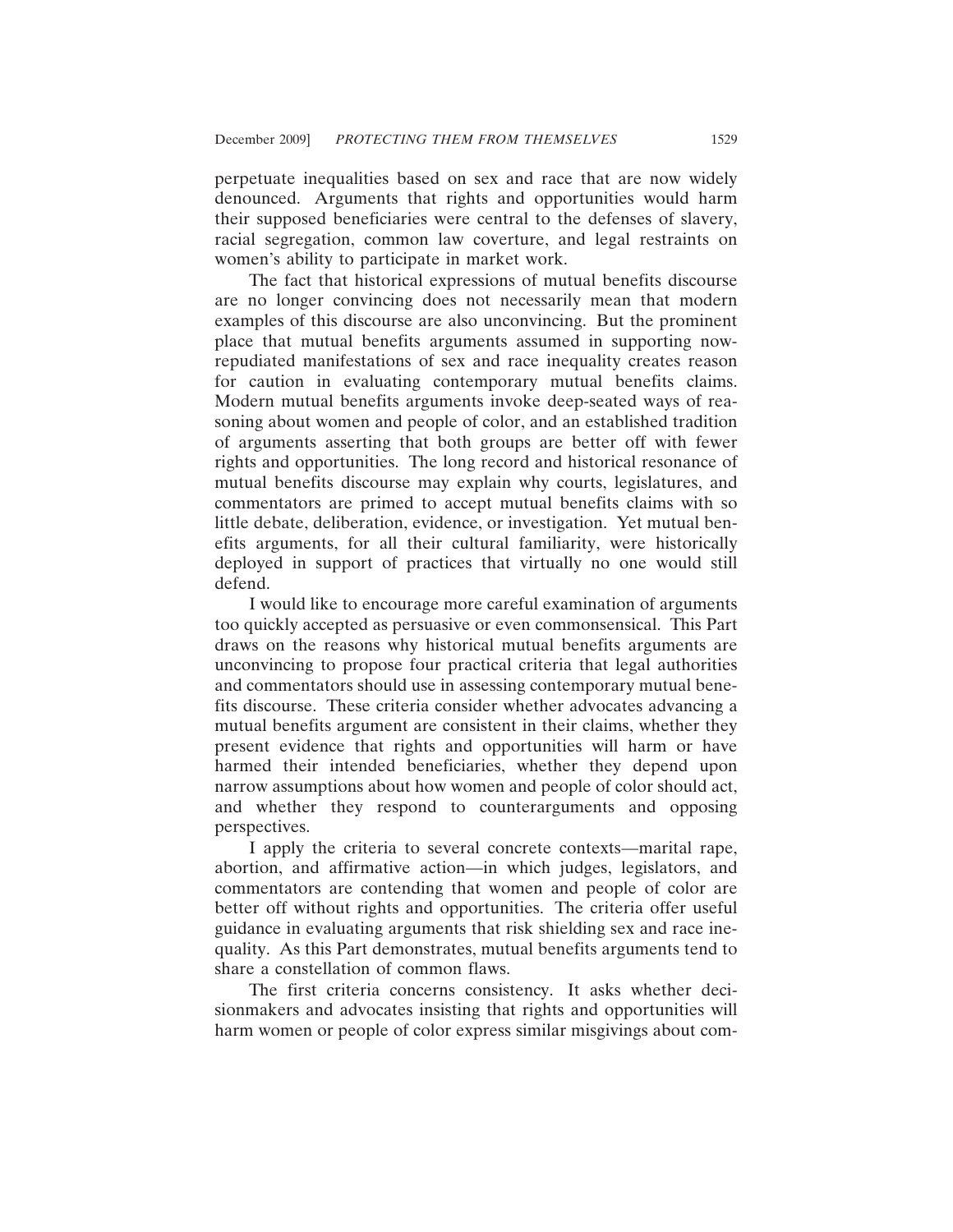parable rights and opportunities for other groups, or assume instead that women and people of color are unusually poor decisionmakers. There is good cause to be wary of arguments that people pursuing rights and opportunities misunderstand their own interests when those arguments are applied disproportionately to groups long without equal status, or any status, in the legal system and long assumed to have lesser reasoning capacity simply by virtue of their status. As we have seen, the law has long presumed that women are inherently incompetent decisionmakers. Coverture's defenders insisted that women were unable to make choices in their best interests,<sup>334</sup> while empowering men to manage everyone's affairs.<sup>335</sup> Supporters of women-only protective labor legislation stressed that women could not reach reasonable judgments about working outside the home,<sup>336</sup> at the same time that *Lochner* constitutionalized a presumption of male autonomy and self-sufficiency.337 A similarly lengthy legal tradition contended that African Americans were innately inferior to whites intellectually or even (in the antebellum version of this argument) entirely incapable of self-government. This account presupposed white competence, while maintaining that blacks were unable to assess their own best interests in deciding where to work, live, or send their children to school.338

Contemporary judges, legislators, and commentators have also been extremely selective in contending that denying rights and opportunities benefits everyone, including the people seeking rights and opportunities. Lawmakers and advocates frequently rely on the proposition that limits on women's rights advance women's own interests by preventing women from making the self-defeating choices they would pursue with more freedom. This claim, which was central to the historical defenses of common law coverture and women-only protective labor legislation,339 remains pivotal in contemporary arguments for marital rape exemptions and antiabortion laws.340 But authorities and advocates do not generally cite the concern that rights will leave the rights holders worse off as a reason to deny equal treatment under the law (coverture and women-only protective labor legislation), or full protection from behavior that is usually criminalized

<sup>334</sup> *See supra* text accompanying notes 169–71.

<sup>335</sup> *See supra* text accompanying note 157.

<sup>336</sup> *See supra* text accompanying notes 201–12.

<sup>337</sup> *See supra* text accompanying notes 179–81.

<sup>338</sup> *See supra* text accompanying notes 230–33, 321–33.

<sup>339</sup> *See supra* Part III.

<sup>340</sup> *See supra* Part I.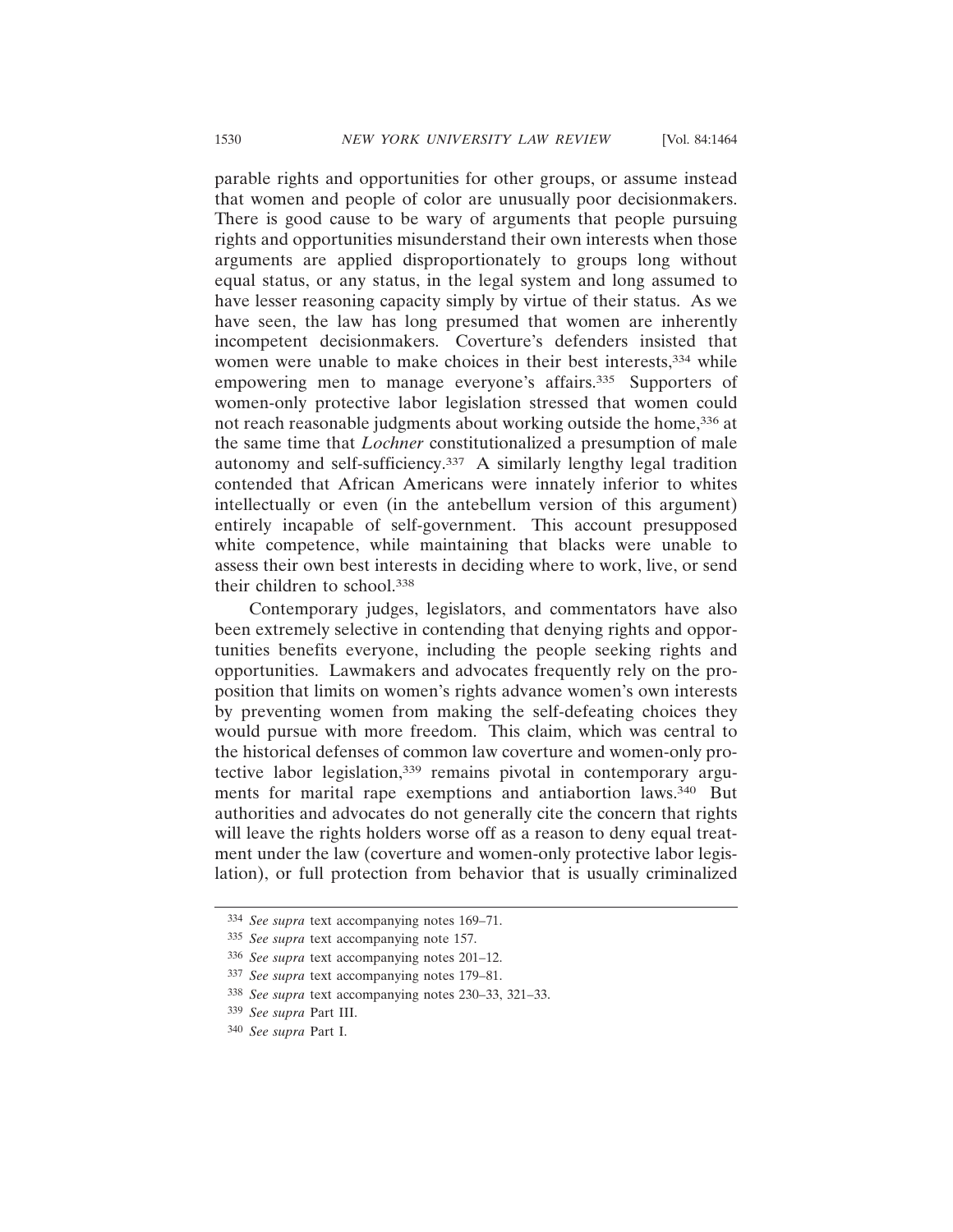(marital rape exemptions), or access to the safest medical procedures (the Partial-Birth Abortion Ban Act).

Similarly, the Supreme Court has increasingly embraced the argument that race-based affirmative action programs must be constitutionally limited and then eliminated in order to protect people of color from the injuries that affirmative action would otherwise inflict upon them.341 Yet the legal system does not usually assume that people attempting to improve their opportunities are fundamentally confused about how to advance their interests, will be harmed if they establish their claims, and need to be protected from themselves. For instance, lawmakers do not reason in those terms in making judgments about what are probably the most important and far-reaching affirmative action programs in the United States, the employment preferences that the federal government and almost all the states grant to veterans,342 who are overwhelmingly male and also largely white.343 To my knowledge, there is no suggestion in the legislation creating these preferences, or in the judicial opinions upholding them, that veterans' preferences should be restricted or eradicated in order to protect veterans from harm. Instead, legislators and judges assume that veterans can assess their own interests, and accept veterans' statements that they will benefit from these preferences.344

The second criteria focuses on evidence of harm. It asks whether arguments asserting that women and people of color will be better off with fewer rights and opportunities present evidence that a right or opportunity will harm women or people of color, or has harmed them already. If such evidence exists, moreover, how reliable is it? Warnings of injury are far less convincing when they do not have data, or dependable data, behind them. For example, the historical defenders of women's legalized inequality, slavery, and segregation were full of

<sup>341</sup> *See supra* Part II.

<sup>342</sup> *See, e.g.*, 38 U.S.C. § 4214(a)(1) (2006) ("It is . . . the policy of the United States and the purpose of this section to promote the maximum of employment and job advancement opportunities within the Federal Government for qualified covered veterans . . . who are qualified for such employment and advancement."); Pers. Adm'r v. Feeney, 442 U.S. 256, 261 & nn.6–7 (1979); U.S. OFFICE OF PERS. MGMT., REPORT TO THE CONGRESS: THE EMPLOYMENT OF VETERANS IN THE FEDERAL GOVERNMENT FISCAL YEAR 2007, at 6 & tbl.1 (2008) (reporting that veterans entitled to veterans' preferences constituted 22.9% of the federal non-postal workforce in fiscal year 2007).

<sup>343</sup> *See* U.S. CENSUS BUREAU, U.S. DEP'T OF COMMERCE, STATISTICAL ABSTRACT OF THE UNITED STATES: 2009, at 333 tbl.504 (2008) (reporting that 92.99% of veterans were male and 84.66% of veterans were white in 2006).

<sup>344</sup> *See, e.g.*, *Feeney*, 442 U.S. at 265 (veterans' preferences "reward veterans for the sacrifice of military service," "ease the transition from military to civilian life," "encourage patriotic service," and "attract loyal and well-disciplined people to civil service occupations"); *id.* at 277 (veterans' preferences give veterans "a competitive headstart").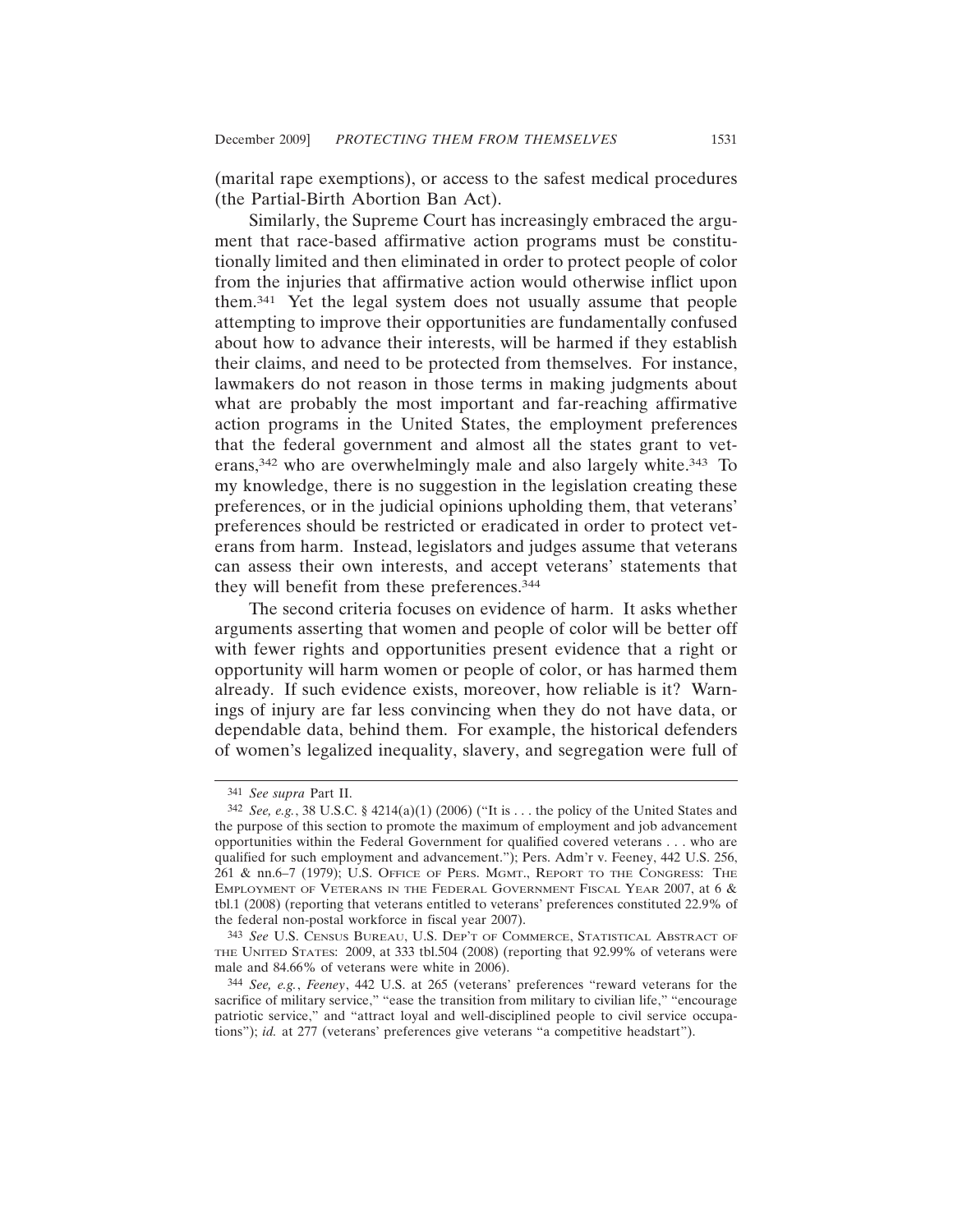dire predictions about the consequences of granting women and people of color more rights and opportunities, but extremely short on reliable evidence to back their claims. They offered little more than assumptions and assertions to support their warnings that married women empowered to contract would enter ruinous bargains;<sup>345</sup> or that emancipation would leave African Americans indolent, criminally inclined, and vulnerable to violent retribution;<sup>346</sup> or that black children would not be able to learn effectively in racially integrated schools.347

The evidence of harm supporting contemporary mutual benefits arguments is sometimes questionably reliable, and sometimes simply nonexistent. By far the largest body of evidence exists in the abortion context. The antiabortion movement has collected and disseminated thousands of affidavits from women reporting that their abortions injured them psychologically and that they regret having abortions. For instance, an antiabortion group included some of these affidavits in an amicus brief that the *Carhart* Court cited to support its decision upholding the prohibition of an abortion procedure.348 There is no reason to doubt that some women do regret their abortions and suffer psychologically after them. But there is reason to be wary of evidence that advocacy groups have compiled in the interest of affecting litigation and legislation. In fact, scientific and medical studies consistently find that women tend to be in more distress before abortion rather than after it, and that women have a low rate of negative reactions to abortion.349 The evidence that limiting or eliminating women's abortion rights will leave women better off is questionable at best.

Critics of race-based affirmative action have failed to assemble systematic evidence supporting their claims that affirmative action leaves people of color worse off.350 Some people of color have

<sup>345</sup> *See supra* text accompanying notes 169–71.

<sup>346</sup> *See supra* text accompanying notes 246–55.

<sup>347</sup> *See supra* text accompanying notes 256–69, 299–302, 308–17, 321–33.

<sup>348</sup> *See supra* note 102 and accompanying text.

<sup>349</sup> *See supra* notes 67–68 and accompanying text.

<sup>350</sup> *See supra* text accompanying note 141. Richard Sander recently noted the dearth of evidence supporting claims that affirmative action leaves people of color worse off. *See* Richard H. Sander, *A Systemic Analysis of Affirmative Action in American Law Schools*, 57 STAN. L. REV. 367, 368 (2004) ("[T]here has never been a comprehensive attempt to assess the relative costs and benefits of racial preferences in any field of higher education."). Sander attempted to fill this gap with a study that purportedly demonstrated that "blacks are the victims of law school programs of affirmative action, not the beneficiaries. The programs set blacks up for failure in school, aggravate attrition rates, turn the bar exam into a major hurdle, disadvantage most blacks in the job market, and depress the overall production of black lawyers." *Id.* at 481. However, many scholars have uncovered flaws in Sander's methodology and disputed his conclusions. *See, e.g.*, Ian Ayres & Richard Brooks, *Does Affirmative Action Reduce the Number of Black Lawyers?*, 57 STAN.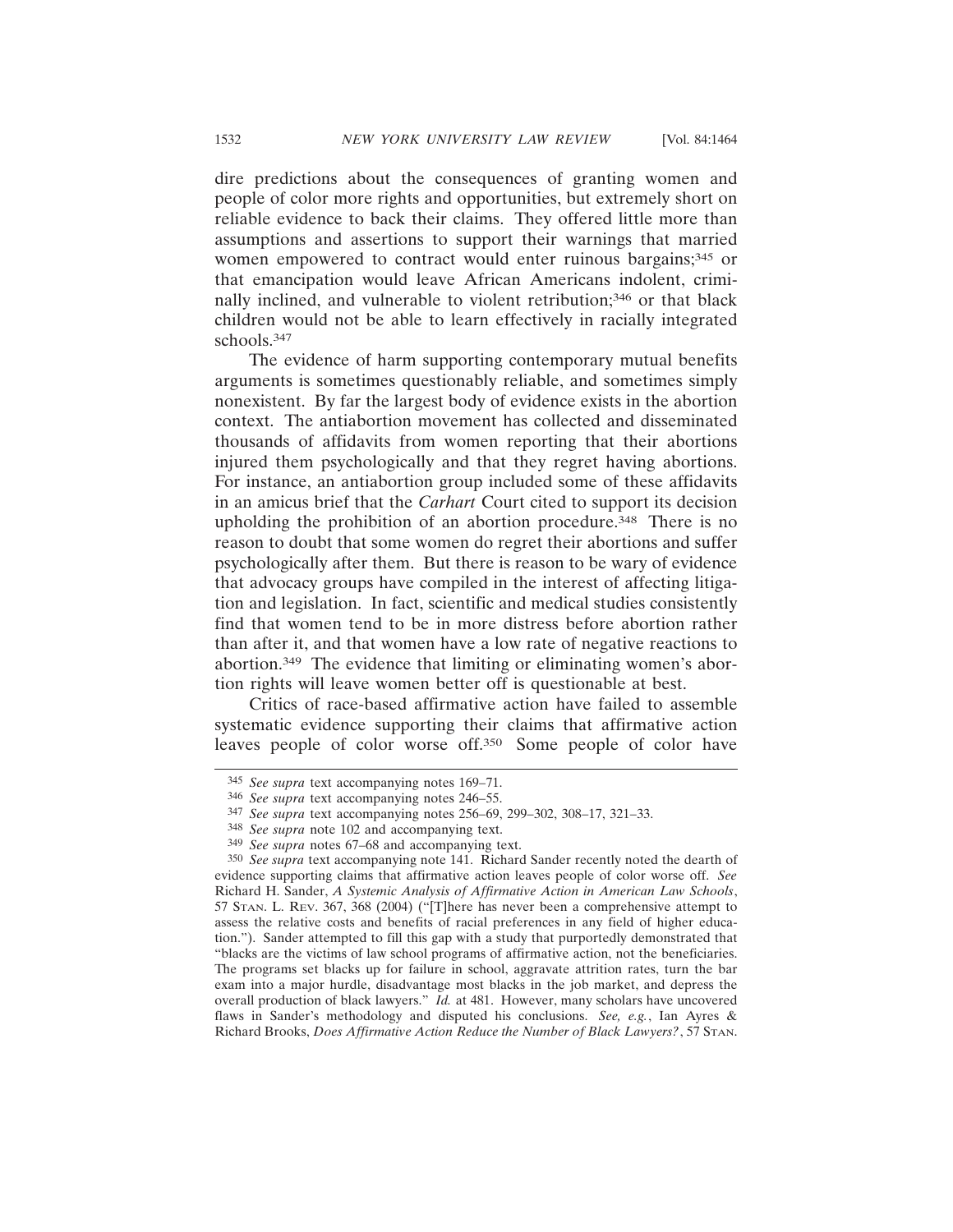#### opposed race-based affirmative action programs on the ground that

L. REV. 1807, 1809 (2005) ("[T]his response refutes the claim that affirmative action has reduced the number of black lawyers. We find no persuasive evidence that current levels of affirmative action have reduced the probability that black law students will become lawyers. We estimate that the elimination of affirmative action would reduce the number of lawyers."); Katherine Y. Barnes, *Is Affirmative Action Responsible for the Achievement Gap Between Black and White Law Students?*, 101 NW. U. L. REV. 1759, 1800 (2007) ("The results presented here are not definitive because they suffer from the same data limitations as the studies of Sander and his critics, but they provide strong evidence that affirmative action has significant benefits and that the evidence of negative consequences Sander provides is highly suspect."); David L. Chambers et al., *The Real Impact of Eliminating Affirmative Action in American Law Schools: An Empirical Critique of Richard Sander's Study*, 57 STAN. L. REV. 1855, 1898 (2005) ("His conclusions are simple, neat, and wrong. As we have demonstrated here, they rest on a seriously flawed appraisal of the current evidence. We believe that, using the same evidence, we have demonstrated just the opposite: that, without affirmative action, both the enrollment of African American law students (particularly at the fifty or eighty most selective schools) and the production of African American lawyers would significantly decline."); Michele Landis Dauber, *The Big Muddy*, 57 STAN. L. REV. 1899, 1903 (2005) ("He concludes that blacks would obtain better and higher-paying jobs if not for affirmative action. In what follows, I show that Sander has no evidence whatever for this finding due to elementary methodological errors in his modeling of the labor market."); Beverly I. Moran, *The Case for Black Inferiority? What Must Be True If Professor Sander Is Right: A Response to* A Systemic Analysis of Affirmative Action in American Law Schools, 5 CONN. PUB. INT. L.J. 41, 58 (2005) ("Professor Sander's arguments fail on their methodology, their logic, and their real-world application."); Jesse Rothstein & Albert H. Yoon, *Affirmative Action in Law School* Admissions: What Do Racial Preferences Do?, 75 U. CHI. L. REV. 649, 712 (2008) ("There is no plausible interpretation of the data under which the elimination of affirmative action would increase the number of black lawyers, or even decrease it by a small amount. Rather, a shift to race-blind admissions would have reduced the number of blacks from the cohort studied here who became lawyers by over 50 percent." (footnotes omitted)); David B. Wilkins, *A Systematic Response to Systemic Disadvantage: A Response to Sander*, 57 STAN. L. REV. 1915, 1960–61 (2005) ("Affirmative action in law school admissions has played a crucial role in transforming a once exclusionary and insular profession into one that is at least tolerably diverse. Notwithstanding the difficulties Sander documents, the black lawyers who have been at the forefront of this transformation have for the most part done remarkably well . . . . Any claim that most, or even a significant percentage, of these integration warriors would have been better off under a regime where law schools treated *Bakke* as an indication that affirmative efforts were no longer necessary or desirable is simply not supported by the evidence."); Daniel E. Ho, Scholarship Comment, *Why Affirmative Action Does Not Cause Black Students To Fail the Bar*, 114 YALE L.J. 1997, 1997 (2005) ("[T]he article misapplies basic principles of causal inference, which enjoy virtually universal acceptance in the scientific community. As a result, the study draws internally inconsistent and empirically invalid conclusions about the effects of affirmative action. Correcting the assumptions and testing the hypothesis directly shows that for similarly qualified black students, attending a higher-tier law school has no detectable effect on bar passage rates." (footnote omitted)). *See also* WILLIAM G. BOWEN & DEREK BOK, THE SHAPE OF THE RIVER: LONG-TERM CONSEQUENCES OF CONSIDERING RACE IN COLLEGE AND UNIVERSITY ADMISSIONS 276 (1998) ("On inspection, many of the arguments against considering race in admissions—such as allegations of unintended harm to the intended beneficiaries and enhanced racial tensions on campus—seem to us to lack substance. More generally, our data show that the overall record of accomplishment by black students after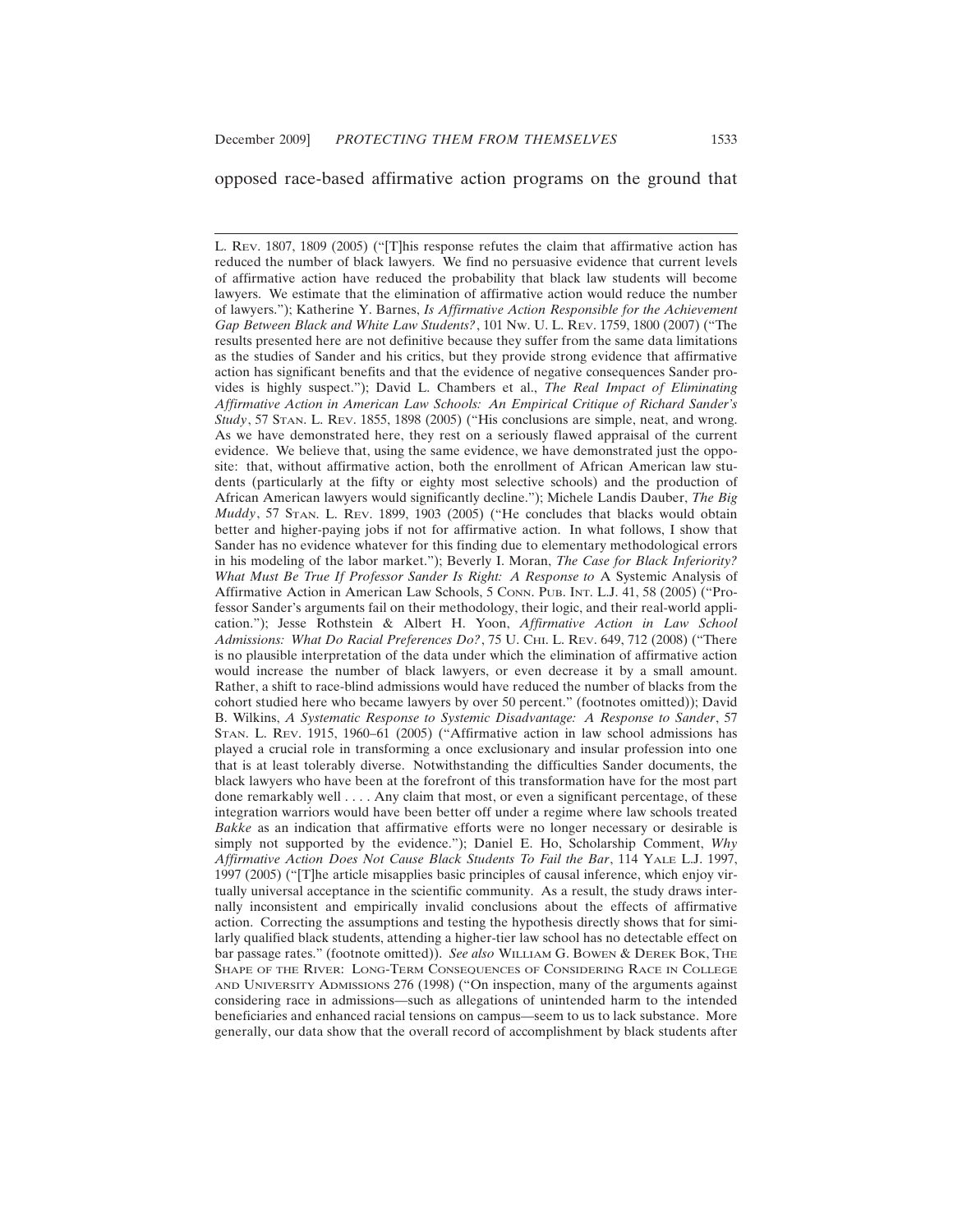they harm their supposed beneficiaries,351 but the overall number of people of color who claim that affirmative action has left them worse off remains small. The Supreme Court, in turn, has emphatically insisted that affirmative action injures people of color, but it has not been able to cite any person of color who actually challenged any of the programs that the Court reviewed.352 White individuals or whiteowned businesses brought the lawsuits the Court decided, and the plaintiffs' essential claim was that affirmative action programs unfairly advantaged, rather than harmed, people of color.353

There is even less evidence that protection from marital rape injures women. I have been unable to locate any evidence that women in states that fully criminalize marital rape regret pursuing marital rape prosecutions rather than reconciling with their husbands or believe that they would be better off without the full protection of the criminal law from marital rape. There is also no available evidence that women in states that retain some form of a marital rape exemption are more likely to stay with their husbands after marital rape or to be satisfied with their marriages.

The third criteria for evaluating mutual benefits arguments asks whether claims that women or people of color will be better off without a right or opportunity turn on narrow, historically embedded assumptions about how group members should think, act, and live.

graduation has been impressive."); Richard O. Lempert et al., *Michigan's Minority Graduates in Practice: The River Runs Through Law School*, 25 LAW & SOC. INQUIRY 395, 496–97 (2000) ("Perhaps the core finding of our study is that Michigan's minority alumni . . . appear highly successful—fully as successful as Michigan's white alumni—when success is measured by self-reported career satisfaction or contributions to the community. Controlling for gender and career length, they are also as successful when success is measured by income.").

<sup>351</sup> *See supra* notes 121, 133–34, 141–48 and accompanying text.

<sup>352</sup> *See supra* text accompanying notes 127, 134.

<sup>353</sup> *See* Grutter v. Bollinger, 539 U.S. 306, 316–17 (2003); Adarand Constructors, Inc. v. Pena, 515 U.S. 200, 204–06 (1995); City of Richmond v. J.A. Croson Co., 488 U.S. 469, 481–83 (1989); Wygant v. Jackson Bd. of Educ., 476 U.S. 267, 272–73 (1986) (plurality opinion); Regents of the Univ. of Cal. v. Bakke, 438 U.S. 265, 276–78 (1978) (opinion of Powell, J.). *Parents Involved in Community Schools v. Seattle School District No. 1*, 551 U.S. 701 (2007), did not directly identify any plaintiff's race. *See id.* at 728 (plurality opinion) ("Joshua McDonald's requested transfer was denied because his race was listed as 'other' rather than black . . . ."). For more information about the *Parents Involved* plaintiffs, see Thomas C. Tobin, *Court Axes Efforts at Desegregation*, ST. PETERSBURG TIMES, June 29, 2007, at 1A ("In 2002, Crystal Meredith's 5-year-old son, Joshua McDonald, was denied a transfer to another school because he is white. . . . White students [in Seattle] were shut out of a newly rebuilt high school in their area when nonwhite students were admitted as part of the district's racial balancing plan. Some white families did not get any of their other top choices in the city's 'open choice' program. A group called Parents Involved in Community Schools was formed to challenge the School Board. It sued in July 2000.").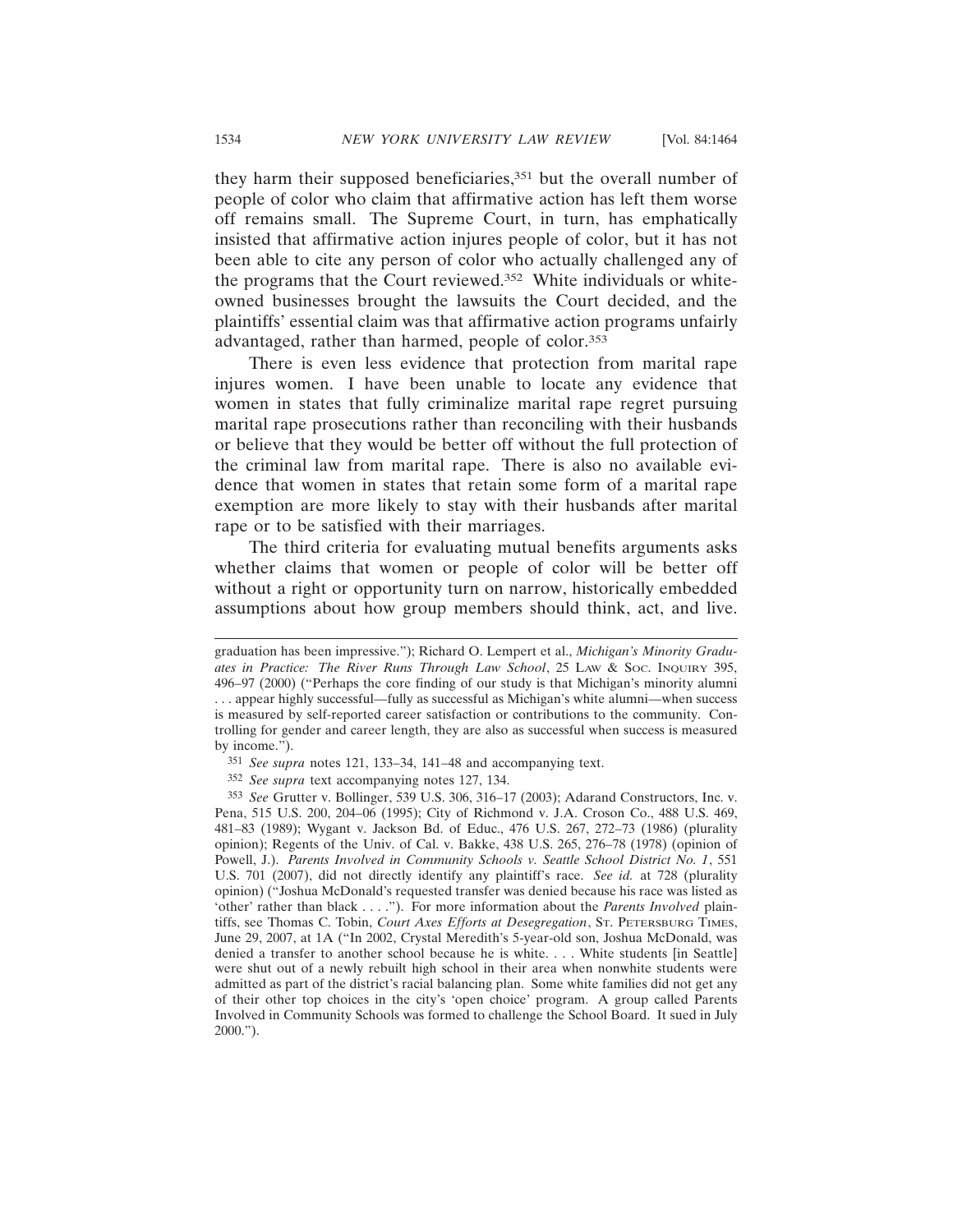As we have seen, arguments that women benefited from common law coverture and women-only protective labor laws were grounded on the premise that women's ultimate responsibilities and preeminent roles were domestic. Courts, legislatures, and commentators knew that coverture and women-only protective labor laws helped women precisely because these legal regimes kept women closely tied to their homes and families—where they belonged and could thrive—and constrained in their ability to participate in the market or other aspects of public life—where women's involvement would be disastrous for everyone, including women themselves.354 Arguments that African Americans benefited from slavery and racial segregation rested on the assumptions that African Americans were innately suited for subordinate societal roles and better off the fewer claims and demands they made on white people and white-dominated institutions.355 None of these arguments inquired into what individual women or African Americans thought, believed, or wanted, or allowed for the possibility of variance within those groups. Instead, these arguments assumed that women and African Americans should think, act, and live in ways compatible with existing social structures placing men over women, and whites over blacks, and strove to enforce those assumptions by denying rights and opportunities that might have permitted some women or people of color to deviate from dominant expectations.

Contemporary proponents of marital rape exemptions or antiabortion laws do not endorse common law coverture or laws constraining women's rights to negotiate about market work. But the argument that marital rape exemptions protect women is focused on keeping women within marriage and confident that women's welfare is maximized there, even after marital rape. This argument contends that women whose husbands have raped them are better off without the right to pursue prosecution because then they will not be able to take steps that would ruin their marital privacy, end their marital harmony, and make marital reconciliation much less likely.356 The argument that limiting or eliminating abortion rights protects women assumes yet more explicitly that women's greatest responsibilities, true interests, and ultimate satisfactions are domestic. Indeed, antiabortion advocates asserting that abortion harms virtually all, or all, women explicitly rest their case on the propositions that women

<sup>354</sup> *See supra* text accompanying notes 166–68, 194–200.

<sup>355</sup> *See supra* Part IV.

<sup>356</sup> *See supra* text accompanying notes 26–36.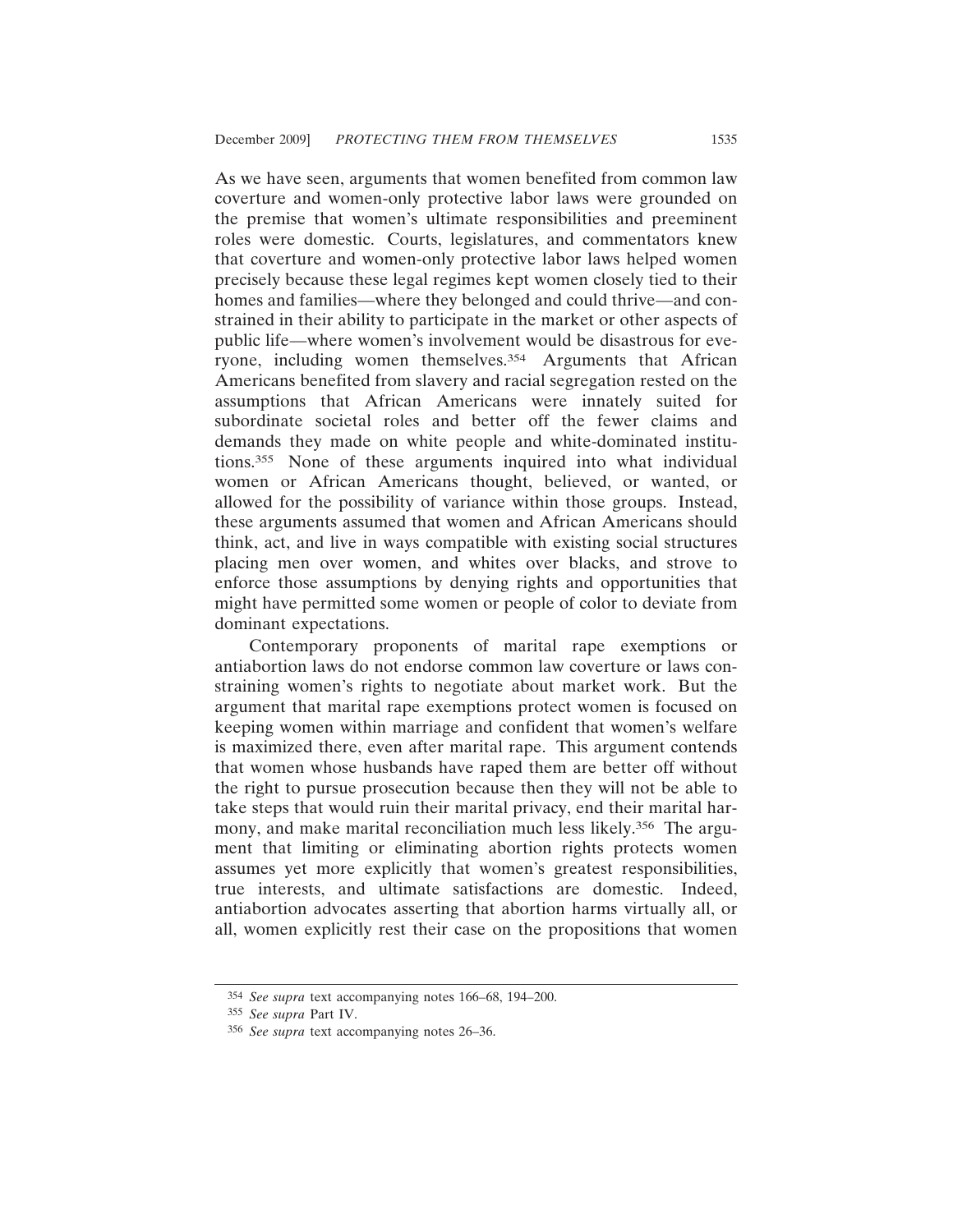are naturally maternal and that abortion is therefore an unnatural, psychologically damaging act by definition.357

Modern critics of affirmative action emphatically repudiate both slavery and racial segregation. Indeed, almost all contemporary Americans, inside the legal system and out, would reject the notion that slavery and segregation benefited blacks along with whites. They would similarly condemn proslavery and segregationist arguments that blacks were intellectually inferior and innately suited for subordinate societal roles.

But the defenses of slavery and segregation also rested on the premise that racial harmony benefiting all races was best accomplished when African Americans accommodated themselves to whites, rather than when the accommodation ran in the other direction or both directions at once. Proslavery advocates argued that the way to maintain racial peace was to keep blacks in bondage and thereby avoid the ferocious racial conflict that emancipation would assertedly create.358 These advocates did not consider the possibility that abolishing slavery might reduce racial tensions between whites and blacks by ending a tremendous source of racial injustice. Segregationists similarly warned of the racial antagonism, hostility, and violence that would follow integration, and maintained that blacks should accordingly accept segregation.359 Jim Crow's supporters did not express concern about the racial conflict and tension that the inequalities of segregation created or suggest that whites should mitigate this tension by responding to the needs and demands of African Americans.

There are echoes of this asymmetry in the Supreme Court's contention that race-based affirmative action programs should be limited or eliminated because otherwise they might lead to racial hostility.360 The contention seems to assume that the racial inequalities that affirmative action programs are meant to redress have not already created racial hostility. Instead, what might generate racial hostility are programs designed to help people of color at the potential expense of whites. And the best way to promote racial harmony is to eliminate affirmative action programs, although maintaining these programs could reduce inequalities between whites and people of color. Here again, the claim is that people of color will advance their own interests if they abandon important demands they have made on whitedominated institutions.

<sup>357</sup> *See supra* text accompanying notes 56–58, 72–73, 102–03.

<sup>358</sup> *See supra* text accompanying notes 249–55.

<sup>359</sup> *See supra* Part IV.B.

<sup>360</sup> *See supra* text accompanying notes 128, 155.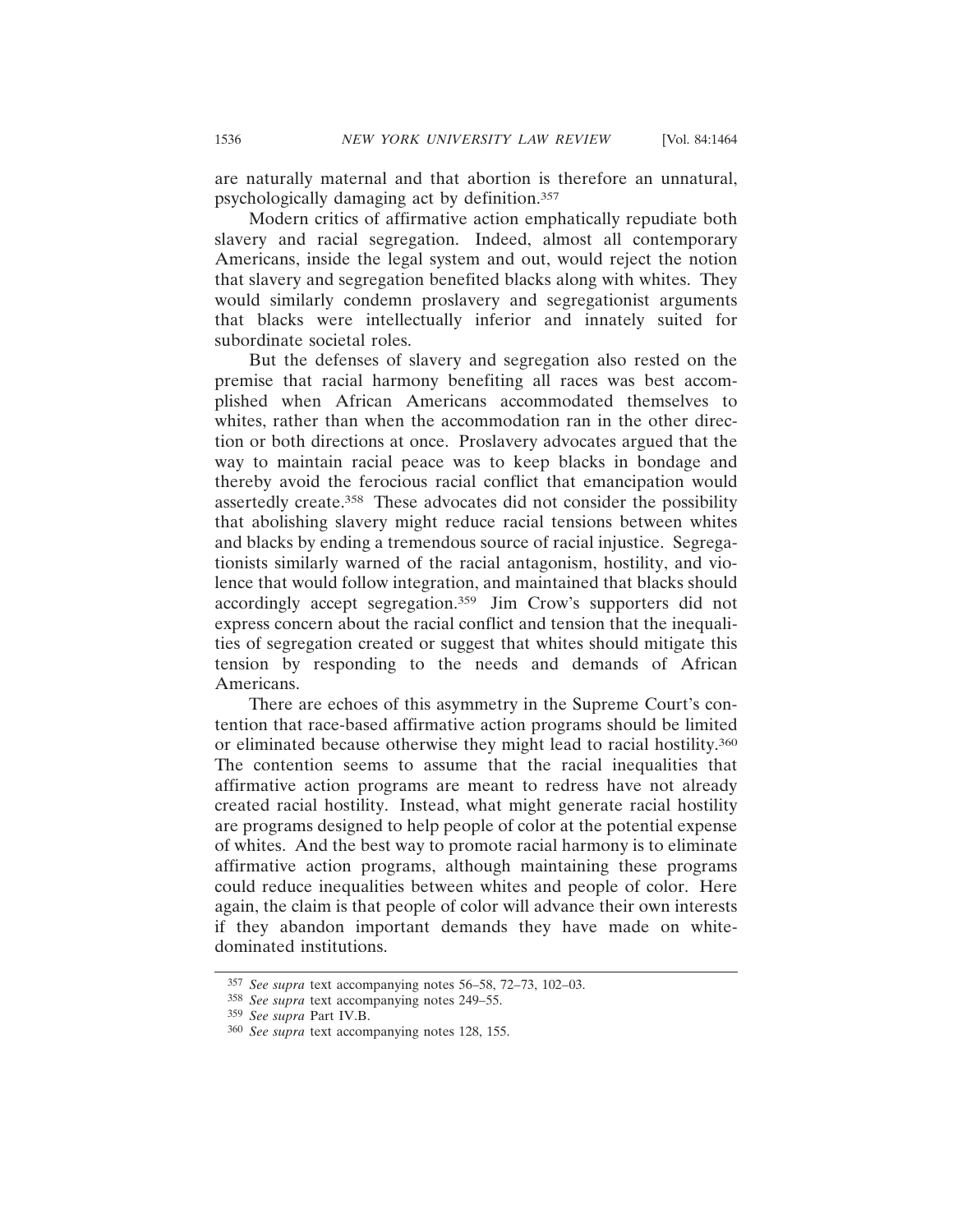The fourth criteria for evaluating arguments that women or people of color are better off without a right or opportunity asks whether the arguments acknowledge any possible benefits associated with the right or opportunity and any possible costs associated with denying it. Mutual benefits discourse is less plausible if it has no engagement with counterarguments and no account of why a rational person might seek the right or opportunity in question. For instance, defenders of common law coverture, slavery, and racial segregation had no real explanation for why women or African Americans would challenge those regimes, except to maintain that the people who did so misconstrued their own best interests.<sup>361</sup>

Contemporary judges, legislators, and commentators advancing mutual benefits arguments in support of marital rape exemptions, antiabortion laws, or restrictions on race-based affirmative action also routinely fail to acknowledge that their positions impose any costs or that the denied rights and opportunities would confer any advantages. Modern defenders of marital rape exemptions typically limit themselves to arguments about how criminalizing marital rape supposedly harms women, along with their husbands and society as a whole.<sup>362</sup> Exemption supporters do not concede that marital rape or marital rape exemptions might cause women any injury, although the tremendous harm that marital rape inflicts is well-documented.363 Their only explanations for why women would seek their husbands' prosecution for marital rape contend that such women either misunderstand their own interests or have illegitimate interests in vindictively pursuing false charges.364

Antiabortion advocates, in turn, focus on detailing the injuries that abortion assertedly inflicts on women.365 They do not discuss the harms that women would experience if their access to legal abortion were reduced or eliminated, or even acknowledge that a woman unable to secure a legal abortion has experienced an injury. Yet criminalizing abortion would do nothing to address the conditions and circumstances that lead women to seek abortions and nothing to help women perform the work associated with motherhood.

Similarly, critics of affirmative action repeatedly emphasize the injuries that affirmative action programs purportedly inflict on people of color. These critics routinely fail to explain why many people of color support and participate in affirmative action programs, to dis-

<sup>361</sup> *See supra* Parts III.A, IV.

<sup>362</sup> *See supra* text accompanying notes 26–44.

<sup>363</sup> *See supra* note 23 and accompanying text.

<sup>364</sup> *See supra* text accompanying notes 26–44.

<sup>365</sup> *See supra* text accompanying notes 50–60, 70–79.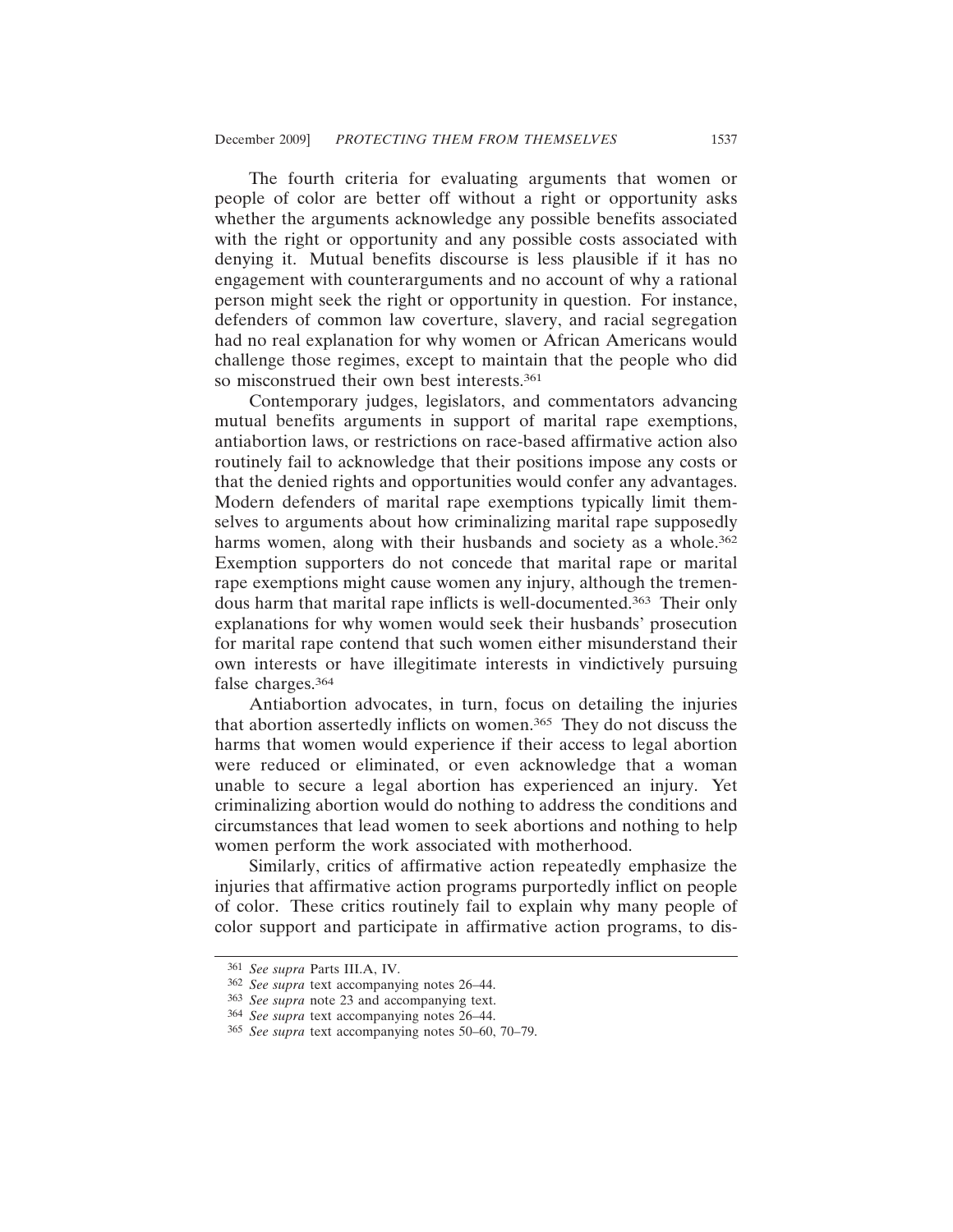cuss the harms and inequities that motivated the establishment of affirmative action, or to consider the injuries and injustices that people of color might experience without affirmative action.366

As we have seen, mutual benefits arguments tend to have a pattern of common flaws. Contemporary claims that women are protected when marital rape is legalized and abortion rights are narrowed or abolished, or that people of color are protected when race-based affirmative action programs are restricted or eliminated, abundantly display the recurring weaknesses of mutual benefits discourse.

## **CONCLUSION**

Mutual benefits arguments for restricting the rights and opportunities open to women and people of color remain potent and popular, transcending substantive categories to link apparently disparate debates that are rarely considered together. These arguments are already prominent in contests over race-based affirmative action, antiabortion laws, and marital rape exemptions, and they are likely to pervade even more disputes over time. Mutual benefits claims have long flourished in periods when reform movements targeting sex and race inequality helped undermine contentions that the law should simply disfavor women and people of color.

The historical role that mutual benefits discourse assumed in defending pernicious sex and race discrimination creates grounds for caution in considering contemporary mutual benefits claims. The long tradition and cultural resonance of mutual benefits arguments may give these arguments an outsized power to persuade with too little elaboration, examination, investigation, or deliberation. Mutual benefits claims track deep-seated ways of thinking about women and people of color, and build on entrenched justifications for limiting their rights and opportunities. But historical mutual benefits arguments presumed that women and people of color were especially poor decisionmakers unable to act in their own best interests, demanding that women prioritize domesticity above anything else and that people of color accommodate themselves to whites and accept subordinate societal roles. Contentions that women and people of color benefit from restricted rights and opportunities have historically operated to rationalize, perpetuate, and enforce legalized discriminations that are now widely condemned, including slavery, racial segregation, and women's legalized inequality.

Legal authorities and advocates can use the reasons why historical versions of mutual benefits discourse are unconvincing to assess

<sup>366</sup> *See supra* text accompanying notes 121–55.